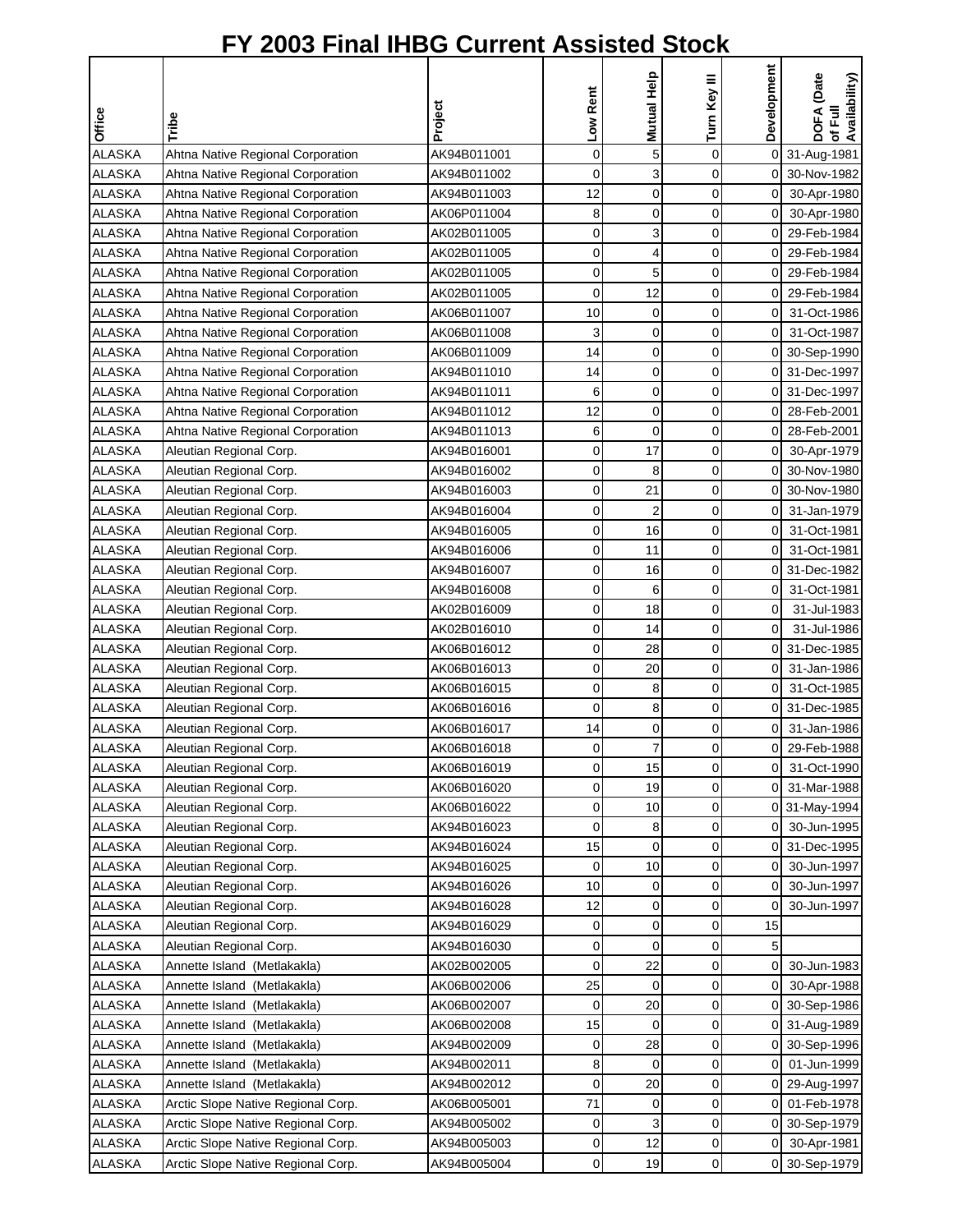| Office                  | Tribe                                                                        | Project                    | Low Rent    | Mutual Help    | Turn Key III | Development    | DOFA (Date<br>of Full<br>Availability) |
|-------------------------|------------------------------------------------------------------------------|----------------------------|-------------|----------------|--------------|----------------|----------------------------------------|
| <b>ALASKA</b>           | Arctic Slope Native Regional Corp.                                           | AK94B005005                | $\mathbf 0$ | 5              | 0            |                | 0 30-Sep-1979                          |
| <b>ALASKA</b>           | Arctic Slope Native Regional Corp.                                           | AK94B005006                | 0           | 9              | 0            |                | 0 30-Sep-1979                          |
| <b>ALASKA</b>           | Arctic Slope Native Regional Corp.                                           | AK94B005007                | $\mathbf 0$ | 3              | $\mathbf 0$  | $\overline{O}$ | 31-Mar-1980                            |
| <b>ALASKA</b>           | Arctic Slope Native Regional Corp.                                           | AK02B005008                | $\mathbf 0$ | 10             | $\mathbf 0$  | 0              | 31-Jul-1981                            |
| <b>ALASKA</b>           | Arctic Slope Native Regional Corp.                                           | AK02B005009                | 0           | 6              | 0            | $\mathbf 0$    | 31-Jul-1981                            |
| <b>ALASKA</b>           | Arctic Slope Native Regional Corp.                                           | AK02B005010                | 0           | 14             | 0            | $\overline{0}$ | 31-Jul-1981                            |
| <b>ALASKA</b>           | Arctic Slope Native Regional Corp.                                           | AK02B005011                | 0           | 5              | 0            | $\overline{0}$ | 31-Jul-1981                            |
| <b>ALASKA</b>           | Arctic Slope Native Regional Corp.                                           | AK02B005012                | $\mathbf 0$ | 4              | 0            |                | 0 31-Dec-1983                          |
| <b>ALASKA</b>           | Arctic Slope Native Regional Corp.                                           | AK02B005013                | 0           | 20             | 0            |                | 0 31-Dec-1983                          |
| <b>ALASKA</b>           | Arctic Slope Native Regional Corp.                                           | AK06B005014                | 0           | 24             | $\mathbf 0$  | οI             | 30-Jun-1984                            |
| <b>ALASKA</b>           | Arctic Slope Native Regional Corp.                                           | AK06B005015                | 0           | 11             | 0            | 01             | 30-Jun-1984                            |
| <b>ALASKA</b>           | Arctic Slope Native Regional Corp.                                           | AK06B005016                | 0           | 14             | $\mathbf 0$  | $\overline{0}$ | 30-Jun-1984                            |
| <b>ALASKA</b>           | Arctic Slope Native Regional Corp.                                           | AK06B005017                | 0           | 8              | 0            | $\overline{0}$ | 30-Jun-1984                            |
| <b>ALASKA</b>           | Arctic Slope Native Regional Corp.                                           | AK06B005018                | 0           | 9              | 0            |                | 0 31-Dec-1984                          |
| <b>ALASKA</b>           | Arctic Slope Native Regional Corp.                                           | AK06B005019                | 0           | 15             | 0            |                | 0 31-Dec-1984                          |
| <b>ALASKA</b>           | Arctic Slope Native Regional Corp.                                           | AK06B005021                | $\mathbf 0$ | 8              | 0            |                | 0 31-Dec-1984                          |
| <b>ALASKA</b>           | Arctic Slope Native Regional Corp.                                           | AK06B005023                | 0           | 3              | 0            |                | 0 31-Dec-1985                          |
| <b>ALASKA</b>           | Arctic Slope Native Regional Corp.                                           | AK06B005024                | 0           | 8              | 0            |                | 0 31-Dec-1985                          |
| <b>ALASKA</b>           | Arctic Slope Native Regional Corp.                                           | AK06B005025                | 0           | 16             | 0            |                | 0 31-Dec-1985                          |
| <b>ALASKA</b>           | Arctic Slope Native Regional Corp.                                           | AK06B005026                | $\mathbf 0$ | 11             | 0            |                | 0 31-Mar-1986                          |
| <b>ALASKA</b>           | Arctic Slope Native Regional Corp.                                           | AK06B005027                | 0           | 4              | 0            |                | 0 31-Dec-1985                          |
| <b>ALASKA</b>           | Arctic Slope Native Regional Corp.                                           | AK06B005028                | 0           | 8              | 0            |                | 0 30-Sep-1986                          |
| <b>ALASKA</b>           | Arctic Slope Native Regional Corp.                                           | AK06B005029                | 0           | 5              | 0            |                | 0 31-Dec-1985                          |
| <b>ALASKA</b>           | Arctic Slope Native Regional Corp.                                           | AK06B005030                | 0           | 12             | 0            | $\overline{0}$ | 30-Jul-1992                            |
| <b>ALASKA</b>           | Arctic Slope Native Regional Corp.                                           | AK06B005031                | 0           | 7              | 0            | οI             | 30-Nov-1988                            |
| <b>ALASKA</b>           | Arctic Slope Native Regional Corp.                                           | AK06B005033                | 0           | 4              | 0            |                | 0 30-Sep-1987                          |
| <b>ALASKA</b>           | Arctic Slope Native Regional Corp.                                           | AK06B005034                | 0           | 9              | $\mathbf 0$  | $\overline{0}$ | 31-Jul-1991                            |
| <b>ALASKA</b>           | Arctic Slope Native Regional Corp.                                           | AK06B005036                | 0           | $\overline{4}$ | 0            | 0              | 30-Jul-1992                            |
| <b>ALASKA</b>           | Arctic Slope Native Regional Corp.                                           | AK94B005037                | 0           | 20             | $\mathbf 0$  | $\mathbf 0$    | 31-Jul-1997                            |
| <b>ALASKA</b>           | Arctic Slope Native Regional Corp.                                           | AK94B005038                | 0           | 17             | 0            |                | 31-Mar-1999                            |
| <b>ALASKA</b>           | Arctic Slope Native Regional Corp.                                           | AK94B005039                | 19          | $\Omega$       | $\Omega$     | οI             | 31-Jan-2000                            |
| <b>ALASKA</b>           | Arctic Slope Native Regional Corp.                                           | AK94B005040                | 17          | 0              | 0            | $\overline{0}$ | 31-Jan-2000                            |
| <b>ALASKA</b>           | Arctic Slope Native Regional Corp.                                           | AK94B005041                | 0           | 17             | 0            | ΟI             | 31-Mar-1999                            |
| <b>ALASKA</b>           | Arctic Slope Native Regional Corp.                                           | AK94B005042                | 0           | 0              | 0            | 2              |                                        |
| <b>ALASKA</b>           | Arctic Slope Native Regional Corp.                                           | AK94B005042                | 0           | 0              | 0            | 2              |                                        |
| <b>ALASKA</b>           | Arctic Slope Native Regional Corp.                                           | AK94B005042                | 0           | 0              | 0            | 2              |                                        |
| <b>ALASKA</b>           | Arctic Slope Native Regional Corp.                                           | AK94B005042                | 0           | 0              | 0            | 2              |                                        |
| ALASKA                  | Arctic Slope Native Regional Corp.                                           | AK94B005042                | 0           | 0              | 0            | 2              |                                        |
| ALASKA                  | Arctic Slope Native Regional Corp.                                           | AK94B005042                | 0           | 0              | 0            | 3              |                                        |
| ALASKA                  | Arctic Slope Native Regional Corp.                                           | AK94B005042                | 0           | 0              | 0            | 3              |                                        |
| ALASKA                  | Baranof Island Regional Corporation                                          | AK06B017001                | 0           | 21             | 0            |                | 0 30-Sep-1987                          |
| <b>ALASKA</b>           | Baranof Island Regional Corporation                                          | AK06B017002                | 0           | 9              | 0            |                | 0 31-May-1989                          |
| <b>ALASKA</b>           | Baranof Island Regional Corporation                                          | AK94B017003                | 20          | 0              | 0            |                | 0 30-Jun-1996                          |
| <b>ALASKA</b>           | Baranof Island Regional Corporation                                          | AK94B017004                | 0           | 25             | 0            | 01             | 30-Jun-1996                            |
| <b>ALASKA</b>           | Baranof Island Regional Corporation                                          | AK94B017005                | 0           | 4              | 0            |                | 0 01-Sep-1999                          |
| ALASKA                  |                                                                              | AK94B017005                | 0           | 1              | 0            |                | 0 31-Dec-2001                          |
|                         | Baranof Island Regional Corporation                                          |                            |             |                |              |                |                                        |
| ALASKA<br><b>ALASKA</b> | Baranof Island Regional Corporation<br>Baranof Island Regional Corporation   | AK94B017005<br>AK94B017005 | 0<br>0      | 8<br>4         | 0<br>0       | 0              | 0 07-Nov-2001<br>01-Aug-2000           |
| ALASKA                  | Baranof Island Regional Corporation                                          | AK94B017005                | $\mathbf 0$ | 1              | 0            | 01             | 01-Mar-2000                            |
| ALASKA                  |                                                                              | AK94B008006                | 0           | 3              | 0            | 01             | 31-Mar-1977                            |
| <b>ALASKA</b>           | Bering Straits Native Regional Corp.<br>Bering Straits Native Regional Corp. | AK94B008007                | 0           |                | 0            |                | 0 30-Nov-1976                          |
| ALASKA                  | Bering Straits Native Regional Corp.                                         | AK94B008008                | $\pmb{0}$   | 3              | 0            |                | 0 31-Dec-1976                          |
|                         |                                                                              |                            |             |                |              |                |                                        |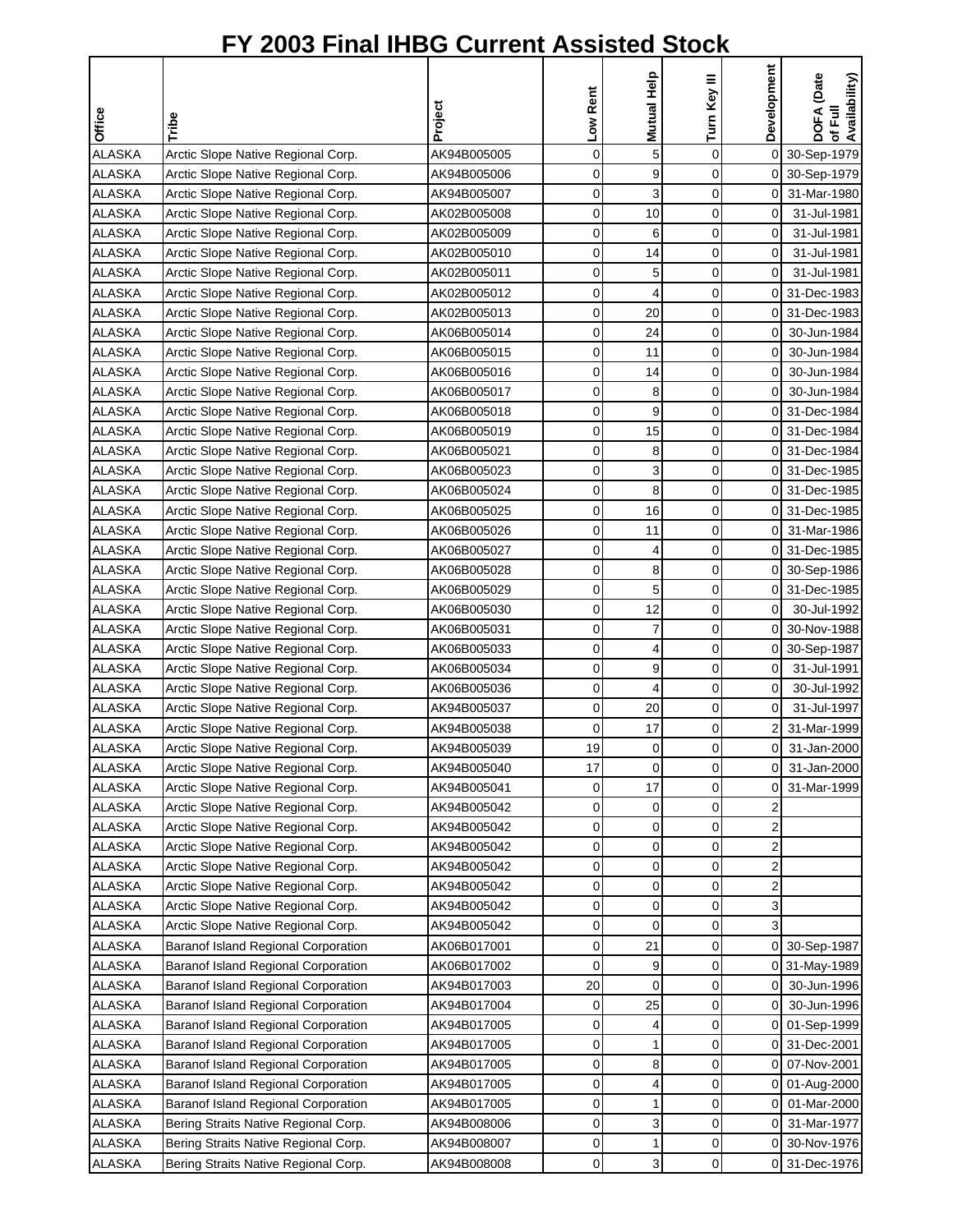| <b>Office</b> | Tribe                                | Project     | Low Rent | Mutual Help | Turn Key III | Development    | DOFA (Date<br>of Full<br>Availability) |
|---------------|--------------------------------------|-------------|----------|-------------|--------------|----------------|----------------------------------------|
|               |                                      |             |          |             |              |                |                                        |
| <b>ALASKA</b> | Bering Straits Native Regional Corp. | AK06P008009 | 18       | $\mathbf 0$ | 0            | $\mathsf{O}$   | 31-Mar-1978                            |
| <b>ALASKA</b> | Bering Straits Native Regional Corp. | AK94B008010 | 0        | 15          | 0            |                | 0 31-Mar-1978                          |
| <b>ALASKA</b> | Bering Straits Native Regional Corp. | AK02B008011 | 0        | 20          | 0            |                | 0 30-Sep-1979                          |
| <b>ALASKA</b> | Bering Straits Native Regional Corp. | AK02B008012 | 0        | 29          | 0            |                | 0 30-Sep-1979                          |
| <b>ALASKA</b> | Bering Straits Native Regional Corp. | AK94B008013 | 0        | 25          | 0            |                | 0 30-Sep-1979                          |
| <b>ALASKA</b> | Bering Straits Native Regional Corp. | AK94B008014 | 0        | 20          | 0            | 0              | 30-Sep-1980                            |
| <b>ALASKA</b> | Bering Straits Native Regional Corp. | AK94B008015 | 0        | 26          | 0            | 01             | 31-Oct-1980                            |
| <b>ALASKA</b> | Bering Straits Native Regional Corp. | AK94B008016 | 0        | 5           | 0            |                | 0 30-Sep-1980                          |
| <b>ALASKA</b> | Bering Straits Native Regional Corp. | AK02B008018 | 0        | 15          | 0            |                | 0 30-Sep-1982                          |
| <b>ALASKA</b> | Bering Straits Native Regional Corp. | AK02B008019 | 0        | 18          | 0            | οı             | 31-Jan-1983                            |
| <b>ALASKA</b> | Bering Straits Native Regional Corp. | AK02B008021 | 0        | 14          | 0            |                | 0 30-Sep-1982                          |
| <b>ALASKA</b> | Bering Straits Native Regional Corp. | AK02B008022 | 0        | 16          | 0            | 01             | 31-Oct-1982                            |
| <b>ALASKA</b> | Bering Straits Native Regional Corp. | AK06B008023 | 0        | 15          | 0            | 01             | 28-Feb-1991                            |
| <b>ALASKA</b> | Bering Straits Native Regional Corp. | AK06B008024 | 0        | 20          | 0            | 0              | 30-Nov-1988                            |
| <b>ALASKA</b> | Bering Straits Native Regional Corp. | AK06B008028 | 0        | 13          | 0            |                | 0 29-Feb-1992                          |
| <b>ALASKA</b> | Bering Straits Native Regional Corp. | AK06B008029 | 0        | 20          | 0            |                | 0 31-Dec-1992                          |
| <b>ALASKA</b> | Bering Straits Native Regional Corp. | AK06B008030 | 0        | 15          | 0            | $\overline{0}$ | 31-Mar-1991                            |
| <b>ALASKA</b> | Bering Straits Native Regional Corp. | AK06B008031 | 0        | 10          | 0            |                | 0 31-Mar-1991                          |
| <b>ALASKA</b> | Bering Straits Native Regional Corp. | AK06B008032 | 0        | 10          | 0            |                | 0 28-Feb-1991                          |
| <b>ALASKA</b> | Bering Straits Native Regional Corp. | AK94B008034 | 0        | 11          | 0            |                | 0 31-Aug-1993                          |
| <b>ALASKA</b> | Bering Straits Native Regional Corp. | AK94B008035 | 0        | 18          | 0            | 01             | 31-Oct-1992                            |
| <b>ALASKA</b> | Bering Straits Native Regional Corp. | AK94B008036 | 0        | 23          | 0            | 0              | 30-Nov-1995                            |
| <b>ALASKA</b> | Bering Straits Native Regional Corp. | AK94B008037 | 0        | 16          | 0            |                | 0 30-Nov-1995                          |
| <b>ALASKA</b> | Bering Straits Native Regional Corp. | AK94B008038 | 0        | 20          | 0            | 01             | 31-Jan-1997                            |
| <b>ALASKA</b> | Bering Straits Native Regional Corp. | AK94B008039 | 0        | 20          | 0            | 01             | 31-Oct-1996                            |
| <b>ALASKA</b> | Bering Straits Native Regional Corp. | AK94B008040 | 0        | 20          | 0            |                | 0 31-Aug-1997                          |
| <b>ALASKA</b> | Bering Straits Native Regional Corp. | AK94B008041 | 0        | 19          | 0            |                | 0 31-Aug-1997                          |
| <b>ALASKA</b> | Bering Straits Native Regional Corp. | AK94B008042 | 28       | $\mathbf 0$ | 0            | 0              | 31-Oct-1999                            |
| <b>ALASKA</b> | Bering Straits Native Regional Corp. | AK94B008043 | 0        | 20          | 0            | 0              | 31-Dec-1999                            |
| <b>ALASKA</b> | Bering Straits Native Regional Corp. | AK94B008046 | 0        | 8           | 0            | 2              | 30-Sep-1999                            |
| <b>ALASKA</b> | Bering Straits Native Regional Corp. | AK94B008047 | $\Omega$ | 18          | $\Omega$     | 01             | 31-Jan-2000                            |
| <b>ALASKA</b> | Bristol Bay Native Regional Corp.    | AK94B010003 | 0        | 5           | 0            | 01             | 30-Sep-1979                            |
| <b>ALASKA</b> | Bristol Bay Native Regional Corp.    | AK94B010004 | 0        | 6           | 0            | 0              | 31-Oct-1979                            |
| <b>ALASKA</b> | Bristol Bay Native Regional Corp.    | AK94B010006 | 0        | 7           | 0            | 01             | 30-Sep-1979                            |
| <b>ALASKA</b> | Bristol Bay Native Regional Corp.    | AK94B010007 | 0        | 7           | 0            |                | 0 31-Aug-1983                          |
| <b>ALASKA</b> | Bristol Bay Native Regional Corp.    | AK94B010008 | 0        | 1           | 0            | 01             | 31-Mar-1981                            |
| <b>ALASKA</b> | Bristol Bay Native Regional Corp.    | AK94B010009 | 0        | 4           | 0            |                | 0 31-Aug-1983                          |
| ALASKA        | Bristol Bay Native Regional Corp.    | AK94B010010 | 0        | 1           | 0            |                | 0 31-Aug-1983                          |
| ALASKA        | Bristol Bay Native Regional Corp.    | AK02P010011 | 15       | 0           | 0            | 0              | 31-Dec-1982                            |
| <b>ALASKA</b> | Bristol Bay Native Regional Corp.    | AK02B010012 | 0        | 2           | 0            | 0              | 31-Aug-1983                            |
| <b>ALASKA</b> | Bristol Bay Native Regional Corp.    | AK02B010013 | 0        | 3           | 0            | 01             | 29-Feb-1984                            |
| <b>ALASKA</b> | Bristol Bay Native Regional Corp.    | AK02B010013 | 0        | 4           | 0            | 01             | 29-Feb-1984                            |
| <b>ALASKA</b> | Bristol Bay Native Regional Corp.    | AK02B010013 | 0        | 8           | 0            | 01             | 29-Feb-1984                            |
| <b>ALASKA</b> | Bristol Bay Native Regional Corp.    | AK02B010013 | 0        | 6           | 0            |                | 0 29-Feb-1984                          |
| <b>ALASKA</b> | Bristol Bay Native Regional Corp.    | AK06B010018 | 0        | 9           | 0            |                | 0 29-Nov-1985                          |
| ALASKA        | Bristol Bay Native Regional Corp.    | AK06B010020 | 0        | 24          | 0            | 0              | 30-Jun-1988                            |
| ALASKA        | Bristol Bay Native Regional Corp.    | AK06B010022 | 0        | 12          | 0            | 0              | 30-Sep-1986                            |
| <b>ALASKA</b> | Bristol Bay Native Regional Corp.    | AK06B010023 | 15       | 0           | 0            | 0              | 31-May-1986                            |
| <b>ALASKA</b> | Bristol Bay Native Regional Corp.    | AK06B010024 | 0        | 18          | 0            | 0              | 31-Dec-1992                            |
| <b>ALASKA</b> | Bristol Bay Native Regional Corp.    | AK06B010025 | 0        | 15          | 0            | 01             | 30-Nov-1988                            |
| <b>ALASKA</b> | Bristol Bay Native Regional Corp.    | AK06B010026 | 0        | 11          | 0            | 0              | 30-Jan-1990                            |
| ALASKA        | Bristol Bay Native Regional Corp.    | AK06B010027 | 0        | 11          | 0            |                | 0 30-Nov-1989                          |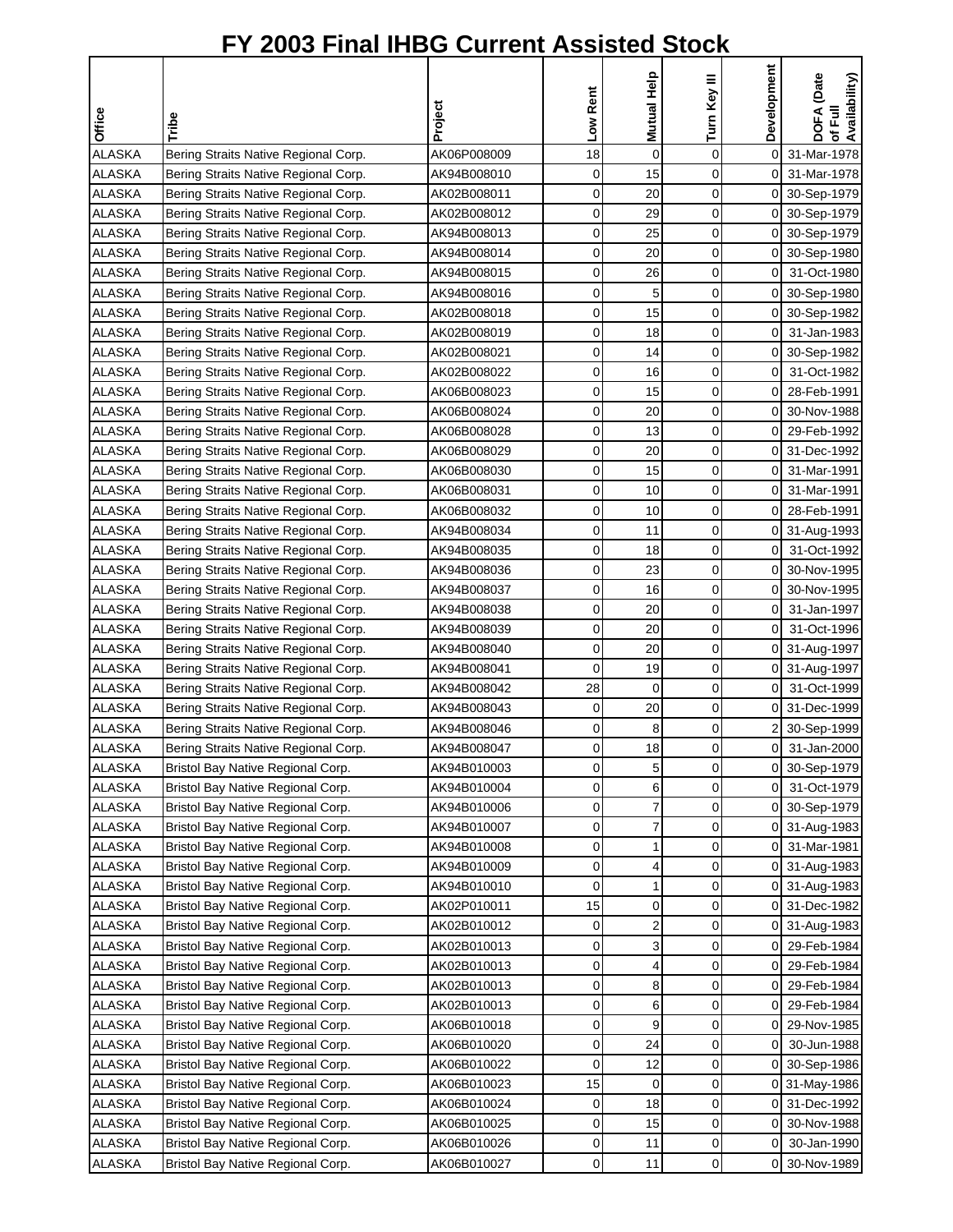|               |                                     |             | Low Rent    | Mutual Help             | Turn Key III | Development    | DOFA (Date<br>of Full<br>Availability) |
|---------------|-------------------------------------|-------------|-------------|-------------------------|--------------|----------------|----------------------------------------|
| Office        | Tribe                               | Project     |             |                         |              |                |                                        |
| <b>ALASKA</b> | Bristol Bay Native Regional Corp.   | AK06B010028 | 0           | $\overline{7}$          | 0            | οI             | 30-Dec-1995                            |
| <b>ALASKA</b> | Bristol Bay Native Regional Corp.   | AK06B010029 | 0           | 20                      | 0            |                | 0 30-Nov-1995                          |
| <b>ALASKA</b> | Bristol Bay Native Regional Corp.   | AK06B010030 | $\mathbf 0$ | 16                      | 0            | $\overline{0}$ | 30-Jun-1995                            |
| <b>ALASKA</b> | Bristol Bay Native Regional Corp.   | AK06B010033 | 0           | 5                       | 0            |                | 0 31-Dec-1992                          |
| <b>ALASKA</b> | Bristol Bay Native Regional Corp.   | AK06B010034 | 0           | 14                      | 0            |                | 0 31-Dec-1992                          |
| <b>ALASKA</b> | Bristol Bay Native Regional Corp.   | AK94B010035 | 0           | 13                      | 0            |                | 0 30-Nov-1995                          |
| <b>ALASKA</b> | Bristol Bay Native Regional Corp.   | AK94B010037 | 0           | 8                       | 0            | ΟI             | 31-Mar-1998                            |
| <b>ALASKA</b> | Bristol Bay Native Regional Corp.   | AK94B010038 | 4           | $\mathbf 0$             | 0            |                | 0 31-May-1998                          |
| <b>ALASKA</b> | Bristol Bay Native Regional Corp.   | AK94B010039 | 4           | 0                       | 0            |                | 0 31-Mar-1998                          |
| <b>ALASKA</b> | Bristol Bay Native Regional Corp.   | AK94B010040 | 0           | 4                       | 0            |                | 0 31-Mar-1998                          |
| <b>ALASKA</b> | Bristol Bay Native Regional Corp.   | AK94B010041 | 8           | $\mathbf 0$             | $\mathbf 0$  |                | 0 31-Dec-1998                          |
| <b>ALASKA</b> | Bristol Bay Native Regional Corp.   | AK94B010042 | 0           | 16                      | 0            | 0              | 31-Mar-1998                            |
| <b>ALASKA</b> | Bristol Bay Native Regional Corp.   | AK94B010043 | 0           | 12                      | 0            | 01             | 01-Jan-2000                            |
| <b>ALASKA</b> | Bristol Bay Native Regional Corp.   | AK94B010044 | 6           | 0                       | 0            | ΟI             | 01-Jan-2000                            |
| <b>ALASKA</b> | Calista Native Regional Corporation | AK94B009003 | $\mathbf 0$ | 1                       | 0            |                | 0 30-Sep-1976                          |
| <b>ALASKA</b> | Calista Native Regional Corporation | AK94B009004 | $\mathbf 0$ | $\overline{2}$          | 0            | ΟI             | 31-Mar-1979                            |
| <b>ALASKA</b> | Calista Native Regional Corporation | AK94B009005 | 0           | $\overline{7}$          | 0            |                | 0 28-Feb-1979                          |
| <b>ALASKA</b> | Calista Native Regional Corporation | AK94B009006 | 0           | $\overline{2}$          | 0            |                | 0 31-Dec-1978                          |
| <b>ALASKA</b> | Calista Native Regional Corporation | AK94B009007 | $\mathbf 0$ | 3                       | $\mathbf 0$  | οI             | 31-Jan-1980                            |
| <b>ALASKA</b> | Calista Native Regional Corporation | AK94B009008 | $\mathbf 0$ | $\overline{\mathbf{c}}$ | $\mathbf 0$  | $\overline{0}$ | 30-Apr-1980                            |
| <b>ALASKA</b> | Calista Native Regional Corporation | AK94B009009 | 0           | 1                       | 0            | ΟI             | 31-Mar-1980                            |
| <b>ALASKA</b> | Calista Native Regional Corporation | AK02B009010 | 0           | 1                       | 0            | ΟI             | 31-Oct-1981                            |
| <b>ALASKA</b> | Calista Native Regional Corporation | AK02B009011 | 0           | 26                      | 0            |                | 0 31-Aug-1983                          |
| <b>ALASKA</b> | Calista Native Regional Corporation | AK02B009012 | $\mathbf 0$ | 1                       | 0            | $\overline{0}$ | 31-Oct-1981                            |
| <b>ALASKA</b> | Calista Native Regional Corporation | AK02B009015 | 0           | 3                       | 0            |                | 0 30-Sep-1981                          |
| <b>ALASKA</b> | Calista Native Regional Corporation | AK02B009016 | 0           | 6                       | 0            | οI             | 31-Oct-1981                            |
| <b>ALASKA</b> | Calista Native Regional Corporation | AK02B009017 | 0           | 24                      | 0            |                | 0 30-Sep-1984                          |
| <b>ALASKA</b> | Calista Native Regional Corporation | AK94B009018 | 0           | 3                       | 0            | $\overline{0}$ | 31-Oct-1981                            |
| <b>ALASKA</b> | Calista Native Regional Corporation | AK02B009019 | 0           | 9                       | 0            |                | 0 30-Sep-1981                          |
| <b>ALASKA</b> | Calista Native Regional Corporation | AK02B009020 | 0           | 11                      | 0            | 0              | 31-Oct-1986                            |
| <b>ALASKA</b> | Calista Native Regional Corporation | AK02B009024 | $\Omega$    | 9                       | $\Omega$     | $\overline{0}$ | 31-Oct-1986                            |
| <b>ALASKA</b> | Calista Native Regional Corporation | AK02B009025 | $\mathbf 0$ | 20                      | 0            | $\overline{0}$ | 31-Oct-1983                            |
| <b>ALASKA</b> | Calista Native Regional Corporation | AK02B009026 | 0           | 15                      | 0            | $\overline{0}$ | 31-Oct-1984                            |
| <b>ALASKA</b> | Calista Native Regional Corporation | AK02B009028 | 0           | 9                       | 0            | οI             | 30-Apr-1984                            |
| <b>ALASKA</b> | Calista Native Regional Corporation | AK02B009029 | 0           | 25                      | 0            |                | 0 30-May-1985                          |
| <b>ALASKA</b> | Calista Native Regional Corporation | AK02B009030 | 0           | 23                      | 0            |                | 0 30-May-1984                          |
| <b>ALASKA</b> | Calista Native Regional Corporation | AK02B009031 | 0           | 24                      | 0            | 01             | 30-Nov-1986                            |
| ALASKA        | Calista Native Regional Corporation | AK02B009032 | 0           | 1                       | 0            | 0              | 31-Oct-1981                            |
| ALASKA        | Calista Native Regional Corporation | AK02B009033 | 0           | 3                       | 0            | 0              | 31-Oct-1981                            |
| <b>ALASKA</b> | Calista Native Regional Corporation | AK02B009034 | 0           | $\overline{\mathbf{c}}$ | 0            | $\overline{0}$ | 31-Oct-1981                            |
| ALASKA        | Calista Native Regional Corporation | AK02B009035 | 0           | $\overline{\mathbf{c}}$ | 0            |                | 0 30-Sep-1981                          |
| <b>ALASKA</b> | Calista Native Regional Corporation | AK02B009037 | 0           | 5                       | 0            | 01             | 31-Oct-1981                            |
| <b>ALASKA</b> | Calista Native Regional Corporation | AK02B009038 | 0           | 3                       | 0            |                | 0 30-Sep-1981                          |
| <b>ALASKA</b> | Calista Native Regional Corporation | AK02B009039 | 0           | 8                       | 0            | 01             | 31-Mar-1982                            |
| <b>ALASKA</b> | Calista Native Regional Corporation | AK02B009040 | 0           | 21                      | 0            | 0              | 30-Apr-1982                            |
| ALASKA        | Calista Native Regional Corporation | AK02B009041 | 0           | 3                       | 0            | 0              | 30-Apr-1982                            |
| ALASKA        | Calista Native Regional Corporation | AK06B009042 | 0           | 15                      | 0            | 0              | 31-Oct-1986                            |
| <b>ALASKA</b> | Calista Native Regional Corporation | AK02B009043 | 0           | 11                      | 0            | $\overline{O}$ | 31-Aug-1983                            |
| ALASKA        | Calista Native Regional Corporation | AK06B009044 | 0           | 23                      | 0            | 01             | 30-Nov-1986                            |
| ALASKA        | Calista Native Regional Corporation | AK06B009045 | 0           | 14                      | 0            |                | 0 30-Nov-1986                          |
| <b>ALASKA</b> | Calista Native Regional Corporation | AK06B009046 | 0           | 17                      | 0            |                | 0 30-Nov-1986                          |
| ALASKA        | Calista Native Regional Corporation | AK06B009047 | 0           | 25                      | 0            |                | 0 31-Dec-1983                          |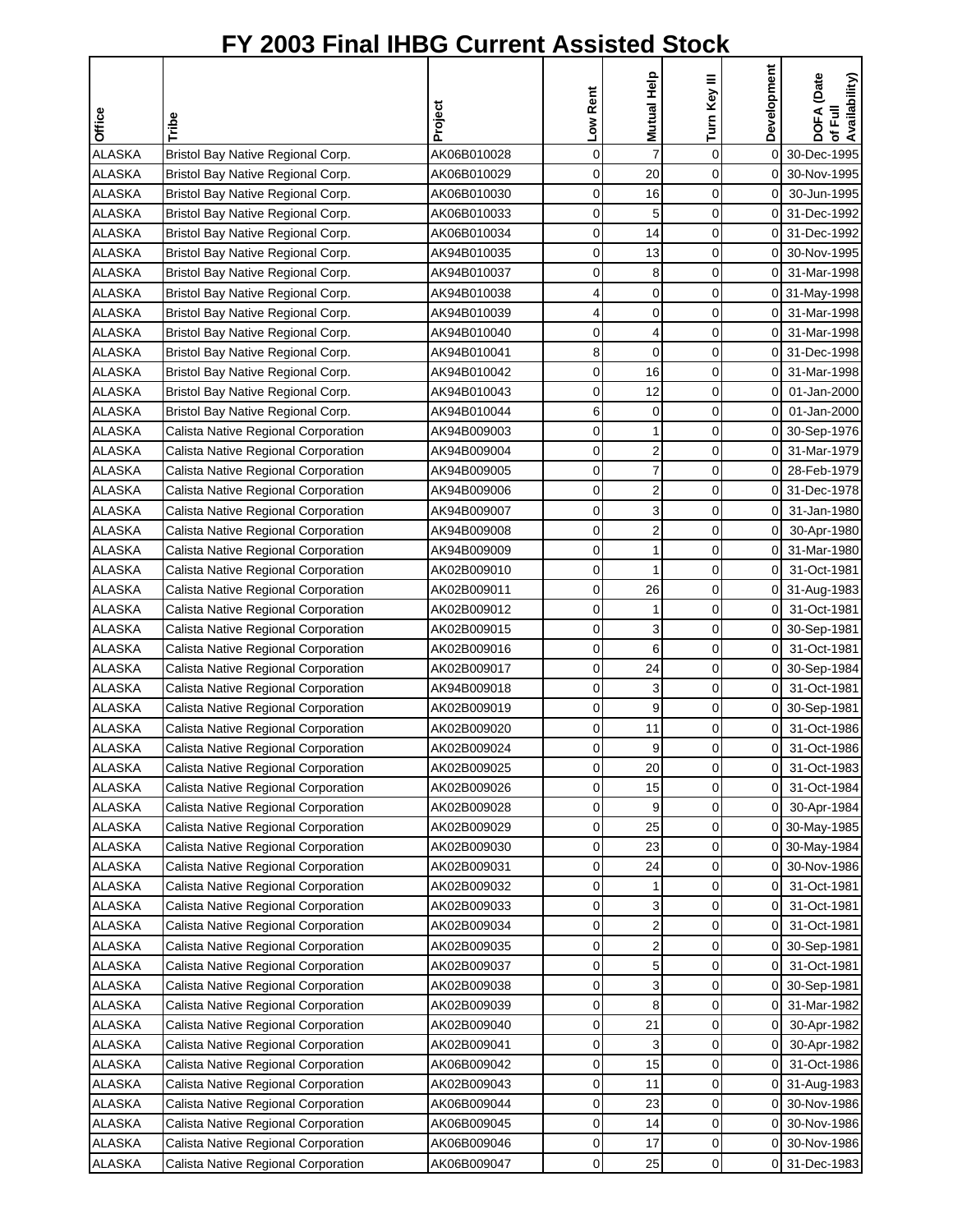| Office        | Tribe                                  | Project     | Low Rent    | Mutual Help    | Turn Key III | Development    | DOFA (Date<br>of Full<br>Availability) |
|---------------|----------------------------------------|-------------|-------------|----------------|--------------|----------------|----------------------------------------|
|               |                                        |             |             |                |              |                |                                        |
| <b>ALASKA</b> | Calista Native Regional Corporation    | AK06B009054 | $\mathbf 0$ | 11             | 0            | $\mathbf 0$    | 31-Oct-1984                            |
| <b>ALASKA</b> | Calista Native Regional Corporation    | AK06B009056 | 0           | 6              | 0            | $\overline{O}$ | 31-Oct-1986                            |
| <b>ALASKA</b> | Calista Native Regional Corporation    | AK06B009059 | $\mathbf 0$ | 13             | $\mathbf 0$  |                | 0 30-Dec-1987                          |
| <b>ALASKA</b> | Calista Native Regional Corporation    | AK06B009060 | $\mathbf 0$ | 15             | $\mathbf 0$  | ΟI             | 30-Dec-1987                            |
| <b>ALASKA</b> | Calista Native Regional Corporation    | AK06P00961  | 20          | 0              | 0            | 0              | 31-Oct-1988                            |
| <b>ALASKA</b> | Calista Native Regional Corporation    | AK06B009062 | 0           | 25             | 0            | οI             | 28-Feb-1989                            |
| <b>ALASKA</b> | Calista Native Regional Corporation    | AK06B009063 | 0           | 21             | 0            | ΟI             | 31-Dec-1988                            |
| <b>ALASKA</b> | Calista Native Regional Corporation    | AK06B009064 | $\mathbf 0$ | 16             | 0            | οI             | 28-Feb-1989                            |
| <b>ALASKA</b> | Calista Native Regional Corporation    | AK06B009065 | 0           | 16             | 0            |                | 0 31-May-1989                          |
| <b>ALASKA</b> | Calista Native Regional Corporation    | AK06B009067 | 0           | 5              | $\mathbf 0$  |                | 0 28-Feb-1989                          |
| <b>ALASKA</b> | Calista Native Regional Corporation    | AK06B009068 | 0           | 15             | 0            |                | 0 31-Aug-1991                          |
| <b>ALASKA</b> | Calista Native Regional Corporation    | AK06B009069 | 12          | 0              | $\mathbf 0$  |                | 0 30-Nov-1992                          |
| <b>ALASKA</b> | Calista Native Regional Corporation    | AK06B009070 | 0           | 24             | 0            | 0              | 31-Mar-1991                            |
| <b>ALASKA</b> | Calista Native Regional Corporation    | AK06B009072 | 0           | 22             | 0            | $\overline{0}$ | 31-Jul-1994                            |
| <b>ALASKA</b> | Calista Native Regional Corporation    | AK06B009073 | 0           | $\overline{7}$ | 0            | $\overline{0}$ | 31-Jan-1994                            |
| <b>ALASKA</b> | Calista Native Regional Corporation    | AK06B009074 | $\mathbf 0$ | 6              | 0            | $\overline{0}$ | 31-Mar-1991                            |
| <b>ALASKA</b> | Calista Native Regional Corporation    | AK06B009075 | 0           | 9              | 0            | $\overline{0}$ | 31-Jan-1992                            |
| <b>ALASKA</b> | Calista Native Regional Corporation    | AK06B009076 | 0           | 20             | 0            | $\overline{0}$ | 31-Jul-1991                            |
| <b>ALASKA</b> | Calista Native Regional Corporation    | AK94B009083 | 0           | 16             | 0            |                | 0 31-Dec-1992                          |
| <b>ALASKA</b> | Calista Native Regional Corporation    | AK94B009084 | $\mathbf 0$ | 9              | 0            | 01             | 30-Nov-1992                            |
| <b>ALASKA</b> | Calista Native Regional Corporation    | AK94B009085 | 0           | $\overline{7}$ | 0            | 01             | 28-Feb-1994                            |
| ALASKA        | Calista Native Regional Corporation    | AK94B009086 | 0           | 9              | 0            | $\Omega$       | 28-Feb-1994                            |
| <b>ALASKA</b> | Calista Native Regional Corporation    | AK94B009087 | 0           | 21             | 0            |                | 0 30-May-1995                          |
| <b>ALASKA</b> | Calista Native Regional Corporation    | AK94B009088 | 0           | 12             | 0            |                | 0 30-May-1995                          |
| <b>ALASKA</b> | Calista Native Regional Corporation    | AK94B009089 | 0           | 28             | 0            | $\overline{0}$ | 30-Jun-1995                            |
| <b>ALASKA</b> | Calista Native Regional Corporation    | AK94B009090 | 0           | 25             | 0            | οI             | 30-Apr-1995                            |
| <b>ALASKA</b> | Calista Native Regional Corporation    | AK94B009093 | 0           | 34             | $\mathbf 0$  |                | 0 30-Sep-1997                          |
| <b>ALASKA</b> | Calista Native Regional Corporation    | AK94B009094 | 0           | 30             | 0            |                | 0 31-Dec-1996                          |
| <b>ALASKA</b> | Calista Native Regional Corporation    | AK94B009095 | 0           | 9              | 0            | $\overline{0}$ | 30-Jun-1997                            |
| <b>ALASKA</b> | Calista Native Regional Corporation    | AK94B009096 | 0           | 23             | 0            | $\overline{0}$ | 31-Jul-1997                            |
| <b>ALASKA</b> | Calista Native Regional Corporation    | AK94B009097 | $\Omega$    | 20             | $\Omega$     | οI             | 31-Jan-1998                            |
| <b>ALASKA</b> | Calista Native Regional Corporation    | AK94B009098 | $\mathbf 0$ | 19             | 0            |                | 31-Dec-1999                            |
| <b>ALASKA</b> | Calista Native Regional Corporation    | AK94B009099 | 0           | 18             | 0            |                | 30-Nov-1999                            |
| <b>ALASKA</b> | Calista Native Regional Corporation    | AK94B009102 | 0           | 18             | 0            |                | 2 31-Dec-1999                          |
| <b>ALASKA</b> | Calista Native Regional Corporation    | AK94B009103 | 0           | 20             | 0            | $\overline{0}$ | 31-Jul-2000                            |
| <b>ALASKA</b> | Chugach Native Regional Corporation    | AK94B015003 | 0           | 20             | 0            | 01             | 28-Feb-1983                            |
| <b>ALASKA</b> | Chugach Native Regional Corporation    | AK94B015004 | 0           | 31             | 0            | 0              | 31-Jan-1983                            |
| ALASKA        | Chugach Native Regional Corporation    | AK02B015005 | 0           | 18             | 0            |                | 0 31-Dec-1982                          |
| ALASKA        | Chugach Native Regional Corporation    | AK02B015006 | 0           | 25             | 0            |                | 0 30-May-1984                          |
| ALASKA        | Chugach Native Regional Corporation    | AK06B015007 | 0           | 21             | 0            |                | 0 31-Aug-1984                          |
| <b>ALASKA</b> | Chugach Native Regional Corporation    | AK02P015008 | 23          | 0              | 0            | $\overline{0}$ | 31-Jan-1984                            |
| <b>ALASKA</b> | Chugach Native Regional Corporation    | AK06B015011 | 0           | 19             | 0            | $\mathsf{O}$   | 31-Oct-1986                            |
| <b>ALASKA</b> | Chugach Native Regional Corporation    | AK02B015016 | 0           | 18             | 0            |                | 0 30-May-1984                          |
| <b>ALASKA</b> | Chugach Native Regional Corporation    | AK94B015017 | 20          | 0              | 0            |                | 0 31-Mar-1994                          |
| <b>ALASKA</b> | Chugach Native Regional Corporation    | AK94B015018 | 0           | 15             | 0            | 0              | 30-Jun-1998                            |
| ALASKA        | Chugach Native Regional Corporation    | AK94B015019 | 7           | 0              | 0            | 0              | 30-Apr-1997                            |
| ALASKA        | Chugach Native Regional Corporation    | AK94B015020 | 19          | 0              | 0            |                | 0 30-Sep-1999                          |
| ALASKA        | Chugach Native Regional Corporation    | AK94B015021 | 15          | 0              | 0            |                | 0 30-Aug-2000                          |
| <b>ALASKA</b> | Cook Inlet Native Regional Corporation | AK94B012001 | 0           | 14             | 0            |                | 0 31-Aug-1979                          |
| ALASKA        | Cook Inlet Native Regional Corporation | AK94B012004 | 0           | $\mathbf{1}$   | 0            | $\overline{0}$ | 31-Jan-1981                            |
| ALASKA        | Cook Inlet Native Regional Corporation | AK06P012006 | 18          | 0              | 0            |                | 0 31-Dec-1979                          |
| ALASKA        | Cook Inlet Native Regional Corporation | AK02B012007 | 0           | $\overline{2}$ | 0            | $\overline{0}$ | 30-Apr-1980                            |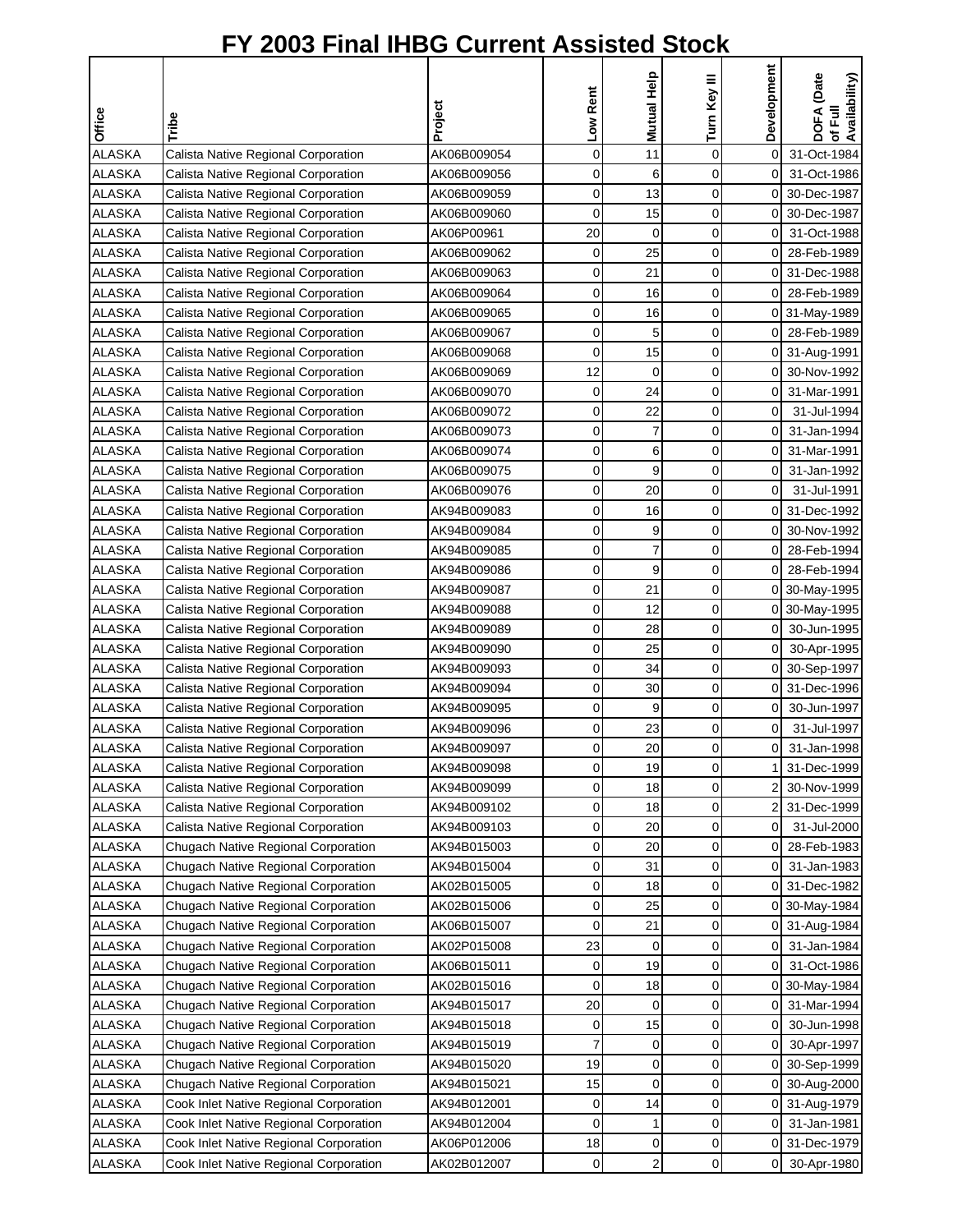| <b>Office</b> | Tribe                                  | Project     | Low Rent    | Mutual Help             | Turn Key III | Development    | DOFA (Date<br>of Full<br>Availability) |
|---------------|----------------------------------------|-------------|-------------|-------------------------|--------------|----------------|----------------------------------------|
| <b>ALASKA</b> | Cook Inlet Native Regional Corporation | AK02B012009 | $\mathbf 0$ | 7                       | $\mathbf 0$  |                | 0 30-Nov-1980                          |
| <b>ALASKA</b> | Cook Inlet Native Regional Corporation | AK02B012010 | 0           | 5                       | 0            | 01             | 31-Jan-1981                            |
| <b>ALASKA</b> | Cook Inlet Native Regional Corporation | AK02B012012 | 10          | 0                       | 0            | 0              | 28-Feb-1983                            |
| <b>ALASKA</b> | Cook Inlet Native Regional Corporation | AK02B012012 | 24          | 0                       | 0            | 0              | 28-Feb-1983                            |
| <b>ALASKA</b> | Cook Inlet Native Regional Corporation | AK02B012013 | 60          | 0                       | 0            | $\overline{0}$ | 30-Jun-1984                            |
| ALASKA        | Cook Inlet Native Regional Corporation | AK02B012015 | 0           | 1                       | 0            | 0              | 31-Dec-1984                            |
| <b>ALASKA</b> | Cook Inlet Native Regional Corporation | AK06B012017 | 60          | 0                       | 0            | 0              | 31-Oct-1984                            |
| <b>ALASKA</b> | Cook Inlet Native Regional Corporation | AK06B012019 | 0           | 5                       | 0            | ΟI             | 30-Nov-1985                            |
| <b>ALASKA</b> | Cook Inlet Native Regional Corporation | AK06B012022 | 0           | 1                       | 0            | 0              | 31-Jan-1988                            |
| <b>ALASKA</b> | Cook Inlet Native Regional Corporation | AK06B012023 | 0           | 6                       | 0            | 0              | 30-Apr-1987                            |
| <b>ALASKA</b> | Cook Inlet Native Regional Corporation | AK06B012024 | 0           | 9                       | 0            |                | 0 28-Feb-1989                          |
| <b>ALASKA</b> | Cook Inlet Native Regional Corporation | AK94B012027 | 0           | 8                       | 0            |                | 0 30-Sep-1990                          |
| <b>ALASKA</b> | Cook Inlet Native Regional Corporation | AK94B012028 | 0           | 14                      | 0            |                | 0 30-Sep-1992                          |
| <b>ALASKA</b> | Cook Inlet Native Regional Corporation | AK94B012029 | 0           | 15                      | 0            | 0              | 31-Dec-1991                            |
| <b>ALASKA</b> | Cook Inlet Native Regional Corporation | AK94B012030 | 75          | $\mathbf 0$             | 0            | 0              | 31-Mar-1996                            |
| <b>ALASKA</b> | Cook Inlet Native Regional Corporation | AK94B012031 | 0           | 30                      | 0            |                | 0 31-Dec-1993                          |
| <b>ALASKA</b> | Cook Inlet Native Regional Corporation | AK94B012033 | 0           | 1                       | 0            |                | 0 31-May-1994                          |
| <b>ALASKA</b> | Cook Inlet Native Regional Corporation | AK94B012034 | 0           | 16                      | 0            |                | 0 28-Feb-1997                          |
| <b>ALASKA</b> | Cook Inlet Native Regional Corporation | AK94B012035 | 20          | 0                       | 0            |                | 0 31-May-1998                          |
| <b>ALASKA</b> | Doyon Native Regional Corporation      | AK94B007005 | 0           | 3                       | 0            |                | 0 31-Mar-1979                          |
| <b>ALASKA</b> | Doyon Native Regional Corporation      | AK94B007006 | 0           | 6                       | 0            |                | 0 31-Dec-1979                          |
| ALASKA        | Doyon Native Regional Corporation      | AK94B007007 | 0           | 8                       | 0            | $\overline{0}$ | 31-Jul-1982                            |
| <b>ALASKA</b> | Doyon Native Regional Corporation      | AK94B007009 | 0           | 1                       | 0            | οI             | 31-Mar-1982                            |
| <b>ALASKA</b> | Doyon Native Regional Corporation      | AK02B007011 | 0           | $\overline{\mathbf{c}}$ | 0            | οı             | 30-Sep-1983                            |
| <b>ALASKA</b> | Doyon Native Regional Corporation      | AK02B007012 | 0           | $\overline{7}$          | 0            |                | 0 30-Sep-1981                          |
| <b>ALASKA</b> | Doyon Native Regional Corporation      | AK02B007013 | 0           | 15                      | 0            |                | 0 30-Sep-1988                          |
| <b>ALASKA</b> | Doyon Native Regional Corporation      | AK02B007015 | 0           | 14                      | 0            |                | 0 30-Sep-1983                          |
| <b>ALASKA</b> | Doyon Native Regional Corporation      | AK02B007016 | 0           | 10                      | 0            |                | 0 30-Nov-1988                          |
| <b>ALASKA</b> | Doyon Native Regional Corporation      | AK02B007017 | 0           | 20                      | 0            | 0              | 31-Dec-1986                            |
| <b>ALASKA</b> | Doyon Native Regional Corporation      | AK02B007018 | 0           | 9                       | 0            | 0              | 30-Apr-1985                            |
| <b>ALASKA</b> | Doyon Native Regional Corporation      | AK02B007019 | $\Omega$    | 22                      | $\Omega$     |                | 0 31-Dec-1982                          |
| <b>ALASKA</b> | Doyon Native Regional Corporation      | AK02B007020 | 0           | 7                       | 0            | 0              | 30-Apr-1985                            |
| <b>ALASKA</b> | Doyon Native Regional Corporation      | AK02B007021 | 0           | 15                      | 0            |                | 0 30-Sep-1988                          |
| <b>ALASKA</b> | Doyon Native Regional Corporation      | AK06B007026 | 0           | 13                      | 0            |                | 0 30-Sep-1988                          |
| <b>ALASKA</b> | Doyon Native Regional Corporation      | AK06B007027 | 0           | 10                      | 0            |                | 0 30-Sep-1991                          |
| <b>ALASKA</b> | Doyon Native Regional Corporation      | AK06B007028 | 0           | 10                      | 0            |                | 0 30-Nov-1990                          |
| <b>ALASKA</b> | Doyon Native Regional Corporation      | AK06B007029 | 0           | 10                      | 0            |                | 0 30-Nov-1990                          |
| <b>ALASKA</b> | Doyon Native Regional Corporation      | AK06B007031 | 15          | 0                       | 0            | 0              | 30-Nov-1992                            |
| ALASKA        | Doyon Native Regional Corporation      | AK94B007032 | 0           | 10                      | 0            | 0              | 31-Oct-1993                            |
| ALASKA        | Doyon Native Regional Corporation      | AK94B007033 | 0           | 15                      | 0            |                | 0 31-May-1993                          |
| <b>ALASKA</b> | Doyon Native Regional Corporation      | AK94B007034 | 0           | 3                       | 0            |                | 0 31-Dec-1994                          |
| <b>ALASKA</b> | Doyon Native Regional Corporation      | AK94B007034 | 0           | 5                       | 0            |                | 0 31-Dec-1994                          |
| <b>ALASKA</b> | Doyon Native Regional Corporation      | AK94B007034 | 0           | 6                       | 0            |                | 0 31-Dec-1994                          |
| <b>ALASKA</b> | Doyon Native Regional Corporation      | AK94B007034 | 0           | 11                      | 0            |                | 0 31-Dec-1994                          |
| <b>ALASKA</b> | Doyon Native Regional Corporation      | AK94B007035 | 0           | 10                      | 0            |                | 0 30-Sep-1994                          |
| <b>ALASKA</b> | Doyon Native Regional Corporation      | AK94B007036 | 0           | 19                      | 0            |                | 0 31-Dec-1994                          |
| ALASKA        | Doyon Native Regional Corporation      | AK94B007037 | 0           | 5                       | 0            | 0              | 30-Jun-1997                            |
| <b>ALASKA</b> | Doyon Native Regional Corporation      | AK94B007038 | 0           | 24                      | 0            | 0              | 31-Oct-1997                            |
| <b>ALASKA</b> | Doyon Native Regional Corporation      | AK94B007039 | 0           | 5                       | 0            | $\overline{0}$ | 31-Jul-1997                            |
| <b>ALASKA</b> | Doyon Native Regional Corporation      | AK94B007040 | 0           | 7                       | $\mathbf 0$  |                | 0 31-Aug-1997                          |
| <b>ALASKA</b> | Doyon Native Regional Corporation      | AK94B007041 | 0           | 14                      | 0            | 01             | 31-Oct-1997                            |
| <b>ALASKA</b> | Doyon Native Regional Corporation      | AK94B007044 | 6           | 0                       | 0            |                | 0 31-May-1998                          |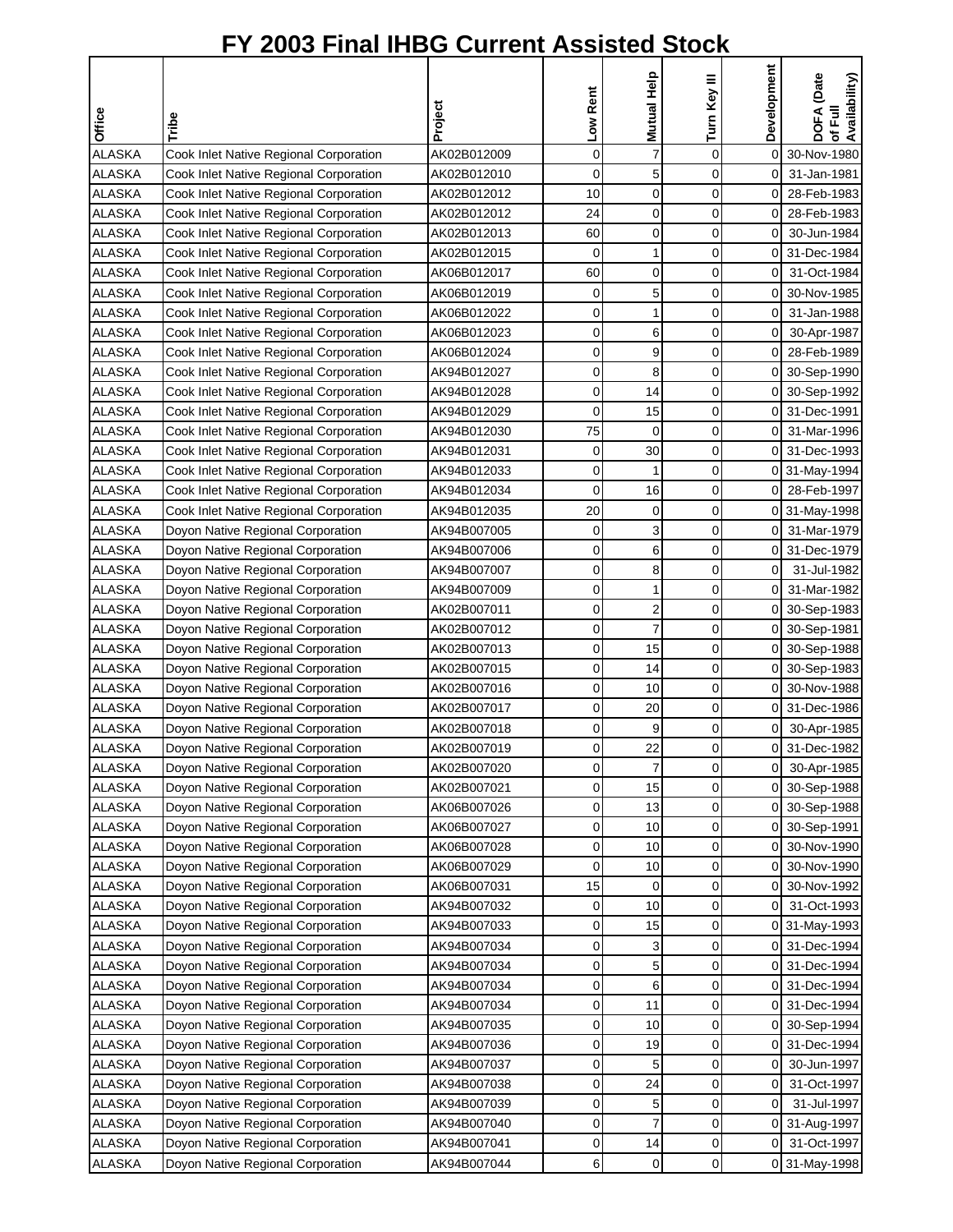|               |                                         |             | Low Rent    | Mutual Help             | Turn Key III | Development    | DOFA (Date<br>of Full<br>Availability) |
|---------------|-----------------------------------------|-------------|-------------|-------------------------|--------------|----------------|----------------------------------------|
| Office        | Tribe                                   | Project     |             |                         |              |                |                                        |
| <b>ALASKA</b> | Doyon Native Regional Corporation       | AK94B007045 | $\mathbf 0$ | 10                      | 0            |                | 0 31-May-1998                          |
| <b>ALASKA</b> | Doyon Native Regional Corporation       | AK94B007046 | 0           | 5                       | 0            | $\overline{0}$ | 31-Jul-1998                            |
| <b>ALASKA</b> | Doyon Native Regional Corporation       | AK94B007047 | 0           | 4                       | 0            | $\overline{0}$ | 30-Jun-1998                            |
| <b>ALASKA</b> | Doyon Native Regional Corporation       | AK94B007048 | 0           | $\overline{\mathbf{c}}$ | 0            |                | 0 30-Sep-2000                          |
| <b>ALASKA</b> | Doyon Native Regional Corporation       | AK94B007048 | 0           | $\overline{\mathbf{c}}$ | $\mathbf 0$  |                | 0 30-Sep-2000                          |
| <b>ALASKA</b> | Doyon Native Regional Corporation       | AK94B007048 | 0           | $\overline{\mathbf{c}}$ | 0            |                | 0 30-Sep-2000                          |
| <b>ALASKA</b> | Doyon Native Regional Corporation       | AK94B007048 | 3           | 0                       | 0            |                | 0 30-Sep-2000                          |
| <b>ALASKA</b> | Doyon Native Regional Corporation       | AK94B007048 | $\mathbf 0$ | $\overline{2}$          | 0            |                | 0 30-Sep-2000                          |
| <b>ALASKA</b> | Koniag Native Regional Corporation      | AK94B013001 | $\mathbf 0$ | 9                       | 0            |                | 0 30-Sep-1978                          |
| <b>ALASKA</b> | Koniag Native Regional Corporation      | AK94B013002 | 0           | 11                      | 0            |                | 0 30-Nov-1978                          |
| <b>ALASKA</b> | Koniag Native Regional Corporation      | AK94B013003 | 0           | 7                       | 0            |                | 0 30-Sep-1978                          |
| <b>ALASKA</b> | Koniag Native Regional Corporation      | AK94B013004 | 0           | 36                      | 0            |                | 0 30-Sep-1978                          |
| <b>ALASKA</b> | Koniag Native Regional Corporation      | AK94B013005 | $\mathbf 0$ | 5                       | $\mathbf 0$  | 0              | 30-Jun-1979                            |
| <b>ALASKA</b> | Koniag Native Regional Corporation      | AK94B013006 | 0           | 7                       | 0            | $\overline{0}$ | 30-Nov-1978                            |
| <b>ALASKA</b> | Koniag Native Regional Corporation      | AK94B013008 | 0           | 15                      | 0            | $\overline{0}$ | 31-Jul-1982                            |
| <b>ALASKA</b> | Koniag Native Regional Corporation      | AK94B013009 | 0           | 7                       | 0            | $\overline{0}$ | 31-Jul-1982                            |
| <b>ALASKA</b> | Koniag Native Regional Corporation      | AK02B013010 | 0           | 6                       | 0            |                | 0 31-Aug-1982                          |
| <b>ALASKA</b> | Koniag Native Regional Corporation      | AK02P013011 | 48          | $\mathbf 0$             | 0            | $\overline{0}$ | 31-Jul-1983                            |
| <b>ALASKA</b> | Koniag Native Regional Corporation      | AK02B013012 | 0           | 16                      | 0            | $\overline{0}$ | 31-Oct-1985                            |
| <b>ALASKA</b> | Koniag Native Regional Corporation      | AK06B013013 | 0           | 12                      | 0            | 0              | 31-Jan-1984                            |
| <b>ALASKA</b> | Koniag Native Regional Corporation      | AK06B013014 | $\mathbf 0$ | 9                       | 0            | $\overline{0}$ | 31-Jan-1987                            |
| <b>ALASKA</b> | Koniag Native Regional Corporation      | AK06B013015 | 0           | 6                       | 0            | 01             | 30-Nov-1987                            |
| ALASKA        | Koniag Native Regional Corporation      | AK06B013016 | 0           | 12                      | 0            | 0              | 30-Sep-1987                            |
| <b>ALASKA</b> | Koniag Native Regional Corporation      | AK94B013017 | 15          | 0                       | 0            | $\Omega$       | 30-Sep-1996                            |
| <b>ALASKA</b> | Koniag Native Regional Corporation      | AK94B013018 | 20          | $\mathbf 0$             | 0            |                | 0 31-Dec-1996                          |
| <b>ALASKA</b> | Koniag Native Regional Corporation      | AK94B013019 | 4           | 0                       | 0            |                | 0 30-Sep-1996                          |
| <b>ALASKA</b> | Koniag Native Regional Corporation      | AK94B013020 | 0           | 5                       | 0            |                | 0 30-Sep-2001                          |
| <b>ALASKA</b> | Koniag Native Regional Corporation      | AK94B013020 | 0           | 5                       | $\mathbf 0$  |                | 0 30-Sep-2001                          |
| <b>ALASKA</b> | Koniag Native Regional Corporation      | AK94B013021 | 3           | $\mathbf 0$             | 0            |                | 0 30-Sep-2001                          |
| <b>ALASKA</b> | <b>NANA Native Regional Corporation</b> | AK94B006002 | 0           | 1                       | 0            | $\overline{0}$ | 31-Oct-1977                            |
| <b>ALASKA</b> | <b>NANA Native Regional Corporation</b> | AK94B006003 | 0           | 3                       | $\Omega$     | οI             | 30-Sep-1976                            |
| <b>ALASKA</b> | <b>NANA Native Regional Corporation</b> | AK94B006006 | 0           | 3                       | 0            | $\overline{O}$ | 31-Oct-1979                            |
| <b>ALASKA</b> | <b>NANA Native Regional Corporation</b> | AK94B006008 | 0           | 9                       | 0            | $\overline{0}$ | 31-Oct-1979                            |
| ALASKA        | <b>NANA Native Regional Corporation</b> | AK02B006009 | 0           | $\overline{7}$          | 0            | $\mathsf{O}$   | 30-Nov-1980                            |
| <b>ALASKA</b> | <b>NANA Native Regional Corporation</b> | AK02B006010 | 0           | 6                       | 0            |                | 0 30-Nov-1980                          |
| <b>ALASKA</b> | <b>NANA Native Regional Corporation</b> | AK02B006011 | 0           | 5                       | 0            |                | 0 31-Dec-1981                          |
| <b>ALASKA</b> | <b>NANA Native Regional Corporation</b> | AK02B006014 | 0           | 5                       | 0            |                | 0 31-Dec-1981                          |
| <b>ALASKA</b> | <b>NANA Native Regional Corporation</b> | AK02B006015 | 0           | 3                       | 0            |                | 0 30-Sep-1981                          |
| ALASKA        | <b>NANA Native Regional Corporation</b> | AK02B006016 | 0           | 4                       | 0            |                | 0 31-Dec-1981                          |
| <b>ALASKA</b> | <b>NANA Native Regional Corporation</b> | AK02P006017 | 43          | 0                       | 0            | 01             | 31-Mar-1983                            |
| <b>ALASKA</b> | <b>NANA Native Regional Corporation</b> | AK02B006018 | 0           | $\overline{\mathbf{c}}$ | 0            | 01             | 30-Sep-1981                            |
| <b>ALASKA</b> | <b>NANA Native Regional Corporation</b> | AK02B006019 | $\mathbf 0$ | 3                       | 0            |                | 0 30-Sep-1981                          |
| <b>ALASKA</b> | <b>NANA Native Regional Corporation</b> | AK02B006020 | 0           | 3                       | 0            |                | 0 30-Sep-1981                          |
| <b>ALASKA</b> | <b>NANA Native Regional Corporation</b> | AK02B006021 | 0           | 8                       | 0            |                | 0 31-Dec-1981                          |
| <b>ALASKA</b> | <b>NANA Native Regional Corporation</b> | AK02B006022 | 0           | 4                       | 0            |                | 0 30-Nov-1981                          |
| <b>ALASKA</b> | <b>NANA Native Regional Corporation</b> | AK02B006023 | 0           | 1                       | 0            | 0              | 31-Oct-1981                            |
| <b>ALASKA</b> | <b>NANA Native Regional Corporation</b> | AK02B006024 | 0           | 3                       | 0            | 01             | 30-Sep-1981                            |
| <b>ALASKA</b> | <b>NANA Native Regional Corporation</b> | AK06B006027 | 0           | 1                       | 0            | 01             | 31-Oct-1984                            |
| ALASKA        | <b>NANA Native Regional Corporation</b> | AK06B006029 | 0           | 10                      | 0            | $\overline{0}$ | 30-Nov-1986                            |
| <b>ALASKA</b> | <b>NANA Native Regional Corporation</b> | AK06B006030 | 0           | 10                      | 0            |                | 0 31-Dec-1986                          |
| ALASKA        | NANA Native Regional Corporation        | AK06B006034 | 0           | 25                      | 0            | 01             | 28-Feb-1991                            |
| ALASKA        | <b>NANA Native Regional Corporation</b> | AK06B006038 | $\pmb{0}$   | 10                      | 0            |                | 0 31-Dec-1991                          |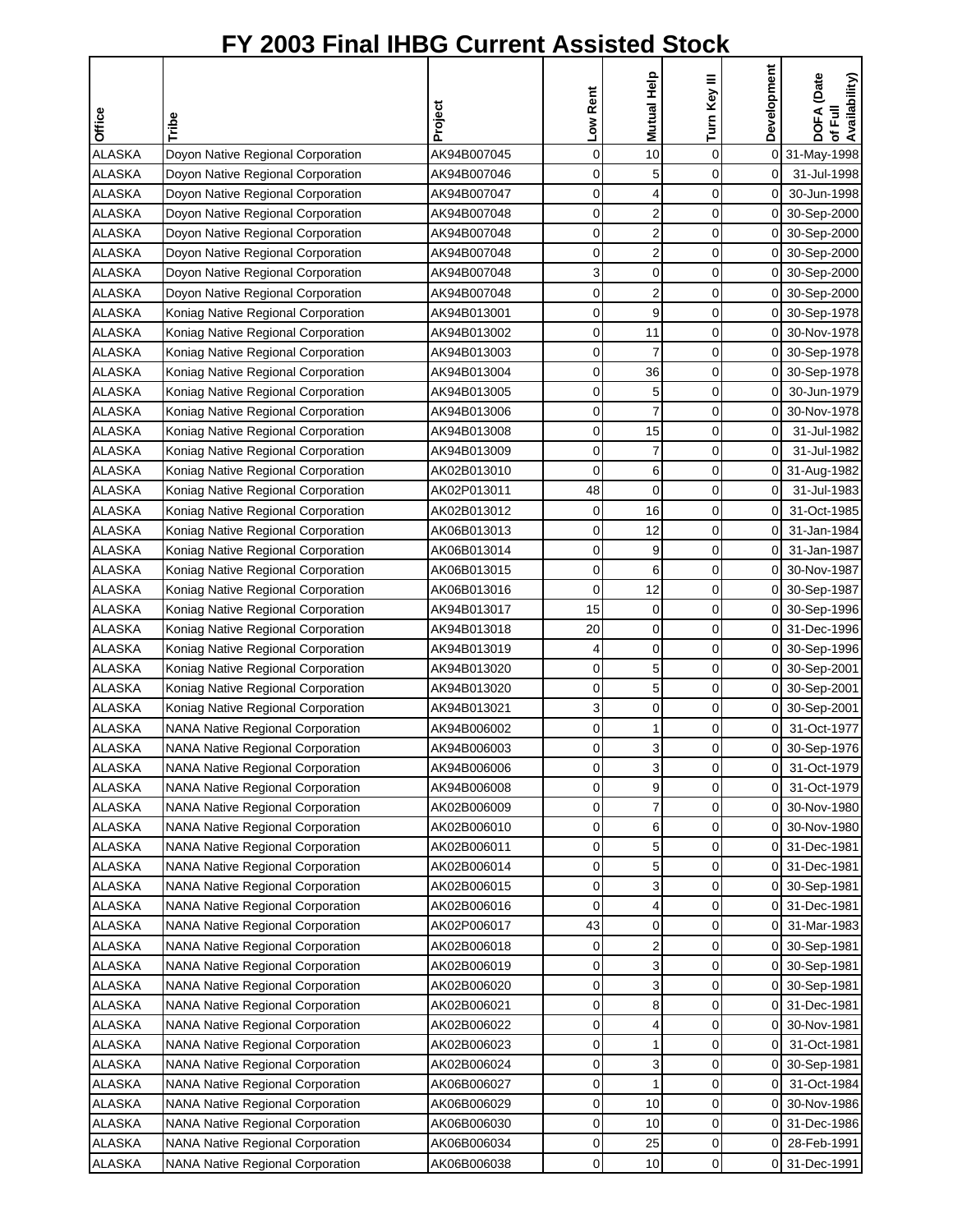| Low Rent<br>Project<br>Office<br>Tribe<br><b>ALASKA</b><br>$\mathbf 0$<br>$\mathbf 0$<br>$\overline{O}$<br>31-Dec-1991<br><b>NANA Native Regional Corporation</b><br>AK06B006039<br>10<br>$\overline{O}$<br><b>ALASKA</b><br>$\mathbf 0$<br>0<br>01-Oct-1994<br><b>NANA Native Regional Corporation</b><br>AK94B006040<br>20<br><b>ALASKA</b><br>0<br>10<br>0<br>$\overline{0}$<br><b>NANA Native Regional Corporation</b><br>AK94B006042<br>30-Jun-1992<br>$\mathbf 0$<br><b>ALASKA</b><br>0<br>10<br>NANA Native Regional Corporation<br>AK94B006043<br>0I<br>31-Mar-1992<br>$\mathbf 0$<br><b>ALASKA</b><br>20<br>$\mathbf 0$<br>NANA Native Regional Corporation<br>AK94B006044<br>0 30-Sep-1994<br>0<br><b>ALASKA</b><br>0<br>14<br>NANA Native Regional Corporation<br>0<br>30-Apr-1994<br>AK94B006045<br><b>ALASKA</b><br>0<br>23<br>0<br><b>NANA Native Regional Corporation</b><br>AK94B006046<br>0 31-Aug-1995<br><b>ALASKA</b><br>$\mathbf 0$<br>0<br><b>NANA Native Regional Corporation</b><br>20<br>οI<br>30-Sep-1996<br>AK94B006047<br>$\mathbf 0$<br>0<br><b>ALASKA</b><br><b>NANA Native Regional Corporation</b><br>AK94B006048<br>5<br>$\overline{0}$<br>30-Nov-1995<br><b>ALASKA</b><br><b>NANA Native Regional Corporation</b><br>0<br>0<br>οI<br>AK94B006049<br>18<br>30-Apr-1998<br><b>ALASKA</b><br><b>NANA Native Regional Corporation</b><br>0<br>8<br>0<br>οI<br>AK94B006050<br>31-Mar-1998<br><b>ALASKA</b><br><b>NANA Native Regional Corporation</b><br>0<br>$\overline{7}$<br>0<br>31-Jan-2002<br>AK94B006051<br>$\overline{0}$<br>$\mathbf 0$<br>$\mathbf 0$<br>16<br><b>ALASKA</b><br>$\overline{0}$<br>04-Apr-1998<br>NANA Native Regional Corporation<br>AK94B006052<br><b>ALASKA</b><br>0<br>10<br>0<br><b>NANA Native Regional Corporation</b><br>0 31-May-2002<br>AK94B006054<br>15<br><b>ALASKA</b><br>$\mathbf 0$<br>0<br><b>NANA Native Regional Corporation</b><br>AK94B006055<br>0 31-Aug-2002<br><b>ALASKA</b><br>12<br>$\mathbf 0$<br>0<br><b>Tlingit and Haida</b><br>AK06B004024<br>0<br>31-Jan-1982<br>12<br>0<br><b>ALASKA</b><br>AK06B004025<br>$\mathbf 0$<br>$\mathbf 0$<br>31-Jan-1982<br><b>Tlingit and Haida</b><br>0<br><b>ALASKA</b><br>AK06B004026<br>12<br>0<br>$\overline{0}$<br>31-Jan-1982<br>Tlingit and Haida<br>9<br><b>ALASKA</b><br>$\mathbf 0$<br>0<br>οI<br>31-Jan-1982<br>Tlingit and Haida<br>AK06B004027<br>12<br>$\overline{0}$<br>0<br><b>ALASKA</b><br>$\overline{0}$<br>31-Jan-1982<br><b>Tlingit and Haida</b><br>AK06B004028<br>$\mathbf 0$<br>0<br><b>ALASKA</b><br>18<br>28-Feb-1986<br><b>Tlingit and Haida</b><br>AK06B004029<br>$\overline{0}$<br>0<br><b>ALASKA</b><br>0<br>17<br>0<br>31-Jul-1988<br>Tlingit and Haida<br>AK06B004030<br><b>ALASKA</b><br>0<br>Tlingit and Haida<br>AK06B004031<br>0<br>20<br>$\Omega$<br>30-Jun-1988<br><b>ALASKA</b><br>10<br>$\mathbf 0$<br>0<br><b>Tlingit and Haida</b><br>AK06B004032<br>$\overline{0}$<br>30-Sep-1987<br><b>ALASKA</b><br>$\mathbf 0$<br>$\overline{0}$<br>AK06B004034<br>0<br>25<br>31-Jul-1991<br>Tlingit and Haida<br><b>ALASKA</b><br>AK06B004040<br>0<br>0<br>οI<br>29-Feb-1992<br><b>Tlingit and Haida</b><br>18<br><b>ALASKA</b><br>0<br>0<br><b>Tlingit and Haida</b><br>AK06B004043<br>16<br>0 30-Sep-1990<br><b>ALASKA</b><br>0<br>0<br>$\overline{0}$<br><b>Tlingit and Haida</b><br>AK94B004044<br>20<br>31-Jan-1994<br>$\mathbf 0$<br><b>ALASKA</b><br>0<br>10<br>22-Feb-1995<br>AK94B004045<br>οI<br>Tlingit and Haida<br>0<br><b>ALASKA</b><br>AK94B004046<br>10<br>$\overline{O}$<br>22-Feb-1995<br>Tlingit and Haida<br>0<br>30<br>$\mathbf 0$<br><b>ALASKA</b><br>0<br>οI<br><b>Tlingit and Haida</b><br>29-Mar-1997<br>AK94B004047<br><b>ALASKA</b><br><b>Tlingit and Haida</b><br>AK94B004048<br>0<br>21<br>0<br>οI<br>29-Oct-1995<br><b>ALASKA</b><br>AK94B004049<br>20<br>0<br>29-Mar-1997<br>Tlingit and Haida<br>0<br>0<br>ALASKA<br><b>Tlingit and Haida</b><br>AK94B004050<br>0<br>$\overline{\mathbf{c}}$<br>$\pmb{0}$<br>0 31-Dec-1974<br>0<br>$\overline{7}$<br>0<br><b>ALASKA</b><br><b>Tlingit and Haida</b><br>AK94B004051<br>0 31-Aug-1974<br>0<br><b>ALASKA</b><br><b>Tlingit and Haida</b><br>AK94B004052<br>1<br>0<br>$\mathsf{O}$<br>30-Apr-1974<br>3<br><b>ALASKA</b><br>0<br>0<br>Tlingit and Haida<br>AK94B004053<br>0 31-Dec-1974<br><b>ALASKA</b><br>0<br>0<br><b>Tlingit and Haida</b><br>AK94B004054<br>31-Jan-1974<br>1<br>0<br>ALASKA<br>0<br>$\overline{2}$<br>0<br><b>Tlingit and Haida</b><br>AK94B004055<br>0 31-Dec-1973<br>$\overline{\mathbf{c}}$<br>ALASKA<br>Tlingit and Haida<br>0<br>0<br>31-Mar-1975<br>AK94B004056<br>01<br><b>ALASKA</b><br>0<br>6<br>0<br>Tlingit and Haida<br>AK94B004057<br>0<br>31-Oct-1975<br>$\mathbf 0$<br>0<br><b>ALASKA</b><br>15<br>Tlingit and Haida<br>AK94B004058<br>0 31-May-1975<br><b>ALASKA</b><br>0<br>0<br><b>Tlingit and Haida</b><br>AK94B004059<br>2<br>0 31-Aug-1975<br>0<br>0<br><b>ALASKA</b><br><b>Tlingit and Haida</b><br>AK94B004060<br>2<br>0 30-Sep-1975<br><b>ALASKA</b><br>0<br>7<br>0<br><b>Tlingit and Haida</b><br>AK94B004061<br>0 30-Sep-1975<br>$\mathbf 0$<br>5<br>0<br><b>ALASKA</b><br>AK94B004062<br>30-Jun-1975<br>Tlingit and Haida<br>0<br><b>ALASKA</b><br>0<br>5<br>0<br><b>Tlingit and Haida</b><br>AK94B004063<br>0 30-Sep-1975<br>3<br><b>ALASKA</b><br>Tlingit and Haida<br>AK94B004064<br>0<br>0<br>0 31-May-1975<br>0<br>ALASKA<br>Tlingit and Haida<br>AK94B004065<br>20<br>0<br>28-Feb-1998<br>ΟI<br>ALASKA<br>6<br>0<br>Tlingit and Haida<br>AK94B004066<br>0<br>31-Aug-1997<br>$\overline{0}$<br>ALASKA<br>AK94B004067<br>0<br>0<br><b>Tlingit and Haida</b><br>18<br>$\mathsf{O}$<br>30-Apr-1998 |               |                   |             |    | Mutual Help | Turn Key III | Development | DOFA (Date<br>of Full<br>Availability) |
|-------------------------------------------------------------------------------------------------------------------------------------------------------------------------------------------------------------------------------------------------------------------------------------------------------------------------------------------------------------------------------------------------------------------------------------------------------------------------------------------------------------------------------------------------------------------------------------------------------------------------------------------------------------------------------------------------------------------------------------------------------------------------------------------------------------------------------------------------------------------------------------------------------------------------------------------------------------------------------------------------------------------------------------------------------------------------------------------------------------------------------------------------------------------------------------------------------------------------------------------------------------------------------------------------------------------------------------------------------------------------------------------------------------------------------------------------------------------------------------------------------------------------------------------------------------------------------------------------------------------------------------------------------------------------------------------------------------------------------------------------------------------------------------------------------------------------------------------------------------------------------------------------------------------------------------------------------------------------------------------------------------------------------------------------------------------------------------------------------------------------------------------------------------------------------------------------------------------------------------------------------------------------------------------------------------------------------------------------------------------------------------------------------------------------------------------------------------------------------------------------------------------------------------------------------------------------------------------------------------------------------------------------------------------------------------------------------------------------------------------------------------------------------------------------------------------------------------------------------------------------------------------------------------------------------------------------------------------------------------------------------------------------------------------------------------------------------------------------------------------------------------------------------------------------------------------------------------------------------------------------------------------------------------------------------------------------------------------------------------------------------------------------------------------------------------------------------------------------------------------------------------------------------------------------------------------------------------------------------------------------------------------------------------------------------------------------------------------------------------------------------------------------------------------------------------------------------------------------------------------------------------------------------------------------------------------------------------------------------------------------------------------------------------------------------------------------------------------------------------------------------------------------------------------------------------------------------------------------------------------------------------------------------------------------------------------------------------------------------------------------------------------------------------------------------------------------------------------------------------------------------------------------------------------------------------------------------------------------------------------------------------------------------------------------------------------------------------------------------------------------------------------------------------------------------------------------------------------------------------------------------------------------------------------------------------------------------------------------------------------------------------------------------------------------------------------------------------------------------------------------------------------------------------------------------------------------------------------------------------------------------------------------------------------------------------------------------------------------------------------------------------------------------------------------------------------------------------------------------------------------------------------------------------------------------------------------------------------------------------------------------------------------------------------------------------|---------------|-------------------|-------------|----|-------------|--------------|-------------|----------------------------------------|
|                                                                                                                                                                                                                                                                                                                                                                                                                                                                                                                                                                                                                                                                                                                                                                                                                                                                                                                                                                                                                                                                                                                                                                                                                                                                                                                                                                                                                                                                                                                                                                                                                                                                                                                                                                                                                                                                                                                                                                                                                                                                                                                                                                                                                                                                                                                                                                                                                                                                                                                                                                                                                                                                                                                                                                                                                                                                                                                                                                                                                                                                                                                                                                                                                                                                                                                                                                                                                                                                                                                                                                                                                                                                                                                                                                                                                                                                                                                                                                                                                                                                                                                                                                                                                                                                                                                                                                                                                                                                                                                                                                                                                                                                                                                                                                                                                                                                                                                                                                                                                                                                                                                                                                                                                                                                                                                                                                                                                                                                                                                                                                                                                                                                                     |               |                   |             |    |             |              |             |                                        |
|                                                                                                                                                                                                                                                                                                                                                                                                                                                                                                                                                                                                                                                                                                                                                                                                                                                                                                                                                                                                                                                                                                                                                                                                                                                                                                                                                                                                                                                                                                                                                                                                                                                                                                                                                                                                                                                                                                                                                                                                                                                                                                                                                                                                                                                                                                                                                                                                                                                                                                                                                                                                                                                                                                                                                                                                                                                                                                                                                                                                                                                                                                                                                                                                                                                                                                                                                                                                                                                                                                                                                                                                                                                                                                                                                                                                                                                                                                                                                                                                                                                                                                                                                                                                                                                                                                                                                                                                                                                                                                                                                                                                                                                                                                                                                                                                                                                                                                                                                                                                                                                                                                                                                                                                                                                                                                                                                                                                                                                                                                                                                                                                                                                                                     |               |                   |             |    |             |              |             |                                        |
|                                                                                                                                                                                                                                                                                                                                                                                                                                                                                                                                                                                                                                                                                                                                                                                                                                                                                                                                                                                                                                                                                                                                                                                                                                                                                                                                                                                                                                                                                                                                                                                                                                                                                                                                                                                                                                                                                                                                                                                                                                                                                                                                                                                                                                                                                                                                                                                                                                                                                                                                                                                                                                                                                                                                                                                                                                                                                                                                                                                                                                                                                                                                                                                                                                                                                                                                                                                                                                                                                                                                                                                                                                                                                                                                                                                                                                                                                                                                                                                                                                                                                                                                                                                                                                                                                                                                                                                                                                                                                                                                                                                                                                                                                                                                                                                                                                                                                                                                                                                                                                                                                                                                                                                                                                                                                                                                                                                                                                                                                                                                                                                                                                                                                     |               |                   |             |    |             |              |             |                                        |
|                                                                                                                                                                                                                                                                                                                                                                                                                                                                                                                                                                                                                                                                                                                                                                                                                                                                                                                                                                                                                                                                                                                                                                                                                                                                                                                                                                                                                                                                                                                                                                                                                                                                                                                                                                                                                                                                                                                                                                                                                                                                                                                                                                                                                                                                                                                                                                                                                                                                                                                                                                                                                                                                                                                                                                                                                                                                                                                                                                                                                                                                                                                                                                                                                                                                                                                                                                                                                                                                                                                                                                                                                                                                                                                                                                                                                                                                                                                                                                                                                                                                                                                                                                                                                                                                                                                                                                                                                                                                                                                                                                                                                                                                                                                                                                                                                                                                                                                                                                                                                                                                                                                                                                                                                                                                                                                                                                                                                                                                                                                                                                                                                                                                                     |               |                   |             |    |             |              |             |                                        |
|                                                                                                                                                                                                                                                                                                                                                                                                                                                                                                                                                                                                                                                                                                                                                                                                                                                                                                                                                                                                                                                                                                                                                                                                                                                                                                                                                                                                                                                                                                                                                                                                                                                                                                                                                                                                                                                                                                                                                                                                                                                                                                                                                                                                                                                                                                                                                                                                                                                                                                                                                                                                                                                                                                                                                                                                                                                                                                                                                                                                                                                                                                                                                                                                                                                                                                                                                                                                                                                                                                                                                                                                                                                                                                                                                                                                                                                                                                                                                                                                                                                                                                                                                                                                                                                                                                                                                                                                                                                                                                                                                                                                                                                                                                                                                                                                                                                                                                                                                                                                                                                                                                                                                                                                                                                                                                                                                                                                                                                                                                                                                                                                                                                                                     |               |                   |             |    |             |              |             |                                        |
|                                                                                                                                                                                                                                                                                                                                                                                                                                                                                                                                                                                                                                                                                                                                                                                                                                                                                                                                                                                                                                                                                                                                                                                                                                                                                                                                                                                                                                                                                                                                                                                                                                                                                                                                                                                                                                                                                                                                                                                                                                                                                                                                                                                                                                                                                                                                                                                                                                                                                                                                                                                                                                                                                                                                                                                                                                                                                                                                                                                                                                                                                                                                                                                                                                                                                                                                                                                                                                                                                                                                                                                                                                                                                                                                                                                                                                                                                                                                                                                                                                                                                                                                                                                                                                                                                                                                                                                                                                                                                                                                                                                                                                                                                                                                                                                                                                                                                                                                                                                                                                                                                                                                                                                                                                                                                                                                                                                                                                                                                                                                                                                                                                                                                     |               |                   |             |    |             |              |             |                                        |
|                                                                                                                                                                                                                                                                                                                                                                                                                                                                                                                                                                                                                                                                                                                                                                                                                                                                                                                                                                                                                                                                                                                                                                                                                                                                                                                                                                                                                                                                                                                                                                                                                                                                                                                                                                                                                                                                                                                                                                                                                                                                                                                                                                                                                                                                                                                                                                                                                                                                                                                                                                                                                                                                                                                                                                                                                                                                                                                                                                                                                                                                                                                                                                                                                                                                                                                                                                                                                                                                                                                                                                                                                                                                                                                                                                                                                                                                                                                                                                                                                                                                                                                                                                                                                                                                                                                                                                                                                                                                                                                                                                                                                                                                                                                                                                                                                                                                                                                                                                                                                                                                                                                                                                                                                                                                                                                                                                                                                                                                                                                                                                                                                                                                                     |               |                   |             |    |             |              |             |                                        |
|                                                                                                                                                                                                                                                                                                                                                                                                                                                                                                                                                                                                                                                                                                                                                                                                                                                                                                                                                                                                                                                                                                                                                                                                                                                                                                                                                                                                                                                                                                                                                                                                                                                                                                                                                                                                                                                                                                                                                                                                                                                                                                                                                                                                                                                                                                                                                                                                                                                                                                                                                                                                                                                                                                                                                                                                                                                                                                                                                                                                                                                                                                                                                                                                                                                                                                                                                                                                                                                                                                                                                                                                                                                                                                                                                                                                                                                                                                                                                                                                                                                                                                                                                                                                                                                                                                                                                                                                                                                                                                                                                                                                                                                                                                                                                                                                                                                                                                                                                                                                                                                                                                                                                                                                                                                                                                                                                                                                                                                                                                                                                                                                                                                                                     |               |                   |             |    |             |              |             |                                        |
|                                                                                                                                                                                                                                                                                                                                                                                                                                                                                                                                                                                                                                                                                                                                                                                                                                                                                                                                                                                                                                                                                                                                                                                                                                                                                                                                                                                                                                                                                                                                                                                                                                                                                                                                                                                                                                                                                                                                                                                                                                                                                                                                                                                                                                                                                                                                                                                                                                                                                                                                                                                                                                                                                                                                                                                                                                                                                                                                                                                                                                                                                                                                                                                                                                                                                                                                                                                                                                                                                                                                                                                                                                                                                                                                                                                                                                                                                                                                                                                                                                                                                                                                                                                                                                                                                                                                                                                                                                                                                                                                                                                                                                                                                                                                                                                                                                                                                                                                                                                                                                                                                                                                                                                                                                                                                                                                                                                                                                                                                                                                                                                                                                                                                     |               |                   |             |    |             |              |             |                                        |
|                                                                                                                                                                                                                                                                                                                                                                                                                                                                                                                                                                                                                                                                                                                                                                                                                                                                                                                                                                                                                                                                                                                                                                                                                                                                                                                                                                                                                                                                                                                                                                                                                                                                                                                                                                                                                                                                                                                                                                                                                                                                                                                                                                                                                                                                                                                                                                                                                                                                                                                                                                                                                                                                                                                                                                                                                                                                                                                                                                                                                                                                                                                                                                                                                                                                                                                                                                                                                                                                                                                                                                                                                                                                                                                                                                                                                                                                                                                                                                                                                                                                                                                                                                                                                                                                                                                                                                                                                                                                                                                                                                                                                                                                                                                                                                                                                                                                                                                                                                                                                                                                                                                                                                                                                                                                                                                                                                                                                                                                                                                                                                                                                                                                                     |               |                   |             |    |             |              |             |                                        |
|                                                                                                                                                                                                                                                                                                                                                                                                                                                                                                                                                                                                                                                                                                                                                                                                                                                                                                                                                                                                                                                                                                                                                                                                                                                                                                                                                                                                                                                                                                                                                                                                                                                                                                                                                                                                                                                                                                                                                                                                                                                                                                                                                                                                                                                                                                                                                                                                                                                                                                                                                                                                                                                                                                                                                                                                                                                                                                                                                                                                                                                                                                                                                                                                                                                                                                                                                                                                                                                                                                                                                                                                                                                                                                                                                                                                                                                                                                                                                                                                                                                                                                                                                                                                                                                                                                                                                                                                                                                                                                                                                                                                                                                                                                                                                                                                                                                                                                                                                                                                                                                                                                                                                                                                                                                                                                                                                                                                                                                                                                                                                                                                                                                                                     |               |                   |             |    |             |              |             |                                        |
|                                                                                                                                                                                                                                                                                                                                                                                                                                                                                                                                                                                                                                                                                                                                                                                                                                                                                                                                                                                                                                                                                                                                                                                                                                                                                                                                                                                                                                                                                                                                                                                                                                                                                                                                                                                                                                                                                                                                                                                                                                                                                                                                                                                                                                                                                                                                                                                                                                                                                                                                                                                                                                                                                                                                                                                                                                                                                                                                                                                                                                                                                                                                                                                                                                                                                                                                                                                                                                                                                                                                                                                                                                                                                                                                                                                                                                                                                                                                                                                                                                                                                                                                                                                                                                                                                                                                                                                                                                                                                                                                                                                                                                                                                                                                                                                                                                                                                                                                                                                                                                                                                                                                                                                                                                                                                                                                                                                                                                                                                                                                                                                                                                                                                     |               |                   |             |    |             |              |             |                                        |
|                                                                                                                                                                                                                                                                                                                                                                                                                                                                                                                                                                                                                                                                                                                                                                                                                                                                                                                                                                                                                                                                                                                                                                                                                                                                                                                                                                                                                                                                                                                                                                                                                                                                                                                                                                                                                                                                                                                                                                                                                                                                                                                                                                                                                                                                                                                                                                                                                                                                                                                                                                                                                                                                                                                                                                                                                                                                                                                                                                                                                                                                                                                                                                                                                                                                                                                                                                                                                                                                                                                                                                                                                                                                                                                                                                                                                                                                                                                                                                                                                                                                                                                                                                                                                                                                                                                                                                                                                                                                                                                                                                                                                                                                                                                                                                                                                                                                                                                                                                                                                                                                                                                                                                                                                                                                                                                                                                                                                                                                                                                                                                                                                                                                                     |               |                   |             |    |             |              |             |                                        |
|                                                                                                                                                                                                                                                                                                                                                                                                                                                                                                                                                                                                                                                                                                                                                                                                                                                                                                                                                                                                                                                                                                                                                                                                                                                                                                                                                                                                                                                                                                                                                                                                                                                                                                                                                                                                                                                                                                                                                                                                                                                                                                                                                                                                                                                                                                                                                                                                                                                                                                                                                                                                                                                                                                                                                                                                                                                                                                                                                                                                                                                                                                                                                                                                                                                                                                                                                                                                                                                                                                                                                                                                                                                                                                                                                                                                                                                                                                                                                                                                                                                                                                                                                                                                                                                                                                                                                                                                                                                                                                                                                                                                                                                                                                                                                                                                                                                                                                                                                                                                                                                                                                                                                                                                                                                                                                                                                                                                                                                                                                                                                                                                                                                                                     |               |                   |             |    |             |              |             |                                        |
|                                                                                                                                                                                                                                                                                                                                                                                                                                                                                                                                                                                                                                                                                                                                                                                                                                                                                                                                                                                                                                                                                                                                                                                                                                                                                                                                                                                                                                                                                                                                                                                                                                                                                                                                                                                                                                                                                                                                                                                                                                                                                                                                                                                                                                                                                                                                                                                                                                                                                                                                                                                                                                                                                                                                                                                                                                                                                                                                                                                                                                                                                                                                                                                                                                                                                                                                                                                                                                                                                                                                                                                                                                                                                                                                                                                                                                                                                                                                                                                                                                                                                                                                                                                                                                                                                                                                                                                                                                                                                                                                                                                                                                                                                                                                                                                                                                                                                                                                                                                                                                                                                                                                                                                                                                                                                                                                                                                                                                                                                                                                                                                                                                                                                     |               |                   |             |    |             |              |             |                                        |
|                                                                                                                                                                                                                                                                                                                                                                                                                                                                                                                                                                                                                                                                                                                                                                                                                                                                                                                                                                                                                                                                                                                                                                                                                                                                                                                                                                                                                                                                                                                                                                                                                                                                                                                                                                                                                                                                                                                                                                                                                                                                                                                                                                                                                                                                                                                                                                                                                                                                                                                                                                                                                                                                                                                                                                                                                                                                                                                                                                                                                                                                                                                                                                                                                                                                                                                                                                                                                                                                                                                                                                                                                                                                                                                                                                                                                                                                                                                                                                                                                                                                                                                                                                                                                                                                                                                                                                                                                                                                                                                                                                                                                                                                                                                                                                                                                                                                                                                                                                                                                                                                                                                                                                                                                                                                                                                                                                                                                                                                                                                                                                                                                                                                                     |               |                   |             |    |             |              |             |                                        |
|                                                                                                                                                                                                                                                                                                                                                                                                                                                                                                                                                                                                                                                                                                                                                                                                                                                                                                                                                                                                                                                                                                                                                                                                                                                                                                                                                                                                                                                                                                                                                                                                                                                                                                                                                                                                                                                                                                                                                                                                                                                                                                                                                                                                                                                                                                                                                                                                                                                                                                                                                                                                                                                                                                                                                                                                                                                                                                                                                                                                                                                                                                                                                                                                                                                                                                                                                                                                                                                                                                                                                                                                                                                                                                                                                                                                                                                                                                                                                                                                                                                                                                                                                                                                                                                                                                                                                                                                                                                                                                                                                                                                                                                                                                                                                                                                                                                                                                                                                                                                                                                                                                                                                                                                                                                                                                                                                                                                                                                                                                                                                                                                                                                                                     |               |                   |             |    |             |              |             |                                        |
|                                                                                                                                                                                                                                                                                                                                                                                                                                                                                                                                                                                                                                                                                                                                                                                                                                                                                                                                                                                                                                                                                                                                                                                                                                                                                                                                                                                                                                                                                                                                                                                                                                                                                                                                                                                                                                                                                                                                                                                                                                                                                                                                                                                                                                                                                                                                                                                                                                                                                                                                                                                                                                                                                                                                                                                                                                                                                                                                                                                                                                                                                                                                                                                                                                                                                                                                                                                                                                                                                                                                                                                                                                                                                                                                                                                                                                                                                                                                                                                                                                                                                                                                                                                                                                                                                                                                                                                                                                                                                                                                                                                                                                                                                                                                                                                                                                                                                                                                                                                                                                                                                                                                                                                                                                                                                                                                                                                                                                                                                                                                                                                                                                                                                     |               |                   |             |    |             |              |             |                                        |
|                                                                                                                                                                                                                                                                                                                                                                                                                                                                                                                                                                                                                                                                                                                                                                                                                                                                                                                                                                                                                                                                                                                                                                                                                                                                                                                                                                                                                                                                                                                                                                                                                                                                                                                                                                                                                                                                                                                                                                                                                                                                                                                                                                                                                                                                                                                                                                                                                                                                                                                                                                                                                                                                                                                                                                                                                                                                                                                                                                                                                                                                                                                                                                                                                                                                                                                                                                                                                                                                                                                                                                                                                                                                                                                                                                                                                                                                                                                                                                                                                                                                                                                                                                                                                                                                                                                                                                                                                                                                                                                                                                                                                                                                                                                                                                                                                                                                                                                                                                                                                                                                                                                                                                                                                                                                                                                                                                                                                                                                                                                                                                                                                                                                                     |               |                   |             |    |             |              |             |                                        |
|                                                                                                                                                                                                                                                                                                                                                                                                                                                                                                                                                                                                                                                                                                                                                                                                                                                                                                                                                                                                                                                                                                                                                                                                                                                                                                                                                                                                                                                                                                                                                                                                                                                                                                                                                                                                                                                                                                                                                                                                                                                                                                                                                                                                                                                                                                                                                                                                                                                                                                                                                                                                                                                                                                                                                                                                                                                                                                                                                                                                                                                                                                                                                                                                                                                                                                                                                                                                                                                                                                                                                                                                                                                                                                                                                                                                                                                                                                                                                                                                                                                                                                                                                                                                                                                                                                                                                                                                                                                                                                                                                                                                                                                                                                                                                                                                                                                                                                                                                                                                                                                                                                                                                                                                                                                                                                                                                                                                                                                                                                                                                                                                                                                                                     |               |                   |             |    |             |              |             |                                        |
|                                                                                                                                                                                                                                                                                                                                                                                                                                                                                                                                                                                                                                                                                                                                                                                                                                                                                                                                                                                                                                                                                                                                                                                                                                                                                                                                                                                                                                                                                                                                                                                                                                                                                                                                                                                                                                                                                                                                                                                                                                                                                                                                                                                                                                                                                                                                                                                                                                                                                                                                                                                                                                                                                                                                                                                                                                                                                                                                                                                                                                                                                                                                                                                                                                                                                                                                                                                                                                                                                                                                                                                                                                                                                                                                                                                                                                                                                                                                                                                                                                                                                                                                                                                                                                                                                                                                                                                                                                                                                                                                                                                                                                                                                                                                                                                                                                                                                                                                                                                                                                                                                                                                                                                                                                                                                                                                                                                                                                                                                                                                                                                                                                                                                     |               |                   |             |    |             |              |             |                                        |
|                                                                                                                                                                                                                                                                                                                                                                                                                                                                                                                                                                                                                                                                                                                                                                                                                                                                                                                                                                                                                                                                                                                                                                                                                                                                                                                                                                                                                                                                                                                                                                                                                                                                                                                                                                                                                                                                                                                                                                                                                                                                                                                                                                                                                                                                                                                                                                                                                                                                                                                                                                                                                                                                                                                                                                                                                                                                                                                                                                                                                                                                                                                                                                                                                                                                                                                                                                                                                                                                                                                                                                                                                                                                                                                                                                                                                                                                                                                                                                                                                                                                                                                                                                                                                                                                                                                                                                                                                                                                                                                                                                                                                                                                                                                                                                                                                                                                                                                                                                                                                                                                                                                                                                                                                                                                                                                                                                                                                                                                                                                                                                                                                                                                                     |               |                   |             |    |             |              |             |                                        |
|                                                                                                                                                                                                                                                                                                                                                                                                                                                                                                                                                                                                                                                                                                                                                                                                                                                                                                                                                                                                                                                                                                                                                                                                                                                                                                                                                                                                                                                                                                                                                                                                                                                                                                                                                                                                                                                                                                                                                                                                                                                                                                                                                                                                                                                                                                                                                                                                                                                                                                                                                                                                                                                                                                                                                                                                                                                                                                                                                                                                                                                                                                                                                                                                                                                                                                                                                                                                                                                                                                                                                                                                                                                                                                                                                                                                                                                                                                                                                                                                                                                                                                                                                                                                                                                                                                                                                                                                                                                                                                                                                                                                                                                                                                                                                                                                                                                                                                                                                                                                                                                                                                                                                                                                                                                                                                                                                                                                                                                                                                                                                                                                                                                                                     |               |                   |             |    |             |              |             |                                        |
|                                                                                                                                                                                                                                                                                                                                                                                                                                                                                                                                                                                                                                                                                                                                                                                                                                                                                                                                                                                                                                                                                                                                                                                                                                                                                                                                                                                                                                                                                                                                                                                                                                                                                                                                                                                                                                                                                                                                                                                                                                                                                                                                                                                                                                                                                                                                                                                                                                                                                                                                                                                                                                                                                                                                                                                                                                                                                                                                                                                                                                                                                                                                                                                                                                                                                                                                                                                                                                                                                                                                                                                                                                                                                                                                                                                                                                                                                                                                                                                                                                                                                                                                                                                                                                                                                                                                                                                                                                                                                                                                                                                                                                                                                                                                                                                                                                                                                                                                                                                                                                                                                                                                                                                                                                                                                                                                                                                                                                                                                                                                                                                                                                                                                     |               |                   |             |    |             |              |             |                                        |
|                                                                                                                                                                                                                                                                                                                                                                                                                                                                                                                                                                                                                                                                                                                                                                                                                                                                                                                                                                                                                                                                                                                                                                                                                                                                                                                                                                                                                                                                                                                                                                                                                                                                                                                                                                                                                                                                                                                                                                                                                                                                                                                                                                                                                                                                                                                                                                                                                                                                                                                                                                                                                                                                                                                                                                                                                                                                                                                                                                                                                                                                                                                                                                                                                                                                                                                                                                                                                                                                                                                                                                                                                                                                                                                                                                                                                                                                                                                                                                                                                                                                                                                                                                                                                                                                                                                                                                                                                                                                                                                                                                                                                                                                                                                                                                                                                                                                                                                                                                                                                                                                                                                                                                                                                                                                                                                                                                                                                                                                                                                                                                                                                                                                                     |               |                   |             |    |             |              |             |                                        |
|                                                                                                                                                                                                                                                                                                                                                                                                                                                                                                                                                                                                                                                                                                                                                                                                                                                                                                                                                                                                                                                                                                                                                                                                                                                                                                                                                                                                                                                                                                                                                                                                                                                                                                                                                                                                                                                                                                                                                                                                                                                                                                                                                                                                                                                                                                                                                                                                                                                                                                                                                                                                                                                                                                                                                                                                                                                                                                                                                                                                                                                                                                                                                                                                                                                                                                                                                                                                                                                                                                                                                                                                                                                                                                                                                                                                                                                                                                                                                                                                                                                                                                                                                                                                                                                                                                                                                                                                                                                                                                                                                                                                                                                                                                                                                                                                                                                                                                                                                                                                                                                                                                                                                                                                                                                                                                                                                                                                                                                                                                                                                                                                                                                                                     |               |                   |             |    |             |              |             |                                        |
|                                                                                                                                                                                                                                                                                                                                                                                                                                                                                                                                                                                                                                                                                                                                                                                                                                                                                                                                                                                                                                                                                                                                                                                                                                                                                                                                                                                                                                                                                                                                                                                                                                                                                                                                                                                                                                                                                                                                                                                                                                                                                                                                                                                                                                                                                                                                                                                                                                                                                                                                                                                                                                                                                                                                                                                                                                                                                                                                                                                                                                                                                                                                                                                                                                                                                                                                                                                                                                                                                                                                                                                                                                                                                                                                                                                                                                                                                                                                                                                                                                                                                                                                                                                                                                                                                                                                                                                                                                                                                                                                                                                                                                                                                                                                                                                                                                                                                                                                                                                                                                                                                                                                                                                                                                                                                                                                                                                                                                                                                                                                                                                                                                                                                     |               |                   |             |    |             |              |             |                                        |
|                                                                                                                                                                                                                                                                                                                                                                                                                                                                                                                                                                                                                                                                                                                                                                                                                                                                                                                                                                                                                                                                                                                                                                                                                                                                                                                                                                                                                                                                                                                                                                                                                                                                                                                                                                                                                                                                                                                                                                                                                                                                                                                                                                                                                                                                                                                                                                                                                                                                                                                                                                                                                                                                                                                                                                                                                                                                                                                                                                                                                                                                                                                                                                                                                                                                                                                                                                                                                                                                                                                                                                                                                                                                                                                                                                                                                                                                                                                                                                                                                                                                                                                                                                                                                                                                                                                                                                                                                                                                                                                                                                                                                                                                                                                                                                                                                                                                                                                                                                                                                                                                                                                                                                                                                                                                                                                                                                                                                                                                                                                                                                                                                                                                                     |               |                   |             |    |             |              |             |                                        |
|                                                                                                                                                                                                                                                                                                                                                                                                                                                                                                                                                                                                                                                                                                                                                                                                                                                                                                                                                                                                                                                                                                                                                                                                                                                                                                                                                                                                                                                                                                                                                                                                                                                                                                                                                                                                                                                                                                                                                                                                                                                                                                                                                                                                                                                                                                                                                                                                                                                                                                                                                                                                                                                                                                                                                                                                                                                                                                                                                                                                                                                                                                                                                                                                                                                                                                                                                                                                                                                                                                                                                                                                                                                                                                                                                                                                                                                                                                                                                                                                                                                                                                                                                                                                                                                                                                                                                                                                                                                                                                                                                                                                                                                                                                                                                                                                                                                                                                                                                                                                                                                                                                                                                                                                                                                                                                                                                                                                                                                                                                                                                                                                                                                                                     |               |                   |             |    |             |              |             |                                        |
|                                                                                                                                                                                                                                                                                                                                                                                                                                                                                                                                                                                                                                                                                                                                                                                                                                                                                                                                                                                                                                                                                                                                                                                                                                                                                                                                                                                                                                                                                                                                                                                                                                                                                                                                                                                                                                                                                                                                                                                                                                                                                                                                                                                                                                                                                                                                                                                                                                                                                                                                                                                                                                                                                                                                                                                                                                                                                                                                                                                                                                                                                                                                                                                                                                                                                                                                                                                                                                                                                                                                                                                                                                                                                                                                                                                                                                                                                                                                                                                                                                                                                                                                                                                                                                                                                                                                                                                                                                                                                                                                                                                                                                                                                                                                                                                                                                                                                                                                                                                                                                                                                                                                                                                                                                                                                                                                                                                                                                                                                                                                                                                                                                                                                     |               |                   |             |    |             |              |             |                                        |
|                                                                                                                                                                                                                                                                                                                                                                                                                                                                                                                                                                                                                                                                                                                                                                                                                                                                                                                                                                                                                                                                                                                                                                                                                                                                                                                                                                                                                                                                                                                                                                                                                                                                                                                                                                                                                                                                                                                                                                                                                                                                                                                                                                                                                                                                                                                                                                                                                                                                                                                                                                                                                                                                                                                                                                                                                                                                                                                                                                                                                                                                                                                                                                                                                                                                                                                                                                                                                                                                                                                                                                                                                                                                                                                                                                                                                                                                                                                                                                                                                                                                                                                                                                                                                                                                                                                                                                                                                                                                                                                                                                                                                                                                                                                                                                                                                                                                                                                                                                                                                                                                                                                                                                                                                                                                                                                                                                                                                                                                                                                                                                                                                                                                                     |               |                   |             |    |             |              |             |                                        |
|                                                                                                                                                                                                                                                                                                                                                                                                                                                                                                                                                                                                                                                                                                                                                                                                                                                                                                                                                                                                                                                                                                                                                                                                                                                                                                                                                                                                                                                                                                                                                                                                                                                                                                                                                                                                                                                                                                                                                                                                                                                                                                                                                                                                                                                                                                                                                                                                                                                                                                                                                                                                                                                                                                                                                                                                                                                                                                                                                                                                                                                                                                                                                                                                                                                                                                                                                                                                                                                                                                                                                                                                                                                                                                                                                                                                                                                                                                                                                                                                                                                                                                                                                                                                                                                                                                                                                                                                                                                                                                                                                                                                                                                                                                                                                                                                                                                                                                                                                                                                                                                                                                                                                                                                                                                                                                                                                                                                                                                                                                                                                                                                                                                                                     |               |                   |             |    |             |              |             |                                        |
|                                                                                                                                                                                                                                                                                                                                                                                                                                                                                                                                                                                                                                                                                                                                                                                                                                                                                                                                                                                                                                                                                                                                                                                                                                                                                                                                                                                                                                                                                                                                                                                                                                                                                                                                                                                                                                                                                                                                                                                                                                                                                                                                                                                                                                                                                                                                                                                                                                                                                                                                                                                                                                                                                                                                                                                                                                                                                                                                                                                                                                                                                                                                                                                                                                                                                                                                                                                                                                                                                                                                                                                                                                                                                                                                                                                                                                                                                                                                                                                                                                                                                                                                                                                                                                                                                                                                                                                                                                                                                                                                                                                                                                                                                                                                                                                                                                                                                                                                                                                                                                                                                                                                                                                                                                                                                                                                                                                                                                                                                                                                                                                                                                                                                     |               |                   |             |    |             |              |             |                                        |
|                                                                                                                                                                                                                                                                                                                                                                                                                                                                                                                                                                                                                                                                                                                                                                                                                                                                                                                                                                                                                                                                                                                                                                                                                                                                                                                                                                                                                                                                                                                                                                                                                                                                                                                                                                                                                                                                                                                                                                                                                                                                                                                                                                                                                                                                                                                                                                                                                                                                                                                                                                                                                                                                                                                                                                                                                                                                                                                                                                                                                                                                                                                                                                                                                                                                                                                                                                                                                                                                                                                                                                                                                                                                                                                                                                                                                                                                                                                                                                                                                                                                                                                                                                                                                                                                                                                                                                                                                                                                                                                                                                                                                                                                                                                                                                                                                                                                                                                                                                                                                                                                                                                                                                                                                                                                                                                                                                                                                                                                                                                                                                                                                                                                                     |               |                   |             |    |             |              |             |                                        |
|                                                                                                                                                                                                                                                                                                                                                                                                                                                                                                                                                                                                                                                                                                                                                                                                                                                                                                                                                                                                                                                                                                                                                                                                                                                                                                                                                                                                                                                                                                                                                                                                                                                                                                                                                                                                                                                                                                                                                                                                                                                                                                                                                                                                                                                                                                                                                                                                                                                                                                                                                                                                                                                                                                                                                                                                                                                                                                                                                                                                                                                                                                                                                                                                                                                                                                                                                                                                                                                                                                                                                                                                                                                                                                                                                                                                                                                                                                                                                                                                                                                                                                                                                                                                                                                                                                                                                                                                                                                                                                                                                                                                                                                                                                                                                                                                                                                                                                                                                                                                                                                                                                                                                                                                                                                                                                                                                                                                                                                                                                                                                                                                                                                                                     |               |                   |             |    |             |              |             |                                        |
|                                                                                                                                                                                                                                                                                                                                                                                                                                                                                                                                                                                                                                                                                                                                                                                                                                                                                                                                                                                                                                                                                                                                                                                                                                                                                                                                                                                                                                                                                                                                                                                                                                                                                                                                                                                                                                                                                                                                                                                                                                                                                                                                                                                                                                                                                                                                                                                                                                                                                                                                                                                                                                                                                                                                                                                                                                                                                                                                                                                                                                                                                                                                                                                                                                                                                                                                                                                                                                                                                                                                                                                                                                                                                                                                                                                                                                                                                                                                                                                                                                                                                                                                                                                                                                                                                                                                                                                                                                                                                                                                                                                                                                                                                                                                                                                                                                                                                                                                                                                                                                                                                                                                                                                                                                                                                                                                                                                                                                                                                                                                                                                                                                                                                     |               |                   |             |    |             |              |             |                                        |
|                                                                                                                                                                                                                                                                                                                                                                                                                                                                                                                                                                                                                                                                                                                                                                                                                                                                                                                                                                                                                                                                                                                                                                                                                                                                                                                                                                                                                                                                                                                                                                                                                                                                                                                                                                                                                                                                                                                                                                                                                                                                                                                                                                                                                                                                                                                                                                                                                                                                                                                                                                                                                                                                                                                                                                                                                                                                                                                                                                                                                                                                                                                                                                                                                                                                                                                                                                                                                                                                                                                                                                                                                                                                                                                                                                                                                                                                                                                                                                                                                                                                                                                                                                                                                                                                                                                                                                                                                                                                                                                                                                                                                                                                                                                                                                                                                                                                                                                                                                                                                                                                                                                                                                                                                                                                                                                                                                                                                                                                                                                                                                                                                                                                                     |               |                   |             |    |             |              |             |                                        |
|                                                                                                                                                                                                                                                                                                                                                                                                                                                                                                                                                                                                                                                                                                                                                                                                                                                                                                                                                                                                                                                                                                                                                                                                                                                                                                                                                                                                                                                                                                                                                                                                                                                                                                                                                                                                                                                                                                                                                                                                                                                                                                                                                                                                                                                                                                                                                                                                                                                                                                                                                                                                                                                                                                                                                                                                                                                                                                                                                                                                                                                                                                                                                                                                                                                                                                                                                                                                                                                                                                                                                                                                                                                                                                                                                                                                                                                                                                                                                                                                                                                                                                                                                                                                                                                                                                                                                                                                                                                                                                                                                                                                                                                                                                                                                                                                                                                                                                                                                                                                                                                                                                                                                                                                                                                                                                                                                                                                                                                                                                                                                                                                                                                                                     |               |                   |             |    |             |              |             |                                        |
|                                                                                                                                                                                                                                                                                                                                                                                                                                                                                                                                                                                                                                                                                                                                                                                                                                                                                                                                                                                                                                                                                                                                                                                                                                                                                                                                                                                                                                                                                                                                                                                                                                                                                                                                                                                                                                                                                                                                                                                                                                                                                                                                                                                                                                                                                                                                                                                                                                                                                                                                                                                                                                                                                                                                                                                                                                                                                                                                                                                                                                                                                                                                                                                                                                                                                                                                                                                                                                                                                                                                                                                                                                                                                                                                                                                                                                                                                                                                                                                                                                                                                                                                                                                                                                                                                                                                                                                                                                                                                                                                                                                                                                                                                                                                                                                                                                                                                                                                                                                                                                                                                                                                                                                                                                                                                                                                                                                                                                                                                                                                                                                                                                                                                     |               |                   |             |    |             |              |             |                                        |
|                                                                                                                                                                                                                                                                                                                                                                                                                                                                                                                                                                                                                                                                                                                                                                                                                                                                                                                                                                                                                                                                                                                                                                                                                                                                                                                                                                                                                                                                                                                                                                                                                                                                                                                                                                                                                                                                                                                                                                                                                                                                                                                                                                                                                                                                                                                                                                                                                                                                                                                                                                                                                                                                                                                                                                                                                                                                                                                                                                                                                                                                                                                                                                                                                                                                                                                                                                                                                                                                                                                                                                                                                                                                                                                                                                                                                                                                                                                                                                                                                                                                                                                                                                                                                                                                                                                                                                                                                                                                                                                                                                                                                                                                                                                                                                                                                                                                                                                                                                                                                                                                                                                                                                                                                                                                                                                                                                                                                                                                                                                                                                                                                                                                                     |               |                   |             |    |             |              |             |                                        |
|                                                                                                                                                                                                                                                                                                                                                                                                                                                                                                                                                                                                                                                                                                                                                                                                                                                                                                                                                                                                                                                                                                                                                                                                                                                                                                                                                                                                                                                                                                                                                                                                                                                                                                                                                                                                                                                                                                                                                                                                                                                                                                                                                                                                                                                                                                                                                                                                                                                                                                                                                                                                                                                                                                                                                                                                                                                                                                                                                                                                                                                                                                                                                                                                                                                                                                                                                                                                                                                                                                                                                                                                                                                                                                                                                                                                                                                                                                                                                                                                                                                                                                                                                                                                                                                                                                                                                                                                                                                                                                                                                                                                                                                                                                                                                                                                                                                                                                                                                                                                                                                                                                                                                                                                                                                                                                                                                                                                                                                                                                                                                                                                                                                                                     |               |                   |             |    |             |              |             |                                        |
|                                                                                                                                                                                                                                                                                                                                                                                                                                                                                                                                                                                                                                                                                                                                                                                                                                                                                                                                                                                                                                                                                                                                                                                                                                                                                                                                                                                                                                                                                                                                                                                                                                                                                                                                                                                                                                                                                                                                                                                                                                                                                                                                                                                                                                                                                                                                                                                                                                                                                                                                                                                                                                                                                                                                                                                                                                                                                                                                                                                                                                                                                                                                                                                                                                                                                                                                                                                                                                                                                                                                                                                                                                                                                                                                                                                                                                                                                                                                                                                                                                                                                                                                                                                                                                                                                                                                                                                                                                                                                                                                                                                                                                                                                                                                                                                                                                                                                                                                                                                                                                                                                                                                                                                                                                                                                                                                                                                                                                                                                                                                                                                                                                                                                     |               |                   |             |    |             |              |             |                                        |
|                                                                                                                                                                                                                                                                                                                                                                                                                                                                                                                                                                                                                                                                                                                                                                                                                                                                                                                                                                                                                                                                                                                                                                                                                                                                                                                                                                                                                                                                                                                                                                                                                                                                                                                                                                                                                                                                                                                                                                                                                                                                                                                                                                                                                                                                                                                                                                                                                                                                                                                                                                                                                                                                                                                                                                                                                                                                                                                                                                                                                                                                                                                                                                                                                                                                                                                                                                                                                                                                                                                                                                                                                                                                                                                                                                                                                                                                                                                                                                                                                                                                                                                                                                                                                                                                                                                                                                                                                                                                                                                                                                                                                                                                                                                                                                                                                                                                                                                                                                                                                                                                                                                                                                                                                                                                                                                                                                                                                                                                                                                                                                                                                                                                                     |               |                   |             |    |             |              |             |                                        |
|                                                                                                                                                                                                                                                                                                                                                                                                                                                                                                                                                                                                                                                                                                                                                                                                                                                                                                                                                                                                                                                                                                                                                                                                                                                                                                                                                                                                                                                                                                                                                                                                                                                                                                                                                                                                                                                                                                                                                                                                                                                                                                                                                                                                                                                                                                                                                                                                                                                                                                                                                                                                                                                                                                                                                                                                                                                                                                                                                                                                                                                                                                                                                                                                                                                                                                                                                                                                                                                                                                                                                                                                                                                                                                                                                                                                                                                                                                                                                                                                                                                                                                                                                                                                                                                                                                                                                                                                                                                                                                                                                                                                                                                                                                                                                                                                                                                                                                                                                                                                                                                                                                                                                                                                                                                                                                                                                                                                                                                                                                                                                                                                                                                                                     |               |                   |             |    |             |              |             |                                        |
|                                                                                                                                                                                                                                                                                                                                                                                                                                                                                                                                                                                                                                                                                                                                                                                                                                                                                                                                                                                                                                                                                                                                                                                                                                                                                                                                                                                                                                                                                                                                                                                                                                                                                                                                                                                                                                                                                                                                                                                                                                                                                                                                                                                                                                                                                                                                                                                                                                                                                                                                                                                                                                                                                                                                                                                                                                                                                                                                                                                                                                                                                                                                                                                                                                                                                                                                                                                                                                                                                                                                                                                                                                                                                                                                                                                                                                                                                                                                                                                                                                                                                                                                                                                                                                                                                                                                                                                                                                                                                                                                                                                                                                                                                                                                                                                                                                                                                                                                                                                                                                                                                                                                                                                                                                                                                                                                                                                                                                                                                                                                                                                                                                                                                     |               |                   |             |    |             |              |             |                                        |
|                                                                                                                                                                                                                                                                                                                                                                                                                                                                                                                                                                                                                                                                                                                                                                                                                                                                                                                                                                                                                                                                                                                                                                                                                                                                                                                                                                                                                                                                                                                                                                                                                                                                                                                                                                                                                                                                                                                                                                                                                                                                                                                                                                                                                                                                                                                                                                                                                                                                                                                                                                                                                                                                                                                                                                                                                                                                                                                                                                                                                                                                                                                                                                                                                                                                                                                                                                                                                                                                                                                                                                                                                                                                                                                                                                                                                                                                                                                                                                                                                                                                                                                                                                                                                                                                                                                                                                                                                                                                                                                                                                                                                                                                                                                                                                                                                                                                                                                                                                                                                                                                                                                                                                                                                                                                                                                                                                                                                                                                                                                                                                                                                                                                                     |               |                   |             |    |             |              |             |                                        |
|                                                                                                                                                                                                                                                                                                                                                                                                                                                                                                                                                                                                                                                                                                                                                                                                                                                                                                                                                                                                                                                                                                                                                                                                                                                                                                                                                                                                                                                                                                                                                                                                                                                                                                                                                                                                                                                                                                                                                                                                                                                                                                                                                                                                                                                                                                                                                                                                                                                                                                                                                                                                                                                                                                                                                                                                                                                                                                                                                                                                                                                                                                                                                                                                                                                                                                                                                                                                                                                                                                                                                                                                                                                                                                                                                                                                                                                                                                                                                                                                                                                                                                                                                                                                                                                                                                                                                                                                                                                                                                                                                                                                                                                                                                                                                                                                                                                                                                                                                                                                                                                                                                                                                                                                                                                                                                                                                                                                                                                                                                                                                                                                                                                                                     |               |                   |             |    |             |              |             |                                        |
|                                                                                                                                                                                                                                                                                                                                                                                                                                                                                                                                                                                                                                                                                                                                                                                                                                                                                                                                                                                                                                                                                                                                                                                                                                                                                                                                                                                                                                                                                                                                                                                                                                                                                                                                                                                                                                                                                                                                                                                                                                                                                                                                                                                                                                                                                                                                                                                                                                                                                                                                                                                                                                                                                                                                                                                                                                                                                                                                                                                                                                                                                                                                                                                                                                                                                                                                                                                                                                                                                                                                                                                                                                                                                                                                                                                                                                                                                                                                                                                                                                                                                                                                                                                                                                                                                                                                                                                                                                                                                                                                                                                                                                                                                                                                                                                                                                                                                                                                                                                                                                                                                                                                                                                                                                                                                                                                                                                                                                                                                                                                                                                                                                                                                     |               |                   |             |    |             |              |             |                                        |
|                                                                                                                                                                                                                                                                                                                                                                                                                                                                                                                                                                                                                                                                                                                                                                                                                                                                                                                                                                                                                                                                                                                                                                                                                                                                                                                                                                                                                                                                                                                                                                                                                                                                                                                                                                                                                                                                                                                                                                                                                                                                                                                                                                                                                                                                                                                                                                                                                                                                                                                                                                                                                                                                                                                                                                                                                                                                                                                                                                                                                                                                                                                                                                                                                                                                                                                                                                                                                                                                                                                                                                                                                                                                                                                                                                                                                                                                                                                                                                                                                                                                                                                                                                                                                                                                                                                                                                                                                                                                                                                                                                                                                                                                                                                                                                                                                                                                                                                                                                                                                                                                                                                                                                                                                                                                                                                                                                                                                                                                                                                                                                                                                                                                                     |               |                   |             |    |             |              |             |                                        |
|                                                                                                                                                                                                                                                                                                                                                                                                                                                                                                                                                                                                                                                                                                                                                                                                                                                                                                                                                                                                                                                                                                                                                                                                                                                                                                                                                                                                                                                                                                                                                                                                                                                                                                                                                                                                                                                                                                                                                                                                                                                                                                                                                                                                                                                                                                                                                                                                                                                                                                                                                                                                                                                                                                                                                                                                                                                                                                                                                                                                                                                                                                                                                                                                                                                                                                                                                                                                                                                                                                                                                                                                                                                                                                                                                                                                                                                                                                                                                                                                                                                                                                                                                                                                                                                                                                                                                                                                                                                                                                                                                                                                                                                                                                                                                                                                                                                                                                                                                                                                                                                                                                                                                                                                                                                                                                                                                                                                                                                                                                                                                                                                                                                                                     |               |                   |             |    |             |              |             |                                        |
|                                                                                                                                                                                                                                                                                                                                                                                                                                                                                                                                                                                                                                                                                                                                                                                                                                                                                                                                                                                                                                                                                                                                                                                                                                                                                                                                                                                                                                                                                                                                                                                                                                                                                                                                                                                                                                                                                                                                                                                                                                                                                                                                                                                                                                                                                                                                                                                                                                                                                                                                                                                                                                                                                                                                                                                                                                                                                                                                                                                                                                                                                                                                                                                                                                                                                                                                                                                                                                                                                                                                                                                                                                                                                                                                                                                                                                                                                                                                                                                                                                                                                                                                                                                                                                                                                                                                                                                                                                                                                                                                                                                                                                                                                                                                                                                                                                                                                                                                                                                                                                                                                                                                                                                                                                                                                                                                                                                                                                                                                                                                                                                                                                                                                     |               |                   |             |    |             |              |             |                                        |
|                                                                                                                                                                                                                                                                                                                                                                                                                                                                                                                                                                                                                                                                                                                                                                                                                                                                                                                                                                                                                                                                                                                                                                                                                                                                                                                                                                                                                                                                                                                                                                                                                                                                                                                                                                                                                                                                                                                                                                                                                                                                                                                                                                                                                                                                                                                                                                                                                                                                                                                                                                                                                                                                                                                                                                                                                                                                                                                                                                                                                                                                                                                                                                                                                                                                                                                                                                                                                                                                                                                                                                                                                                                                                                                                                                                                                                                                                                                                                                                                                                                                                                                                                                                                                                                                                                                                                                                                                                                                                                                                                                                                                                                                                                                                                                                                                                                                                                                                                                                                                                                                                                                                                                                                                                                                                                                                                                                                                                                                                                                                                                                                                                                                                     |               |                   |             |    |             |              |             |                                        |
|                                                                                                                                                                                                                                                                                                                                                                                                                                                                                                                                                                                                                                                                                                                                                                                                                                                                                                                                                                                                                                                                                                                                                                                                                                                                                                                                                                                                                                                                                                                                                                                                                                                                                                                                                                                                                                                                                                                                                                                                                                                                                                                                                                                                                                                                                                                                                                                                                                                                                                                                                                                                                                                                                                                                                                                                                                                                                                                                                                                                                                                                                                                                                                                                                                                                                                                                                                                                                                                                                                                                                                                                                                                                                                                                                                                                                                                                                                                                                                                                                                                                                                                                                                                                                                                                                                                                                                                                                                                                                                                                                                                                                                                                                                                                                                                                                                                                                                                                                                                                                                                                                                                                                                                                                                                                                                                                                                                                                                                                                                                                                                                                                                                                                     | <b>ALASKA</b> | Tlingit and Haida | AK94B004068 | 16 | 0           | 0            |             | 0 31-Aug-1997                          |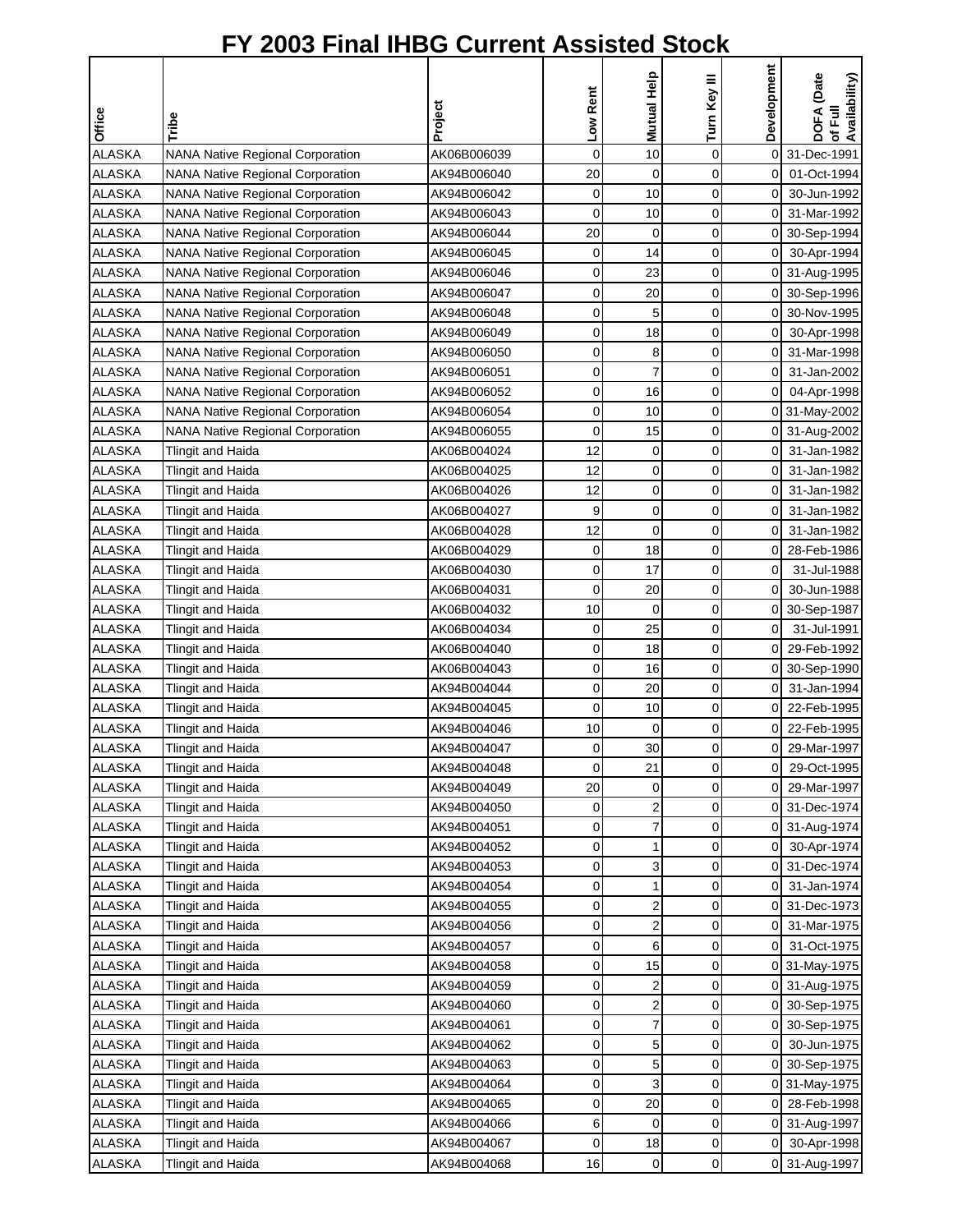| Office              | Tribe                                  | Project     | Low Rent       | Mutual Help             | Turn Key III | Development    | DOFA (Date<br>of Full<br>Availability) |
|---------------------|----------------------------------------|-------------|----------------|-------------------------|--------------|----------------|----------------------------------------|
| <b>ALASKA</b>       | <b>Tlingit and Haida</b>               | AK94B004069 | 17             | $\mathbf 0$             | $\mathbf 0$  | $\mathbf 0$    | 31-Jan-1999                            |
| <b>ALASKA</b>       | Tlingit and Haida                      | AK94B004070 | 20             | $\mathbf 0$             | 0            |                | 0 31-Aug-1999                          |
| <b>ALASKA</b>       | <b>Tlingit and Haida</b>               | AK94B004071 | 3              | $\mathbf 0$             | 0            |                | 0 31-May-1975                          |
| <b>ALASKA</b>       | <b>Tlingit and Haida</b>               | AK94B004072 | 20             | $\mathbf 0$             | 0            | $\overline{0}$ | 30-Jun-2000                            |
| <b>ALASKA</b>       | Twin Hills                             | AK94B018001 | 0              | $\Omega$                | 0            | 12             |                                        |
| <b>ALASKA Total</b> |                                        |             | 1,168          | 3,906                   | 0            | 57             |                                        |
| <b>CHICAGO</b>      | Aroostook Band of Micmac               | ME93B034001 | 66             | 0                       | 0            | $\Omega$       | 30-Mar-1997                            |
| <b>CHICAGO</b>      | Aroostook Band of Micmac               | ME93B034002 | 0              | 20                      | 0            | 0              | 30-Sep-2002                            |
| <b>CHICAGO</b>      | Aroostook Band of Micmac               | ME93B034002 | 0              | 1                       | 0            | ΟI             | 30-Nov-2002                            |
| <b>CHICAGO</b>      | Aroostook Band of Micmac               | ME93B034002 | 0              | 1                       | 0            | οI             | 30-Nov-2001                            |
| <b>CHICAGO</b>      | Aroostook Band of Micmac               | ME93B034002 | 0              | 4                       | 0            | 0              | 31-Oct-2001                            |
| <b>CHICAGO</b>      | Aroostook Band of Micmac               | ME93B034002 | 0              | 4                       | 0            | $\overline{0}$ | 31-Dec-2001                            |
| <b>CHICAGO</b>      | <b>Bad River Band</b>                  | WI93B012001 | 14             | $\mathbf 0$             | $\mathbf 0$  | 0              | 28-Feb-1967                            |
| <b>CHICAGO</b>      | <b>Bad River Band</b>                  | WI93B012003 | 0              | $\mathbf 0$             | 1            | $\overline{0}$ | 28-Feb-1972                            |
| <b>CHICAGO</b>      | <b>Bad River Band</b>                  | WI93B012004 | 40             | 0                       | 0            | $\overline{0}$ | 31-Oct-1978                            |
| <b>CHICAGO</b>      | <b>Bad River Band</b>                  | WI93B012005 | 20             | $\mathbf 0$             | 0            | $\overline{0}$ | 31-Oct-1985                            |
| <b>CHICAGO</b>      | <b>Bad River Band</b>                  | WI93B012006 | 35             | $\mathbf 0$             | 0            | $\overline{0}$ | 29-Jan-1988                            |
| <b>CHICAGO</b>      | <b>Bad River Band</b>                  | WI93B012007 | $\mathbf 0$    | 15                      | 0            | $\overline{0}$ | 29-Jan-1988                            |
| <b>CHICAGO</b>      | <b>Bad River Band</b>                  | WI93B012012 | 20             | $\mathbf 0$             | 0            |                | 0 31-Aug-1992                          |
| <b>CHICAGO</b>      | <b>Bad River Band</b>                  | WI93B012013 | 17             | $\mathbf 0$             | 0            |                | 0 30-Nov-1995                          |
| <b>CHICAGO</b>      | <b>Bad River Band</b>                  | WI93B012014 | 0              | 9                       | 0            |                | 0 30-Nov-1995                          |
| CHICAGO             | <b>Bad River Band</b>                  | WI93B012015 | 5              | $\mathbf 0$             | $\mathbf 0$  | ΟI             | 30-Nov-1995                            |
| <b>CHICAGO</b>      | <b>Bad River Band</b>                  | WI93B012016 | 16             | 0                       | 0            |                | 0 31-Dec-1995                          |
| <b>CHICAGO</b>      | <b>Bad River Band</b>                  | WI93B012017 | 0              | 7                       | 0            | $\Omega$       | 28-Feb-1998                            |
| <b>CHICAGO</b>      | <b>Bad River Band</b>                  | WI93B012018 | $\mathbf 0$    | $\overline{\mathbf{c}}$ | 0            | ΟI             | 28-Feb-1998                            |
| <b>CHICAGO</b>      | <b>Bay Mills Indian Community</b>      | MI93B062002 | 23             | $\mathbf 0$             | 0            |                | 0 30-Sep-1982                          |
| <b>CHICAGO</b>      | Bay Mills Indian Community             | MI93B062004 | 0              | 12                      | 0            |                | 0 28-Sep-1992                          |
| <b>CHICAGO</b>      | Bay Mills Indian Community             | MI93B062005 | 0              | 10                      | 0            | οI             | 10-Oct-1993                            |
| <b>CHICAGO</b>      | <b>Bay Mills Indian Community</b>      | MI93B062006 | 10             | 0                       | 0            | $\overline{0}$ | 30-Jun-1994                            |
| <b>CHICAGO</b>      | Bay Mills Indian Community             | MI93B062007 | 0              | 16                      | 0            | $\overline{0}$ | 10-Oct-1994                            |
| <b>CHICAGO</b>      | <b>Bay Mills Indian Community</b>      | MI93B062008 | $\overline{O}$ | 17                      | $\Omega$     | οI             | 29-Feb-1996                            |
| <b>CHICAGO</b>      | Bay Mills Indian Community             | MI93B062009 | 20             | 0                       | 0            | οI             | 30-Apr-1997                            |
| <b>CHICAGO</b>      | Bay Mills Indian Community             | MI93B062010 | 0              | 28                      | 0            | ΟI             | 01-Nov-1999                            |
| <b>CHICAGO</b>      | Bay Mills Indian Community             | MI93B062011 | 12             | 0                       | 0            | 01             | 31-Dec-1997                            |
| <b>CHICAGO</b>      | Bay Mills Indian Community             | MI93B062012 | 0              | 25                      | 0            | 0              | 01-Nov-1999                            |
| <b>CHICAGO</b>      | <b>Bay Mills Indian Community</b>      | MI93B062013 | 0              | 24                      | 0            |                | 0 01-Nov-1999                          |
| <b>CHICAGO</b>      | Boise Forte Band of Minnesota Chippewa | MN93B081001 | 1              | 2                       | 0            |                | 0 01-Sep-1972                          |
| <b>CHICAGO</b>      | Boise Forte Band of Minnesota Chippewa | MN93B081002 | 8              | 0                       | 0            |                | 0 01-May-1974                          |
| CHICAGO             | Boise Forte Band of Minnesota Chippewa | MN93B081003 | 5              | 0                       | 0            | $\overline{0}$ | 31-Oct-1974                            |
| CHICAGO             | Boise Forte Band of Minnesota Chippewa | MN93B081004 | 0              | 22                      | 0            | $\overline{0}$ | 30-Nov-1979                            |
| CHICAGO             | Boise Forte Band of Minnesota Chippewa | MN93B081005 | 26             | 0                       | 0            | $\overline{0}$ | 30-Nov-1979                            |
| <b>CHICAGO</b>      | Boise Forte Band of Minnesota Chippewa | MN93B081006 | 8              | 0                       | 0            | 01             | 30-Nov-1996                            |
| CHICAGO             | Catawba Indian Tribe                   | SC93B062001 | 24             | $\mathbf 0$             | 0            |                | 0 31-Aug-1998                          |
| <b>CHICAGO</b>      | Catawba Indian Tribe                   | SC93B062002 | 0              | 30                      | 0            | 0              | 18-Jul-1998                            |
| <b>CHICAGO</b>      | Catawba Indian Tribe                   | SC93B062003 | 10             | 0                       | 0            |                | 0 31-Aug-1998                          |
| <b>CHICAGO</b>      | Catawba Indian Tribe                   | SC93B062004 | 0              | 10                      | 0            | $\overline{0}$ | 01-Jul-1998                            |
| CHICAGO             | <b>Coharie State Tribe</b>             | NC93B171003 | 20             | 0                       | 0            | $\overline{0}$ | 28-Apr-1993                            |
| <b>CHICAGO</b>      | Eastern Cherokee                       | NC93B041001 | 37             | 0                       | 0            |                | 0 31-Dec-1966                          |
| <b>CHICAGO</b>      | Eastern Cherokee                       | NC93B041008 | 25             | 0                       | 0            | 01             | 30-Sep-1978                            |
| <b>CHICAGO</b>      | Eastern Cherokee                       | NC93B041010 | 0              | 110                     | 0            | $\overline{O}$ | 28-Feb-1982                            |
| <b>CHICAGO</b>      | Eastern Cherokee                       | NC93B041012 | 0              | 115                     | 0            |                | 0 31-Aug-1982                          |
| <b>CHICAGO</b>      | Eastern Cherokee                       | NC93B041013 | 0              | 94                      | 0            | 0I             | 28-Feb-1983                            |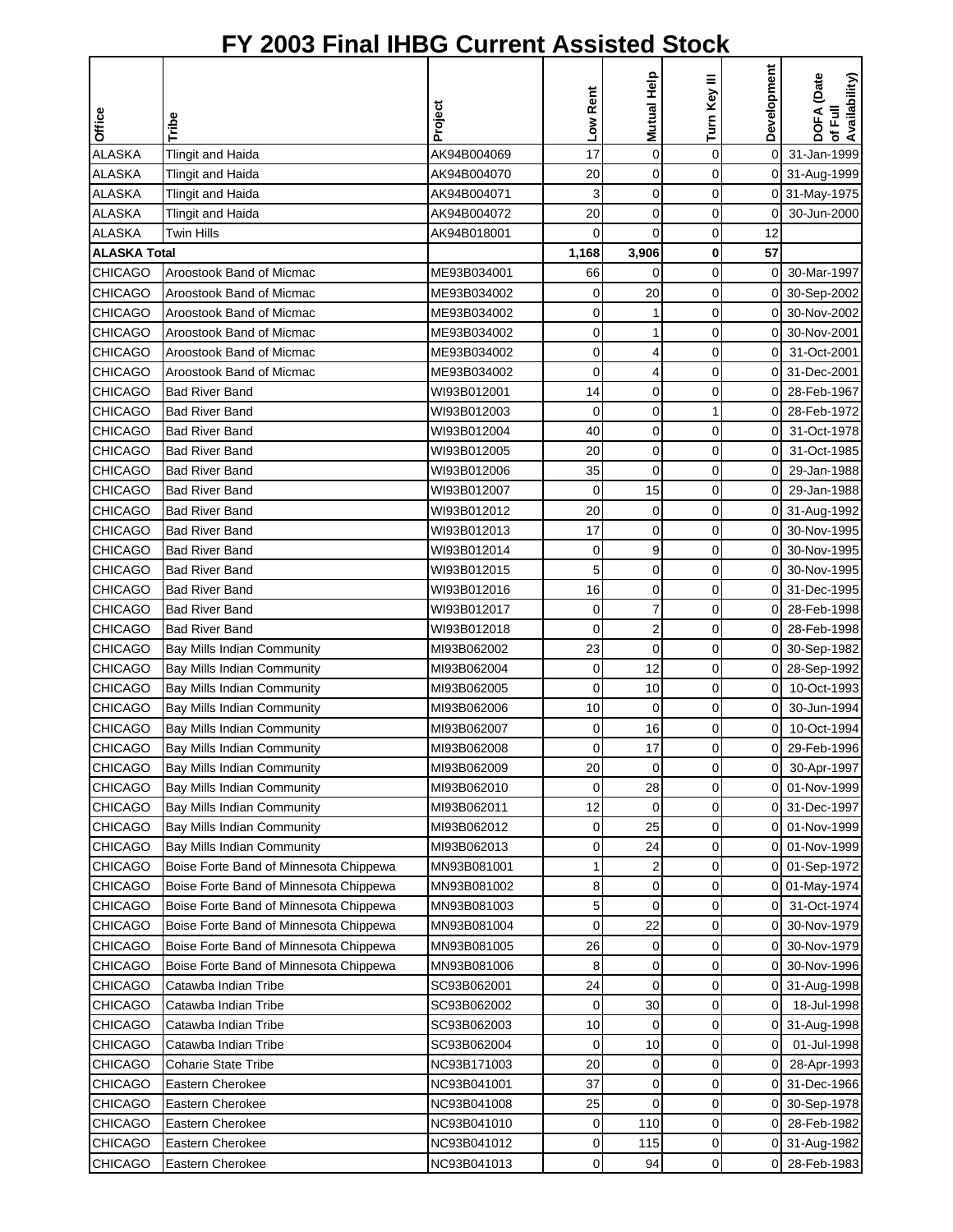| Office         |                                        | Project     | Low Rent       | Mutual Help    | Turn Key III | Development    | DOFA (Date<br>of Full<br>Availability) |
|----------------|----------------------------------------|-------------|----------------|----------------|--------------|----------------|----------------------------------------|
|                | Tribe                                  |             |                |                |              |                |                                        |
| <b>CHICAGO</b> | Eastern Cherokee                       | NC93B041014 | 63             | $\mathbf 0$    | 0            | $\mathbf 0$    | 28-Feb-1983                            |
| <b>CHICAGO</b> | Eastern Cherokee                       | NC93B041015 | 0              | 92             | 0            |                | 0 30-Sep-1984                          |
| <b>CHICAGO</b> | Eastern Cherokee                       | NC93B041016 | 0              | 22             | 0            | $\mathbf 0$    | 31-Jul-1986                            |
| <b>CHICAGO</b> | Eastern Cherokee                       | NC93B041017 | 0              | 26             | 0            | 0              | 30-Jun-1987                            |
| <b>CHICAGO</b> | Eastern Cherokee                       | NC93B041019 | 0              | 17             | 0            | 0              | 30-Jun-1987                            |
| <b>CHICAGO</b> | Eastern Cherokee                       | NC93B041020 | 0              | 24             | 0            | 0              | 30-Sep-1988                            |
| <b>CHICAGO</b> | Eastern Cherokee                       | NC93B041021 | 0              | 40             | 0            | 0              | 31-Dec-1989                            |
| <b>CHICAGO</b> | Eastern Cherokee                       | NC93B041022 | 0              | 40             | 0            | 0              | 31-Oct-1991                            |
| <b>CHICAGO</b> | Eastern Cherokee                       | NC93B041024 | 0              | 19             | 0            | 0              | 28-Feb-1993                            |
| <b>CHICAGO</b> | Eastern Cherokee                       | NC93B041025 | 0              | 14             | 0            | 0              | 25-Oct-1995                            |
| <b>CHICAGO</b> | Eastern Cherokee                       | NC93B041026 | 0              | 25             | 0            | $\overline{0}$ | 30-Apr-2001                            |
| <b>CHICAGO</b> | Eastern Cherokee                       | NC93B041027 | 15             | $\mathbf 0$    | 0            |                | 10 31-Aug-2001                         |
| <b>CHICAGO</b> | Eastern Cherokee                       | NC93B041028 | 0              | 23             | 0            |                | 0 31-Aug-2001                          |
| <b>CHICAGO</b> | Eastern Cherokee                       | NC93B041029 | 0              | 23             | 0            | 0              | 30-Nov-2001                            |
| CHICAGO        | Eastern Cherokee                       | NC93B041030 | 0              | 0              | 0            | 40             |                                        |
| <b>CHICAGO</b> | Fond Du Lac Band of Minnesota Chippewa | MN93B015001 | 25             | 0              | 0            | 0              | 31-Aug-1967                            |
| <b>CHICAGO</b> | Fond Du Lac Band of Minnesota Chippewa | MN93B015003 | 35             | $\overline{0}$ | 0            |                | 0 31-Dec-1982                          |
| <b>CHICAGO</b> | Fond Du Lac Band of Minnesota Chippewa | MN93B015004 | 0              | 10             | 0            | $\overline{O}$ | 31-Jan-1983                            |
| <b>CHICAGO</b> | Fond Du Lac Band of Minnesota Chippewa | MN93B015005 | 50             | $\mathbf 0$    | 0            | 0              | 30-Nov-1983                            |
| <b>CHICAGO</b> | Fond Du Lac Band of Minnesota Chippewa | MN93B015006 | 0              | 13             | 0            |                | 0 31-Aug-1984                          |
| <b>CHICAGO</b> | Fond Du Lac Band of Minnesota Chippewa | MN93B015007 | 11             | 0              | 0            | 0              | 31-Aug-1984                            |
| <b>CHICAGO</b> | Fond Du Lac Band of Minnesota Chippewa | MN93B015008 | 20             | 0              | 0            | 0              | 31-Mar-1985                            |
| <b>CHICAGO</b> | Fond Du Lac Band of Minnesota Chippewa | MN93B015009 | 23             | $\mathbf 0$    | 0            | 0              | 31-Dec-1986                            |
| <b>CHICAGO</b> | Fond Du Lac Band of Minnesota Chippewa | MN93B015013 | 15             | $\mathbf 0$    | 0            | 0              | 30-Apr-1987                            |
| <b>CHICAGO</b> | Fond Du Lac Band of Minnesota Chippewa | MN93B015014 | 0              | 13             | 0            | 0              | 31-Dec-1988                            |
| <b>CHICAGO</b> | Fond Du Lac Band of Minnesota Chippewa | MN93B015015 | 15             | 0              | 0            |                | 0 31-Dec-1988                          |
| <b>CHICAGO</b> | Fond Du Lac Band of Minnesota Chippewa | MN93B015016 | 15             | 0              | 0            |                | 0 31-Dec-1991                          |
| <b>CHICAGO</b> | Fond Du Lac Band of Minnesota Chippewa | MN93B015017 | 0              | 15             | 0            |                | 0 30-Nov-1991                          |
| <b>CHICAGO</b> | Fond Du Lac Band of Minnesota Chippewa | MN93B015018 | 0              | 10             | 0            | 01             | 28-Feb-1994                            |
| <b>CHICAGO</b> | Fond Du Lac Band of Minnesota Chippewa | MN93B015019 | 0              | 16             | 0            | $\overline{0}$ | 30-Apr-1996                            |
| <b>CHICAGO</b> | Fond Du Lac Band of Minnesota Chippewa | MN93B015020 | $\overline{0}$ | 16             | $\Omega$     | οI             | 31-Jan-1998                            |
| <b>CHICAGO</b> | Fond Du Lac Band of Minnesota Chippewa | MN93B015021 | 12             | 0              | 0            | 01             | 31-Jan-1998                            |
| <b>CHICAGO</b> | Fond Du Lac Band of Minnesota Chippewa | MN93B015022 | 16             | 0              | 0            | 01             | 16-Dec-1996                            |
| <b>CHICAGO</b> | Fond Du Lac Band of Minnesota Chippewa | MN93B015023 | 0              | 8              | 0            |                | 0 31-Dec-2001                          |
| <b>CHICAGO</b> | Fond Du Lac Band of Minnesota Chippewa | MN93B015023 | 0              | 13             | 0            |                | 9 31-Dec-2000                          |
| <b>CHICAGO</b> | Forest County Potawatami               | WI93B035001 | 7              | 0              | 0            | 01             | 01-Jun-1971                            |
| <b>CHICAGO</b> | Forest County Potawatami               | WI93B035004 | 0              | 17             | 0            |                | 0 31-May-1995                          |
| <b>CHICAGO</b> | Forest County Potawatami               | WI93B035005 | 0              | 10             | 0            |                | 0 31-May-1995                          |
| CHICAGO        | Forest County Potawatami               | WI93B035006 | 0              | 25             | 0            | 0              | 31-Jan-1997                            |
| CHICAGO        | Forest County Potawatami               | WI93B035007 | 8              | 0              | 0            | 0              | 31-Mar-1998                            |
| CHICAGO        | Forest County Potawatami               | WI93B035008 | 6              | 0              | 0            | 0              | 31-Jul-1999                            |
| <b>CHICAGO</b> | Forest County Potawatami               | WI93B035009 | 0              | 4              | 0            | 0              | 31-Jul-1999                            |
| <b>CHICAGO</b> | Grand Portage Band of Minn. Chippewa   | MN93B175001 | 5              | 0              | 0            | 0              | 31-Jan-1981                            |
| <b>CHICAGO</b> | Grand Portage Band of Minn. Chippewa   | MN93B175003 | 4              | 0              | 0            | 0              | 31-Dec-1983                            |
| <b>CHICAGO</b> | Grand Portage Band of Minn. Chippewa   | MN93B175004 | 4              | 0              | 0            |                | 0 30-Nov-1986                          |
| <b>CHICAGO</b> | Grand Portage Band of Minn. Chippewa   | MN93B175005 | 0              | 23             | 0            | 0              | 11-Oct-1995                            |
| <b>CHICAGO</b> | <b>Grand Traverse Band</b>             | MI93B197001 | 30             | 0              | 0            |                | 0 31-May-1989                          |
| CHICAGO        | <b>Grand Traverse Band</b>             | MI93B197002 | 16             | 0              | 0            | 0              | 31-Aug-1989                            |
| <b>CHICAGO</b> | <b>Grand Traverse Band</b>             | MI93B197003 | 14             | 0              | 0            | 0              | 30-Apr-1995                            |
| <b>CHICAGO</b> | <b>Grand Traverse Band</b>             | MI93B197004 | 0              | 10             | 0            |                | 0 31-Aug-1998                          |
| CHICAGO        | <b>Grand Traverse Band</b>             | MI93B197005 | 0              | 9              | 0            |                | 0 31-Aug-1998                          |
| <b>CHICAGO</b> | <b>Grand Traverse Band</b>             | MI93B197006 | 0              | 4              | 0            |                | 0 31-Aug-2000                          |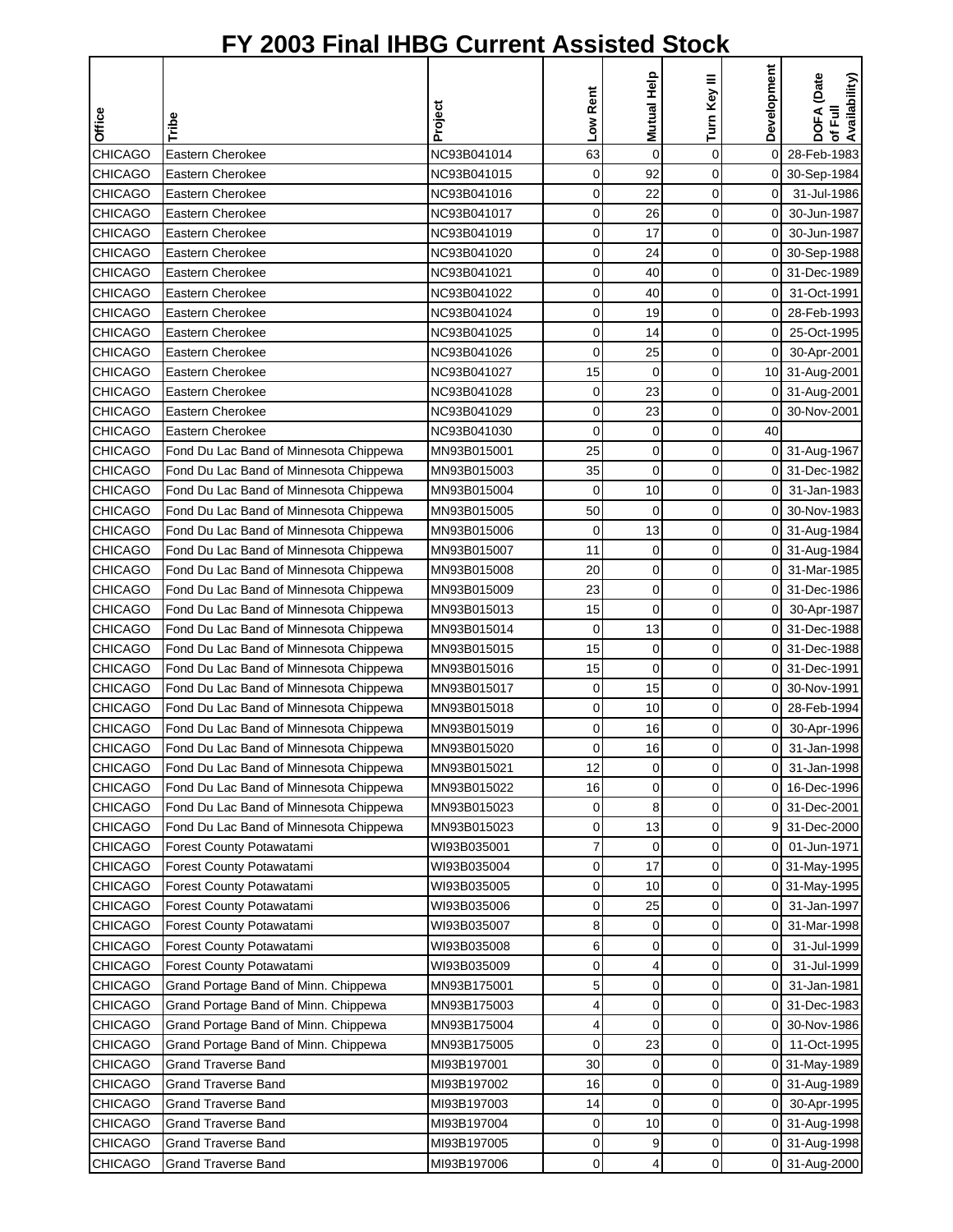|                |                                  | Project     | Low Rent    | Mutual Help    | Turn Key III | Development    | DOFA (Date<br>of Full<br>Availability) |
|----------------|----------------------------------|-------------|-------------|----------------|--------------|----------------|----------------------------------------|
| <b>Office</b>  | Tribe                            |             |             |                |              |                |                                        |
| <b>CHICAGO</b> | Haliwa-Saponi State Tribe        | NC93B171002 | 30          | $\mathbf 0$    | 0            | $\mathsf{O}$   | 31-Mar-1991                            |
| <b>CHICAGO</b> | Haliwa-Saponi State Tribe        | NC93B171005 | 0           | 14             | 0            |                | 0 31-Aug-1998                          |
| <b>CHICAGO</b> | Hannahville Community            | MI93B075001 | 15          | 0              | 0            |                | 0 01-Jan-1971                          |
| <b>CHICAGO</b> | Hannahville Community            | MI93B075002 | 0           | 0              | 0            | 10             |                                        |
| CHICAGO        | Ho-Chunk Nation                  | WI93B238001 | 21          | 0              | 0            |                | 0 31-May-1971                          |
| <b>CHICAGO</b> | <b>Ho-Chunk Nation</b>           | WI93B238002 | 51          | 0              | 0            | 01             | 30-Jun-1983                            |
| <b>CHICAGO</b> | <b>Ho-Chunk Nation</b>           | WI93B238003 | 10          | 0              | 0            | $\Omega$       | 31-Mar-1973                            |
| <b>CHICAGO</b> | <b>Ho-Chunk Nation</b>           | WI93B238004 | 40          | 0              | 0            | οI             | 31-Mar-1978                            |
| <b>CHICAGO</b> | <b>Ho-Chunk Nation</b>           | WI93B238005 | 20          | 0              | 0            |                | 0 31-May-1973                          |
| <b>CHICAGO</b> | <b>Ho-Chunk Nation</b>           | WI93B238008 | 10          | $\overline{0}$ | 0            | $\overline{0}$ | 31-Jul-1971                            |
| <b>CHICAGO</b> | <b>Ho-Chunk Nation</b>           | WI93B238009 | 0           | 15             | 0            |                | 12 28-Feb-1999                         |
| <b>CHICAGO</b> | Ho-Chunk Nation                  | WI93B238010 | 0           | 8              | 0            | 01             | 28-Feb-1999                            |
| <b>CHICAGO</b> | <b>Houlton Band of Maliseets</b> | ME93B033001 | 40          | 0              | 0            | 0              | 28-Feb-1994                            |
| <b>CHICAGO</b> | <b>Houlton Band of Maliseets</b> | ME93B033002 | 10          | 0              | 0            | 0              | 31-Jan-1994                            |
| CHICAGO        | <b>Houlton Band of Maliseets</b> | ME93B033003 | 0           | 0              | 0            | 15             |                                        |
| <b>CHICAGO</b> | <b>Houlton Band of Maliseets</b> | ME93B033004 | 0           | 0              | 0            | 5              |                                        |
| <b>CHICAGO</b> | <b>Houlton Band of Maliseets</b> | ME93B033005 | 0           | 0              | 0            | 15             |                                        |
| <b>CHICAGO</b> | Keweenaw Bay Indian Community    | MI93B065001 | 33          | 0              | 0            | 0I             | 01-Dec-1972                            |
| <b>CHICAGO</b> | Keweenaw Bay Indian Community    | MI93B065002 | 45          | 0              | 0            | 0              | 30-Jun-1981                            |
| <b>CHICAGO</b> | Keweenaw Bay Indian Community    | MI93B065003 | 50          | 0              | 0            |                | 0 28-Feb-1983                          |
| <b>CHICAGO</b> | Keweenaw Bay Indian Community    | MI93B065004 | 30          | 0              | 0            | 0              | 30-Nov-1985                            |
| <b>CHICAGO</b> | Keweenaw Bay Indian Community    | MI93B065005 | 54          | 0              | 0            | 0              | 30-Nov-1985                            |
| CHICAGO        | Keweenaw Bay Indian Community    | MI93B065006 | $\mathbf 0$ | 8              | 0            | 0              | 30-Sep-1986                            |
| <b>CHICAGO</b> | Keweenaw Bay Indian Community    | MI93B065009 | 20          | 0              | 0            | 0              | 31-Oct-1993                            |
| <b>CHICAGO</b> | Keweenaw Bay Indian Community    | MI93B065010 | 20          | 0              | 0            | $\overline{0}$ | 31-Oct-1993                            |
| <b>CHICAGO</b> | Lac Courte Oreilles              | WI93B054001 | 23          | 0              | 0            | $\overline{0}$ | 01-Oct-1970                            |
| <b>CHICAGO</b> | Lac Courte Oreilles              | WI93B054003 | 15          | 0              | 0            | $\overline{0}$ | 31-Oct-1974                            |
| <b>CHICAGO</b> | Lac Courte Oreilles              | WI93B054004 | 45          | 0              | 0            | 0              | 30-Jan-1979                            |
| <b>CHICAGO</b> | Lac Courte Oreilles              | WI93B054005 | 49          | 0              | 0            |                | 0 30-Nov-1980                          |
| <b>CHICAGO</b> | Lac Courte Oreilles              | WI93B054006 | 0           | 5              | 0            |                | 0 30-Sep-1983                          |
| <b>CHICAGO</b> | Lac Courte Oreilles              | WI93B054007 | 34          | $\overline{0}$ | $\Omega$     |                | 0 30-Nov-1982                          |
| <b>CHICAGO</b> | Lac Courte Oreilles              | WI93B054008 | 24          | 0              | 0            | $\overline{0}$ | 31-Jul-1984                            |
| <b>CHICAGO</b> | Lac Courte Oreilles              | WI93B054009 | 20          | 0              | 0            |                | 0 28-Feb-1984                          |
| <b>CHICAGO</b> | Lac Courte Oreilles              | WI93B054010 | 10          | 0              | 0            |                | 0 30-Sep-1985                          |
| <b>CHICAGO</b> | Lac Courte Oreilles              | WI93B054011 | 40          | 0              | 0            |                | 0 31-Aug-1986                          |
| <b>CHICAGO</b> | Lac Courte Oreilles              | WI93B054012 | 0           | 3              | 0            |                | 0 31-Dec-1987                          |
| <b>CHICAGO</b> | Lac Courte Oreilles              | WI93B054013 | 20          | 0              | 0            |                | 0 31-Dec-1988                          |
| <b>CHICAGO</b> | Lac Courte Oreilles              | WI93B054014 | 0           | 7              | 0            |                | 0 30-Sep-1989                          |
| <b>CHICAGO</b> | Lac Courte Oreilles              | WI93B054015 | 0           | 18             | 0            |                | 0 30-Nov-1992                          |
| CHICAGO        | Lac Courte Oreilles              | WI93B054016 | 16          | 0              | 0            | 0              | 31-Dec-1996                            |
| <b>CHICAGO</b> | Lac Courte Oreilles              | WI93B054017 | 0           | 8              | 0            | 0              | 20-Jun-1994                            |
| <b>CHICAGO</b> | Lac Courte Oreilles              | WI93B054018 | 0           | 17             | 0            |                | 0 30-Sep-2000                          |
| <b>CHICAGO</b> | Lac Courte Oreilles              | WI93B054019 | 0           | 5              | 0            |                | 0 31-Dec-2001                          |
| <b>CHICAGO</b> | Lac Courte Oreilles              | WI93B054019 | 0           | 20             | 0            |                | 5 31-Aug-2001                          |
| <b>CHICAGO</b> | Lac Courte Oreilles              | WI93B054020 | 0           | 16             | 0            | 01             | 31-Jan-1975                            |
| <b>CHICAGO</b> | Lac Courte Oreilles              | WI93B054021 | 0           | 16             | 0            | 0              | 30-Jan-1979                            |
| <b>CHICAGO</b> | Lac Courte Oreilles              | WI93B054022 | 7           | 0              | 0            | 0              | 31-Jan-1975                            |
| <b>CHICAGO</b> | Lac Courte Oreilles              | WI93B054023 | 12          | $\mathbf 0$    | 0            | οı             | 11-Mar-1999                            |
| <b>CHICAGO</b> | Lac Courte Oreilles              | WI93B054024 | 0           | 10             | 0            | 0              | 01-Oct-1970                            |
| <b>CHICAGO</b> | Lac Du Flambeau Band             | WI93B009001 | 20          | 0              | 0            | οI             | 01-Jul-1966                            |
| <b>CHICAGO</b> | Lac Du Flambeau Band             | WI93B009003 | 0           | 0              | 1            |                | 0 01-Dec-1972                          |
| <b>CHICAGO</b> | Lac Du Flambeau Band             | WI93B009004 | 18          | $\pmb{0}$      | 0            | $\overline{0}$ | 30-Jan-1979                            |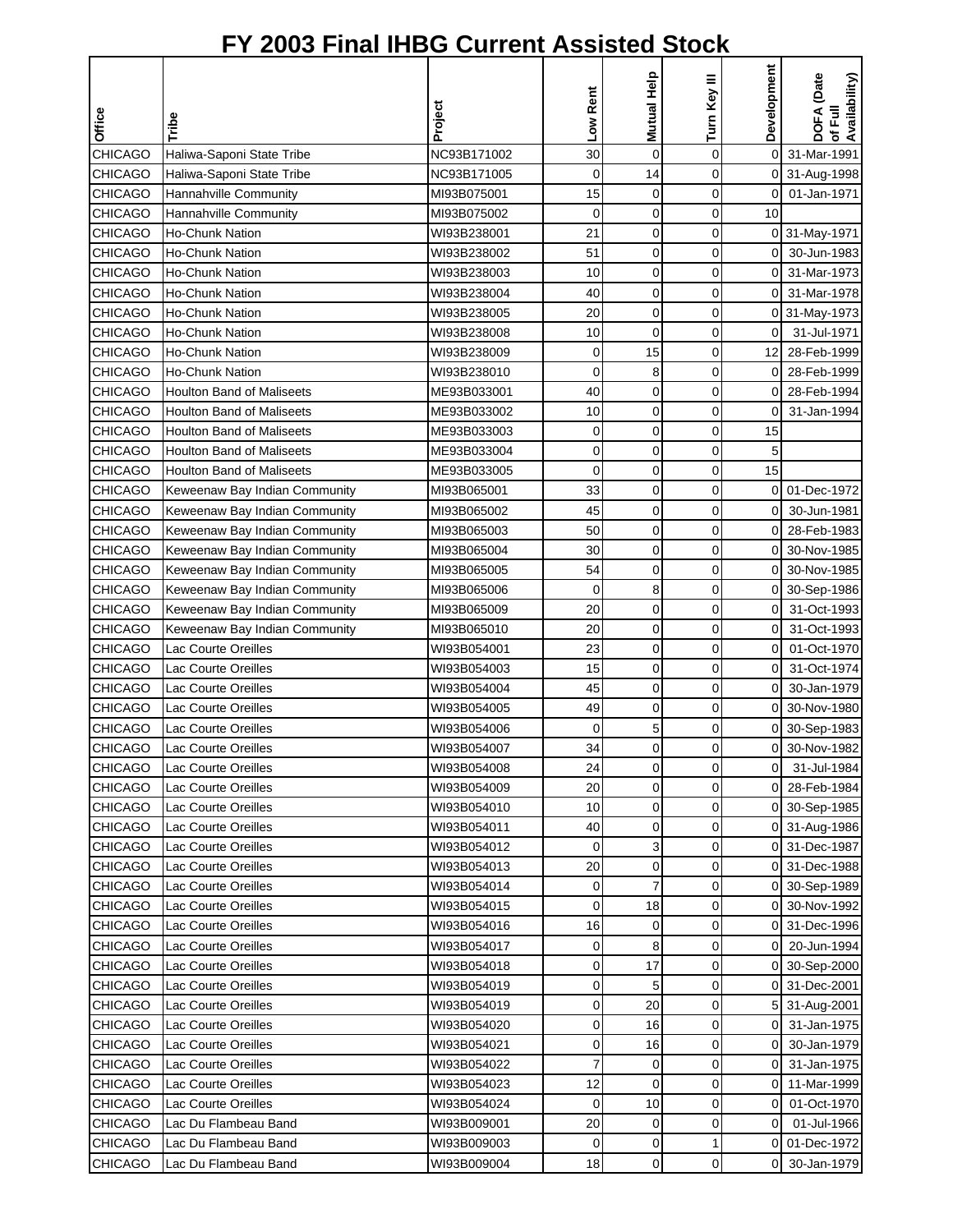|                |                                       |             | Low Rent    | Mutual Help    | Turn Key III | Development    | DOFA (Date<br>of Full<br>Availability) |
|----------------|---------------------------------------|-------------|-------------|----------------|--------------|----------------|----------------------------------------|
| <b>Office</b>  | Tribe                                 | Project     |             |                |              |                |                                        |
| <b>CHICAGO</b> | Lac Du Flambeau Band                  | WI93B009005 | 21          | $\mathbf 0$    | 0            | $\mathbf 0$    | 31-Jan-1980                            |
| <b>CHICAGO</b> | Lac Du Flambeau Band                  | WI93B009006 | 25          | 0              | 0            |                | 0 31-May-1982                          |
| <b>CHICAGO</b> | Lac Du Flambeau Band                  | WI93B009007 | 48          | 0              | 0            |                | 0 29-Feb-1984                          |
| <b>CHICAGO</b> | Lac Du Flambeau Band                  | WI93B009008 | 24          | 0              | 0            | 0              | 31-Jan-1985                            |
| <b>CHICAGO</b> | Lac Du Flambeau Band                  | WI93B009009 | 18          | $\overline{0}$ | 0            | 0              | 28-Feb-1986                            |
| <b>CHICAGO</b> | Lac Du Flambeau Band                  | WI93B009010 | 0           | 11             | 0            | 0              | 30-Nov-1988                            |
| <b>CHICAGO</b> | Lac Du Flambeau Band                  | WI93B009011 | 0           | 17             | 0            | $\Omega$       | 31-Dec-1990                            |
| <b>CHICAGO</b> | Lac Du Flambeau Band                  | WI93B009013 | 0           | 26             | 0            |                | 0 31-May-1982                          |
| <b>CHICAGO</b> | Lac Du Flambeau Band                  | WI93B009014 | 0           | 34             | 0            |                | 0 31-May-1982                          |
| <b>CHICAGO</b> | Lac Du Flambeau Band                  | WI93B009015 | 13          | 0              | 0            | 0              | 30-Jun-1996                            |
| <b>CHICAGO</b> | Lac Du Flambeau Band                  | WI93B009016 | 0           | 9              | 0            | 0              | 30-Jun-1996                            |
| <b>CHICAGO</b> | Lac Du Flambeau Band                  | WI93B009017 | 0           | 20             | 0            | 0              | 01-Jan-1995                            |
| <b>CHICAGO</b> | Lac Du Flambeau Band                  | WI93B009018 | 0           | 1              | 0            | 0              | 31-Aug-1998                            |
| <b>CHICAGO</b> | Lac Du Flambeau Band                  | WI93B009019 | 5           | 0              | 0            | 3              | 31-Aug-1998                            |
| CHICAGO        | Lac Vieux Desert Band                 | MI93B085001 | 15          | 0              | 0            | 0              | 01-Oct-1970                            |
| <b>CHICAGO</b> | Lac Vieux Desert Band                 | MI93B085002 | 20          | 0              | 0            | 0              | 31-Oct-1983                            |
| <b>CHICAGO</b> | Lac Vieux Desert Band                 | MI93B085003 | 0           | 8              | 0            | οI             | 30-Sep-1995                            |
| <b>CHICAGO</b> | Leech Lake Band of Minnesota Chippewa | MN93B012002 | 50          | 0              | 0            |                | 0 01-May-1967                          |
| <b>CHICAGO</b> | Leech Lake Band of Minnesota Chippewa | MN93B012005 | 15          | 0              | 0            | 0              | 01-Dec-1967                            |
| <b>CHICAGO</b> | Leech Lake Band of Minnesota Chippewa | MN93B012007 | 45          | $\mathbf 0$    | 0            | 0              | 31-Oct-1978                            |
| <b>CHICAGO</b> | Leech Lake Band of Minnesota Chippewa | MN93B012008 | 0           | 50             | 0            | 0              | 31-Oct-1978                            |
| <b>CHICAGO</b> | Leech Lake Band of Minnesota Chippewa | MN93B012009 | 52          | 0              | 0            | 0              | 31-Mar-1983                            |
| <b>CHICAGO</b> | Leech Lake Band of Minnesota Chippewa | MN93B012010 | 0           | 26             | 0            | 0              | 31-Mar-1983                            |
| <b>CHICAGO</b> | Leech Lake Band of Minnesota Chippewa | MN93B012012 | 0           | 47             | 0            | 0              | 30-Sep-1986                            |
| <b>CHICAGO</b> | Leech Lake Band of Minnesota Chippewa | MN93B012013 | 10          | 0              | 0            | 0              | 30-Sep-1985                            |
| <b>CHICAGO</b> | Leech Lake Band of Minnesota Chippewa | MN93B012015 | 30          | 0              | 0            |                | 0 31-Dec-1987                          |
| <b>CHICAGO</b> | Leech Lake Band of Minnesota Chippewa | MN93B012016 | 41          | 0              | 0            | 0              | 28-Feb-1989                            |
| <b>CHICAGO</b> | Leech Lake Band of Minnesota Chippewa | MN93B012017 | 10          | 0              | 0            | $\mathbf 0$    | 31-Jul-1993                            |
| <b>CHICAGO</b> | Leech Lake Band of Minnesota Chippewa | MN93B012018 | 20          | 0              | 0            | 0              | 30-Jun-1994                            |
| <b>CHICAGO</b> | Leech Lake Band of Minnesota Chippewa | MN93B012019 | 20          | 0              | 0            | 0              | 30-Apr-1996                            |
| <b>CHICAGO</b> | Leech Lake Band of Minnesota Chippewa | MN93B012020 | $\mathbf 0$ | 16             | $\Omega$     | οI             | 30-Apr-1996                            |
| CHICAGO        | Leech Lake Band of Minnesota Chippewa | MN93B012021 | 20          | $\mathbf 0$    | 0            |                | 0 27-Feb-1998                          |
| <b>CHICAGO</b> | Leech Lake Band of Minnesota Chippewa | MN93B012022 | $\mathbf 0$ | 18             | 0            |                | 0 29-May-1998                          |
| <b>CHICAGO</b> | Lower Sioux                           | MN93B207002 | 15          | 0              | 0            |                | 0 31-Dec-1989                          |
| <b>CHICAGO</b> | Lower Sioux                           | MN93B207003 | 8           | 0              | 0            |                | 0 31-Dec-1986                          |
| <b>CHICAGO</b> | <b>Lower Sioux</b>                    | MN93B207004 | 9           | 0              | 0            |                | 0 31-May-1987                          |
| <b>CHICAGO</b> | Lumbee State Tribe                    | NC93B171001 | 204         | 0              | 0            |                | 0 29-Feb-1988                          |
| <b>CHICAGO</b> | Menominee Indian Tribe                | WI93B243001 | 147         | 0              | 0            |                | 0 30-Sep-1984                          |
| <b>CHICAGO</b> | Menominee Indian Tribe                | WI93B243002 | 0           | 3              | 0            |                | 0 31-Dec-1983                          |
| CHICAGO        | Menominee Indian Tribe                | WI93B243003 | 0           | 3              | 0            | 0              | 28-Feb-1985                            |
| CHICAGO        | Menominee Indian Tribe                | WI93B243005 | 0           | 5              | 0            | 0              | 30-Sep-1986                            |
| <b>CHICAGO</b> | Menominee Indian Tribe                | WI93B243006 | 0           | 11             | 0            | $\overline{0}$ | 30-Jun-1988                            |
| <b>CHICAGO</b> | Menominee Indian Tribe                | WI93B243008 | 0           | 24             | 0            |                | 0 30-Sep-1990                          |
| <b>CHICAGO</b> | Menominee Indian Tribe                | WI93B243009 | 12          | 0              | 0            | $\overline{0}$ | 31-Jul-1990                            |
| <b>CHICAGO</b> | Menominee Indian Tribe                | WI93B243010 | 44          | 0              | 0            | 0              | 30-Apr-1969                            |
| <b>CHICAGO</b> | Menominee Indian Tribe                | WI93B243011 | 60          | 0              | 0            | 0              | 30-Apr-1974                            |
| <b>CHICAGO</b> | Menominee Indian Tribe                | WI93B243012 | 0           | 15             | 0            | 0              | 31-Jan-1991                            |
| CHICAGO        | Menominee Indian Tribe                | WI93B243013 | 0           | 8              | 0            | 0              | 30-Jan-1992                            |
| <b>CHICAGO</b> | Menominee Indian Tribe                | WI93B243014 | 14          | $\mathbf 0$    | 0            | 0              | 31-May-1996                            |
| <b>CHICAGO</b> | Menominee Indian Tribe                | WI93B243015 | 0           | 10             | 0            |                | 0 31-Dec-1996                          |
| CHICAGO        | Mille Lacs Band of Minnesota Chippewa | MN93B204001 | 30          | 0              | 0            | $\overline{0}$ | 31-Mar-1983                            |
| <b>CHICAGO</b> | Mille Lacs Band of Minnesota Chippewa | MN93B204002 | $\mathbf 0$ | 15             | 0            |                | 0 30-Sep-1986                          |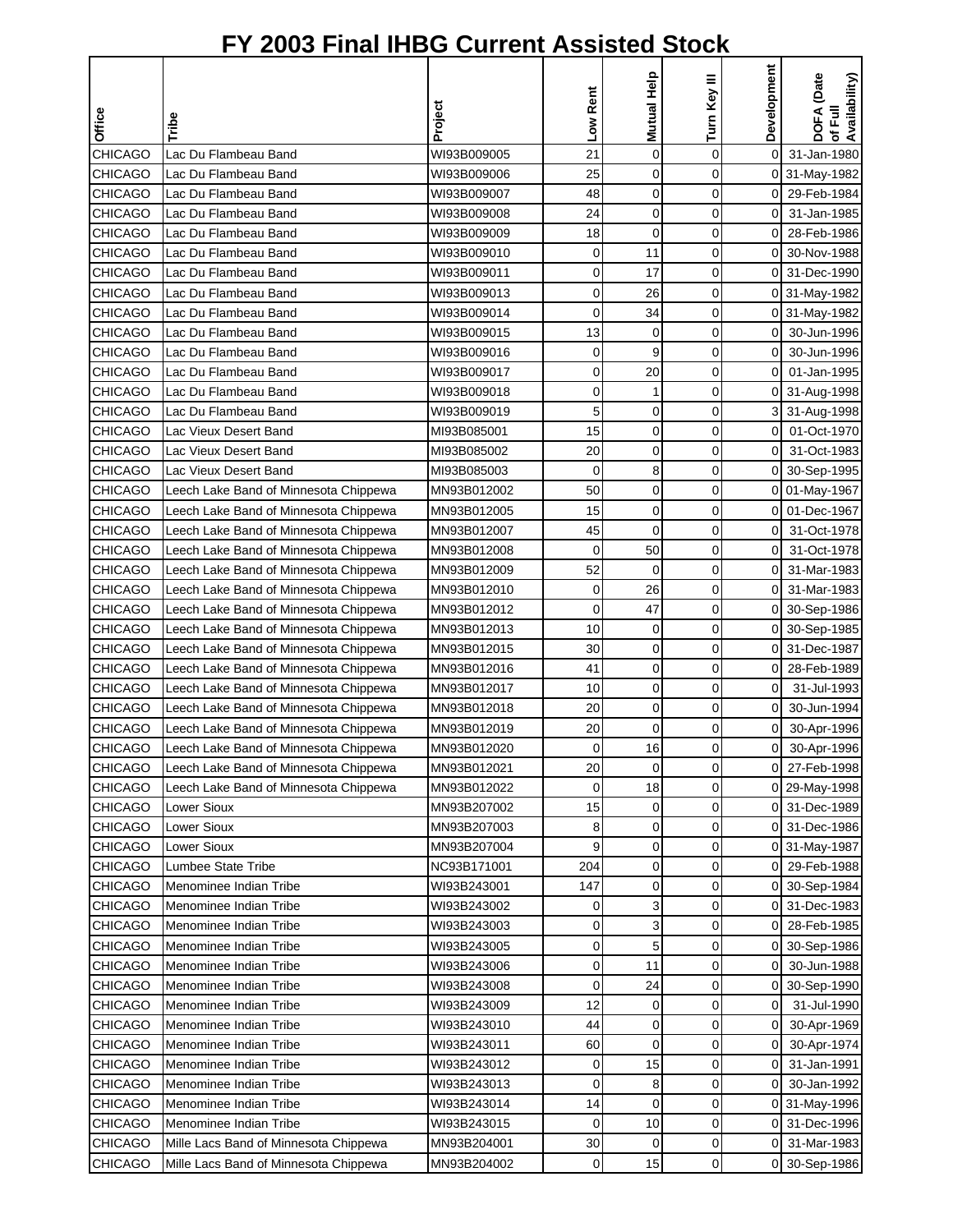|                |                                       | Project     | Low Rent    | Mutual Help    | Turn Key III | Development    | DOFA (Date<br>of Full<br>Availability) |
|----------------|---------------------------------------|-------------|-------------|----------------|--------------|----------------|----------------------------------------|
| Office         | Tribe                                 |             |             |                |              |                |                                        |
| <b>CHICAGO</b> | Mille Lacs Band of Minnesota Chippewa | MN93B204003 | 20          | $\mathbf 0$    | 0            |                | 0 31-Aug-1995                          |
| <b>CHICAGO</b> | Mille Lacs Band of Minnesota Chippewa | MN93B204004 | 25          | $\overline{0}$ | 0            | 0              | 30-Jun-1996                            |
| <b>CHICAGO</b> | Mille Lacs Band of Minnesota Chippewa | MN93B204005 | 40          | 0              | 0            | 0              | 30-Jun-1997                            |
| <b>CHICAGO</b> | Mississippi Choctaw Tribe             | MS93B092001 | 30          | $\mathbf 0$    | 0            | $\overline{0}$ | 01-Jun-1970                            |
| <b>CHICAGO</b> | Mississippi Choctaw Tribe             | MS93B092005 | 49          | $\mathbf 0$    | 0            | $\overline{0}$ | 01-Apr-1975                            |
| <b>CHICAGO</b> | Mississippi Choctaw Tribe             | MS93B092006 | 56          | $\overline{0}$ | 0            | $\overline{0}$ | 30-Apr-1977                            |
| <b>CHICAGO</b> | Mississippi Choctaw Tribe             | MS93B092007 | 100         | $\overline{0}$ | 0            | 0              | 31-Mar-1983                            |
| <b>CHICAGO</b> | Mississippi Choctaw Tribe             | MS93B092008 | 0           | 61             | 0            |                | 0 31-May-1985                          |
| <b>CHICAGO</b> | Mississippi Choctaw Tribe             | MS93B092009 | 0           | 98             | 0            |                | 0 31-May-1985                          |
| <b>CHICAGO</b> | Mississippi Choctaw Tribe             | MS93B092010 | 0           | 18             | 0            |                | 0 28-Feb-1986                          |
| <b>CHICAGO</b> | Mississippi Choctaw Tribe             | MS93B092012 | 0           | 25             | 0            |                | 0 31-Mar-1987                          |
| <b>CHICAGO</b> | Mississippi Choctaw Tribe             | MS93B092013 | 0           | 30             | 0            |                | 0 31-May-1988                          |
| <b>CHICAGO</b> | Mississippi Choctaw Tribe             | MS93B092014 | 0           | 44             | 0            |                | 0 30-Sep-1989                          |
| <b>CHICAGO</b> | Mississippi Choctaw Tribe             | MS93B092015 | 0           | 40             | 0            |                | 0 31-Dec-1990                          |
| <b>CHICAGO</b> | Mississippi Choctaw Tribe             | MS93B092016 | 0           | 38             | 0            | $\overline{0}$ | 31-Jul-1992                            |
| <b>CHICAGO</b> | Mississippi Choctaw Tribe             | MS93B092017 | 0           | 20             | 0            |                | 0 31-Aug-1993                          |
| <b>CHICAGO</b> | Mississippi Choctaw Tribe             | MS93B092018 | 0           | 17             | 0            | $\overline{0}$ | 31-Mar-1995                            |
| <b>CHICAGO</b> | Mississippi Choctaw Tribe             | MS93B092019 | 0           | 18             | 0            |                | 0 31-Mar-1995                          |
| <b>CHICAGO</b> | Mississippi Choctaw Tribe             | MS93B092020 | 30          | $\mathbf 0$    | 0            |                | 0 31-Aug-1996                          |
| <b>CHICAGO</b> | Mississippi Choctaw Tribe             | MS93B092021 | 0           | 52             | 0            |                | 0 30-Sep-1996                          |
| <b>CHICAGO</b> | Mississippi Choctaw Tribe             | MS93B092023 | 22          | $\mathbf 0$    | 0            |                | 0 30-Sep-1996                          |
| <b>CHICAGO</b> | Mississippi Choctaw Tribe             | MS93B092024 | 0           | 45             | 0            |                | 0 31-May-1998                          |
| <b>CHICAGO</b> | Mississippi Choctaw Tribe             | MS93B092025 | $\mathbf 0$ | 41             | 0            | 01             | 30-Apr-2000                            |
| <b>CHICAGO</b> | Mississippi Choctaw Tribe             | MS93B092026 | 33          | 0              | 0            | 0              | 29-Feb-2000                            |
| <b>CHICAGO</b> | <b>MOWA Band of Choctaw Indians</b>   | AL93B205001 | 30          | $\overline{0}$ | 0            |                | 0 31-Dec-1993                          |
| <b>CHICAGO</b> | <b>MOWA Band of Choctaw Indians</b>   | AL93B205002 | 20          | $\mathbf 0$    | 0            | $\mathbf 0$    | 30-Oct-1994                            |
| <b>CHICAGO</b> | <b>MOWA Band of Choctaw Indians</b>   | AL93B205003 | 0           | 20             | 0            | $\overline{0}$ | 30-Jun-1996                            |
| <b>CHICAGO</b> | <b>MOWA Band of Choctaw Indians</b>   | AL93B205004 | 2           | 0              | 0            |                | 14 09-Aug-1998                         |
| <b>CHICAGO</b> | Narragansett Tribe                    | RI93B028001 | 0           | 0              | 0            | 12             |                                        |
| <b>CHICAGO</b> | Oneida Nation of New York             | NY93B445001 | 30          | 0              | 0            |                | 0 30-Sep-1994                          |
| <b>CHICAGO</b> | Oneida Tribe                          | WI93B010001 | 24          | $\Omega$       | 0            | οI             | 30-Apr-1967                            |
| <b>CHICAGO</b> | Oneida Tribe                          | WI93B010003 | 40          | 0              | 0            |                | 0 31-May-1973                          |
| <b>CHICAGO</b> | Oneida Tribe                          | WI93B010004 | 25          | 0              | 0            |                | 0 31-May-1976                          |
| <b>CHICAGO</b> | Oneida Tribe                          | WI93B010005 | 0           | 1              | 0            |                | 0 30-Nov-1978                          |
| <b>CHICAGO</b> | Oneida Tribe                          | WI93B010006 | 30          | $\mathbf 0$    | 0            |                | 0 30-Sep-1979                          |
| <b>CHICAGO</b> | Oneida Tribe                          | WI93B010007 | 0           | 19             | 0            | 0              | 30-Jun-1983                            |
| <b>CHICAGO</b> | Oneida Tribe                          | WI93B010008 | 50          | 0              | 0            | 0              | 30-Apr-1986                            |
| CHICAGO        | Oneida Tribe                          | WI93B010009 | 0           | 5              | 0            |                | 0 20-Feb-1990                          |
| <b>CHICAGO</b> | Oneida Tribe                          | WI93B010010 | 0           | 11             | 0            | 0              | 28-Feb-1993                            |
| <b>CHICAGO</b> | Oneida Tribe                          | WI93B010011 | 0           | 10             | 0            |                | 0 19-May-1995                          |
| <b>CHICAGO</b> | Oneida Tribe                          | WI93B010012 | 0           | 23             | 0            | 01             | 14-Jan-1997                            |
| CHICAGO        | Oneida Tribe                          | WI93B010013 | 0           | 17             | 0            | $\overline{0}$ | 26-Mar-1999                            |
| <b>CHICAGO</b> | Oneida Tribe                          | WI93B010014 | 20          | 0              | 0            | 01             | 31-Jan-1997                            |
| <b>CHICAGO</b> | Oneida Tribe                          | WI93B010015 | 0           | 17             | 0            | οI             | 31-Jan-1997                            |
| <b>CHICAGO</b> | Oneida Tribe                          | WI93B010016 | 5           | 0              | 0            |                | 0 31-May-2000                          |
| CHICAGO        | Oneida Tribe                          | WI93B010017 | 0           | 5              | 0            | 0              | 31-Jan-2000                            |
| <b>CHICAGO</b> | Passamaquody Indian Tribe             | ME93B014001 | 0           | 25             | 0            | 0              | 30-Jun-1974                            |
| <b>CHICAGO</b> | Passamaquody Indian Tribe             | ME93B014002 | $\mathbf 0$ | 0              | 25           | $\overline{0}$ | 31-Jul-1977                            |
| <b>CHICAGO</b> | Passamaquody Indian Tribe             | ME93B014003 | 16          | 0              | 0            |                | 0 31-May-1979                          |
| <b>CHICAGO</b> | Passamaquody Indian Tribe             | ME93B014004 | 35          | 0              | 0            |                | 0 30-Sep-1981                          |
| <b>CHICAGO</b> | Passamaquody Indian Tribe             | ME93B014005 | 32          | 0              | 0            | 01             | 31-Jan-1983                            |
| <b>CHICAGO</b> | Passamaquody Indian Tribe             | ME93B014008 | 10          | 0              | 0            |                | 0 30-Nov-1990                          |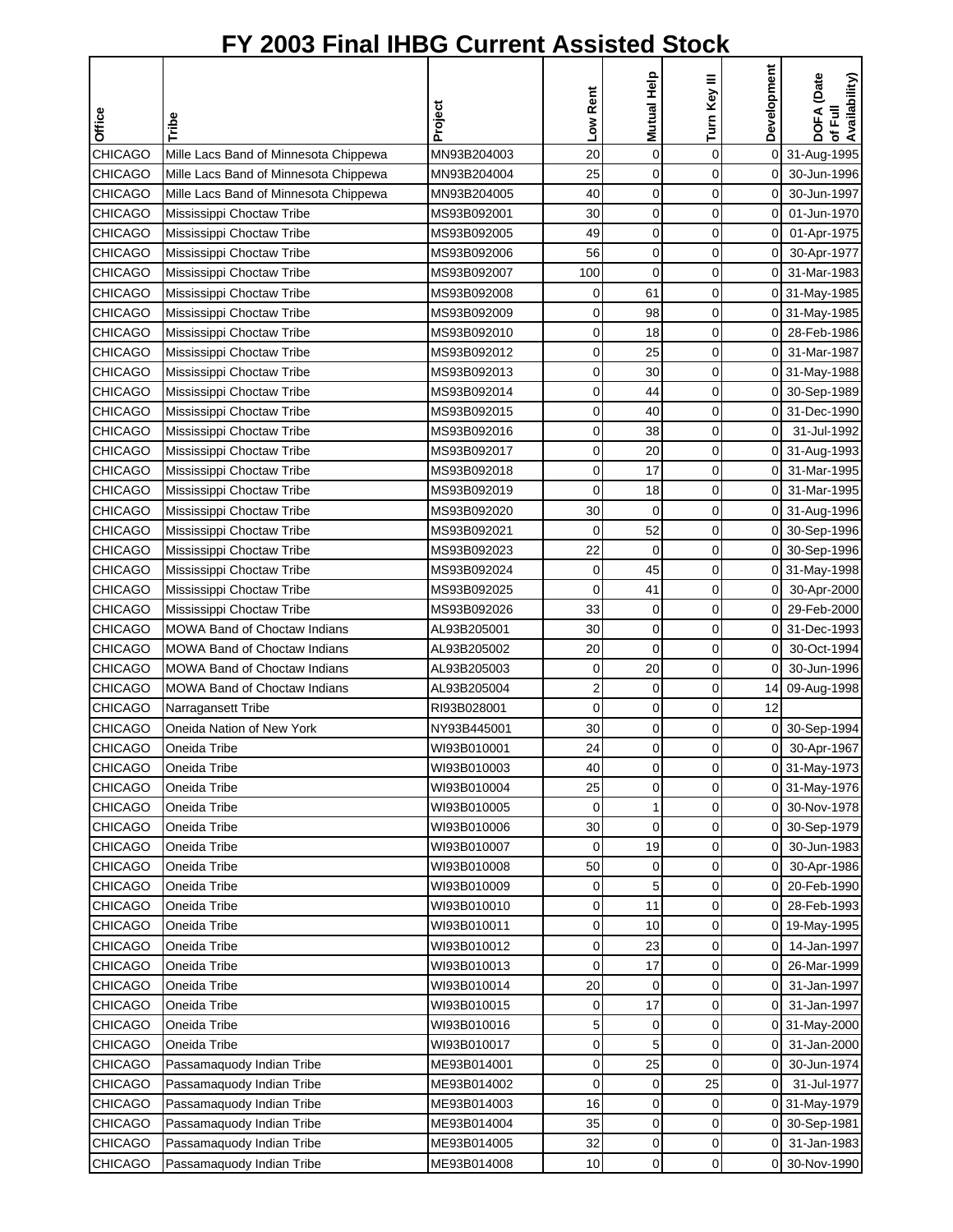|                |                                        |             |             | Mutual Help    | Turn Key III | Development    | DOFA (Date<br>Availability) |
|----------------|----------------------------------------|-------------|-------------|----------------|--------------|----------------|-----------------------------|
| Office         | Tribe                                  | Project     | Low Rent    |                |              |                | 쿦                           |
|                |                                        |             |             |                |              |                | ৳                           |
| <b>CHICAGO</b> | Passamaquody Indian Tribe              | ME93B014009 | 0           | 20             | 0            | 0              | 30-Nov-1990                 |
| <b>CHICAGO</b> | Passamaquody Indian Tribe              | ME93B014010 | 0           | 16             | 0            | $\mathbf 0$    | 30-Apr-1994                 |
| <b>CHICAGO</b> | Passamaquody Indian Tribe              | ME93B014011 | 0           | 12             | 0            | $\overline{0}$ | 29-Jul-1999                 |
| <b>CHICAGO</b> | Penobscot Tribe                        | ME93B012001 | 0           | 0              | 9            | $\mathbf 0$    | 31-Jul-1977                 |
| <b>CHICAGO</b> | Penobscot Tribe                        | ME93B012002 | 8           | 0              | 0            | οI             | 30-Jun-1977                 |
| <b>CHICAGO</b> | Penobscot Tribe                        | ME93B012003 | 0           | $\mathbf 0$    | 23           | $\overline{0}$ | 30-Apr-1980                 |
| <b>CHICAGO</b> | Penobscot Tribe                        | ME93B012004 | 24          | 0              | 0            | $\overline{0}$ | 31-Oct-1985                 |
| <b>CHICAGO</b> | Penobscot Tribe                        | ME93B012006 | $\mathbf 0$ | 9              | 0            |                | 0 31-May-1992               |
| <b>CHICAGO</b> | Penobscot Tribe                        | ME93B012007 | 10          | 0              | 0            | οI             | 30-Nov-1993                 |
| <b>CHICAGO</b> | Penobscot Tribe                        | ME93B012008 | 10          | 0              | 0            | $\mathbf 0$    | 31-Jul-1995                 |
| <b>CHICAGO</b> | <b>Pleasant Point</b>                  | ME93B013002 | 16          | 0              | 0            | οI             | 29-Feb-1976                 |
| <b>CHICAGO</b> | <b>Pleasant Point</b>                  | ME93B013003 | 0           | $\mathbf 0$    | 1            | $\overline{0}$ | 31-Dec-1977                 |
| <b>CHICAGO</b> | <b>Pleasant Point</b>                  | ME93B013004 | 0           | $\mathbf 0$    | 5            |                | 0 30-Sep-1979               |
| <b>CHICAGO</b> | <b>Pleasant Point</b>                  | ME93B013008 | 0           | 20             | 0            | 0              | 30-Sep-1992                 |
| <b>CHICAGO</b> | <b>Pleasant Point</b>                  | ME93B013009 | 15          | 0              | 0            | 0              | 31-Jul-1996                 |
| <b>CHICAGO</b> | <b>Pleasant Point</b>                  | ME93B013010 | 0           | 10             | 0            | 0              | 08-Feb-1995                 |
| <b>CHICAGO</b> | <b>Pleasant Point</b>                  | ME93B013011 | 0           | 14             | 0            | 0              | 30-Nov-1999                 |
| <b>CHICAGO</b> | <b>Pleasant Point</b>                  | ME93B013012 | 20          | 0              | 0            |                | 0 31-Aug-1997               |
| <b>CHICAGO</b> | <b>Pleasant Point</b>                  | ME93B013013 | $\mathbf 0$ | 17             | 0            |                | 0 30-Nov-1999               |
| <b>CHICAGO</b> | Poarch Band of Creek Indians           | AL93B204001 | 20          | 0              | 0            |                | 0 30-Sep-1987               |
| <b>CHICAGO</b> | Poarch Band of Creek Indians           | AL93B204002 | 30          | 0              | 0            |                | 0 30-Sep-1987               |
| <b>CHICAGO</b> | Poarch Band of Creek Indians           | AL93B204004 | 30          | $\mathbf 0$    | 0            |                | 0 31-Aug-1989               |
| <b>CHICAGO</b> | Poarch Band of Creek Indians           | AL93B204005 | 15          | 0              | 0            | $\overline{0}$ | 27-Feb-1995                 |
| <b>CHICAGO</b> | Poarch Band of Creek Indians           | AL93B204006 | 10          | $\overline{0}$ | 0            | 0              | 27-Feb-1995                 |
| <b>CHICAGO</b> | Poarch Band of Creek Indians           | AL93B204007 | 0           | 25             | 0            | 0              | 01-Oct-1998                 |
| <b>CHICAGO</b> | Poarch Band of Creek Indians           | AL93B204008 | 0           | 14             | 0            | οI             | 01-Oct-1998                 |
| <b>CHICAGO</b> | Poarch Band of Creek Indians           | AL93B204009 | 0           | 20             | 0            |                | 0 01-Dec-1998               |
| <b>CHICAGO</b> | Poarch Band of Creek Indians           | AL93B204010 | 0           | 9              | 0            |                | 0 01-Feb-1999               |
| <b>CHICAGO</b> | Poarch Band of Creek Indians           | AL93B204011 | 0           | 30             | 0            |                | 0 01-Sep-1999               |
| <b>CHICAGO</b> | Pokagon Band of Potawatomi             | MI93B200001 | 0           | 0              | 0            | 15             |                             |
| <b>CHICAGO</b> | <b>Prairie Island Sioux</b>            | MN93B207001 | 24          | $\Omega$       | $\Omega$     |                | 0 30-Sep-1985               |
| <b>CHICAGO</b> | Red Cliff Band of Lake Superior Chippe | WI93B013001 | 20          | 0              | 0            | 0              | 01-Dec-1967                 |
| CHICAGO        | Red Cliff Band of Lake Superior Chippe | WI93B013003 | 0           | 0              | 8            | 0              | 30-Nov-1971                 |
| <b>CHICAGO</b> | Red Cliff Band of Lake Superior Chippe | WI93B013004 | 50          | 0              | 0            | 0              | 31-Mar-1979                 |
| <b>CHICAGO</b> | Red Cliff Band of Lake Superior Chippe | WI93B013005 | 27          | 0              | 0            | 0              | 31-Oct-1984                 |
| <b>CHICAGO</b> | Red Cliff Band of Lake Superior Chippe | WI93B013007 | 0           | 10             | 0            | 0              | 30-Jun-1995                 |
| <b>CHICAGO</b> | Red Cliff Band of Lake Superior Chippe | WI93B013008 | 0           | 8              | 0            | 0              | 31-Aug-1997                 |
| <b>CHICAGO</b> | Red Cliff Band of Lake Superior Chippe | WI93B013009 | 18          | 0              | 0            | 0              | 31-Mar-1998                 |
| <b>CHICAGO</b> | Red Lake Band of Chippewa              | MN93B016001 | 13          | 0              | 0            | 0              | 01-Sep-1967                 |
| CHICAGO        | Red Lake Band of Chippewa              | MN93B016003 | 10          | 0              | 0            | 0              | 01-Sep-1966                 |
| <b>CHICAGO</b> | Red Lake Band of Chippewa              | MN93B016004 | 10          | 0              | 0            | 0              | 01-Mar-1969                 |
| CHICAGO        | Red Lake Band of Chippewa              | MN93B016008 | 0           | 33             | 0            | 0              | 31-Jan-1978                 |
| <b>CHICAGO</b> | Red Lake Band of Chippewa              | MN93B016009 | 0           | 19             | 0            |                | 0 31-May-1982               |
| <b>CHICAGO</b> | Red Lake Band of Chippewa              | MN93B016011 | 17          | 0              | 0            | 0              | 30-Apr-1980                 |
| <b>CHICAGO</b> | Red Lake Band of Chippewa              | MN93B016013 | 58          | 0              | 0            | 01             | 31-Oct-1983                 |
| <b>CHICAGO</b> | Red Lake Band of Chippewa              | MN93B016014 | 20          | 0              | 0            |                | 0 30-Aug-1984               |
| <b>CHICAGO</b> | Red Lake Band of Chippewa              | MN93B016015 | 30          | 0              | 0            | 0              | 31-Dec-1984                 |
| <b>CHICAGO</b> | Red Lake Band of Chippewa              | MN93B016021 | 0           | 30             | 0            | 0              | 31-Aug-1988                 |
| CHICAGO        | Red Lake Band of Chippewa              | MN93B016022 | 0           | 30             | 0            | 0              | 31-Jan-1989                 |
| CHICAGO        | Red Lake Band of Chippewa              | MN93B016023 | 0           | 20             | 0            | 0              | 30-Nov-1990                 |
| <b>CHICAGO</b> | Red Lake Band of Chippewa              | MN93B016024 | 31          | 0              | 0            | 0              | 30-Sep-1993                 |
| CHICAGO        | Red Lake Band of Chippewa              | MN93B016025 | 10          | 0              | 0            | 01             | 28-Feb-1994                 |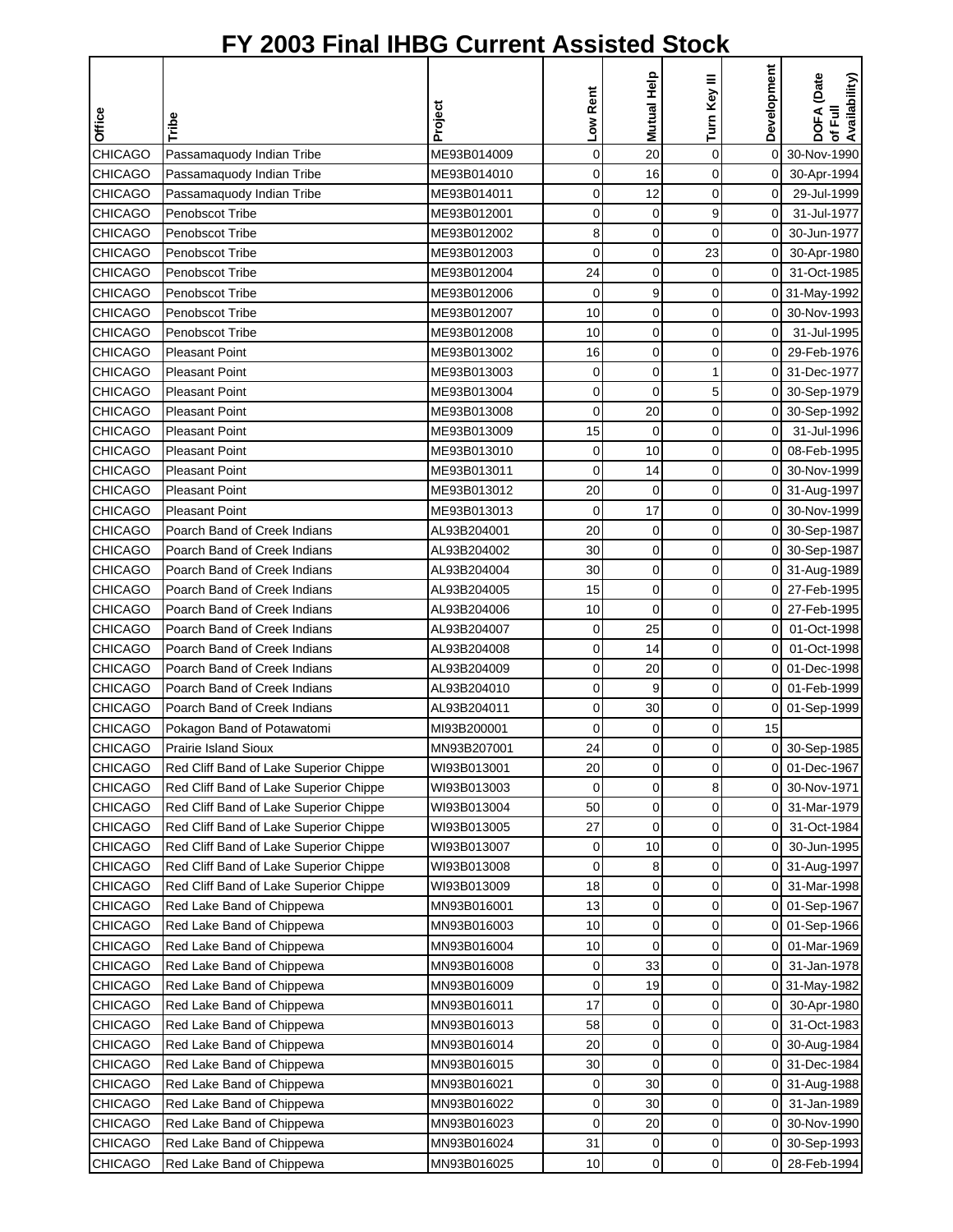|                                  |                                                  |                            |                | Mutual Help | Turn Key III      | Development                | <b>DOFA</b> (Date<br>of Full<br>Availability) |
|----------------------------------|--------------------------------------------------|----------------------------|----------------|-------------|-------------------|----------------------------|-----------------------------------------------|
| Office                           | Tribe                                            | Project                    | Low Rent       |             |                   |                            |                                               |
|                                  |                                                  |                            |                |             |                   |                            |                                               |
| <b>CHICAGO</b>                   | Red Lake Band of Chippewa                        | MN93B016026                | 12             | 0           | 0                 | $\overline{O}$             | 30-Sep-1994                                   |
| <b>CHICAGO</b>                   | Red Lake Band of Chippewa                        | MN93B016027                | 44             | $\mathbf 0$ | 0                 |                            | 0 30-Nov-1995                                 |
| <b>CHICAGO</b>                   | Red Lake Band of Chippewa                        | MN93B016028                | 0              | 20          | 0                 |                            | 0 01-May-1997                                 |
| <b>CHICAGO</b>                   | Red Lake Band of Chippewa                        | MN93B016029                | 40             | 0           | $\mathbf 0$       | $\overline{0}$             | 01-Oct-1997                                   |
| <b>CHICAGO</b>                   | Sac & Fox Tribe                                  | IA93B112001                | 20             | $\mathbf 0$ | 0                 | $\mathbf 0$                | 30-Jun-1981                                   |
| <b>CHICAGO</b>                   | Saginaw Chippewa                                 | MI93B043001                | 20             | 0           | 0                 | $\overline{0}$             | 01-May-1967                                   |
| <b>CHICAGO</b>                   | Saginaw Chippewa                                 | MI93B043002                | 14             | $\mathbf 0$ | $\mathbf 0$       | 0                          | 30-Sep-1976                                   |
| <b>CHICAGO</b>                   | Saginaw Chippewa                                 | MI93B043003                | 20             | 0           | 0                 |                            | 0 31-Aug-1980                                 |
| <b>CHICAGO</b>                   | Saginaw Chippewa                                 | MI93B043004                | 8              | 0           | 0                 |                            | 0 22-Nov-1992                                 |
| <b>CHICAGO</b>                   | Saginaw Chippewa                                 | MI93B043005                | 0              | 9           | 0                 | $\overline{0}$             | 30-Jun-1992                                   |
| <b>CHICAGO</b>                   | Saginaw Chippewa                                 | MI93B043006                | 0<br>9         | 20          | $\mathbf 0$<br>0  | 0                          | 31-Mar-1995                                   |
| <b>CHICAGO</b>                   | Saginaw Chippewa                                 | MI93B043007                |                | 0           |                   | 0                          | 30-Jun-1999                                   |
| <b>CHICAGO</b>                   | Saginaw Chippewa                                 | MI93B043008<br>MI93B043009 | 3              | 0<br>10     | 0                 | 0                          | 30-Jun-1999<br>23-Jun-1997                    |
| <b>CHICAGO</b>                   | Saginaw Chippewa                                 |                            | 0              |             | 0                 |                            |                                               |
| <b>CHICAGO</b>                   | Saint Croix Chippewa                             | WI93B062001                | 25             | $\mathbf 0$ | 0                 | 0                          | 01-May-1973                                   |
| <b>CHICAGO</b>                   | Saint Croix Chippewa                             | WI93B062003                | 30             | $\mathbf 0$ | $\mathbf 0$       | 0                          | 30-Nov-1982                                   |
| CHICAGO                          | Saint Croix Chippewa                             | WI93B062004                | 10             | 0           | 0                 | $\mathbf 0$                | 30-Jun-1984                                   |
| CHICAGO                          | Saint Croix Chippewa                             | WI93B062005                | 10             | 0           | 0                 | $\overline{0}$             | 30-Jun-1984                                   |
| <b>CHICAGO</b>                   | Saint Croix Chippewa                             | WI93B062006                | 10             | 0           | 0                 |                            | 0 31-Aug-1986                                 |
| <b>CHICAGO</b>                   | Saint Croix Chippewa                             | WI93B062009                | 20             | $\mathbf 0$ | 0                 | $\overline{0}$             | 31-Jan-1992                                   |
| <b>CHICAGO</b>                   | Saint Croix Chippewa                             | WI93B062010                | 38             | 0           | 0                 | $\mathbf 0$                | 01-Dec-1973                                   |
| <b>CHICAGO</b>                   | Saint Croix Chippewa                             | WI93B062011                | 10             | $\mathbf 0$ | 0                 | $\Omega$                   | 30-Apr-1994                                   |
| <b>CHICAGO</b>                   | Saint Croix Chippewa                             | WI93B062012                | 0              | 10          | 0                 | $\overline{0}$             | 30-Sep-1997                                   |
| <b>CHICAGO</b>                   | Saint Croix Chippewa                             | WI93B062013                | 21             | $\mathbf 0$ | $\mathbf 0$       | 0                          | 30-Apr-1996                                   |
| <b>CHICAGO</b>                   | Saint Croix Chippewa                             | WI93B062014                | 0              | 25          | 0                 | $\overline{0}$             | 30-Apr-1996                                   |
| <b>CHICAGO</b>                   | Sault Ste. Marie Tribe                           | MI93B149001                | 48             | 0           | 0                 | οI                         | 31-Mar-1983                                   |
| <b>CHICAGO</b>                   | Sault Ste. Marie Tribe                           | MI93B149003                | 40             | 0           | 0                 |                            | 0 31-May-1983                                 |
| <b>CHICAGO</b>                   | Sault Ste. Marie Tribe                           | MI93B149005                | 88             | 0           | 0                 |                            | 0 30-Sep-1984                                 |
| <b>CHICAGO</b>                   | Sault Ste. Marie Tribe                           | MI93B149006                | 25             | 0           | 0                 | $\overline{0}$             | 30-Nov-1984                                   |
| <b>CHICAGO</b>                   | Sault Ste. Marie Tribe                           | MI93B149007                | 12<br>9        | 0           | 0<br>$\mathbf{0}$ | $\overline{0}$<br>$\Omega$ | 31-Mar-1986                                   |
| <b>CHICAGO</b>                   | Sault Ste. Marie Tribe                           | MI93B149008                |                | $\Omega$    |                   |                            | 31-Oct-1986                                   |
| <b>CHICAGO</b>                   | Sault Ste. Marie Tribe                           | MI93B149009                | 11             | 0           | 0                 | ΟI<br>οI                   | 31-Oct-1986                                   |
| <b>CHICAGO</b>                   | Sault Ste. Marie Tribe                           | MI93B149010                | 0              | 19          | 0                 |                            | 31-Mar-1988                                   |
| <b>CHICAGO</b>                   | Sault Ste. Marie Tribe                           | MI93B149012                | 20             | 0           | 0                 | ΟI                         | 30-Jun-1992                                   |
| <b>CHICAGO</b>                   | Sault Ste. Marie Tribe                           | MI93B149013                | 10             | 0           | 0                 |                            | 0 30-Nov-1992                                 |
| <b>CHICAGO</b><br><b>CHICAGO</b> | Sault Ste. Marie Tribe<br>Sault Ste. Marie Tribe | MI93B149014<br>MI93B149015 | 51<br>39       | 0<br>0      | 0<br>0            | 0<br>0                     | 30-Jun-1997<br>30-Jun-1997                    |
| <b>CHICAGO</b>                   | Sault Ste. Marie Tribe                           | MI93B149016                | 45             | 0           | 0                 |                            | 0 30-Aug-1998                                 |
| <b>CHICAGO</b>                   | Sault Ste. Marie Tribe                           | MI93B149017                | 0              |             | 0                 |                            | 0 30-Sep-1996                                 |
| <b>CHICAGO</b>                   | Sault Ste. Marie Tribe                           | MI93B149018                | 0              | 10<br>4     | 0                 | 01                         | 01-Jan-1998                                   |
| <b>CHICAGO</b>                   | Sault Ste. Marie Tribe                           | MI93B149019                | $\mathbf 0$    | 5           | 0                 | ΟI                         | 31-Mar-2002                                   |
| <b>CHICAGO</b>                   |                                                  | MI93B149019                | 0              |             | 0                 | $\overline{0}$             | 31-Jul-2002                                   |
| <b>CHICAGO</b>                   | Sault Ste. Marie Tribe                           | MI93B149019                | 0              | 11<br>9     | 0                 | $\mathsf{O}$               |                                               |
|                                  | Sault Ste. Marie Tribe                           |                            |                |             |                   |                            | 31-Oct-2002                                   |
| <b>CHICAGO</b><br><b>CHICAGO</b> | Seminole Tribe<br>Seminole Tribe                 | FL93B059004<br>FL93B059006 | 10<br>50       | 0<br>0      | 0<br>0            | 01<br>0                    | 31-Jan-1974<br>31-Mar-1983                    |
|                                  |                                                  |                            |                |             |                   |                            |                                               |
| <b>CHICAGO</b>                   | Seminole Tribe                                   | FL93B059010                | 0              | 9           | 0                 | $\overline{0}$             | 31-Jul-1985                                   |
| CHICAGO                          | Seminole Tribe                                   | FL93B059011                | 0              | 14          | 0                 | $\Omega$                   | 31-Jan-1987                                   |
| <b>CHICAGO</b>                   | Seminole Tribe                                   | FL93B059013                | 0<br>0         | 10          | 0<br>0            |                            | 0 31-May-1987                                 |
| <b>CHICAGO</b><br><b>CHICAGO</b> | Seminole Tribe                                   | FL93B059015<br>FL93B059018 | 40             | 22<br>0     | 0                 | 01<br>$\overline{0}$       | 30-Sep-1988<br>30-Apr-1990                    |
| <b>CHICAGO</b>                   | Seminole Tribe<br>Seminole Tribe                 | FL93B059019                | 0              |             | 0                 | οI                         | 28-Feb-1992                                   |
| <b>CHICAGO</b>                   | Seminole Tribe                                   | FL93B059020                | $\overline{0}$ | 15<br>16    | 0                 | $\overline{0}$             | 30-Apr-1993                                   |
|                                  |                                                  |                            |                |             |                   |                            |                                               |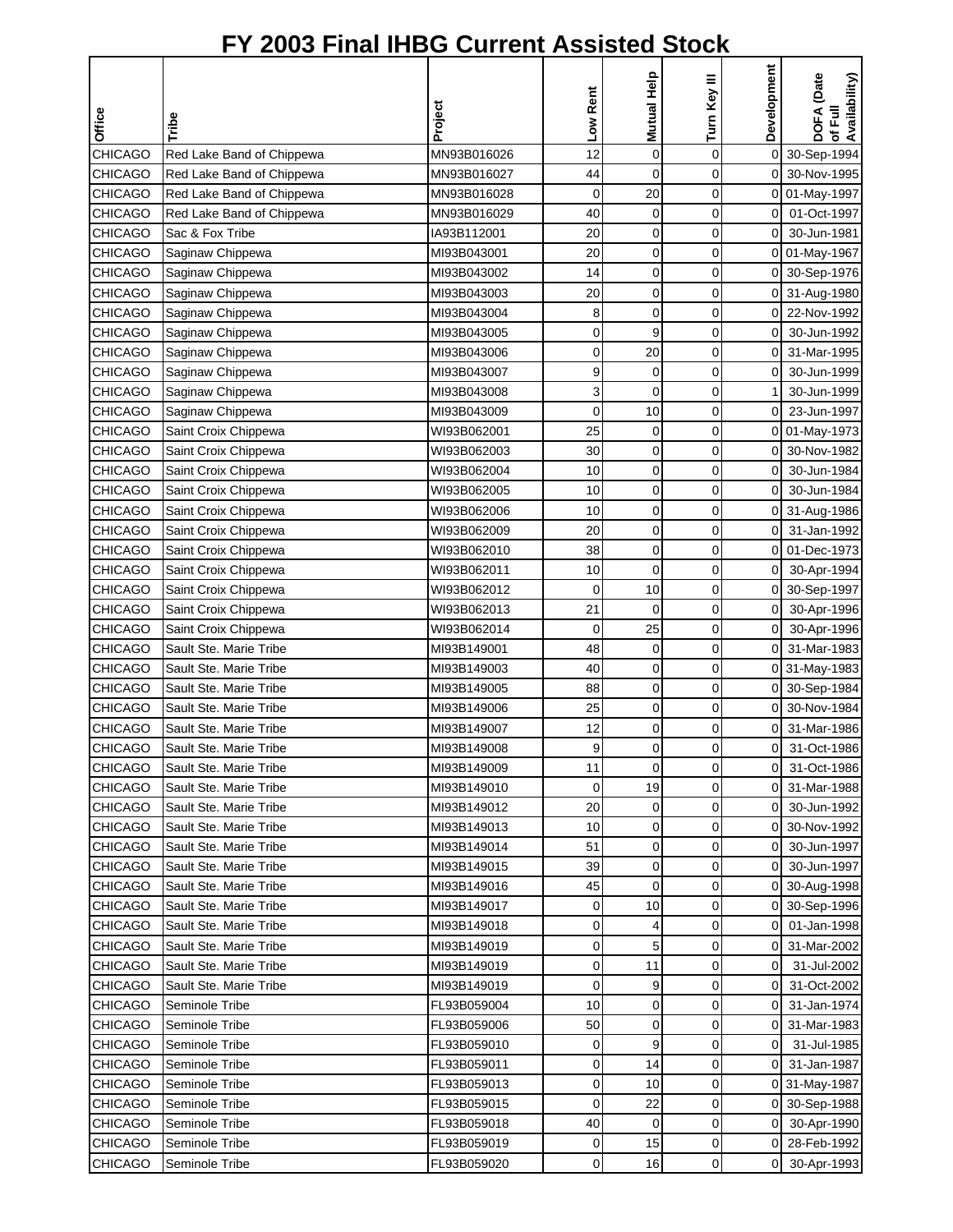| Mutual Help<br>Turn Key III<br>Low Rent<br>Project<br>Office<br>Tribe                                                                     | Development    |                                        |
|-------------------------------------------------------------------------------------------------------------------------------------------|----------------|----------------------------------------|
|                                                                                                                                           |                |                                        |
|                                                                                                                                           |                | DOFA (Date<br>of Full<br>Availability) |
| $\mathbf 0$<br><b>CHICAGO</b><br>Seminole Tribe<br>FL93B059021<br>0<br>11                                                                 | 0              | 31-Jul-1995                            |
| <b>CHICAGO</b><br>0<br>Seminole Tribe<br>FL93B059022<br>0<br>10                                                                           | 0              | 31-Oct-1995                            |
| CHICAGO<br>24<br>$\mathbf 0$<br>$\mathbf 0$<br>Seminole Tribe<br>FL93B059023                                                              | 0              | 31-Jan-1999                            |
| 25<br><b>CHICAGO</b><br>0<br>Seminole Tribe<br>FL93B059024<br>0                                                                           | 0              | 30-Nov-1997                            |
| <b>CHICAGO</b><br>Seminole Tribe<br>0<br>20<br>$\mathbf 0$<br>FL93B059025                                                                 | 0              | 30-Nov-1995                            |
| <b>CHICAGO</b><br>0<br>Seminole Tribe<br>FL93B059026<br>0<br>10                                                                           | 0              | 01-Apr-1997                            |
| <b>CHICAGO</b><br>20<br>$\mathbf 0$<br>Seminole Tribe<br>FL93B059027<br>0                                                                 | 0              | 01-May-1997                            |
| <b>CHICAGO</b><br>0<br>Seminole Tribe<br>FL93B059028<br>0<br>48                                                                           | 0              | 28-Feb-1979                            |
| <b>CHICAGO</b><br>Seminole Tribe<br>0<br>$\mathbf 0$<br>FL93B059030<br>15                                                                 | $\Omega$       | 31-Dec-1998                            |
| <b>CHICAGO</b><br>Seminole Tribe<br>FL93B059031<br>5<br>0<br>0                                                                            | 0              | 30-Apr-1999                            |
| 0<br>$\mathbf 0$<br><b>CHICAGO</b><br>Seminole Tribe<br>FL93B059032<br>0                                                                  | 35             |                                        |
| <b>CHICAGO</b><br>29<br>Seneca Nation of New York<br>NY93B040001<br>0<br>0                                                                | 0              | 01-Dec-1964                            |
| <b>CHICAGO</b><br>Seneca Nation of New York<br>17<br>0<br>$\mathbf 0$<br>NY93B040002                                                      |                | 0 01-May-1967                          |
| <b>CHICAGO</b><br>0<br>$\overline{2}$<br>Seneca Nation of New York<br>NY93B040003<br>0                                                    | 0              | 31-Dec-1973                            |
| 0<br>46<br><b>CHICAGO</b><br>Seneca Nation of New York<br>NY93B040004<br>0                                                                | 0              | 16-Feb-1979                            |
| <b>CHICAGO</b><br>Seneca Nation of New York<br>NY93B040005<br>51<br>0<br>0                                                                | 0              | 31-Oct-1981                            |
| 0<br>47<br><b>CHICAGO</b><br>Seneca Nation of New York<br>NY93B040006<br>0                                                                | 0              | 31-May-1982                            |
| <b>CHICAGO</b><br>0<br>0<br>Seneca Nation of New York<br>NY93B040007<br>51                                                                | 0              | 31-Mar-1987                            |
| <b>CHICAGO</b><br>Seneca Nation of New York<br>NY93B040009<br>28<br>0<br>$\mathbf 0$                                                      | 0              | 31-Mar-1989                            |
| <b>CHICAGO</b><br>0<br>0<br>Seneca Nation of New York<br>NY93B040010<br>12                                                                | 0              | 31-Jul-1997                            |
| 7<br>$\mathbf 0$<br><b>CHICAGO</b><br>0<br>Seneca Nation of New York<br>NY93B040011                                                       | 0              | 31-Jul-1997                            |
| <b>CHICAGO</b><br>0<br>$\mathbf 0$<br>Seneca Nation of New York<br>NY93B040013<br>0                                                       | 15             |                                        |
| <b>CHICAGO</b><br>Seneca Nation of New York<br>5<br>NY93B040014<br>0<br>0                                                                 | 0              | 01-Jan-1997                            |
| Seneca Nation of New York<br>0<br><b>CHICAGO</b><br>NY93B040015<br>0<br>$\mathbf 0$                                                       | 25             |                                        |
| <b>CHICAGO</b><br>Seneca Nation of New York<br>0<br>$\mathbf 0$<br>NY93B040015<br>16                                                      | 0              | 22-Sep-1997                            |
| <b>CHICAGO</b><br>Sokagoan Chippewa Tribe<br>0<br>0<br>WI93B036001<br>14                                                                  | $\overline{0}$ | 01-Dec-1972                            |
| Sokagoan Chippewa Tribe<br><b>CHICAGO</b><br>WI93B036002<br>0<br>0<br>20                                                                  | 0              | 30-Jun-1980                            |
| <b>CHICAGO</b><br>Sokagoan Chippewa Tribe<br>0<br>$\mathbf 0$<br>WI93B036003<br>10                                                        | 0              | 28-Feb-1986                            |
| 0<br>0<br><b>CHICAGO</b><br>Sokagoan Chippewa Tribe<br>WI93B036004<br>30                                                                  | 0              | 30-Sep-1987                            |
| <b>CHICAGO</b><br>Sokagoan Chippewa Tribe<br>11<br>$\mathbf 0$<br>WI93B036005<br>0                                                        | 0              | 31-Dec-1989                            |
| $\mathbf 0$<br><b>CHICAGO</b><br>Sokagoan Chippewa Tribe<br>11<br>0<br>WI93B036006                                                        | οI             | 30-Nov-1989                            |
| <b>CHICAGO</b><br>Sokagoan Chippewa Tribe<br>0<br>0<br>WI93B036007<br>10                                                                  | 0              | 30-Jan-1994                            |
| <b>CHICAGO</b><br>Sokagoan Chippewa Tribe<br>WI93B036008<br>0<br>10<br>0                                                                  | 0              | 30-Aug-1994                            |
| <b>CHICAGO</b><br>Sokagoan Chippewa Tribe<br>WI93B036009<br>0<br>0<br>15                                                                  | 0              | 30-Jun-1997                            |
| <b>CHICAGO</b><br>Sokagoan Chippewa Tribe<br>WI93B036010<br>0<br>0<br>15                                                                  | 0              | 31-Aug-2000                            |
| 0<br><b>CHICAGO</b><br>St. Regis Mohawk Tribe<br>NY93B436001<br>0<br>44                                                                   | 0              | 30-Sep-1987                            |
| <b>CHICAGO</b><br>St. Regis Mohawk Tribe<br>NY93B436003<br>39<br>0<br>0                                                                   | 0              | 31-Mar-1990                            |
| 0<br><b>CHICAGO</b><br>St. Regis Mohawk Tribe<br>NY93B436004<br>10<br>0                                                                   | 0              | 31-Mar-1990                            |
| CHICAGO<br>0<br>St. Regis Mohawk Tribe<br>NY93B436005<br>20<br>0                                                                          | 0              | 28-Feb-1991                            |
| 20<br>0<br><b>CHICAGO</b><br>St. Regis Mohawk Tribe<br>NY93B436006<br>0                                                                   | 0              | 24-Dec-1991                            |
| CHICAGO<br>20<br>0<br>St. Regis Mohawk Tribe<br>NY93B436007<br>0                                                                          | 0              | 28-Feb-1994                            |
| $\mathbf 0$<br>CHICAGO<br>St. Regis Mohawk Tribe<br>NY93B436008<br>0<br>19                                                                | 0              | 28-Feb-1994                            |
| <b>CHICAGO</b><br>NY93B436009<br>0<br>St. Regis Mohawk Tribe<br>20<br>0                                                                   | 0              | 10-May-1995                            |
| <b>CHICAGO</b><br>St. Regis Mohawk Tribe<br>NY93B436010<br>36<br>0<br>0                                                                   | 0              | 28-Feb-1995                            |
| <b>CHICAGO</b><br>19<br>0<br>St. Regis Mohawk Tribe<br>NY93B436011<br>0                                                                   | 0              | 31-Jan-1997                            |
| 0<br><b>CHICAGO</b><br>St. Regis Mohawk Tribe<br>NY93B436012<br>0<br>1                                                                    | 0              | 31-Dec-2000                            |
| CHICAGO<br>0<br>St. Regis Mohawk Tribe<br>NY93B436012<br>19<br>0                                                                          | 0              | 31-Dec-1999                            |
| CHICAGO<br>St. Regis Mohawk Tribe<br>NY93B436013<br>0<br>0<br>4<br><b>CHICAGO</b><br>St. Regis Mohawk Tribe<br>NY93B436013<br>2<br>0<br>0 | 0              | 31-Dec-2000<br>31-Aug-2002             |
| <b>CHICAGO</b><br>0<br>0<br>St. Regis Mohawk Tribe<br>NY93B436013<br>31                                                                   | 0              | 31-Dec-1999                            |
| CHICAGO<br>NY93B436014<br>St. Regis Mohawk Tribe<br>6<br>0<br>0                                                                           | 0              | 30-Apr-1997                            |
| $\mathbf 0$<br>$\mathbf 0$<br>CHICAGO<br>Stockbridge-Munsee Tribe<br>WI93B014001<br>20                                                    |                | 0 01-Sep-1967                          |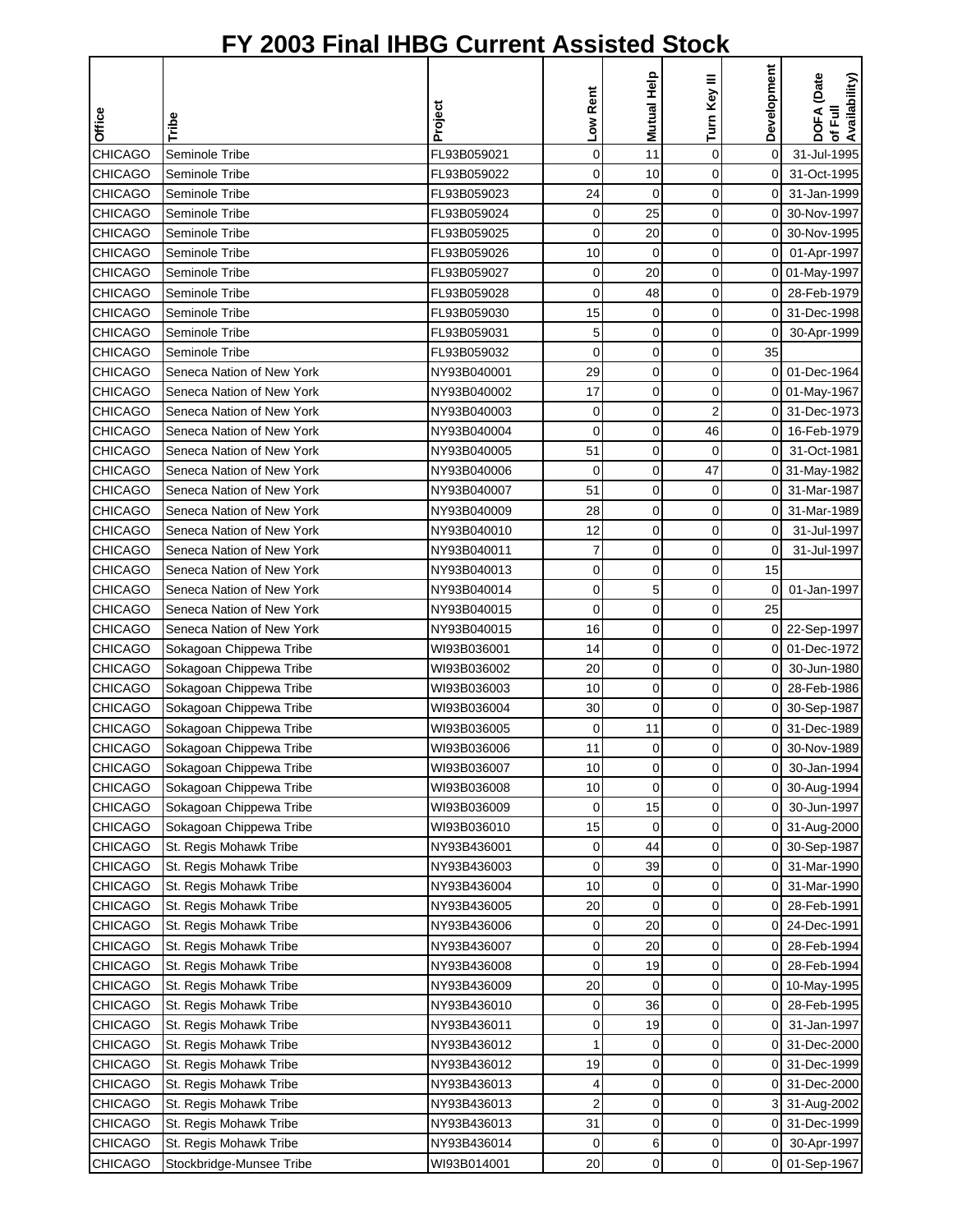| Office               | Tribe                                  | Project     | Low Rent    | Mutual Help    | Turn Key III   | Development    | DOFA (Date<br>of Full<br>Availability) |
|----------------------|----------------------------------------|-------------|-------------|----------------|----------------|----------------|----------------------------------------|
| <b>CHICAGO</b>       | Stockbridge-Munsee Tribe               | WI93B014004 | 6           | $\overline{0}$ | 0              | $\mathbf 0$    | 01-Dec-1972                            |
| <b>CHICAGO</b>       | Stockbridge-Munsee Tribe               | WI93B014005 | 0           | 10             | 0              | $\mathsf{O}$   | 28-Feb-1994                            |
| <b>CHICAGO</b>       | Stockbridge-Munsee Tribe               | WI93B014006 | 0           | $\mathbf{1}$   | $\mathbf 0$    |                | 0 31-May-1994                          |
| <b>CHICAGO</b>       | Stockbridge-Munsee Tribe               | WI93B014007 | $\mathbf 0$ | $\mathbf 0$    | 0              | 9              |                                        |
| <b>CHICAGO</b>       | Stockbridge-Munsee Tribe               | WI93B014008 | 0           | 25             | 0              | 0              | 05-Nov-1993                            |
| <b>CHICAGO</b>       | Stockbridge-Munsee Tribe               | WI93B014009 | 0           | 0              | 0              | 10             |                                        |
| <b>CHICAGO</b>       | Stockbridge-Munsee Tribe               | WI93B014010 | 0           | 0              | 0              | 20             |                                        |
| <b>CHICAGO</b>       | <b>Upper Sioux Indian Community</b>    | MN93B207006 | $\mathbf 0$ | $\overline{4}$ | $\overline{0}$ | $\overline{0}$ | 01-Jan-2001                            |
| <b>CHICAGO</b>       | <b>Upper Sioux Indian Community</b>    | MN93B207006 | 0           | 11             | 0              | οI             | 01-Dec-1999                            |
| <b>CHICAGO</b>       | Waccamaw Siouan State Tribe            | NC93B171004 | 12          | 0              | 0              |                | 0 30-Sep-1998                          |
| <b>CHICAGO</b>       | Wampanoag Tribe                        | MA93B176001 | 18          | $\mathbf 0$    | 0              | οI             | 31-Mar-1996                            |
| <b>CHICAGO</b>       | Wampanoag Tribe                        | MA93B176002 | 0           | $\overline{7}$ | $\mathbf 0$    | $\overline{0}$ | 31-Dec-2000                            |
| <b>CHICAGO</b>       | Wampanoag Tribe                        | MA93B176003 | 6           | $\mathbf 0$    | 0              | 2              | 30-Sep-1998                            |
| <b>CHICAGO</b>       | White Earth Band of Minnesota Chippewa | MN93B013001 | 50          | $\mathbf 0$    | $\mathbf 0$    | $\overline{0}$ | 01-Apr-1968                            |
| <b>CHICAGO</b>       | White Earth Band of Minnesota Chippewa | MN93B013003 | 0           | 0              | 18             | $\overline{0}$ | 01-Jan-1973                            |
| <b>CHICAGO</b>       | White Earth Band of Minnesota Chippewa | MN93B013005 | 15          | $\mathbf 0$    | 0              | $\mathbf 0$    | 01-Jan-1968                            |
| <b>CHICAGO</b>       | White Earth Band of Minnesota Chippewa | MN93B013006 | 50          | $\mathbf 0$    | 0              | $\overline{0}$ | 30-Jul-1979                            |
| <b>CHICAGO</b>       | White Earth Band of Minnesota Chippewa | MN93B013007 | 0           | 42             | $\mathbf 0$    |                | 0 31-Dec-1981                          |
| <b>CHICAGO</b>       |                                        | MN93B013008 | 8           | $\mathbf 0$    | $\mathbf 0$    | $\overline{0}$ | 31-Oct-1981                            |
|                      | White Earth Band of Minnesota Chippewa |             | 60          | $\overline{0}$ | $\mathbf 0$    |                |                                        |
| <b>CHICAGO</b>       | White Earth Band of Minnesota Chippewa | MN93B013009 |             |                |                | 0              | 30-Jun-1984                            |
| <b>CHICAGO</b>       | White Earth Band of Minnesota Chippewa | MN93B013010 | 0           | 25             | $\mathbf 0$    | $\overline{0}$ | 28-Feb-1987                            |
| <b>CHICAGO</b>       | White Earth Band of Minnesota Chippewa | MN93B013013 | $\mathbf 0$ | 20             | $\mathbf 0$    | 0              | 30-Sep-1988                            |
| <b>CHICAGO</b>       | White Earth Band of Minnesota Chippewa | MN93B013015 | 20          | 0              | 0              | $\Omega$       | 31-Dec-1990                            |
| <b>CHICAGO</b>       | White Earth Band of Minnesota Chippewa | MN93B013016 | 20          | $\mathbf 0$    | 0              | $\overline{0}$ | 31-Jan-1992                            |
| <b>CHICAGO</b>       | White Earth Band of Minnesota Chippewa | MN93B013017 | 0           | 10             | $\overline{0}$ | οI             | 24-Feb-1995                            |
| <b>CHICAGO</b>       | White Earth Band of Minnesota Chippewa | MN93B013018 | 0           | 10             | 0              | ΟI             | 24-Feb-1995                            |
| <b>CHICAGO</b>       | White Earth Band of Minnesota Chippewa | MN93B013019 | 20          | 0              | 0              |                | 0 31-Dec-1995                          |
| <b>CHICAGO</b>       | White Earth Band of Minnesota Chippewa | MN93B013020 | 0           | 22             | 0              |                | 0 30-Sep-1998                          |
| <b>CHICAGO</b>       | White Earth Band of Minnesota Chippewa | MN93B013021 | 22          | $\mathbf 0$    | 0              | 0              | 31-Jul-1998                            |
| <b>CHICAGO</b>       | White Earth Band of Minnesota Chippewa | MN93B013022 | 0           | $\mathbf 0$    | 0              | 25             |                                        |
| <b>CHICAGO Total</b> |                                        |             | 5,769       | 3,565          | 186            | 310            |                                        |
| <b>DENVER</b>        | <b>Blackfeet Tribe</b>                 | MT10B008001 | 50          | 0              | 0              | ΟI             | 31-Jan-1966                            |
| <b>DENVER</b>        | <b>Blackfeet Tribe</b>                 | MT10B008002 | 0           | $\overline{2}$ | 0              | $\overline{0}$ | 30-Apr-1972                            |
| <b>DENVER</b>        | <b>Blackfeet Tribe</b>                 | MT10B008006 | 55          | 0              | 0              | $\overline{0}$ | 31-Mar-1971                            |
| <b>DENVER</b>        | <b>Blackfeet Tribe</b>                 | MT10B008007 | 55          | 0              | 0              |                | 0 31-Dec-1973                          |
| <b>DENVER</b>        | <b>Blackfeet Tribe</b>                 | MT10B008008 | 6           | 0              | 0              | 01             | 30-Jun-1977                            |
| <b>DENVER</b>        | <b>Blackfeet Tribe</b>                 | MT10B008009 | 0           | $\overline{2}$ | 0              |                | 0 31-Dec-1975                          |
| <b>DENVER</b>        | <b>Blackfeet Tribe</b>                 | MT10B008010 | 0           | 37             | 0              |                | 0 30-Sep-1979                          |
| <b>DENVER</b>        | <b>Blackfeet Tribe</b>                 | MT10B008011 | 14          | 0              | 0              |                | 0 31-May-1977                          |
| <b>DENVER</b>        | <b>Blackfeet Tribe</b>                 | MT10B008012 | 25          | 0              | 0              |                | 0 28-Feb-1975                          |
| <b>DENVER</b>        | <b>Blackfeet Tribe</b>                 | MT10B008013 | 10          | $\mathbf 0$    | $\mathbf 0$    |                | 0 31-May-1975                          |
| <b>DENVER</b>        | <b>Blackfeet Tribe</b>                 | MT10B008014 | 43          | $\mathbf 0$    | $\mathbf 0$    |                | 0 30-Sep-1975                          |
| <b>DENVER</b>        | <b>Blackfeet Tribe</b>                 | MT10B008015 | 0           | 84             | 0              | οI             | 31-Jul-1979                            |
| <b>DENVER</b>        | <b>Blackfeet Tribe</b>                 | MT10B008017 | 0           | 56             | 0              |                | 0 30-Sep-1980                          |
| <b>DENVER</b>        | <b>Blackfeet Tribe</b>                 | MT10B008018 | 50          | 0              | 0              |                | 0 31-Aug-1981                          |
| <b>DENVER</b>        | <b>Blackfeet Tribe</b>                 | MT10B008019 | 0           | 23             | $\mathbf 0$    | $\overline{0}$ | 31-Jul-1981                            |
| <b>DENVER</b>        | <b>Blackfeet Tribe</b>                 | MT10B008020 | 50          | 0              | 0              | $\overline{0}$ | 31-Jul-1982                            |
| <b>DENVER</b>        | <b>Blackfeet Tribe</b>                 | MT10B008021 | 0           | 23             | 0              | 0              | 30-Jun-1982                            |
| <b>DENVER</b>        | <b>Blackfeet Tribe</b>                 | MT10B008022 | 20          | 0              | 0              | 0              | 31-Jan-1984                            |
| <b>DENVER</b>        | <b>Blackfeet Tribe</b>                 | MT10B008023 | 20          | 0              | 0              | ΟI             | 31-Mar-1984                            |
| <b>DENVER</b>        | <b>Blackfeet Tribe</b>                 | MT10B008024 | 25          | 0              | 0              | οI             | 30-Nov-1981                            |
| <b>DENVER</b>        | <b>Blackfeet Tribe</b>                 | MT10B008025 | $\pmb{0}$   | $\overline{2}$ | 0              | $\overline{0}$ | 30-Jun-1982                            |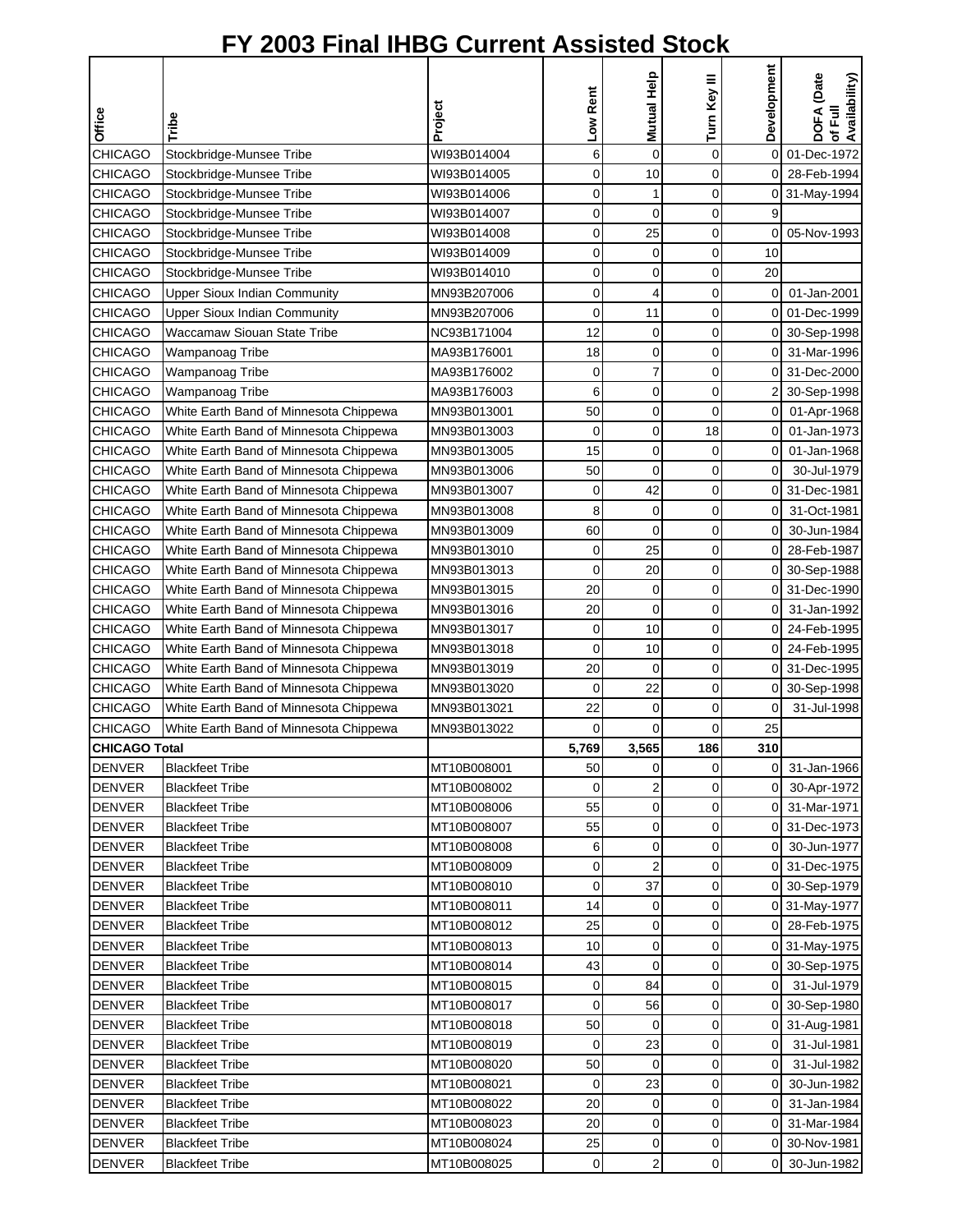|               |                             |             |             | Mutual Help  | Turn Key III | Development    | DOFA (Date<br>of Full<br>Availability) |
|---------------|-----------------------------|-------------|-------------|--------------|--------------|----------------|----------------------------------------|
| Office        | Tribe                       | Project     | Low Rent    |              |              |                |                                        |
| <b>DENVER</b> | <b>Blackfeet Tribe</b>      | MT10B008036 | 11          | $\mathbf 0$  | $\mathbf 0$  | $\overline{0}$ | 31-Oct-1985                            |
| <b>DENVER</b> | <b>Blackfeet Tribe</b>      | MT10B008037 | 10          | $\mathbf 0$  | 0            |                | 0 30-Sep-1986                          |
| <b>DENVER</b> | <b>Blackfeet Tribe</b>      | MT10B008045 | 50          | $\mathbf 0$  | $\mathbf 0$  | $\mathbf 0$    | 31-Jul-1988                            |
| <b>DENVER</b> | <b>Blackfeet Tribe</b>      | MT10B008046 | 50          | $\mathbf 0$  | $\mathbf 0$  |                | 0 30-Sep-1988                          |
| <b>DENVER</b> | <b>Blackfeet Tribe</b>      | MT91B008047 | 0           | 25           | 0            | οI             | 31-Jan-1992                            |
| <b>DENVER</b> | <b>Blackfeet Tribe</b>      | MT91B008048 | $\mathbf 0$ | 50           | 0            | $\overline{0}$ | 29-Feb-1992                            |
| <b>DENVER</b> | <b>Blackfeet Tribe</b>      | MT91B008049 | 10          | $\mathbf 0$  | $\mathbf 0$  | $\overline{0}$ | 30-Apr-1992                            |
| <b>DENVER</b> | <b>Blackfeet Tribe</b>      | MT91B008050 | 50          | $\mathbf 0$  | $\mathbf 0$  | οI             | 30-Nov-1994                            |
| <b>DENVER</b> | <b>Blackfeet Tribe</b>      | MT91B008051 | 0           | 30           | 0            | οI             | 30-Jun-1997                            |
| <b>DENVER</b> | <b>Blackfeet Tribe</b>      | MT91B008052 | 25          | $\mathbf 0$  | 0            | $\overline{0}$ | 30-Jun-1995                            |
| <b>DENVER</b> | <b>Blackfeet Tribe</b>      | MT91B008053 | 0           | 50           | 0            | $\overline{0}$ | 30-Jun-1997                            |
| <b>DENVER</b> | <b>Blackfeet Tribe</b>      | MT91B008055 | 20          | 0            | $\mathbf 0$  | οI             | 31-Mar-2000                            |
| <b>DENVER</b> | <b>Cheyenne River Sioux</b> | SD10B005001 | 46          | $\mathbf 0$  | $\mathbf 0$  | 0              | 28-Feb-1966                            |
| <b>DENVER</b> | <b>Cheyenne River Sioux</b> | SD10B005002 | 32          | 0            | 0            |                | 0 31-Aug-1968                          |
| <b>DENVER</b> | Cheyenne River Sioux        | SD10B005004 | 157         | $\mathbf 0$  | 0            |                | 0 31-Dec-1974                          |
| <b>DENVER</b> | <b>Cheyenne River Sioux</b> | SD10B005005 | 68          | $\mathbf 0$  | 0            |                | 0 31-May-1976                          |
| <b>DENVER</b> | <b>Cheyenne River Sioux</b> | SD10B005006 | 0           | $\mathbf{1}$ | $\mathbf 0$  |                | 0 31-Aug-1976                          |
| <b>DENVER</b> | Cheyenne River Sioux        | SD10B005008 | 53          | $\mathbf 0$  | 0            |                | 0 30-Nov-1977                          |
| <b>DENVER</b> | Cheyenne River Sioux        | SD10B005009 | 0           | 10           | $\mathbf 0$  |                | 0 30-Sep-1977                          |
| <b>DENVER</b> | <b>Cheyenne River Sioux</b> | SD10B005012 | 58          | $\mathbf 0$  | $\mathbf 0$  |                | 0 30-Sep-1981                          |
| <b>DENVER</b> | Cheyenne River Sioux        | SD10B005013 | 0           | 12           | $\mathbf 0$  |                | 0 31-Dec-1980                          |
| <b>DENVER</b> | Cheyenne River Sioux        | SD10B005014 | 56          | $\mathbf 0$  | 0            | $\Omega$       | 30-Sep-1980                            |
| <b>DENVER</b> | <b>Cheyenne River Sioux</b> | SD10B005015 | $\mathbf 0$ | 24           | 0            | $\overline{0}$ | 30-Jun-1980                            |
| <b>DENVER</b> | Cheyenne River Sioux        | SD10B005016 | 94          | $\mathbf 0$  | 0            | οI             | 31-Dec-1986                            |
| <b>DENVER</b> | <b>Cheyenne River Sioux</b> | SD10B005017 | 0           | 44           | $\mathbf 0$  |                | 0 30-Sep-1987                          |
| <b>DENVER</b> | Cheyenne River Sioux        | SD91B005020 | 0           | 34           | 0            |                | 0 30-Sep-1994                          |
| <b>DENVER</b> | <b>Cheyenne River Sioux</b> | SD91B005021 | 15          | $\mathbf 0$  | 0            |                | 0 30-Jun-1994                          |
| <b>DENVER</b> | Cheyenne River Sioux        | SD91B005023 | 2           | $\mathbf 0$  | 0            |                | 0 31-Aug-1976                          |
| <b>DENVER</b> | Cheyenne River Sioux        | SD91B005024 | 93          | $\mathbf 0$  | $\mathbf 0$  |                | 0 30-Sep-1998                          |
| <b>DENVER</b> | Cheyenne River Sioux        | SD91B005025 | 0           | 26           | 0            |                | 0 31-Dec-1974                          |
| <b>DENVER</b> | <b>Cheyenne River Sioux</b> | SD91B005026 | 27          | $\Omega$     | $\Omega$     | $\mathbf{0}$   | 30-Apr-1999                            |
| <b>DENVER</b> | <b>Crow Creek Sioux</b>     | SD10B004001 | 50          | 0            | 0            | οI             | 30-Apr-1966                            |
| <b>DENVER</b> | <b>Crow Creek Sioux</b>     | SD10B004002 | $\mathbf 0$ | 1            | $\mathbf 0$  | $\mathsf{O}$   | 31-Jan-1970                            |
| <b>DENVER</b> | <b>Crow Creek Sioux</b>     | SD10B004003 | 20          | 0            | 0            |                | 0 30-Sep-1969                          |
| <b>DENVER</b> | <b>Crow Creek Sioux</b>     | SD10B004004 | 6           | 0            | 0            |                | 0 31-Aug-1972                          |
| <b>DENVER</b> | <b>Crow Creek Sioux</b>     | SD10B004005 | 0           | 1            | 0            | 0I             | 30-Jun-1972                            |
| <b>DENVER</b> | <b>Crow Creek Sioux</b>     | SD10B004006 | 36          | 0            | $\mathbf 0$  |                | 0 31-Dec-1973                          |
| <b>DENVER</b> | <b>Crow Creek Sioux</b>     | SD10B004008 | 15          | 0            | 0            |                | 0 30-Nov-1976                          |
| <b>DENVER</b> | <b>Crow Creek Sioux</b>     | SD10B004010 | 31          | 0            | 0            | $\Omega$       | 31-Jan-1981                            |
| <b>DENVER</b> | <b>Crow Creek Sioux</b>     | SD91B004013 | 10          | 0            | 0            | ΟI             | 30-Nov-1994                            |
| <b>DENVER</b> | <b>Crow Creek Sioux</b>     | SD91B004014 | 0           | 10           | 0            | οI             | 30-Apr-1994                            |
| <b>DENVER</b> | <b>Crow Creek Sioux</b>     | SD91B004015 | 0           | 28           | 0            | $\overline{0}$ | 31-Oct-1995                            |
| <b>DENVER</b> | <b>Crow Creek Sioux</b>     | SD91B004016 | 10          | 0            | 0            |                | 0 31-Mar-1997                          |
| <b>DENVER</b> | <b>Crow Creek Sioux</b>     | SD91B004017 | 20          | 0            | 0            | 0              | 30-Jun-1998                            |
| <b>DENVER</b> | <b>Crow Creek Sioux</b>     | SD91B004036 | 0           | $\mathbf 0$  | 0            | 33             |                                        |
| <b>DENVER</b> | Crow Tribe                  | MT10B014001 | 0           | 40           | $\mathbf 0$  |                | 0 30-Sep-1970                          |
| <b>DENVER</b> | Crow Tribe                  | MT10B014002 | 0           | 0            | 75           |                | 0 28-Feb-1973                          |
| <b>DENVER</b> | Crow Tribe                  | MT10B014003 | 0           | $\mathbf 0$  | 39           |                | 0 31-Dec-1973                          |
| <b>DENVER</b> | Crow Tribe                  | MT10B014004 | 37          | $\mathbf 0$  | 0            |                | 0 31-Dec-1973                          |
| <b>DENVER</b> | Crow Tribe                  | MT10B014005 | 0           | 31           | 0            |                | 0 31-Dec-1973                          |
| <b>DENVER</b> | Crow Tribe                  | MT10B014006 | 5           | 0            | 0            |                | 0 31-Dec-1973                          |
| <b>DENVER</b> | Crow Tribe                  | MT10B014007 | $\pmb{0}$   | 35           | 0            |                | 0 30-Nov-1979                          |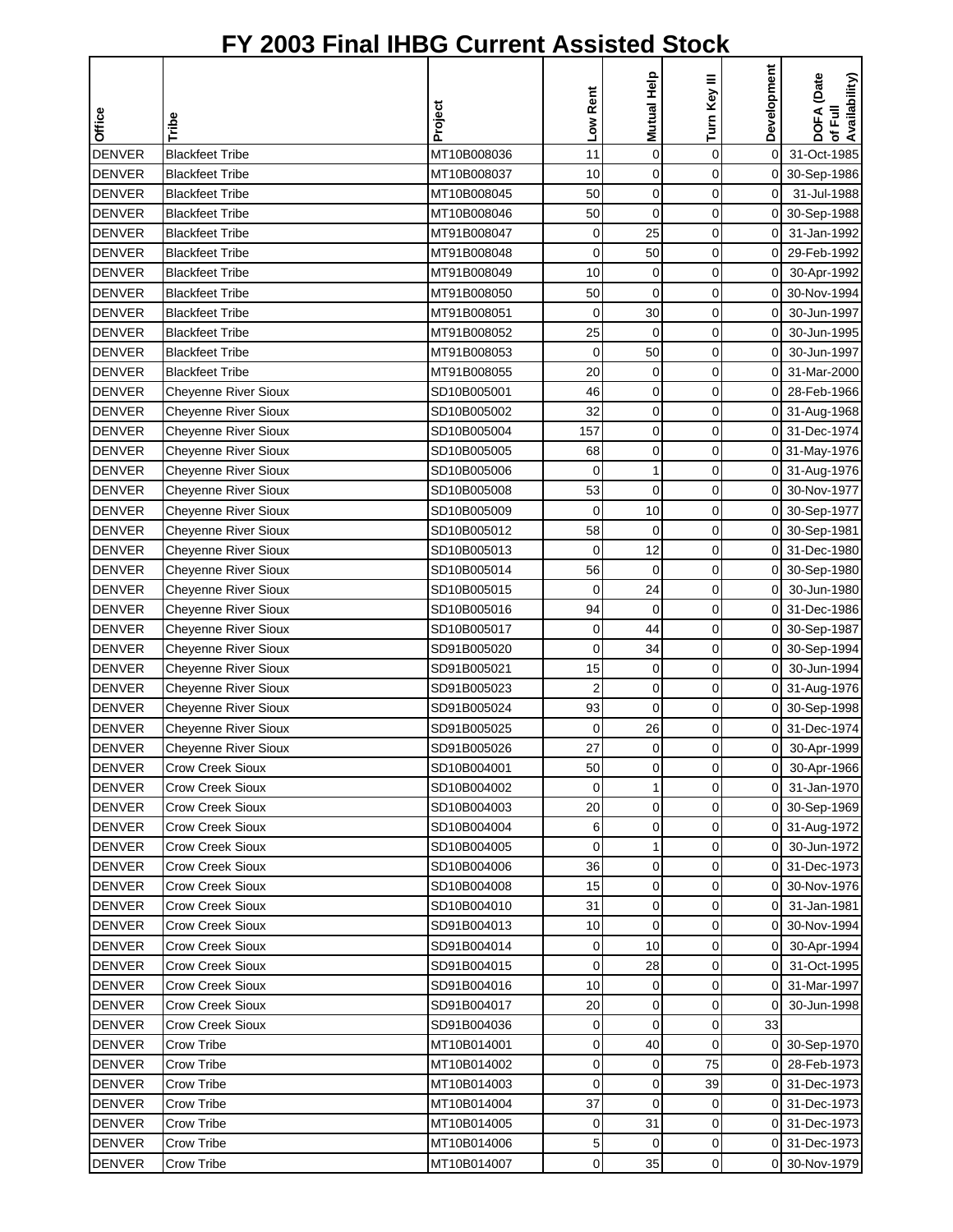|               |                                 |             |                |                |              | Development    |                                        |
|---------------|---------------------------------|-------------|----------------|----------------|--------------|----------------|----------------------------------------|
|               |                                 |             | Low Rent       | Mutual Help    | Turn Key III |                | DOFA (Date<br>of Full<br>Availability) |
| <b>Office</b> | Tribe                           | Project     |                |                |              |                |                                        |
| <b>DENVER</b> | Crow Tribe                      | MT10B014008 | 40             | $\mathbf 0$    | 0            | $\overline{0}$ | 30-Nov-1979                            |
| <b>DENVER</b> | Crow Tribe                      | MT10B014009 | 14             | 0              | 0            |                | 0 31-Aug-1981                          |
| <b>DENVER</b> | Crow Tribe                      | MT10B014010 | 44             | $\mathbf 0$    | 0            | $\overline{0}$ | 31-Jul-1981                            |
| <b>DENVER</b> | Crow Tribe                      | MT10B014011 | 0              | 49             | 0            | 01             | 28-Feb-1987                            |
| <b>DENVER</b> | Crow Tribe                      | MT10B014012 | 4              | 0              | 0            |                | 0 30-Sep-1980                          |
| <b>DENVER</b> | Crow Tribe                      | MT10B014019 | 39             | 0              | 0            | 0              | 31-Oct-1985                            |
| <b>DENVER</b> | Crow Tribe                      | MT10B014020 | 0              | 43             | 0            | 0              | 31-Dec-1985                            |
| <b>DENVER</b> | Crow Tribe                      | MT10B014022 | 0              | 29             | 0            | 0              | 28-Feb-1987                            |
| <b>DENVER</b> | Crow Tribe                      | MT10B014023 | 0              | 20             | 0            | $\overline{0}$ | 31-Jan-1986                            |
| <b>DENVER</b> | Crow Tribe                      | MT91B014024 | 0              | 23             | 0            | 0              | 31-Jan-1996                            |
| <b>DENVER</b> | Crow Tribe                      | MT91B014025 | 0              | 11             | 0            |                | 0 30-Nov-1979                          |
| <b>DENVER</b> | Flandreau Santee Sioux          | SD10B049002 | 10             | 0              | 0            | 0              | 31-Dec-1979                            |
| <b>DENVER</b> | Flandreau Santee Sioux          | SD10B049003 | 10             | 0              | 0            | 0              | 31-Dec-1980                            |
| <b>DENVER</b> | <b>Flandreau Santee Sioux</b>   | SD10B049004 | 0              | 1              | 0            | 0              | 31-Dec-1980                            |
| <b>DENVER</b> | <b>Flandreau Santee Sioux</b>   | SD10B049005 | 15             | $\mathbf 0$    | 0            | 0              | 30-Sep-1985                            |
| <b>DENVER</b> | <b>Flandreau Santee Sioux</b>   | SD91B049006 | 0              | 10             | 0            | 0              | 28-Feb-1990                            |
| <b>DENVER</b> | Flandreau Santee Sioux          | SD91B049007 | 15             | $\mathbf 0$    | 0            | $\overline{0}$ | 24-Feb-1993                            |
| <b>DENVER</b> | <b>Flandreau Santee Sioux</b>   | SD91B049008 | 0              | 15             | 0            |                | 0 31-Dec-1994                          |
| <b>DENVER</b> | Fort Belknap Indian Community   | MT10B010001 | 0              | 20             | 0            | 0              | 31-Dec-1972                            |
| <b>DENVER</b> | Fort Belknap Indian Community   | MT10B010002 | 0              | $\overline{7}$ | 0            | 01             | 31-Mar-1967                            |
| <b>DENVER</b> | Fort Belknap Indian Community   | MT10B010003 | 0              | 12             | 0            | 0              | 30-Sep-1968                            |
| <b>DENVER</b> | Fort Belknap Indian Community   | MT10B010004 | 0              | 16             | 0            | $\overline{0}$ | 31-Jan-1971                            |
| <b>DENVER</b> | Fort Belknap Indian Community   | MT10B010006 | 0              | 15             | 0            | 0              | 31-Mar-1974                            |
| <b>DENVER</b> | Fort Belknap Indian Community   | MT10B010007 | 0              | 16             | 0            | 0              | 30-Nov-1975                            |
| <b>DENVER</b> | Fort Belknap Indian Community   | MT10B010008 | 0              | 14             | 0            |                | 0 31-May-1976                          |
| <b>DENVER</b> | Fort Belknap Indian Community   | MT10B010028 | 0              | 2              | 0            |                | 0 31-Aug-1971                          |
| <b>DENVER</b> | Fort Belknap Indian Community   | MT10B010029 | 0              | 2              | 0            |                | 0 31-Aug-1971                          |
| <b>DENVER</b> | Fort Belknap Indian Community   | MT10B010005 | 50             | 0              | 0            |                | 0 31-Aug-1971                          |
| <b>DENVER</b> | Fort Belknap Indian Community   | MT10B010009 | 48             | 0              | 0            |                | 0 31-Dec-1976                          |
| <b>DENVER</b> | Fort Belknap Indian Community   | MT10B010010 | 0              | 48             | 0            |                | 0 30-Nov-1977                          |
| <b>DENVER</b> | Fort Belknap Indian Community   | MT10B010011 | $\overline{0}$ | 26             | $\Omega$     |                | 0 30-Nov-1979                          |
| <b>DENVER</b> | Fort Belknap Indian Community   | MT10B010012 | 16             | 0              | 0            | 0              | 30-Nov-1979                            |
| <b>DENVER</b> | Fort Belknap Indian Community   | MT10B010013 | 0              | 15             | 0            |                | 0 30-Sep-1981                          |
| <b>DENVER</b> | Fort Belknap Indian Community   | MT10B010014 | 20             | 0              | 0            |                | 0 30-Sep-1981                          |
| <b>DENVER</b> | Fort Belknap Indian Community   | MT10B010015 | 10             | 0              | 0            | 0              | 30-Jun-1982                            |
| <b>DENVER</b> | Fort Belknap Indian Community   | MT10B010016 | 10             | 0              | 0            | 0              | 30-Jun-1982                            |
| <b>DENVER</b> | Fort Belknap Indian Community   | MT10B010017 | 0              | 4              | 0            | 0              | 31-Jul-1981                            |
| <b>DENVER</b> | Fort Belknap Indian Community   | MT10B010019 | 14             | 0              | 0            | 0              | 30-Nov-1984                            |
| <b>DENVER</b> | Fort Belknap Indian Community   | MT10B010020 | 10             | 0              | 0            | 0              | 30-Nov-1984                            |
| <b>DENVER</b> | Fort Belknap Indian Community   | MT10B010021 | 0              | 31             | 0            | $\overline{0}$ | 31-Jul-1986                            |
| <b>DENVER</b> | Fort Belknap Indian Community   | MT10B010022 | 0              | 35             | 0            | 0              | 30-Sep-1987                            |
| <b>DENVER</b> | Fort Belknap Indian Community   | MT10B010023 | 24             | 0              | 0            | $\overline{0}$ | 31-Oct-1987                            |
| <b>DENVER</b> | Fort Belknap Indian Community   | MT91B010024 | 0              | 24             | 0            |                | 0 31-Aug-1994                          |
| <b>DENVER</b> | Fort Belknap Indian Community   | MT91B010025 | 0              | 24             | 0            | 0              | 31-Jul-1994                            |
| <b>DENVER</b> | Fort Belknap Indian Community   | MT91B010026 | 27             | 0              | 0            | 0              | 31-Dec-1995                            |
| <b>DENVER</b> | Fort Belknap Indian Community   | MT91B010027 | 20             | 0              | 0            | 0              | 31-Jan-1996                            |
| <b>DENVER</b> | Fort Peck Assiniboine and Sioux | MT10B009001 | 30             | 0              | 0            | 0              | 31-Jul-1964                            |
| <b>DENVER</b> | Fort Peck Assiniboine and Sioux | MT10B009002 | 26             | 0              | 0            | 0              | 30-Sep-1964                            |
| <b>DENVER</b> | Fort Peck Assiniboine and Sioux | MT10B009004 | 0              | 1              | 0            | 0              | 31-Jul-1969                            |
| <b>DENVER</b> | Fort Peck Assiniboine and Sioux | MT10B009006 | 46             | 0              | 0            | 0              | 30-Jun-1970                            |
| <b>DENVER</b> | Fort Peck Assiniboine and Sioux | MT10B009010 | 10             | 0              | 0            | 01             | 30-Nov-1975                            |
| <b>DENVER</b> | Fort Peck Assiniboine and Sioux | MT10B009011 | 17             | $\mathbf 0$    | 0            | 01             | 30-Jun-1978                            |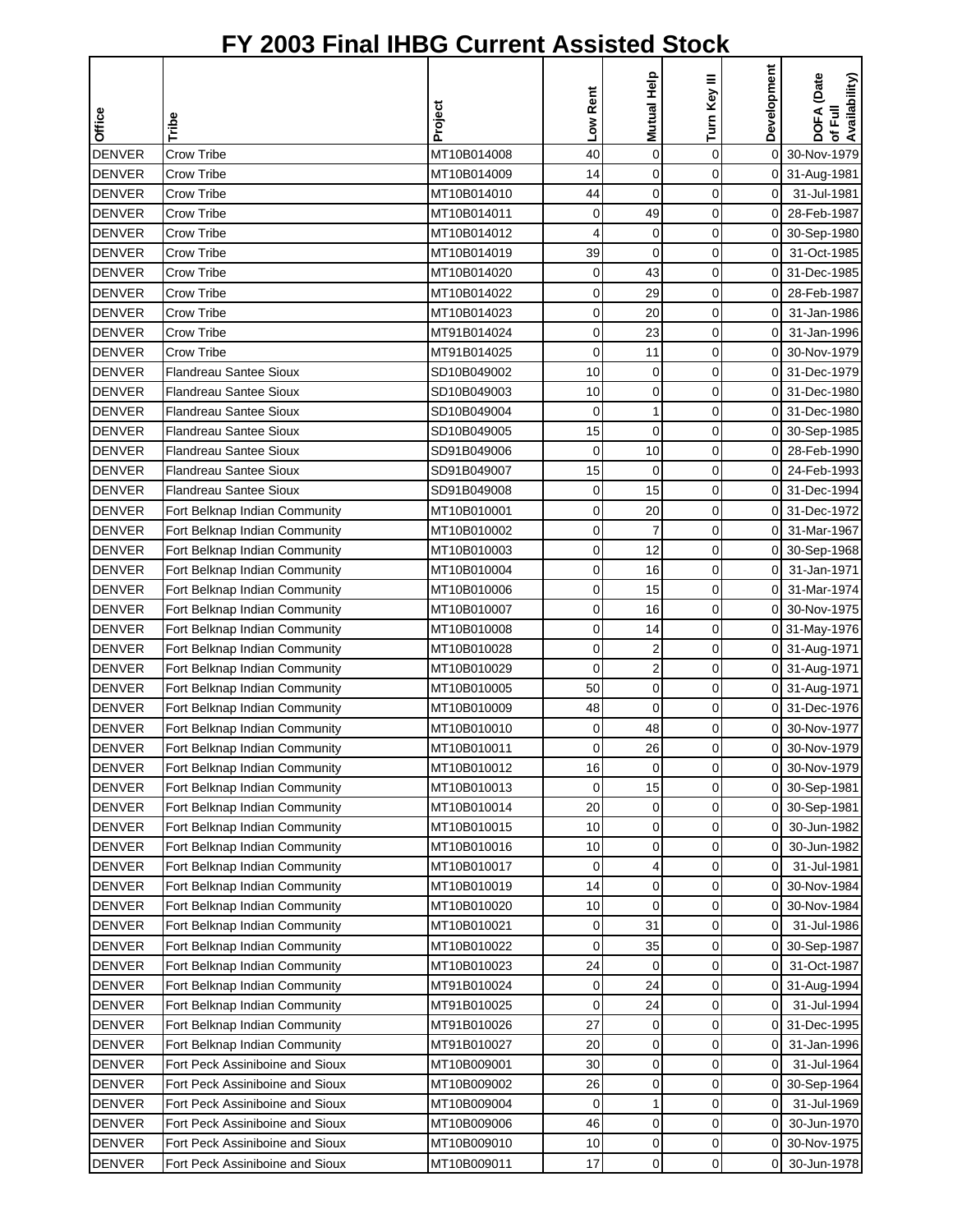|               |                                       |             |             | Mutual Help    | Turn Key III | Development    | DOFA (Date<br>Availability) |
|---------------|---------------------------------------|-------------|-------------|----------------|--------------|----------------|-----------------------------|
|               |                                       |             |             |                |              |                |                             |
| Office        | Tribe                                 | Project     | Low Rent    |                |              |                | ৳                           |
| <b>DENVER</b> | Fort Peck Assiniboine and Sioux       | MT10B009012 | $\mathbf 0$ | 19             | $\mathbf 0$  | $\overline{0}$ | 30-Jun-1978                 |
| <b>DENVER</b> | Fort Peck Assiniboine and Sioux       | MT10B009013 | 0           | 21             | 0            |                | 0 30-Sep-1979               |
| <b>DENVER</b> | Fort Peck Assiniboine and Sioux       | MT10B009014 | 48          | 0              | $\mathbf 0$  |                | 0 31-May-1979               |
| <b>DENVER</b> | Fort Peck Assiniboine and Sioux       | MT10B009015 | 47          | $\mathbf 0$    | $\mathbf 0$  |                | 0 31-Mar-1981               |
| <b>DENVER</b> | Fort Peck Assiniboine and Sioux       | MT10B009016 | 0           | 16             | 0            |                | 0 30-May-1980               |
| <b>DENVER</b> | Fort Peck Assiniboine and Sioux       | MT10B009017 | $\mathbf 0$ | 21             | 0            |                | 0 31-Mar-1982               |
| <b>DENVER</b> | Fort Peck Assiniboine and Sioux       | MT10B009018 | 17          | $\mathbf 0$    | $\mathbf 0$  | ΟI             | 28-Feb-1982                 |
| <b>DENVER</b> | Fort Peck Assiniboine and Sioux       | MT10B009020 | 16          | $\mathbf 0$    | $\mathbf 0$  | οI             | 31-Mar-1983                 |
| <b>DENVER</b> | Fort Peck Assiniboine and Sioux       | MT10B009021 | 60          | $\mathbf 0$    | 0            | οI             | 30-Jun-1983                 |
| <b>DENVER</b> | Fort Peck Assiniboine and Sioux       | MT10B009022 | $\mathbf 0$ | 39             | $\mathbf 0$  |                | 0 30-Sep-1983               |
| <b>DENVER</b> | Fort Peck Assiniboine and Sioux       | MT10B009025 | 39          | 0              | 0            |                | 0 31-Dec-1985               |
| <b>DENVER</b> | Fort Peck Assiniboine and Sioux       | MT10B009026 | 0           | 27             | $\mathbf 0$  |                | 0 31-May-1986               |
| <b>DENVER</b> | Fort Peck Assiniboine and Sioux       | MT10B009031 | $\mathbf 0$ | 74             | 0            | $\overline{0}$ | 30-Jun-1989                 |
| <b>DENVER</b> | Fort Peck Assiniboine and Sioux       | MT10B009032 | 42          | 0              | 0            | $\Omega$       | 31-Jul-1988                 |
| <b>DENVER</b> | Fort Peck Assiniboine and Sioux       | MT91B009033 | 46          | $\mathbf 0$    | 0            | $\overline{0}$ | 31-Dec-1989                 |
| <b>DENVER</b> | Fort Peck Assiniboine and Sioux       | MT91B009034 | $\mathbf 0$ | 44             | 0            | $\mathbf 0$    | 30-Jun-1991                 |
| <b>DENVER</b> | Fort Peck Assiniboine and Sioux       | MT91B009035 | 16          | 0              | 0            | $\mathbf 0$    | 30-Jun-1993                 |
| <b>DENVER</b> | Fort Peck Assiniboine and Sioux       | MT91B009036 | 23          | 0              | 0            | $\overline{0}$ | 30-Apr-1994                 |
| <b>DENVER</b> | Fort Peck Assiniboine and Sioux       | MT91B009037 | 10          | 0              | 0            | $\overline{O}$ | 30-Jun-1995                 |
| <b>DENVER</b> | Fort Peck Assiniboine and Sioux       | MT91B009038 | $\mathbf 0$ | $\overline{c}$ | 0            | οI             | 31-Aug-1972                 |
| <b>DENVER</b> | Fort Peck Assiniboine and Sioux       | MT91B009039 | 22          | 0              | 0            | $\overline{0}$ | 30-Jun-1995                 |
| <b>DENVER</b> | Fort Peck Assiniboine and Sioux       | MT91B009040 | 0           | 4              | 0            | $\Omega$       | 31-Oct-1980                 |
| <b>DENVER</b> | Fort Peck Assiniboine and Sioux       | MT91B009041 | 0           | 10             | 0            | $\overline{0}$ | 30-Jun-1978                 |
| <b>DENVER</b> | Fort Peck Assiniboine and Sioux       | MT91B009042 | $\mathbf 0$ | 8              | 0            | 01             | 31-Aug-1972                 |
| <b>DENVER</b> | Fort Peck Assiniboine and Sioux       | MT91B009043 | 0           | 7              | $\mathbf 0$  |                | 0 31-Aug-1972               |
| <b>DENVER</b> | Fort Peck Assiniboine and Sioux       | MT91B009044 | 0           | 11             | 0            | οI             | 30-Jun-1970                 |
| <b>DENVER</b> | Fort Peck Assiniboine and Sioux       | MT91B009045 | $\mathbf 0$ | 4              | $\mathbf 0$  |                | 0 31-Aug-1972               |
| <b>DENVER</b> | Fort Peck Assiniboine and Sioux       | MT91B009046 | 0           | 7              | 0            | $\overline{0}$ | 30-Jun-1970                 |
| <b>DENVER</b> | Fort Peck Assiniboine and Sioux       | MT91B009047 | 4           | $\overline{0}$ | $\mathbf 0$  |                | 0 31-Aug-1972               |
| <b>DENVER</b> | Fort Peck Assiniboine and Sioux       | MT91B009048 | 0           | 24             | 0            | $\overline{0}$ | 30-Jun-1970                 |
| <b>DENVER</b> | Fort Peck Assiniboine and Sioux       | MT91B009049 | 20          | $\Omega$       | $\Omega$     |                | 0 31-Dec-1999               |
| <b>DENVER</b> | Ft. Berthold Affiliated Tribes        | ND10B005001 | 60          | 0              | 0            |                | 0 31-Dec-1967               |
| <b>DENVER</b> | <b>Ft. Berthold Affiliated Tribes</b> | ND10B005003 | 20          | 0              | $\mathbf 0$  |                | 0 30-Sep-1969               |
| <b>DENVER</b> | <b>Ft. Berthold Affiliated Tribes</b> | ND10B005004 | 120         | 0              | 0            |                | 0 30-Dec-1971               |
| <b>DENVER</b> | Ft. Berthold Affiliated Tribes        | ND10B005005 | 0           | 4              | 0            |                | 0 31-Aug-1976               |
| <b>DENVER</b> | Ft. Berthold Affiliated Tribes        | ND10B005007 | 0           | 4              | 0            |                | 0 31-Aug-1976               |
| <b>DENVER</b> | <b>Ft. Berthold Affiliated Tribes</b> | ND10B005008 | 0           | 41             | $\mathbf 0$  |                | 0 31-Dec-1979               |
| <b>DENVER</b> | <b>Ft. Berthold Affiliated Tribes</b> | ND10B005009 | 64          | 0              | 0            | 01             | 30-Jun-1980                 |
| <b>DENVER</b> | <b>Ft. Berthold Affiliated Tribes</b> | ND10B005010 | 0           | 10             | 0            | 0              | 31-Dec-1983                 |
| <b>DENVER</b> | Ft. Berthold Affiliated Tribes        | ND10B005011 | 39          | 0              | 0            | ΟI             | 31-Dec-1981                 |
| <b>DENVER</b> | Ft. Berthold Affiliated Tribes        | ND10B005013 | $\mathbf 0$ | 30             | 0            | $\overline{0}$ | 31-Oct-1984                 |
| <b>DENVER</b> | <b>Ft. Berthold Affiliated Tribes</b> | ND10B005015 | 54          | $\mathbf 0$    | 0            | $\overline{0}$ | 30-Jul-1987                 |
| <b>DENVER</b> | Ft. Berthold Affiliated Tribes        | ND10B005019 | 0           | 20             | 0            | 01             | 31-Jan-1987                 |
| <b>DENVER</b> | <b>Ft. Berthold Affiliated Tribes</b> | ND91B005022 | 0           | 47             | 0            | ΟI             | 31-Mar-1995                 |
| <b>DENVER</b> | Ft. Berthold Affiliated Tribes        | ND91B005023 | 52          | 0              | $\mathbf 0$  | 01             | 31-Jan-1992                 |
| <b>DENVER</b> | <b>Ft. Berthold Affiliated Tribes</b> | ND91B005024 | 0           | 20             | 0            | $\overline{0}$ | 31-Oct-1990                 |
| <b>DENVER</b> | Ft. Berthold Affiliated Tribes        | ND91B005025 | 0           | 34             | 0            | ΟI             | 29-Feb-1992                 |
| <b>DENVER</b> | Ft. Berthold Affiliated Tribes        | ND91B005026 | $\mathbf 0$ | 20             | 0            | ΟI             | 31-Mar-1998                 |
| <b>DENVER</b> | Ft. Berthold Affiliated Tribes        | ND91B005027 | $\mathbf 0$ | 17             | 0            | 01             | 31-Mar-1998                 |
| <b>DENVER</b> | Ft. Berthold Affiliated Tribes        | ND91B005028 | 0           | 18             | 0            | ΟI             | 31-Mar-1998                 |
| <b>DENVER</b> | Goshute Reservation                   | NV99B015011 | 0           |                | 0            | 0              | 01-Jul-1986                 |
| <b>DENVER</b> | Goshute Reservation                   | NV99B015012 | 8           | $\mathbf 0$    | 0            |                | 0 31-May-1986               |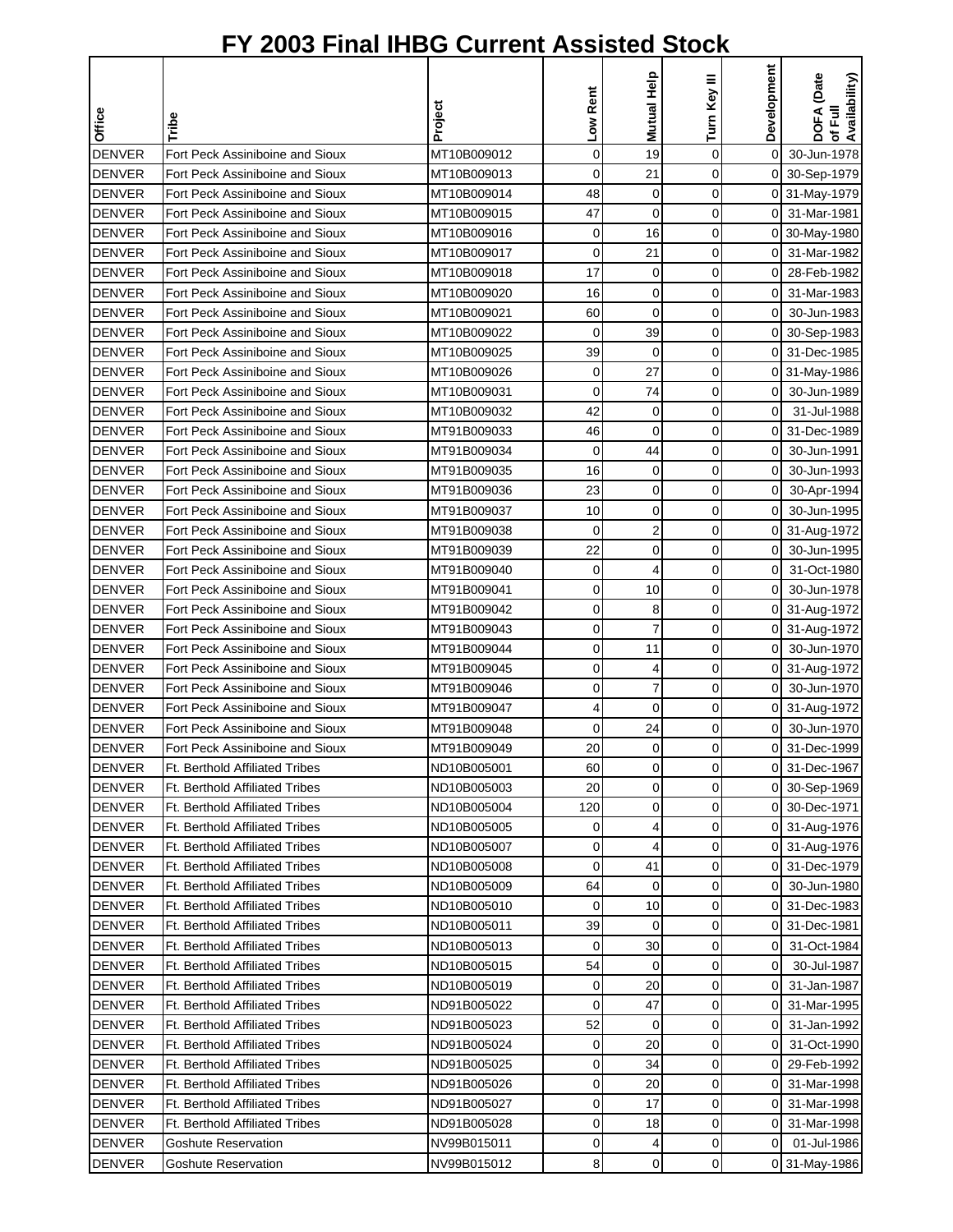|               |                                        |             |             |                  |              | Development    |                                        |
|---------------|----------------------------------------|-------------|-------------|------------------|--------------|----------------|----------------------------------------|
| Office        | Tribe                                  | Project     | Low Rent    | Mutual Help      | Turn Key III |                | DOFA (Date<br>of Full<br>Availability) |
| <b>DENVER</b> | Lower Brule Sioux                      | SD10B003003 | 20          | $\pmb{0}$        | 0            |                | 0 31-Dec-1970                          |
| <b>DENVER</b> | Lower Brule Sioux                      | SD10B003005 | 10          | $\mathbf 0$      | 0            | 0              | 31-Dec-1974                            |
| <b>DENVER</b> | Lower Brule Sioux                      | SD10B003007 | 19          | $\mathbf 0$      | 0            | 0              | 31-Mar-1977                            |
| <b>DENVER</b> | Lower Brule Sioux                      | SD10B003009 | 24          | $\mathbf 0$      | 0            | 0              | 28-Feb-1980                            |
| <b>DENVER</b> | Lower Brule Sioux                      | SD10B003010 | 0           | 9                | 0            | 0              | 28-Feb-1980                            |
| <b>DENVER</b> | Lower Brule Sioux                      | SD10B003011 | 10          | $\mathbf 0$      | 0            | 0              | 30-Sep-1981                            |
| <b>DENVER</b> | Lower Brule Sioux                      | SD10B003012 | $\mathbf 0$ | 9                | 0            | 0              | 31-Oct-1981                            |
| <b>DENVER</b> | Lower Brule Sioux                      | SD10B003014 | 12          | $\mathbf 0$      | 0            | $\mathbf 0$    | 31-Oct-1985                            |
| <b>DENVER</b> | Lower Brule Sioux                      | SD91B003017 | 0           | 20               | 0            | $\overline{0}$ | 31-Dec-1990                            |
| <b>DENVER</b> | Lower Brule Sioux                      | SD91B003018 | 10          | 0                | 0            | 0              | 31-Jul-1990                            |
| <b>DENVER</b> | Lower Brule Sioux                      | SD91B003019 | 29          | 0                | 0            | 0              | 30-Nov-1995                            |
| <b>DENVER</b> | Lower Brule Sioux                      | SD91B003020 | 19          | $\mathbf 0$      | 0            | 01             | 30-Nov-1996                            |
| <b>DENVER</b> | Lower Brule Sioux                      | SD91B003021 | 0           | 19               | 0            | 0              | 31-Dec-1999                            |
| <b>DENVER</b> | Lower Brule Sioux                      | SD91B003022 | 7           | $\mathbf 0$      | 0            | 0              | 30-Jun-2000                            |
| <b>DENVER</b> | Northern Arapahoe                      | WY91B018001 | 0           | 20               | 0            | 0              | 31-Dec-1996                            |
| <b>DENVER</b> | Northern Arapahoe                      | WY91B018002 | 0           | 17               | 0            |                | 30-Sep-1999                            |
| <b>DENVER</b> | Northern Arapahoe                      | WY91B018003 | 0           | 1                | 0            |                | 0 31-Dec-1969                          |
| <b>DENVER</b> | Northern Arapahoe                      | WY91B018004 | 42          | $\mathbf 0$      | 0            |                | 0 31-Aug-1972                          |
| <b>DENVER</b> | Northern Arapahoe                      | WY91B018005 | 0           | 38               | $\mathbf 0$  |                | 0 30-May-1974                          |
| <b>DENVER</b> | Northern Arapahoe                      | WY91B018006 | 0           | 23               | 0            |                | 0 31-Aug-1977                          |
| <b>DENVER</b> | Northern Arapahoe                      | WY91B018007 | 0           | 33               | 0            |                | 0 31-Dec-1979                          |
| <b>DENVER</b> | Northern Arapahoe                      | WY91B018008 | 0           | 28               | 0            | $\Omega$       | 31-Dec-1981                            |
| <b>DENVER</b> | Northern Arapahoe                      | WY91B018009 | 0           | 13               | 0            | 0              | 30-Sep-1987                            |
| <b>DENVER</b> | Northern Arapahoe                      | WY91B018010 | 0           | 24               | 0            |                | 0 31-May-1988                          |
| <b>DENVER</b> | Northern Arapahoe                      | WY91B018011 | 0           | 10               | 0            | $\overline{O}$ | 31-Jul-1990                            |
| <b>DENVER</b> | Northern Arapahoe                      | WY91B018012 | 0           | 12               | 0            | $\overline{0}$ | 30-Jun-1995                            |
| <b>DENVER</b> | Northern Arapahoe                      | WY91B018013 | 0           | $\boldsymbol{2}$ | 0            | $\overline{0}$ | 31-Dec-1968                            |
| <b>DENVER</b> | Northern Arapahoe                      | WY91B018014 | 28          | 0                | 0            |                | 0 31-Aug-1978                          |
| <b>DENVER</b> | Northern Arapahoe                      | WY91B018015 | 23          | 0                | 0            | 0              | 30-Nov-1983                            |
| <b>DENVER</b> | Northern Arapahoe                      | WY91B018016 | 23          | 0                | 0            | 0              | 31-Dec-1984                            |
| <b>DENVER</b> | Northern Arapahoe                      | WY91B018017 | 40          | $\Omega$         | $\Omega$     | οI             | 31-Mar-1986                            |
| <b>DENVER</b> | Northern Arapahoe                      | WY91B018018 | 10          | $\mathbf 0$      | 0            | 0              | 30-Sep-1991                            |
| <b>DENVER</b> | Northern Cheyenne                      | MT10B012005 | 40          | 0                | 0            | 0              | 30-Jun-1973                            |
| <b>DENVER</b> | Northern Cheyenne                      | MT91B012009 | 35          | $\mathbf 0$      | 0            |                | 0 31-Aug-1978                          |
| <b>DENVER</b> | Northern Cheyenne                      | MT10B012010 | 0           | 38               | 0            | 0              | 30-Oct-1979                            |
| <b>DENVER</b> | Northern Cheyenne                      | MT10B012011 | 0           | 33               | 0            | 0              | 31-Oct-1979                            |
| <b>DENVER</b> | Northern Cheyenne                      | MT10B012012 | 0           | 50               | 0            | 01             | 30-Nov-1979                            |
| <b>DENVER</b> | Northern Cheyenne                      | MT10B012013 | 14          | 0                | 0            |                | 0 31-May-1981                          |
| <b>DENVER</b> | Northern Cheyenne                      | MT10B012014 | 0           | 44               | 0            | 0              | 30-Nov-1981                            |
| <b>DENVER</b> | Northern Cheyenne                      | MT10B012015 | 0           | 24               | 0            | 0              | 31-Mar-1983                            |
| <b>DENVER</b> | Northern Cheyenne                      | MT10B012020 | 94          | $\mathbf 0$      | 0            | 01             | 31-Mar-1984                            |
| <b>DENVER</b> | Northern Cheyenne                      | MT10B012024 | 0           | 20               | 0            |                | 0 31-Aug-1986                          |
| <b>DENVER</b> | Northern Cheyenne                      | MT91B012025 | 0           | 30               | 0            |                | 0 30-Nov-1990                          |
| <b>DENVER</b> | Northern Cheyenne                      | MT91B012026 | 45          | 0                | 0            |                | 0 30-Nov-1990                          |
| <b>DENVER</b> | Northern Cheyenne                      | MT91B012027 | 0           | 15               | 0            |                | 0 29-Feb-1996                          |
| <b>DENVER</b> | Northern Cheyenne                      | MT91B012028 | 37          | 0                | 0            |                | 0 31-Dec-1991                          |
| <b>DENVER</b> | Northern Cheyenne                      | MT91B012029 | 18          | 0                | 0            |                | 0 31-May-2001                          |
| <b>DENVER</b> | NW Band of Shoshone Nation             | UT91B033001 | 15          | 0                | 0            | 0              | 30-Nov-1999                            |
| <b>DENVER</b> | Oglala Sioux of Pine Ridge Reservation | SD10B001001 | 51          | 0                | 0            | 0              | 30-Sep-1963                            |
| <b>DENVER</b> | Oglala Sioux of Pine Ridge Reservation | SD10B001002 | 23          | 0                | 0            |                | 0 30-Sep-1964                          |
| <b>DENVER</b> | Oglala Sioux of Pine Ridge Reservation | SD10B001003 | 76          | 0                | 0            | $\overline{0}$ | 30-Jun-1966                            |
| <b>DENVER</b> | Oglala Sioux of Pine Ridge Reservation | SD10B001004 | 50          | 0                | 0            |                | 0 30-Sep-1970                          |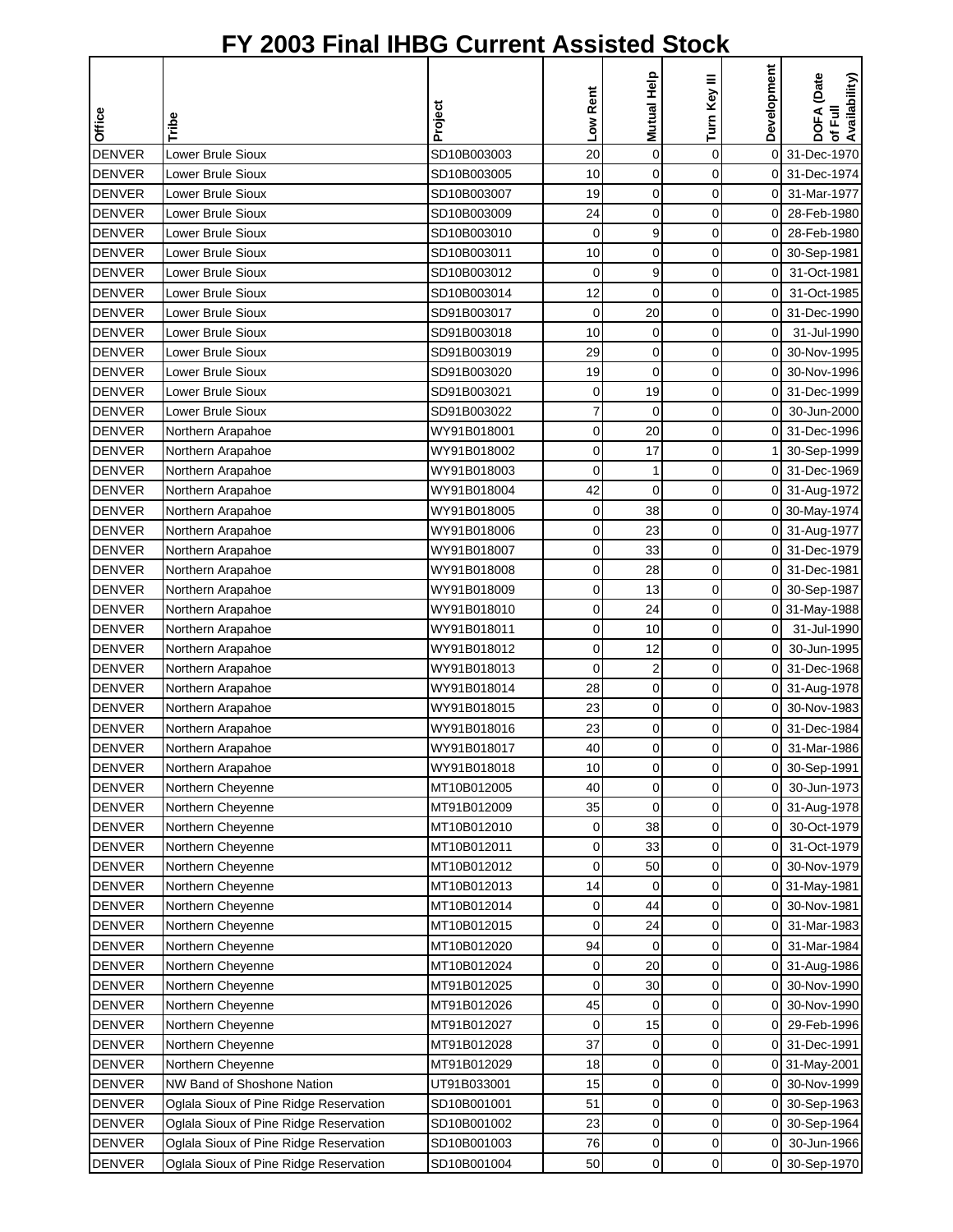| Office        | Tribe                                  | Project     | Low Rent | Mutual Help    | Turn Key III | Development | DOFA (Date<br>of Full<br>Availability) |
|---------------|----------------------------------------|-------------|----------|----------------|--------------|-------------|----------------------------------------|
| <b>DENVER</b> | Oglala Sioux of Pine Ridge Reservation | SD10B001005 | 243      | 0              | 0            | 0           | 31-Mar-1974                            |
| <b>DENVER</b> | Oglala Sioux of Pine Ridge Reservation | SD10B001006 | 94       | 0              | 0            | 0           | 31-Dec-1974                            |
| <b>DENVER</b> | Oglala Sioux of Pine Ridge Reservation | SD10B001008 | 194      | 0              | 0            | 0           | 31-May-1973                            |
| <b>DENVER</b> | Oglala Sioux of Pine Ridge Reservation | SD10B001009 | 0        | 32             | $\mathbf 0$  | 0           | 31-Dec-1978                            |
| <b>DENVER</b> | Oglala Sioux of Pine Ridge Reservation | SD10B001011 | 0        | 12             | 0            | 0           | 28-Feb-1978                            |
| <b>DENVER</b> | Oglala Sioux of Pine Ridge Reservation | SD10B001012 | 0        | 7              | 0            | 0           | 30-Sep-1978                            |
| <b>DENVER</b> | Oglala Sioux of Pine Ridge Reservation | SD10B001013 | 0        | 8              | 0            | 0           | 31-Dec-1978                            |
| <b>DENVER</b> | Oglala Sioux of Pine Ridge Reservation | SD10B001014 | 0        | 76             | 0            | 0           | 30-Jun-1979                            |
| <b>DENVER</b> | Oglala Sioux of Pine Ridge Reservation | SD10B001015 | 20       | 0              | 0            | 0           | 31-Mar-1981                            |
| <b>DENVER</b> | Oglala Sioux of Pine Ridge Reservation | SD10B001016 | 51       | 0              | 0            | 0           | 31-Dec-1979                            |
| <b>DENVER</b> | Oglala Sioux of Pine Ridge Reservation | SD10B001017 | 0        | 39             | 0            | 0           | 30-Sep-1980                            |
| <b>DENVER</b> | Oglala Sioux of Pine Ridge Reservation | SD10B001018 | 0        | 28             | 0            | 0           | 31-Mar-1981                            |
| <b>DENVER</b> | Oglala Sioux of Pine Ridge Reservation | SD10B001019 | 25       | 0              | 0            | 0           | 31-Oct-1987                            |
| <b>DENVER</b> | Oglala Sioux of Pine Ridge Reservation | SD10B001020 | 30       | 0              | 0            | 0           | 31-May-1988                            |
| <b>DENVER</b> | Oglala Sioux of Pine Ridge Reservation | SD10B001021 | 0        | 21             | 0            | 0           | 31-Jan-1985                            |
| <b>DENVER</b> | Oglala Sioux of Pine Ridge Reservation | SD10B001022 | 0        | 21             | 0            | 0           | 31-May-1986                            |
| <b>DENVER</b> | Oglala Sioux of Pine Ridge Reservation | SD10B001023 | 30       | 0              | 0            | 0           | 31-May-1988                            |
| <b>DENVER</b> | Oglala Sioux of Pine Ridge Reservation | SD10B001024 | 12       | 0              | 0            | 0           | 31-Oct-1978                            |
| <b>DENVER</b> | Oglala Sioux of Pine Ridge Reservation | SD10B001027 | 24       | 0              | 0            | 0           | 31-Dec-1981                            |
| <b>DENVER</b> | Oglala Sioux of Pine Ridge Reservation | SD91B001028 | 0        | 70             | 0            | 0           | 31-Aug-1991                            |
| <b>DENVER</b> | Oglala Sioux of Pine Ridge Reservation | SD91B001029 | 30       | 0              | 0            | 0           | 30-Apr-1991                            |
| <b>DENVER</b> | Oglala Sioux of Pine Ridge Reservation | SD91B001030 | 40       | 0              | 0            | 0           | 30-Jun-1994                            |
| <b>DENVER</b> | Oglala Sioux of Pine Ridge Reservation | SD91B001031 | 0        | 25             | 0            | 0           | 30-Jun-1991                            |
| <b>DENVER</b> | Oglala Sioux of Pine Ridge Reservation | SD91B001032 | 45       | 0              | 0            | 0           | 31-Mar-1995                            |
| <b>DENVER</b> | Oglala Sioux of Pine Ridge Reservation | SD91B001033 | 0        | 40             | $\mathbf 0$  | $\mathbf 0$ | 31-Jul-1996                            |
| <b>DENVER</b> | Oglala Sioux of Pine Ridge Reservation | SD91B001034 | 0        | 40             | 0            | 0           | 30-Sep-1998                            |
| <b>DENVER</b> | Oglala Sioux of Pine Ridge Reservation | SD91B001035 | 40       | 0              | 0            | 0           | 30-Jun-1997                            |
| <b>DENVER</b> | Oglala Sioux of Pine Ridge Reservation | SD91B001036 | 0        | 25             | 0            | 0           | 31-Aug-1998                            |
| <b>DENVER</b> | Oglala Sioux of Pine Ridge Reservation | SD91B001037 | 20       | 0              | $\mathbf 0$  | 0           | 30-Jun-1997                            |
| <b>DENVER</b> | Oglala Sioux of Pine Ridge Reservation | SD91B001038 | 0        | 18             | 0            | 0           | 20-Feb-2001                            |
| <b>DENVER</b> | Oglala Sioux of Pine Ridge Reservation | SD91B001039 | 54       | $\overline{0}$ | $\Omega$     | 6           | 31-Dec-2001                            |
| <b>DENVER</b> | Omaha Tribe                            | NE10B013001 | 29       | 0              | 0            | 0           | 30-Jun-1965                            |
| <b>DENVER</b> | Omaha Tribe                            | NE10B013002 | 31       | 0              | 0            | 0           | 31-May-1971                            |
| <b>DENVER</b> | Omaha Tribe                            | NE10B013003 | 70       | 0              | 0            | $\mathbf 0$ | 31-Jul-1974                            |
| <b>DENVER</b> | Omaha Tribe                            | NE10B013004 | 70       | 0              | 0            | 0           | 30-Sep-1980                            |
| <b>DENVER</b> | Omaha Tribe                            | NE10B013005 | 0        | 3              | 0            | 0           | 30-Jun-1981                            |
| <b>DENVER</b> | Omaha Tribe                            | NE10B013006 | 0        | 28             | 0            | 0           | 30-Apr-1987                            |
| <b>DENVER</b> | Omaha Tribe                            | NE10B013007 | 0        | 22             | 0            | 0           | 30-Apr-1988                            |
| <b>DENVER</b> | Omaha Tribe                            | NE91B013008 | 0        | 12             | 0            | 0           | 30-Sep-1995                            |
| <b>DENVER</b> | Ponca Tribe of Nebraska                | NE91B183001 | 12       | 0              | 0            | 0           | 30-Jun-1997                            |
| <b>DENVER</b> | Ponca Tribe of Nebraska                | NE91B183002 | 0        | 6              | 0            | 0           | 31-Dec-1996                            |
| <b>DENVER</b> | Ponca Tribe of Nebraska                | NE91B183003 | 4        | 0              | 0            | 0           | 30-Jun-1997                            |
| <b>DENVER</b> | Ponca Tribe of Nebraska                | NE91B183004 | 0        | 11             | $\pmb{0}$    | 0           | 31-Dec-1996                            |
| <b>DENVER</b> | Ponca Tribe of Nebraska                | NE91B183005 | 22       | 0              | 0            | 0           | 31-Dec-1996                            |
| <b>DENVER</b> | Ponca Tribe of Nebraska                | NE91B183006 | 0        | 18             | 0            | 0           | 31-Dec-1996                            |
| <b>DENVER</b> | Rocky Boy Chippewa-Cree                | MT10B011001 | 0        | 8              | 0            | 0           | 31-May-1969                            |
| <b>DENVER</b> | Rocky Boy Chippewa-Cree                | MT10B011002 | 0        | 4              | 0            | 0           | 31-Dec-1967                            |
| <b>DENVER</b> | Rocky Boy Chippewa-Cree                | MT10B011003 | 0        | 6              | 0            | 0           | 30-Sep-1971                            |
| <b>DENVER</b> | Rocky Boy Chippewa-Cree                | MT10B011004 | 0        | 10             | 0            | 0           | 31-May-1972                            |
| <b>DENVER</b> | Rocky Boy Chippewa-Cree                | MT10B011005 | 0        | 4              | $\mathbf 0$  | 0           | 30-Nov-1971                            |
| <b>DENVER</b> | Rocky Boy Chippewa-Cree                | MT10B011006 | 0        | 4              | 0            | 0           | 31-Oct-1970                            |
| <b>DENVER</b> | Rocky Boy Chippewa-Cree                | MT10B011007 | 30       | 0              | 0            |             | 0 31-Dec-1971                          |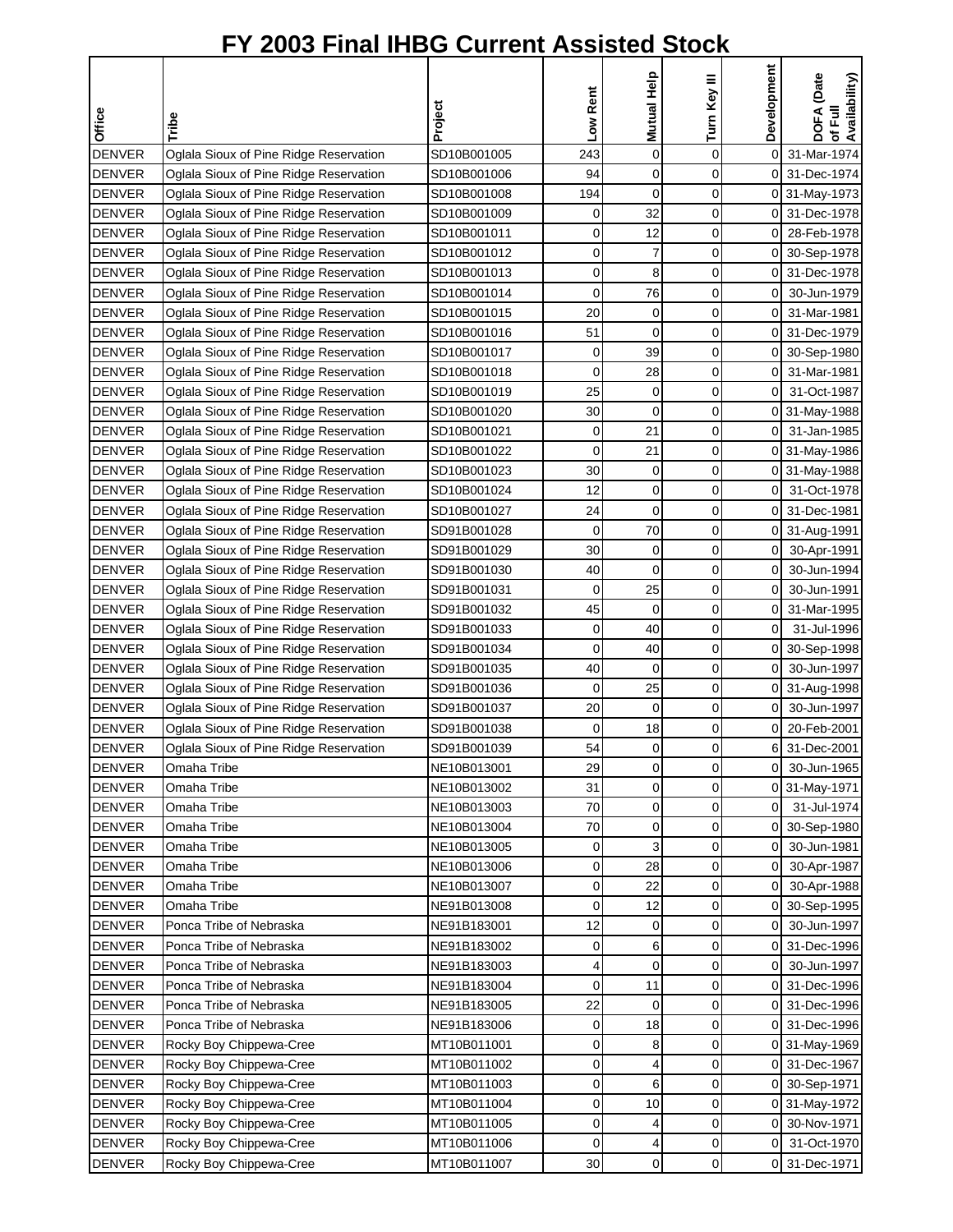|               |                            |             |             | Mutual Help | Turn Key III | Development    | DOFA (Date<br>of Full<br>Availability) |
|---------------|----------------------------|-------------|-------------|-------------|--------------|----------------|----------------------------------------|
|               |                            |             |             |             |              |                |                                        |
| Office        | Tribe                      | Project     | Low Rent    |             |              |                |                                        |
| <b>DENVER</b> | Rocky Boy Chippewa-Cree    | MT10B011008 | $\mathbf 0$ | 30          | $\pmb{0}$    | 0              | 31-Oct-1974                            |
| <b>DENVER</b> | Rocky Boy Chippewa-Cree    | MT10B011009 | 0           | 15          | 0            |                | 0 30-Nov-1974                          |
| <b>DENVER</b> | Rocky Boy Chippewa-Cree    | MT10B011010 | 0           | 7           | 0            |                | 0 30-May-1976                          |
| <b>DENVER</b> | Rocky Boy Chippewa-Cree    | MT10B011011 | 0           | 30          | 0            | $\overline{O}$ | 31-Jul-1977                            |
| <b>DENVER</b> | Rocky Boy Chippewa-Cree    | MT10B011012 | 40          | 0           | 0            | $\mathbf 0$    | 30-Jan-1980                            |
| <b>DENVER</b> | Rocky Boy Chippewa-Cree    | MT10B011013 | 36          | 0           | 0            |                | 0 31-May-1986                          |
| <b>DENVER</b> | Rocky Boy Chippewa-Cree    | MT91B011021 | 43          | $\mathbf 0$ | 0            |                | 0 30-Sep-1990                          |
| <b>DENVER</b> | Rocky Boy Chippewa-Cree    | MT91B011022 | $\mathbf 0$ | 22          | 0            |                | 0 30-Sep-1990                          |
| <b>DENVER</b> | Rocky Boy Chippewa-Cree    | MT91B011023 | 15          | 0           | 0            |                | 0 30-Aug-1994                          |
| <b>DENVER</b> | Rocky Boy Chippewa-Cree    | MT91B011024 | 45          | 0           | 0            | 01             | 31-Oct-1995                            |
| <b>DENVER</b> | Rocky Boy Chippewa-Cree    | MT91B011025 | 20          | $\mathbf 0$ | 0            | 0              | 31-Oct-1995                            |
| <b>DENVER</b> | Rocky Boy Chippewa-Cree    | MT91B011026 | 40          | $\mathbf 0$ | 0            |                | 0 31-Dec-1996                          |
| <b>DENVER</b> | Rocky Boy Chippewa-Cree    | MT91B011027 | 5           | 0           | 0            | $\overline{0}$ | 30-Aug-1994                            |
| <b>DENVER</b> | Rocky Boy Chippewa-Cree    | MT91B011028 | 22          | $\mathbf 0$ | 0            | 0              | 31-Mar-1999                            |
| <b>DENVER</b> | Rosebud Sioux              | SD10B002001 | 38          | 0           | 0            | 0              | 31-Dec-1966                            |
| <b>DENVER</b> | Rosebud Sioux              | SD10B002002 | 14          | 0           | 0            | 0              | 31-Dec-1966                            |
| <b>DENVER</b> | Rosebud Sioux              | SD10B002003 | 26          | 0           | 0            |                | 0 31-Dec-1966                          |
| <b>DENVER</b> | <b>Rosebud Sioux</b>       | SD10B002004 | 14          | $\mathbf 0$ | 0            | 0              | 31-Dec-1966                            |
| <b>DENVER</b> | Rosebud Sioux              | SD10B002007 | 62          | $\mathbf 0$ | 0            | 0              | 30-Nov-1978                            |
| <b>DENVER</b> | Rosebud Sioux              | SD10B002008 | $\mathbf 0$ | 24          | 0            | 0              | 30-Nov-1978                            |
| <b>DENVER</b> | Rosebud Sioux              | SD10B002009 | 90          | 0           | 0            | 0              | 30-Sep-1978                            |
| <b>DENVER</b> | Rosebud Sioux              | SD10B002010 | 0           | 20          | 0            | 0              | 30-Sep-1978                            |
| <b>DENVER</b> | Rosebud Sioux              | SD10B002011 | 120         | $\mathbf 0$ | 0            | 0              | 30-Sep-1979                            |
| <b>DENVER</b> | Rosebud Sioux              | SD10B002012 | $\mathbf 0$ | 10          | 0            | $\overline{0}$ | 30-Apr-1980                            |
| <b>DENVER</b> | Rosebud Sioux              | SD10B002013 | 60          | 0           | 0            | $\overline{0}$ | 30-Sep-1980                            |
| <b>DENVER</b> | Rosebud Sioux              | SD10B002014 | 120         | $\mathbf 0$ | 0            |                | 0 31-Dec-1979                          |
| <b>DENVER</b> | Rosebud Sioux              | SD10B002015 | $\mathbf 0$ | 29          | 0            |                | 0 31-Dec-1979                          |
| <b>DENVER</b> | Rosebud Sioux              | SD10B002016 | 31          | 0           | 0            |                | 0 31-Aug-1985                          |
| <b>DENVER</b> | Rosebud Sioux              | SD10B002017 | 48          | $\mathbf 0$ | 0            |                | 0 30-Sep-1985                          |
| <b>DENVER</b> | Rosebud Sioux              | SD10B002018 | 0           | 13          | 0            | 0              | 31-Jul-1986                            |
| <b>DENVER</b> | <b>Rosebud Sioux</b>       | SD10B002019 | 0           | 13          | $\Omega$     |                | 0 31-Aug-1986                          |
| <b>DENVER</b> | Rosebud Sioux              | SD10B002020 | 132         | 0           | 0            | 01             | 28-Feb-1986                            |
| <b>DENVER</b> | Rosebud Sioux              | SD10B002021 | 0           | 34          | 0            |                | 0 30-Sep-1986                          |
| <b>DENVER</b> | Rosebud Sioux              | SD91B002026 | 0           | 45          | 0            |                | 0 30-Sep-1989                          |
| <b>DENVER</b> | Rosebud Sioux              | SD91B002027 | 70          | $\mathbf 0$ | 0            |                | 0 31-Mar-1990                          |
| <b>DENVER</b> | Rosebud Sioux              | SD91B002028 | 0           | 30          | 0            | 01             | 31-Jan-1990                            |
| <b>DENVER</b> | Rosebud Sioux              | SD91B002029 | 0           | 20          | 0            | 01             | 30-Jun-1993                            |
| <b>DENVER</b> | Rosebud Sioux              | SD91B002030 | 20          | 0           | 0            |                | 0 31-May-1992                          |
| <b>DENVER</b> | Rosebud Sioux              | SD91B002031 | $\mathbf 0$ | 20          | 0            |                | 20 31-Aug-1996                         |
| <b>DENVER</b> | Rosebud Sioux              | SD91B002032 | 0           | 28          | 0            |                | 30 31-Aug-1999                         |
| <b>DENVER</b> | <b>Rosebud Sioux</b>       | SD91B002033 | 16          | $\mathbf 0$ | 0            | $\overline{4}$ | 30-Sep-1999                            |
| <b>DENVER</b> | Rosebud Sioux              | SD91B002034 | 0           | 12          | 0            |                | 0 30-Sep-1999                          |
| <b>DENVER</b> | Salish and Kootenai Tribes | MT10B013003 | 40          | 0           | 0            |                | 0 30-Nov-1974                          |
| <b>DENVER</b> | Salish and Kootenai Tribes | MT10B013005 | 7           | 0           | 0            | 01             | 30-Jun-1976                            |
| <b>DENVER</b> | Salish and Kootenai Tribes | MT10B013006 | 7           | $\mathbf 0$ | 0            |                | 0 31-Aug-1976                          |
| <b>DENVER</b> | Salish and Kootenai Tribes | MT10B013007 | 22          | 0           | 0            | ΟI             | 31-Oct-1976                            |
| <b>DENVER</b> | Salish and Kootenai Tribes | MT10B013008 | 9           | $\mathbf 0$ | 0            | $\Omega$       | 30-Jun-1977                            |
| <b>DENVER</b> | Salish and Kootenai Tribes | MT10B013009 | 20          | 0           | 0            | ΟI             | 30-Sep-1977                            |
| <b>DENVER</b> | Salish and Kootenai Tribes | MT10B013010 | 35          | 0           | 0            |                | 0 31-Aug-1978                          |
| <b>DENVER</b> | Salish and Kootenai Tribes | MT10B013011 | 0           | 5           | 0            | οI             | 31-Jul-1979                            |
| <b>DENVER</b> | Salish and Kootenai Tribes | MT10B013012 | 0           | 4           | 0            |                | 0 30-Sep-1980                          |
| <b>DENVER</b> | Salish and Kootenai Tribes | MT10B013013 | 0           | 5           | 0            |                | 0 30-Sep-1979                          |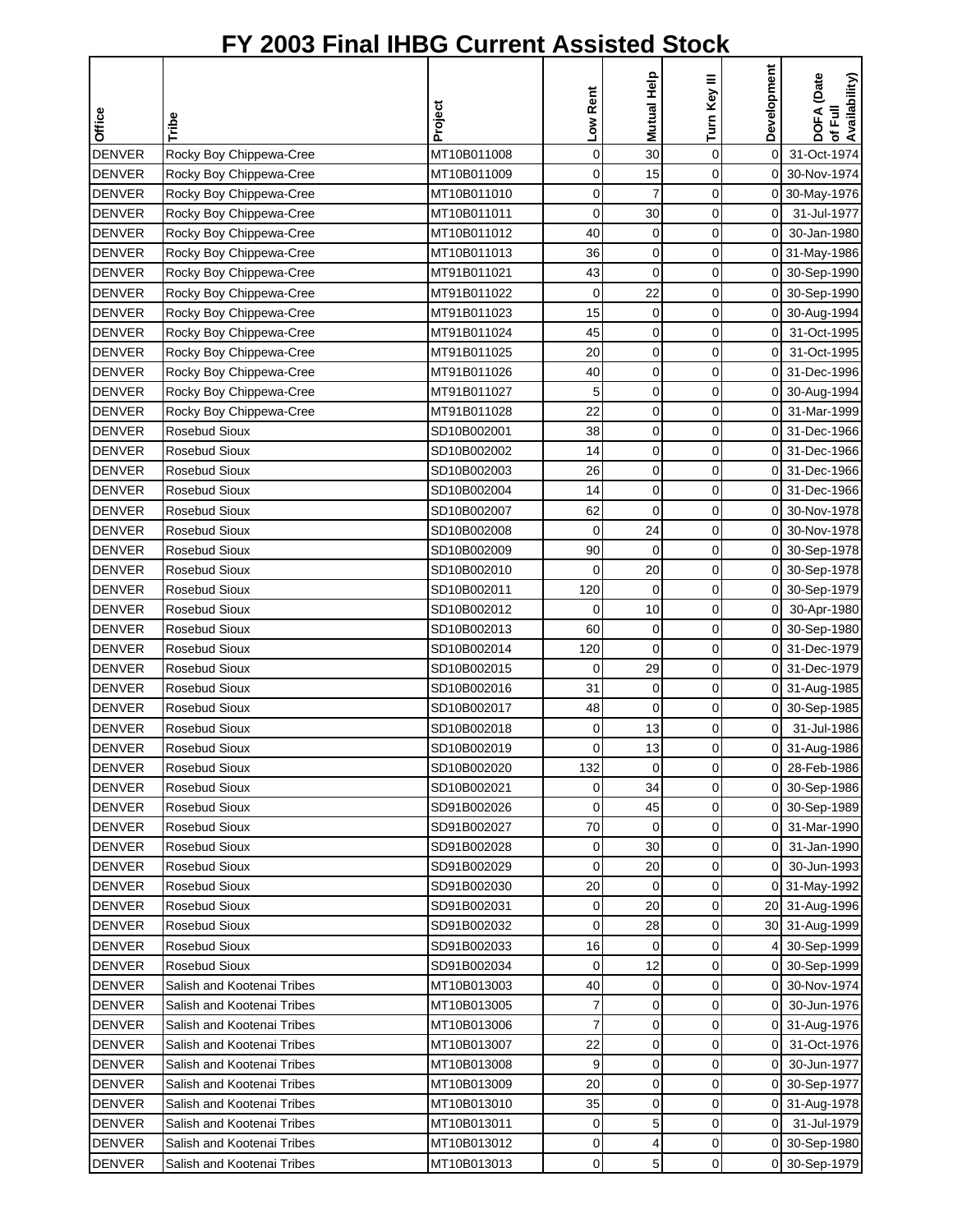|               |                                        |             | Low Rent    | Mutual Help | Turn Key III | Development    | DOFA (Date<br>Availability) |
|---------------|----------------------------------------|-------------|-------------|-------------|--------------|----------------|-----------------------------|
| Office        | Tribe                                  | Project     |             |             |              |                | 定<br>৳                      |
| <b>DENVER</b> | Salish and Kootenai Tribes             | MT10B013014 | 10          | $\mathbf 0$ | 0            |                | 0 30-May-1979               |
| <b>DENVER</b> | Salish and Kootenai Tribes             | MT10B013015 | $\mathbf 0$ | 5           | 0            |                | 0 30-Sep-1980               |
| <b>DENVER</b> | Salish and Kootenai Tribes             | MT10B013017 | 0           | 6           | 0            | 0              | 28-Feb-1981                 |
| <b>DENVER</b> | Salish and Kootenai Tribes             | MT10B013018 | 40          | 0           | 0            | 0              | 28-Feb-1981                 |
| <b>DENVER</b> | Salish and Kootenai Tribes             | MT10B013019 | 6           | 0           | 0            | 0              | 30-Jun-1981                 |
| <b>DENVER</b> | Salish and Kootenai Tribes             | MT10B013020 | 27          | $\mathbf 0$ | 0            | 0              | 30-Nov-1981                 |
| <b>DENVER</b> | Salish and Kootenai Tribes             | MT10B013021 | $\mathbf 0$ | 7           | 0            | 0              | 31-Mar-1982                 |
| <b>DENVER</b> | Salish and Kootenai Tribes             | MT10B013022 | 4           | 0           | 0            |                | 0 31-Aug-1982               |
| <b>DENVER</b> | Salish and Kootenai Tribes             | MT10B013023 | 57          | $\mathbf 0$ | 0            |                | 0 30-Nov-1983               |
| <b>DENVER</b> | Salish and Kootenai Tribes             | MT10B013024 | 0           | 21          | 0            |                | 0 30-Nov-1985               |
| <b>DENVER</b> | Salish and Kootenai Tribes             | MT10B013025 | 20          | 0           | 0            | 0              | 31-Oct-1984                 |
| <b>DENVER</b> | Salish and Kootenai Tribes             | MT10B013026 | 0           | 14          | 0            | 0              | 31-Oct-1986                 |
| <b>DENVER</b> | Salish and Kootenai Tribes             | MT10B013027 | 5           | 0           | 0            | 0              | 30-Apr-1987                 |
| <b>DENVER</b> | Salish and Kootenai Tribes             | MT10B013028 | 31          | $\mathbf 0$ | 0            | 0              | 30-Jun-1986                 |
| <b>DENVER</b> | Salish and Kootenai Tribes             | MT10B013029 | 0           | 21          | 0            | 0              | 31-Mar-1989                 |
| <b>DENVER</b> | Salish and Kootenai Tribes             | MT91B013030 | 28          | $\mathbf 0$ | 0            | $\overline{0}$ | 30-Jun-1989                 |
| <b>DENVER</b> | Salish and Kootenai Tribes             | MT91B013031 | 36          | 0           | 0            | οI             | 30-Jun-1990                 |
| <b>DENVER</b> | Salish and Kootenai Tribes             | MT91B013032 | 0           | 22          | 0            | οI             | 31-Jan-1991                 |
| <b>DENVER</b> | Salish and Kootenai Tribes             | MT91B013033 | 0           | 16          | 0            |                | 0 31-Dec-1991               |
| <b>DENVER</b> | Salish and Kootenai Tribes             | MT91B013034 | 0           | 14          | 0            | 01             | 02-Oct-1996                 |
| <b>DENVER</b> | Salish and Kootenai Tribes             | MT91B013036 | 0           | 1           | 0            |                | 0 30-Sep-1974               |
| <b>DENVER</b> | Salish and Kootenai Tribes             | MT91B013037 | 0           | 26          | 0            | $\Omega$       | 30-Sep-1998                 |
| <b>DENVER</b> | Salish and Kootenai Tribes             | MT91B013038 | 10          | 0           | 0            | $\overline{0}$ | 30-Sep-1998                 |
| <b>DENVER</b> | Santee Sioux Tribe                     | NE10B105001 | 36          | 0           | 0            | $\overline{0}$ | 31-Oct-1971                 |
| <b>DENVER</b> | Santee Sioux Tribe                     | NE10B105002 | 30          | $\mathbf 0$ | 0            | οI             | 31-Jan-1974                 |
| <b>DENVER</b> | Santee Sioux Tribe                     | NE10B105003 | 10          | $\mathbf 0$ | 0            |                | 0 30-Sep-1977               |
| <b>DENVER</b> | <b>Santee Sioux Tribe</b>              | NE10B105004 | $\mathbf 0$ | 35          | 0            |                | 0 31-Dec-1984               |
| <b>DENVER</b> | Santee Sioux Tribe                     | NE10B105005 | 10          | 0           | 0            | 0              | 31-Oct-1984                 |
| <b>DENVER</b> | Santee Sioux Tribe                     | NE91B105006 | 15          | $\mathbf 0$ | 0            | 0              | 30-Jun-1994                 |
| <b>DENVER</b> | Santee Sioux Tribe                     | NE91B105007 | 0           | 15          | 0            | 0              | 01-Jul-1995                 |
| <b>DENVER</b> | Santee Sioux Tribe                     | NE91B105008 | $\Omega$    | 20          | $\Omega$     | οI             | 30-Jun-1999                 |
| <b>DENVER</b> | Shoshone Tribe of the Wind River Reser | WY91B019003 | 0           | 36          | 0            |                | 0 31-Dec-1979               |
| <b>DENVER</b> | Shoshone Tribe of the Wind River Reser | WY91B019004 | 0           | 32          | 0            |                | 0 31-Dec-1981               |
| <b>DENVER</b> | Shoshone Tribe of the Wind River Reser | WY91B019005 | 0           | 12          | 0            |                | 0 30-Sep-1987               |
| <b>DENVER</b> | Shoshone Tribe of the Wind River Reser | WY91B019006 | 0           | 22          | 0            | 01             | 30-Jun-1988                 |
| <b>DENVER</b> | Shoshone Tribe of the Wind River Reser | WY91B019007 | 0           | 10          | 0            | 0              | 31-Jul-1990                 |
| <b>DENVER</b> | Shoshone Tribe of the Wind River Reser | WY91B019008 | 0           | 11          | 0            | 0              | 30-Jun-1995                 |
| <b>DENVER</b> | Shoshone Tribe of the Wind River Reser | WY91B019009 | 20          | 0           | 0            | 0              | 31-Mar-1967                 |
| <b>DENVER</b> | Shoshone Tribe of the Wind River Reser | WY91B019010 | 21          | 0           | 0            |                | 0 31-Aug-1972               |
| <b>DENVER</b> | Shoshone Tribe of the Wind River Reser | WY91B019011 | 28          | 0           | 0            |                | 0 31-Aug-1978               |
| <b>DENVER</b> | Shoshone Tribe of the Wind River Reser | WY91B019012 | 22          | 0           | 0            | 01             | 31-Oct-1983                 |
| <b>DENVER</b> | Shoshone Tribe of the Wind River Reser | WY91B019013 | 35          | 0           | 0            | $\overline{0}$ | 31-Mar-1986                 |
| <b>DENVER</b> | Shoshone Tribe of the Wind River Reser | WY91B019014 | 10          | $\mathbf 0$ | 0            |                | 0 30-Sep-1991               |
| <b>DENVER</b> | Shoshone Tribe of the Wind River Reser | WY91B019015 | 0           | 28          | 0            |                | 0 31-Aug-2000               |
| <b>DENVER</b> | Shoshone Tribe of the Wind River Reser | WY91B019016 | 0           | 15          | 0            | 0              | 30-Apr-2002                 |
| <b>DENVER</b> | Sisseton-Wahpeton Sioux                | SD10B015001 | 120         | 0           | 0            | 0              | 30-Jun-1971                 |
| <b>DENVER</b> | Sisseton-Wahpeton Sioux                | SD10B015002 | 98          | 0           | 0            | $\overline{0}$ | 31-Jul-1972                 |
| <b>DENVER</b> | Sisseton-Wahpeton Sioux                | SD10B015003 | 66          | 0           | 0            | $\overline{0}$ | 31-Jul-1973                 |
| <b>DENVER</b> | Sisseton-Wahpeton Sioux                | SD10B015004 | 35          | $\mathbf 0$ | 0            | 0              | 31-Mar-1976                 |
| <b>DENVER</b> | Sisseton-Wahpeton Sioux                | SD10B015005 | 0           | 15          | 0            | 01             | 30-Jun-1976                 |
| <b>DENVER</b> | Sisseton-Wahpeton Sioux                | SD10B015006 | 0           | 25          | 0            | 0              | 31-Oct-1978                 |
| <b>DENVER</b> | Sisseton-Wahpeton Sioux                | SD10B015007 | 90          | 0           | 0            | $\overline{0}$ | 31-Oct-1978                 |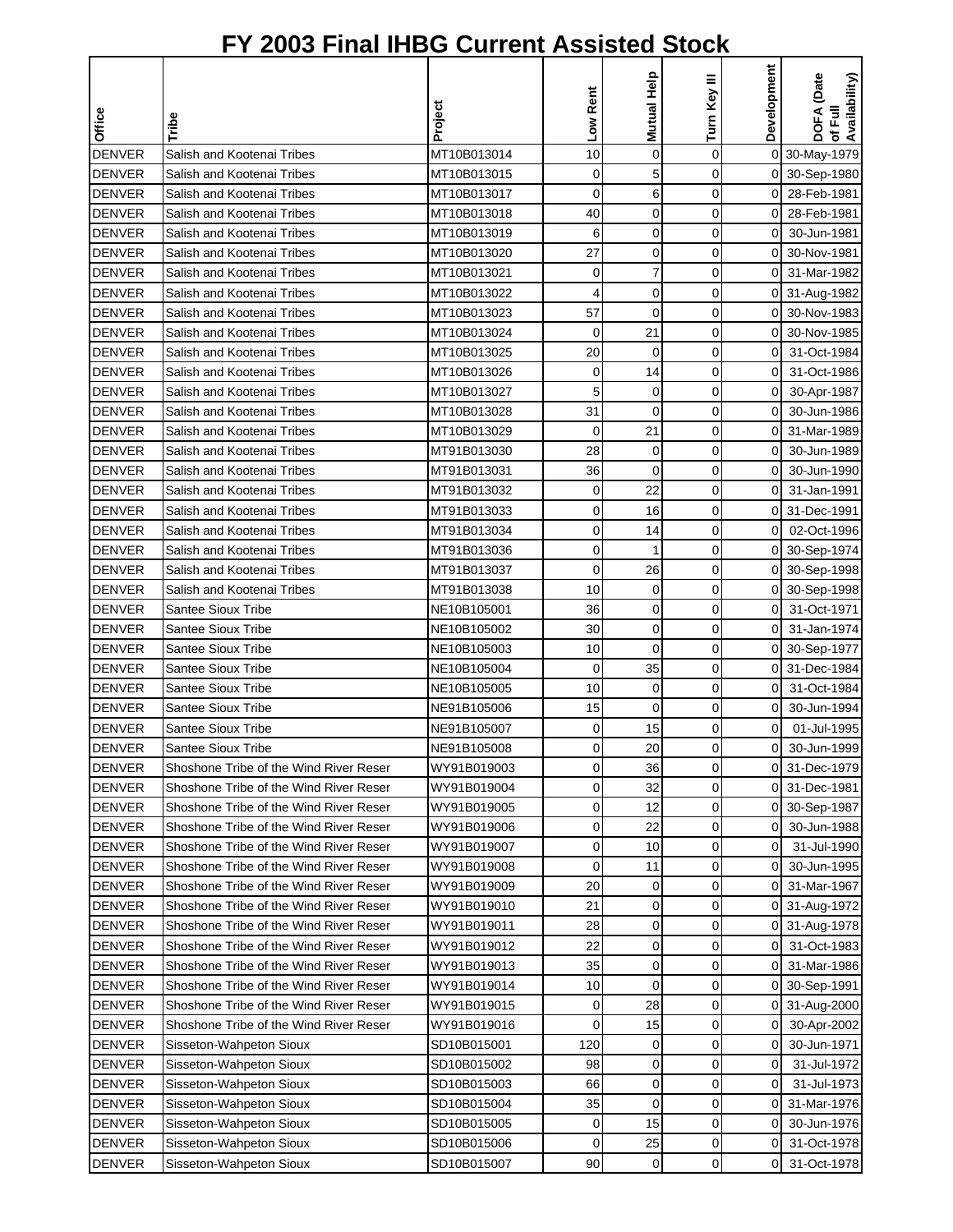|               |                            |             |             | Mutual Help    | Turn Key III | Development    | DOFA (Date<br>Availability) |
|---------------|----------------------------|-------------|-------------|----------------|--------------|----------------|-----------------------------|
| Office        | Tribe                      | Project     | Low Rent    |                |              |                | 쿦                           |
| <b>DENVER</b> | Sisseton-Wahpeton Sioux    | SD10B015008 | 59          | $\mathbf 0$    | $\mathbf 0$  |                | ৳<br>0 30-Sep-1979          |
| <b>DENVER</b> | Sisseton-Wahpeton Sioux    | SD10B015009 | 0           | 16             | 0            |                | 0 30-Sep-1980               |
| <b>DENVER</b> | Sisseton-Wahpeton Sioux    | SD10B015010 | 70          | 0              | $\mathbf 0$  | $\overline{0}$ | 30-Oct-1980                 |
| <b>DENVER</b> | Sisseton-Wahpeton Sioux    | SD10B015011 | 0           | 15             | 0            |                | 0 30-May-1985               |
| <b>DENVER</b> | Sisseton-Wahpeton Sioux    | SD10B015012 | 0           | 22             | 0            | $\overline{0}$ | 31-Oct-1986                 |
| <b>DENVER</b> | Sisseton-Wahpeton Sioux    | SD10B015016 | 0           | 22             | 0            | 0              | 31-Aug-1987                 |
| <b>DENVER</b> | Sisseton-Wahpeton Sioux    | SD10B015017 | 0           | 18             | 0            | $\overline{0}$ | 31-Oct-1988                 |
| <b>DENVER</b> | Sisseton-Wahpeton Sioux    | SD91B015018 | 0           | 20             | 0            |                | 0 31-Dec-1992               |
| <b>DENVER</b> | Sisseton-Wahpeton Sioux    | SD91B015019 | 0           | 0              | 0            | 30             |                             |
| <b>DENVER</b> | Southern Ute Tribe         | CO10B010001 | 0           | 9              | 0            | $\overline{0}$ | 28-Feb-1975                 |
| <b>DENVER</b> | Southern Ute Tribe         | CO10B010003 | 25          | 0              | 0            |                | 0 31-Aug-1970               |
| <b>DENVER</b> | Southern Ute Tribe         | CO10B010004 | 40          | 0              | 0            | 0              | 28-Feb-1977                 |
| <b>DENVER</b> | Southern Ute Tribe         | CO10B010005 | 0           | 4              | 0            | 0              | 31-Oct-1978                 |
| <b>DENVER</b> | Southern Ute Tribe         | CO10B010006 | 16          | 0              | 0            | $\overline{0}$ | 30-Jun-1978                 |
| <b>DENVER</b> | Southern Ute Tribe         | CO10B010007 | 0           | 4              | 0            | 0              | 31-May-1980                 |
| <b>DENVER</b> | Southern Ute Tribe         | CO10B010008 | 20          | $\mathbf 0$    | 0            | 0              | 31-Oct-1981                 |
| <b>DENVER</b> | Southern Ute Tribe         | CO10B010009 | $\mathbf 0$ | 10             | 0            | $\overline{0}$ | 28-Feb-1986                 |
| <b>DENVER</b> | Southern Ute Tribe         | CO10B010010 | 0           | 15             | 0            |                | 0 31-Dec-1987               |
| <b>DENVER</b> | Southern Ute Tribe         | CO91B010011 | 10          | $\mathbf 0$    | 0            | 0              | 31-Oct-1990                 |
| <b>DENVER</b> | Southern Ute Tribe         | CO91B010012 | 0           | 20             | 0            | 0              | 31-Oct-1990                 |
| <b>DENVER</b> | Southern Ute Tribe         | CO91B010013 | 0           | 15             | 0            | 0              | 31-Aug-1994                 |
| <b>DENVER</b> | Southern Ute Tribe         | CO91B010014 | 0           | 20             | 0            | $\overline{0}$ | 30-Sep-1995                 |
| <b>DENVER</b> | Spirit Lake Sioux Tribe    | ND10B008001 | 60          | $\mathbf 0$    | 0            | 0              | 31-Oct-1968                 |
| <b>DENVER</b> | Spirit Lake Sioux Tribe    | ND10B008002 | 0           | 0              | 11           | 0              | 31-May-1972                 |
| <b>DENVER</b> | Spirit Lake Sioux Tribe    | ND10B008003 | 0           | 3              | 0            |                | 0 31-Aug-1974               |
| <b>DENVER</b> | Spirit Lake Sioux Tribe    | ND10B008004 | 48          | 0              | 0            |                | 0 31-Aug-1974               |
| <b>DENVER</b> | Spirit Lake Sioux Tribe    | ND10B008005 | 27          | $\mathbf 0$    | 0            |                | 0 31-May-1972               |
| <b>DENVER</b> | Spirit Lake Sioux Tribe    | ND10B008006 | $\mathbf 0$ | 30             | 0            |                | 0 30-Nov-1977               |
| <b>DENVER</b> | Spirit Lake Sioux Tribe    | ND10B008007 | 20          | 0              | 0            |                | 0 30-Nov-1977               |
| <b>DENVER</b> | Spirit Lake Sioux Tribe    | ND10B008008 | 50          | 0              | 0            |                | 0 31-Aug-1979               |
| <b>DENVER</b> | Spirit Lake Sioux Tribe    | ND10B008009 | 50          | $\overline{0}$ | $\Omega$     | οI             | 30-Jun-1981                 |
| <b>DENVER</b> | Spirit Lake Sioux Tribe    | ND10B008010 | 14          | 0              | 0            | 0              | 31-Jan-1985                 |
| <b>DENVER</b> | Spirit Lake Sioux Tribe    | ND10B008011 | 14          | 0              | 0            | 01             | 31-Jan-1985                 |
| <b>DENVER</b> | Spirit Lake Sioux Tribe    | ND10B008012 | 25          | 0              | 0            | $\overline{0}$ | 31-Jul-1987                 |
| <b>DENVER</b> | Spirit Lake Sioux Tribe    | ND10B008013 | 0           | 40             | 0            |                | 0 31-Aug-1987               |
| <b>DENVER</b> | Spirit Lake Sioux Tribe    | ND91B008014 | 20          | 0              | 0            | 0              | 31-Jan-1993                 |
| <b>DENVER</b> | Spirit Lake Sioux Tribe    | ND91B008015 | 0           | 0              | 0            | 15             |                             |
| <b>DENVER</b> | <b>Standing Rock Sioux</b> | SD10B006001 | 56          | 0              | 0            | 0              | 31-Jan-1965                 |
| <b>DENVER</b> | <b>Standing Rock Sioux</b> | SD10B006002 | 109         | 0              | 0            |                | 0 31-Aug-1971               |
| <b>DENVER</b> | <b>Standing Rock Sioux</b> | SD10B006003 | 10          | 0              | 0            | 0              | 31-Aug-1974                 |
| <b>DENVER</b> | <b>Standing Rock Sioux</b> | SD10B006005 | 85          | 0              | 0            | 0              | 30-Nov-1974                 |
| <b>DENVER</b> | <b>Standing Rock Sioux</b> | SD10B006007 | 64          | 0              | 0            | 01             | 31-Dec-1975                 |
| <b>DENVER</b> | <b>Standing Rock Sioux</b> | SD10B006008 | 84          | 0              | 0            |                | 0 30-Sep-1973               |
| <b>DENVER</b> | <b>Standing Rock Sioux</b> | SD10B006009 | 10          | 0              | 0            | 0              | 28-Feb-1977                 |
| <b>DENVER</b> | <b>Standing Rock Sioux</b> | SD10B006011 | 0           | 24             | 0            |                | 0 29-Feb-1980               |
| <b>DENVER</b> | <b>Standing Rock Sioux</b> | SD10B006012 | 50          | 0              | 0            |                | 0 31-May-1979               |
| <b>DENVER</b> | <b>Standing Rock Sioux</b> | SD10B006013 | 15          | 0              | 0            | 0              | 30-Oct-1981                 |
| <b>DENVER</b> | <b>Standing Rock Sioux</b> | SD10B006014 | 19          | 0              | 0            | 0              | 31-Dec-1980                 |
| <b>DENVER</b> | <b>Standing Rock Sioux</b> | SD10B006015 | 0           | 8              | 0            | 0              | 28-Feb-1982                 |
| <b>DENVER</b> | <b>Standing Rock Sioux</b> | SD10B006016 | 5           | 0              | 0            | 0              | 30-Jun-1985                 |
| <b>DENVER</b> | <b>Standing Rock Sioux</b> | SD10B006021 | 39          | 0              | 0            |                | 0 30-Sep-1986               |
| <b>DENVER</b> | <b>Standing Rock Sioux</b> | SD10B006022 | 26          | 0              | 0            | $\overline{0}$ | 31-Jul-1987                 |
|               |                            |             |             |                |              |                |                             |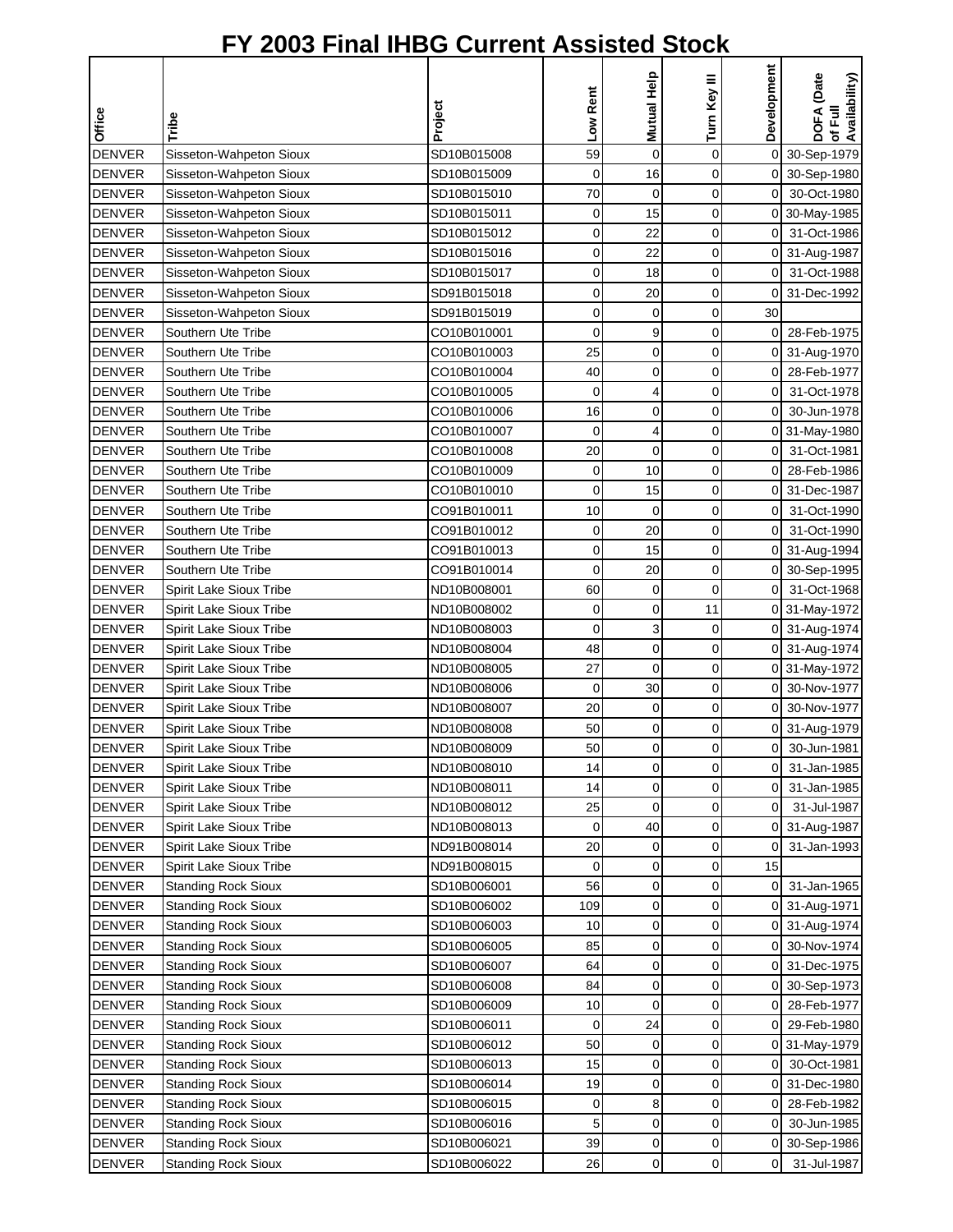|                                |                                                                      |                            |             | Mutual Help             |              | Development         | DOFA (Date<br>of Full<br>Availability) |
|--------------------------------|----------------------------------------------------------------------|----------------------------|-------------|-------------------------|--------------|---------------------|----------------------------------------|
|                                |                                                                      |                            |             |                         |              |                     |                                        |
| Office                         | Tribe                                                                | Project                    | Low Rent    |                         | Turn Key III |                     |                                        |
| <b>DENVER</b>                  |                                                                      | SD10B006023                | $\mathbf 0$ | 38                      | 0            | 0                   | 29-Feb-1988                            |
| <b>DENVER</b>                  | <b>Standing Rock Sioux</b>                                           | SD91B006024                | 0           | 28                      | 0            |                     | 0 31-Dec-1990                          |
| <b>DENVER</b>                  | <b>Standing Rock Sioux</b>                                           | SD91B006025                | 0           | 20                      | 0            | 01                  | 31-Mar-1995                            |
| <b>DENVER</b>                  | <b>Standing Rock Sioux</b><br><b>Standing Rock Sioux</b>             | SD91B006026                | 0           | 40                      | 0            | $\overline{0}$      | 31-Dec-1999                            |
| <b>DENVER</b>                  |                                                                      | SD91B006028                | 0           | 0                       | 0            | 24                  |                                        |
| <b>DENVER</b>                  | <b>Standing Rock Sioux</b><br><b>Standing Rock Sioux</b>             | SD91B006029                | 24          | $\mathbf 0$             | 0            | $\overline{0}$      | 31-Oct-1997                            |
| <b>DENVER</b>                  | <b>Standing Rock Sioux</b>                                           | SD91B006030                | 0           | 20                      | 0            | οI                  | 31-Dec-1999                            |
| <b>DENVER</b>                  | <b>Standing Rock Sioux</b>                                           | SD91B006031                | 1           | $\mathbf 0$             | 0            | $\overline{0}$      | 31-Jan-1997                            |
| <b>DENVER</b>                  |                                                                      | SD91B006032                | 0           | 40                      | 0            |                     | 0 31-Dec-1997                          |
| <b>DENVER</b>                  | <b>Standing Rock Sioux</b>                                           | SD91B006033                | 0           | 19                      | 0            | 0                   | 30-Mar-1999                            |
| <b>DENVER</b>                  | <b>Standing Rock Sioux</b>                                           | SD91B006034                | 0           | 0                       | 0            | 6                   |                                        |
| <b>DENVER</b>                  | <b>Standing Rock Sioux</b><br><b>Standing Rock Sioux</b>             | SD91B006035                | 0           | 17                      | 0            | 16                  | 30-Jun-1999                            |
| <b>DENVER</b>                  |                                                                      | SD91B006036                | 0           | 0                       | 0            | 33                  |                                        |
| <b>DENVER</b>                  | <b>Standing Rock Sioux</b>                                           | ND10B006001                | 57          | $\mathbf 0$             | 0            | 0                   | 31-Aug-1967                            |
| <b>DENVER</b>                  | Turtle Mountain Band of Chippewa                                     | ND10B006002                | 40          | 0                       | 0            | 0                   | 31-Oct-1967                            |
| <b>DENVER</b>                  | Turtle Mountain Band of Chippewa<br>Turtle Mountain Band of Chippewa | ND10B006003                | 28          | 0                       | 0            | 0                   | 31-Dec-1968                            |
| <b>DENVER</b>                  |                                                                      | ND10B006006                | 70          | 0                       | 0            | οI                  | 30-Nov-1974                            |
| <b>DENVER</b>                  | Turtle Mountain Band of Chippewa<br>Turtle Mountain Band of Chippewa | ND10B006008                | 47          | 3                       | 0            | $\overline{0}$      | 30-Apr-1977                            |
|                                |                                                                      |                            | 49          | 1                       | 0            |                     |                                        |
| <b>DENVER</b>                  | Turtle Mountain Band of Chippewa                                     | ND10B006010                |             |                         | 0            | 0                   | 30-Sep-1978                            |
| <b>DENVER</b>                  | Turtle Mountain Band of Chippewa                                     | ND10B006012                | 41<br>50    | 1                       |              | 0                   | 31-Mar-1980                            |
| <b>DENVER</b>                  | Turtle Mountain Band of Chippewa                                     | ND10B006013                |             | 0                       | 0            | 0                   | 31-Jul-1981                            |
| <b>DENVER</b>                  | Turtle Mountain Band of Chippewa                                     | ND10B006014                | 23          | $\overline{\mathbf{c}}$ | 0            | $\Omega$            | 30-Apr-1982                            |
| <b>DENVER</b><br><b>DENVER</b> | Turtle Mountain Band of Chippewa                                     | ND10B006015                | 30<br>0     | $\mathbf 0$<br>23       | 0<br>0       | 0<br>$\overline{0}$ | 31-Dec-1983<br>31-Jul-1981             |
| <b>DENVER</b>                  | Turtle Mountain Band of Chippewa                                     | ND10B006016<br>ND10B006017 | 72          | $\overline{2}$          | 0            | $\overline{0}$      |                                        |
| <b>DENVER</b>                  | Turtle Mountain Band of Chippewa                                     | ND10B006018                | 0           | 32                      | 0            |                     | 30-Sep-1983<br>0 31-Dec-1984           |
| <b>DENVER</b>                  | Turtle Mountain Band of Chippewa                                     | ND10B006022                | 37          | $\mathbf 0$             | 0            |                     |                                        |
| <b>DENVER</b>                  | Turtle Mountain Band of Chippewa<br>Turtle Mountain Band of Chippewa |                            | 0           | 38                      | 0            |                     | 0 30-Sep-1985                          |
| <b>DENVER</b>                  |                                                                      | ND10B006023                | 24          | 0                       | 0            | 0<br>0              | 30-Jun-1986<br>31-Oct-1986             |
| <b>DENVER</b>                  | Turtle Mountain Band of Chippewa                                     | ND10B006024                | 0           | 23                      | 0            | 0                   | 31-Dec-1986                            |
|                                | Turtle Mountain Band of Chippewa                                     | ND10B006025                | 0           | 54                      | $\Omega$     | οI                  |                                        |
| <b>DENVER</b><br><b>DENVER</b> | Turtle Mountain Band of Chippewa                                     | ND10B006027<br>ND10B006028 |             | 0                       |              |                     | 31-Oct-1987                            |
|                                | Turtle Mountain Band of Chippewa                                     | ND10B006030                | 89          |                         | 0            | 01                  | 31-Dec-1987                            |
| <b>DENVER</b>                  | Turtle Mountain Band of Chippewa                                     |                            | 0           | 38                      | 0            |                     | 0 30-Sep-1987                          |
| <b>DENVER</b>                  | Turtle Mountain Band of Chippewa                                     | ND10B006031                | 40          | 0                       | 0            | 0                   | 31-Jan-1989                            |
| <b>DENVER</b>                  | Turtle Mountain Band of Chippewa                                     | ND10B006032                | 0           | 43                      | 0            | 0                   | 31-Mar-1989                            |
| <b>DENVER</b>                  | Turtle Mountain Band of Chippewa                                     | ND91B006033<br>ND10B006034 | 0<br>0      | 50                      | 0<br>0       | 0                   | 30-Nov-1989                            |
| <b>DENVER</b>                  | Turtle Mountain Band of Chippewa                                     |                            |             | 5                       |              | 0                   | 30-Apr-1982                            |
| <b>DENVER</b>                  | Turtle Mountain Band of Chippewa                                     | ND91B006035                | 0           | 40                      | 0            |                     | 0 31-May-1994                          |
| <b>DENVER</b>                  | Turtle Mountain Band of Chippewa                                     | ND91B006036                | 17          | 3                       | 0            | 0                   | 30-Sep-1993                            |
| <b>DENVER</b>                  | Turtle Mountain Band of Chippewa                                     | ND91B006037                | 0           | 15                      | 0            | 0                   | 28-Feb-1994                            |
| <b>DENVER</b>                  | Turtle Mountain Band of Chippewa                                     | ND91B006038                | 40          | 10                      | 0            |                     | 0 31-May-1996                          |
| <b>DENVER</b>                  | Turtle Mountain Band of Chippewa                                     | ND91B006039                | 0           | 40                      | 0            | 0                   | 31-Oct-1996                            |
| <b>DENVER</b>                  | Turtle Mountain Band of Chippewa                                     | ND91B006041                | 0           | 10                      | 0            | 0                   | 30-Sep-1978                            |
| <b>DENVER</b>                  | Turtle Mountain Band of Chippewa                                     | ND91B006042                | 5           | 0                       | 0            | 0                   | 31-Jul-1997                            |
| <b>DENVER</b>                  | Turtle Mountain Band of Chippewa                                     | ND91B006043                | 0           | 1                       | 0            | 0                   | 31-Aug-1995                            |
| <b>DENVER</b>                  | Turtle Mountain Band of Chippewa                                     | ND91B006044                | 0           | 7                       | 0            |                     | 0 31-May-1996                          |
| <b>DENVER</b>                  | Turtle Mountain Band of Chippewa                                     | ND91B006045                | 0           | 18                      | 0            |                     | 30-Jun-2001                            |
| <b>DENVER</b>                  | Turtle Mountain Band of Chippewa                                     | ND91B006046                | 0           | 7                       | 0            | 0                   | 31-May-1996                            |
| <b>DENVER</b>                  | Turtle Mountain Band of Chippewa                                     | ND10B042001                | 2           | 0                       | 0            | 0                   | 30-Sep-1976                            |
| <b>DENVER</b>                  | Turtle Mountain Band of Chippewa                                     | ND10B042003                | 4           | 0                       | 0            | 0                   | 30-Jun-1977                            |
| <b>DENVER</b>                  | Turtle Mountain Band of Chippewa                                     | ND10B042004                | 0           | 4                       | 0            | 0                   | 30-Jun-1977                            |
| <b>DENVER</b>                  | Turtle Mountain Band of Chippewa                                     | ND10B068001                | 7           | 0                       | 0            | 0                   | 31-Jul-1980                            |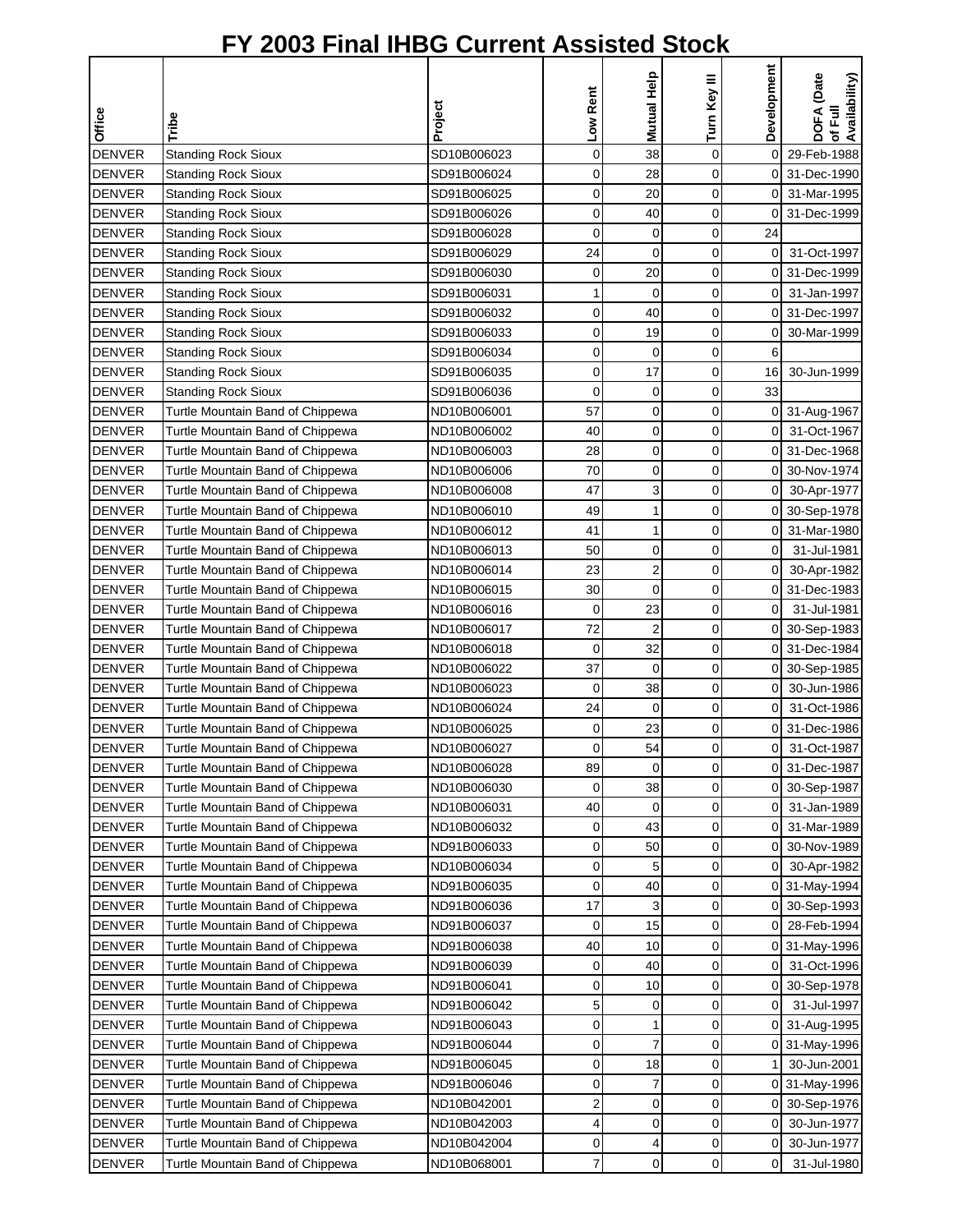| Office        | Tribe                            | Project     | Low Rent    | Mutual Help             | Turn Key III   | Development    | DOFA (Date<br>of Full<br>Availability) |
|---------------|----------------------------------|-------------|-------------|-------------------------|----------------|----------------|----------------------------------------|
| <b>DENVER</b> | Turtle Mountain Band of Chippewa | ND10B068002 | $\mathbf 0$ | 5                       | $\mathbf 0$    | 0              | 31-Jul-1980                            |
| <b>DENVER</b> | Turtle Mountain Band of Chippewa | ND10B068003 | 10          | $\mathbf 0$             | 0              | $\mathbf 0$    | 31-Jul-1980                            |
| <b>DENVER</b> | Turtle Mountain Band of Chippewa | ND10B068004 | 0           | $\boldsymbol{2}$        | $\mathbf 0$    | $\mathbf 0$    | 31-Jul-1980                            |
| <b>DENVER</b> | Turtle Mountain Band of Chippewa | ND10B068005 | 5           | $\mathbf 0$             | $\mathbf 0$    |                | 0 30-Sep-1981                          |
| <b>DENVER</b> | Turtle Mountain Band of Chippewa | ND10B068006 | 0           | 8                       | 0              |                | 0 31-Dec-1981                          |
| <b>DENVER</b> | Turtle Mountain Band of Chippewa | ND10B068007 | 20          | $\mathbf 0$             | 0              | $\Omega$       | 28-Feb-1985                            |
| <b>DENVER</b> | Turtle Mountain Band of Chippewa | ND10B068008 | 0           | 21                      | 0              | $\overline{0}$ | 31-Mar-1985                            |
| <b>DENVER</b> | Uintah & Ouray Ute Indian Tribe  | UT10B001005 | $\mathbf 0$ | $\overline{\mathbf{c}}$ | $\overline{0}$ | $\overline{0}$ | 31-Jul-1974                            |
| <b>DENVER</b> | Uintah & Ouray Ute Indian Tribe  | UT10B001006 | 40          | 0                       | 0              | οI             | 30-Nov-1974                            |
| <b>DENVER</b> | Uintah & Ouray Ute Indian Tribe  | UT10B001008 | 30          | $\mathbf 0$             | 0              |                | 0 30-Sep-1978                          |
| <b>DENVER</b> | Uintah & Ouray Ute Indian Tribe  | UT10B001009 | $\mathbf 0$ | 12                      | 0              | $\overline{O}$ | 31-Oct-1980                            |
| <b>DENVER</b> | Uintah & Ouray Ute Indian Tribe  | UT10B001010 | 20          | $\mathbf 0$             | $\mathbf 0$    | 01             | 30-Sep-1982                            |
| <b>DENVER</b> | Uintah & Ouray Ute Indian Tribe  | UT10B001012 | 0           | 15                      | $\mathbf 0$    | $\overline{O}$ | 30-Apr-1985                            |
| <b>DENVER</b> | Uintah & Ouray Ute Indian Tribe  | UT91B001015 | 0           | 32                      | 0              | $\overline{0}$ | 31-Jul-1990                            |
| <b>DENVER</b> | Uintah & Ouray Ute Indian Tribe  | UT91B001016 | 19          | $\mathbf 0$             | 0              |                | 0 30-Sep-1995                          |
| <b>DENVER</b> | Uintah & Ouray Ute Indian Tribe  | UT91B001017 | 0           | 14                      | 0              | οI             | 31-Dec-1995                            |
| <b>DENVER</b> | <b>Utah Paiute Tribe</b>         | UT10B010001 | 0           | $\mathbf{1}$            | 0              | $\overline{0}$ | 31-Oct-1976                            |
| <b>DENVER</b> | <b>Utah Paiute Tribe</b>         | UT10B010002 | $\mathbf 0$ | 19                      | $\mathbf 0$    |                | 0 30-Sep-1979                          |
| <b>DENVER</b> | <b>Utah Paiute Tribe</b>         | UT10B010005 | 0           | 5                       | 0              |                | 0 31-Dec-1980                          |
| <b>DENVER</b> | <b>Utah Paiute Tribe</b>         | UT10B010006 | 24          | $\mathbf 0$             | $\mathbf 0$    |                | 0 31-Dec-1988                          |
| <b>DENVER</b> | Utah Paiute Tribe                | UT91B010007 | 34          | 0                       | $\mathbf 0$    | $\overline{0}$ | 31-Jul-1988                            |
| <b>DENVER</b> | Utah Paiute Tribe                | UT91B010008 | 20          | $\mathbf 0$             | $\mathbf 0$    | $\Omega$       | 30-Nov-1992                            |
| <b>DENVER</b> | Utah Paiute Tribe                | UT91B010010 | 18          | $\mathbf 0$             | 0              |                | 0 30-Sep-1993                          |
| <b>DENVER</b> | Utah Paiute Tribe                | UT91B010011 | 14          | $\mathbf 0$             | 0              | οI             | 30-Sep-1995                            |
| <b>DENVER</b> | Utah Paiute Tribe                | UT91B010012 | 13          | $\mathbf 0$             | 0              |                | 0 01-Dec-1996                          |
| <b>DENVER</b> | <b>Utah Paiute Tribe</b>         | UT91B010013 | 1           | 0                       | 0              |                | 0 31-Dec-1980                          |
| <b>DENVER</b> | <b>Utah Paiute Tribe</b>         | UT91B010015 | 1           | 0                       | 0              | οI             | 31-Oct-1976                            |
| <b>DENVER</b> | Utah Paiute Tribe                | UT91B010016 | 1           | $\mathbf 0$             | 0              |                | 0 30-Sep-1979                          |
| <b>DENVER</b> | Utah Paiute Tribe                | UT91B010017 | 5           | $\mathbf 0$             | 0              | 0              | 31-Oct-1999                            |
| <b>DENVER</b> | <b>Utah Paiute Tribe</b>         | UT91B010017 | 11          | $\mathbf 0$             | 0              |                | 0 30-Sep-1997                          |
| <b>DENVER</b> | Utah Paiute Tribe                | UT91B010018 | 0           | $\overline{4}$          | $\Omega$       |                | 0 31-Dec-1988                          |
| <b>DENVER</b> | <b>Utah Paiute Tribe</b>         | UT91B010019 | 0           | $\mathbf{1}$            | 0              | 0              | 31-Oct-1976                            |
| <b>DENVER</b> | <b>Utah Paiute Tribe</b>         | UT91B010020 | 1           | 0                       | 0              | $\overline{0}$ | 31-Jul-1988                            |
| <b>DENVER</b> | <b>Utah Paiute Tribe</b>         | UT91B010021 | 17          | 0                       | 0              | $\overline{0}$ | 30-Apr-2002                            |
| <b>DENVER</b> | <b>Utah Paiute Tribe</b>         | UT91B010021 | 3           | 0                       | 0              |                | 0 30-Sep-2002                          |
| <b>DENVER</b> | Ute Mountain Tribe               | CO10B047002 | 0           | 35                      | 0              | 01             | 31-Jan-1979                            |
| <b>DENVER</b> | <b>Ute Mountain Tribe</b>        | CO10B047003 | 16          | 0                       | 0              | 0              | 31-Oct-1978                            |
| <b>DENVER</b> | Ute Mountain Tribe               | CO10B047004 | 15          | 0                       | 0              | $\overline{0}$ | 30-Jun-1979                            |
| <b>DENVER</b> | Ute Mountain Tribe               | CO10B047005 | 0           | 19                      | 0              |                | 0 31-May-1986                          |
| <b>DENVER</b> | Ute Mountain Tribe               | CO10B047007 | 0           | 16                      | 0              |                | 0 30-Nov-1987                          |
| <b>DENVER</b> | Ute Mountain Tribe               | CO91B047008 | $\mathbf 0$ | 20                      | 0              | $\overline{0}$ | 30-Jun-1989                            |
| <b>DENVER</b> | Ute Mountain Tribe               | CO91B047009 | 10          | $\mathbf 0$             | $\mathbf 0$    | $\overline{0}$ | 31-Jul-1990                            |
| <b>DENVER</b> | Ute Mountain Tribe               | CO91B047010 | 20          | $\mathbf 0$             | 0              | $\overline{0}$ | 31-Jul-1990                            |
| <b>DENVER</b> | Ute Mountain Tribe               | CO91B047011 | 0           | 10                      | 0              | $\overline{0}$ | 31-Oct-1991                            |
| <b>DENVER</b> | Ute Mountain Tribe               | CO91B047012 | 16          | 0                       | 0              | $\overline{0}$ | 31-Oct-1991                            |
| <b>DENVER</b> | <b>Ute Mountain Tribe</b>        | CO91B047013 | 20          | $\mathbf 0$             | $\mathbf 0$    |                | 0 31-Dec-1992                          |
| <b>DENVER</b> | Ute Mountain Tribe               | CO91B047014 | 20          | 0                       | 0              | 0              | 30-Nov-1993                            |
| <b>DENVER</b> | Ute Mountain Tribe               | CO91B047015 | 0           | 15                      | 0              |                | 0 30-Nov-1993                          |
| <b>DENVER</b> | Ute Mountain Tribe               | CO91B047016 | 13          | 0                       | 0              | 01             | 30-Nov-1994                            |
| <b>DENVER</b> | Ute Mountain Tribe               | CO91B047017 | 20          | 0                       | 0              | $\overline{0}$ | 31-Jul-1996                            |
| <b>DENVER</b> | Winnebago Tribe                  | NE10B045001 | 30          | 0                       | 0              | ΟI             | 28-Feb-1966                            |
| <b>DENVER</b> | Winnebago Tribe                  | NE10B045003 | 77          | 0                       | 0              | οI             | 31-Jan-1974                            |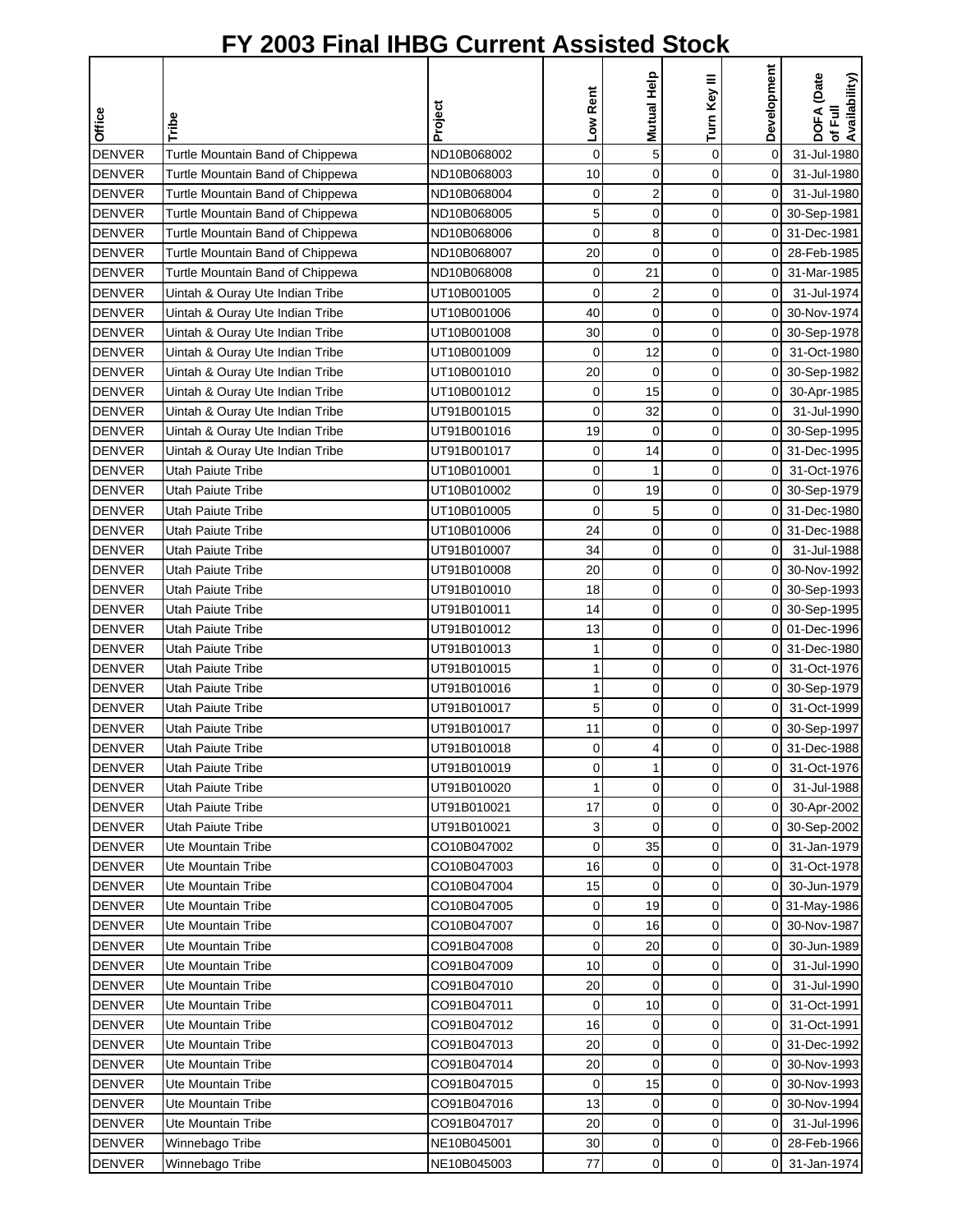|                     |                           |             |             |             |              | Development    |                                               |
|---------------------|---------------------------|-------------|-------------|-------------|--------------|----------------|-----------------------------------------------|
|                     |                           |             | Low Rent    | Mutual Help | Turn Key III |                | <b>DOFA</b> (Date<br>of Full<br>Availability) |
| Office              | Tribe                     | Project     |             |             |              |                |                                               |
| <b>DENVER</b>       | Winnebago Tribe           | NE10B045004 | $\mathbf 0$ | $\sqrt{2}$  | $\mathbf 0$  | 0              | 30-Nov-1973                                   |
| <b>DENVER</b>       | Winnebago Tribe           | NE10B045007 | 0           | 12          | $\mathbf 0$  | 0              | 31-Jan-1980                                   |
| <b>DENVER</b>       | Winnebago Tribe           | NE10B045008 | 35          | 0           | 0            | 0              | 31-Aug-1980                                   |
| <b>DENVER</b>       | Winnebago Tribe           | NE10B045009 | $\mathbf 0$ | 20          | $\mathbf 0$  | 0              | 30-Jun-1987                                   |
| <b>DENVER</b>       | Winnebago Tribe           | NE10B045011 | 21          | $\mathbf 0$ | $\mathbf 0$  | 0              | 31-May-1989                                   |
| <b>DENVER</b>       | Winnebago Tribe           | NE91B045012 | 0           | 10          | 0            | $\mathbf 0$    | 31-Jul-1991                                   |
| <b>DENVER</b>       | Winnebago Tribe           | NE91B045013 | 7           | 0           | $\mathbf 0$  | 0              | 31-Jan-1991                                   |
| <b>DENVER</b>       | Winnebago Tribe           | NE91B045015 | 0           | 15          | $\mathbf 0$  | $\mathbf 0$    | 31-Jan-1999                                   |
| <b>DENVER</b>       | <b>Yankton Sioux</b>      | SD10B012001 | 100         | 0           | $\mathbf 0$  | 0              | 31-Dec-1971                                   |
| <b>DENVER</b>       | <b>Yankton Sioux</b>      | SD10B012002 | 30          | 0           | $\mathbf 0$  | 0              | 31-Jul-1976                                   |
| <b>DENVER</b>       | <b>Yankton Sioux</b>      | SD10B012004 | 21          | 0           | 0            | 0              | 30-Sep-1979                                   |
| <b>DENVER</b>       | <b>Yankton Sioux</b>      | SD10B012006 | $\mathbf 0$ | 1           | $\mathbf 0$  | 0              | 31-Dec-1980                                   |
| <b>DENVER</b>       | <b>Yankton Sioux</b>      | SD10B012007 | 24          | 0           | 0            | 0              | 31-Dec-1980                                   |
| <b>DENVER</b>       | <b>Yankton Sioux</b>      | SD10B012008 | 17          | 0           | $\mathbf 0$  | 0              | 31-Jul-1981                                   |
| <b>DENVER</b>       | <b>Yankton Sioux</b>      | SD10B012010 | 0           | 3           | 0            | 0              | 30-Sep-1981                                   |
| <b>DENVER</b>       | <b>Yankton Sioux</b>      | SD91B012013 | 18          | 0           | $\mathbf 0$  | 0              | 31-Mar-1993                                   |
| <b>DENVER</b>       | <b>Yankton Sioux</b>      | SD91B012014 | 18          | 0           | $\mathbf 0$  | 0              | 31-Jul-1994                                   |
| <b>DENVER</b>       | <b>Yankton Sioux</b>      | SD91B012015 | 0           | 20          | $\mathbf 0$  | 0              | 28-Feb-1995                                   |
| <b>DENVER</b>       | <b>Yankton Sioux</b>      | SD91B012016 | 0           | 27          | 0            | 0              | 08-Sep-1997                                   |
| <b>DENVER</b>       | <b>Yankton Sioux</b>      | SD91B012017 | 23          | 0           | $\mathbf 0$  | 0              | 10-Nov-1997                                   |
| <b>DENVER</b>       | <b>Yankton Sioux</b>      | SD91B012018 | 0           | 1           | $\mathbf 0$  | 0              | 08-Sep-1997                                   |
| <b>DENVER Total</b> |                           |             | 10,032      | 5,150       | 125          | 219            |                                               |
|                     | OKLAHOMA Absentee-Shawnee | OK95B091006 | 75          | 0           | 0            | 0              | 31-Mar-1979                                   |
|                     | OKLAHOMA Absentee-Shawnee | OK95B091007 | 0           | 24          | 0            | 0              | 30-Oct-1979                                   |
|                     | OKLAHOMA Absentee-Shawnee | OK95B091008 | 0           | 73          | 0            | 0              | 30-Sep-1982                                   |
|                     | OKLAHOMA Absentee-Shawnee | OK95B091009 | 0           | 42          | $\mathbf 0$  | 0              | 31-Dec-1980                                   |
|                     | OKLAHOMA Absentee-Shawnee | OK95B091010 | 25          | 0           | $\mathbf 0$  | 0              | 30-Sep-1979                                   |
|                     | OKLAHOMA Absentee-Shawnee | OK56B091011 | 0           | 25          | 0            | 0              | 31-Mar-1982                                   |
|                     | OKLAHOMA Absentee-Shawnee | OK56B091012 | 25          | 0           | $\mathbf 0$  | 0              | 30-Jun-1981                                   |
|                     | OKLAHOMA Absentee-Shawnee | OK56B091013 | 0           | 49          | 0            | 0              | 31-Oct-1981                                   |
|                     | OKLAHOMA Absentee-Shawnee | OK95B091014 | 25          | $\mathbf 0$ | 0            | οI             | 31-Aug-1982                                   |
|                     | OKLAHOMA Absentee-Shawnee | OK56B091015 | 25          | $\mathbf 0$ | 0            | 01             | 30-Apr-1982                                   |
|                     | OKLAHOMA Absentee-Shawnee | OK95B091016 | 0           | 25          | 0            |                | 0 31-Mar-1984                                 |
|                     | OKLAHOMA Absentee-Shawnee | OK95B091017 | 0           | 25          | 0            | 0              | 30-Jun-1984                                   |
|                     | OKLAHOMA Absentee-Shawnee | OK95B091018 | 0           | 27          | 0            | 0              | 31-Mar-1986                                   |
|                     | OKLAHOMA Absentee-Shawnee | OK95B091019 | 0           | 24          | 0            | 0              | 30-Nov-1984                                   |
|                     | OKLAHOMA Absentee-Shawnee | OK95B091020 | 0           | 10          | 0            | $\overline{0}$ | 31-Jul-1984                                   |
|                     | OKLAHOMA Absentee-Shawnee | OK95B091021 | 0           | 15          | 0            |                | 0 30-Sep-1987                                 |
|                     | OKLAHOMA Absentee-Shawnee | OK95B091023 | 0           | 15          | 0            |                | 0 31-Aug-1986                                 |
|                     | OKLAHOMA Absentee-Shawnee | OK95B091024 | 0           | 21          | 0            | 0              | 31-May-1987                                   |
|                     | OKLAHOMA Absentee-Shawnee | OK95B091025 | 0           | 20          | $\mathbf 0$  |                | 0 31-Mar-1989                                 |
|                     | OKLAHOMA Absentee-Shawnee | OK95B091026 | 0           | 10          | 0            | 0              | 30-Nov-1989                                   |
|                     | OKLAHOMA Absentee-Shawnee | OK95B091027 | 0           | 10          | 0            | 0              | 31-Mar-1990                                   |
|                     | OKLAHOMA Absentee-Shawnee | OK95B091028 | 0           | 10          | 0            | 0              | 31-Dec-1990                                   |
|                     | OKLAHOMA Absentee-Shawnee | OK95B091029 | 0           | 27          | $\mathbf 0$  | 0              | 31-Jul-1992                                   |
|                     | OKLAHOMA Absentee-Shawnee | OK95B091030 | 0           | 20          | 0            | $\overline{0}$ | 31-Jul-1995                                   |
|                     | OKLAHOMA Absentee-Shawnee | OK95B091031 | 0           | 20          | 0            | 0              | 31-Dec-1993                                   |
|                     | OKLAHOMA Absentee-Shawnee | OK95B091032 | 20          | 0           | 0            | 0              | 30-Nov-1995                                   |
|                     | OKLAHOMA Absentee-Shawnee | OK95B091033 | 0           | 20          | 0            | 0              | 30-Nov-1996                                   |
|                     | OKLAHOMA Absentee-Shawnee | OK95B091034 | 0           | 20          | 0            | 0              | 31-Jan-1995                                   |
|                     | OKLAHOMA Absentee-Shawnee | OK95B091035 | 0           | 25          | 0            | 0              | 31-Oct-1995                                   |
|                     | OKLAHOMA Absentee-Shawnee | OK95B091036 | 0           | 25          | 0            | $\overline{0}$ | 30-Jan-1999                                   |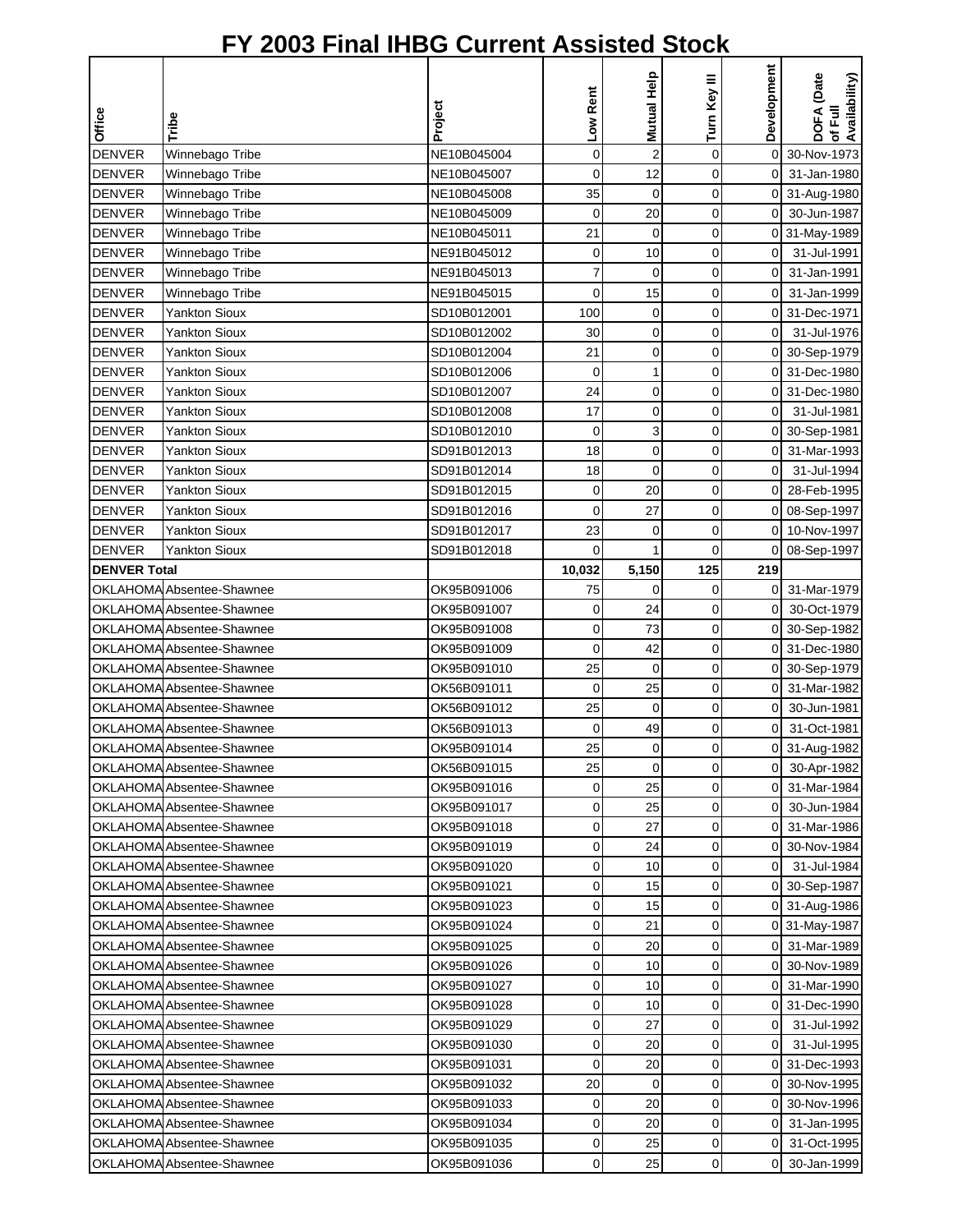|                      |                                 |             |                | Mutual Help    | Turn Key III   | Development    | DOFA (Date<br>of Full<br>Availability) |
|----------------------|---------------------------------|-------------|----------------|----------------|----------------|----------------|----------------------------------------|
| Office               | Tribe                           | Project     | Low Rent       |                |                |                |                                        |
|                      | OKLAHOMA Absentee-Shawnee       | OK95B091037 | $\mathbf 0$    | 25             | $\mathbf 0$    | $\overline{0}$ | 31-Mar-2000                            |
|                      | OKLAHOMA Absentee-Shawnee       | OK95B091038 | $\mathbf 0$    | 25             | 0              | $\overline{0}$ | 30-Apr-1999                            |
|                      | OKLAHOMA Absentee-Shawnee       | OK95B091039 | 0              | 25             | 0              | $\mathsf{O}$   | 30-Apr-2001                            |
|                      | OKLAHOMA Absentee-Shawnee       | OK95B091040 | 0              | 25             | 0              | $\overline{0}$ | 30-Apr-1999                            |
|                      | OKLAHOMA Alabama-Coushatta      | TX95B338005 | 0              | 10             | $\mathbf 0$    | ΟI             | 28-Feb-1993                            |
|                      | OKLAHOMA Alabama-Coushatta      | TX95B338006 | 0              | 10             | 0              | $\overline{0}$ | 30-Jun-1995                            |
|                      | OKLAHOMA Alabama-Coushatta      | TX95B338007 | 0              | 30             | 0              | $\Omega$       | 31-Dec-1998                            |
|                      | OKLAHOMA Apache Tribe           | OK95B128002 | 0              | 20             | 0              | $\overline{0}$ | 30-Apr-1991                            |
|                      | OKLAHOMA Apache Tribe           | OK95B128003 | $\mathbf 0$    | 10             | 0              | οI             | 30-Nov-1990                            |
|                      | OKLAHOMA Apache Tribe           | OK95B128004 | 0              | 10             | 0              |                | 0 30-Nov-1991                          |
|                      | OKLAHOMA Apache Tribe           | OK95B128005 | 0              | 25             | 0              |                | 0 30-Sep-1987                          |
|                      | OKLAHOMA Apache Tribe           | OK95B128006 | 0              | 20             | 0              |                | 0 30-Sep-1994                          |
|                      | OKLAHOMA Apache Tribe           | OK95B128010 | 0              | 37             | 0              | 01             | 31-Mar-1998                            |
|                      | OKLAHOMA Apache Tribe           | OK95B128011 | 0              | 19             | $\mathbf 0$    |                | 0 30-Nov-1996                          |
| OKLAHOMA Caddo Tribe |                                 | OK95B077002 | 20             | 0              | 0              |                | 0 31-May-1972                          |
|                      | <b>OKLAHOMA Caddo Tribe</b>     | OK95B077007 | 0              | 1              | 0              | ΟI             | 31-Oct-1987                            |
| OKLAHOMA Caddo Tribe |                                 | OK95B077008 | 0              | $\mathbf{1}$   | 0              | $\overline{0}$ | 31-Jan-1991                            |
| OKLAHOMA Caddo Tribe |                                 | OK95B077010 | $\mathbf 0$    | 0              | $\mathbf 0$    | 9              |                                        |
|                      | OKLAHOMA Cherokee Nation        | OK95B045001 | 25             | 0              | 0              | $\overline{0}$ | 30-Jun-1968                            |
|                      | OKLAHOMA Cherokee Nation        | OK95B045002 | 16             | 0              | 0              |                | 0 31-Aug-1969                          |
|                      | OKLAHOMA Cherokee Nation        | OK95B045005 | 39             | 0              | 0              | 0I             | 30-Jun-1971                            |
|                      | OKLAHOMA Cherokee Nation        | OK95B045016 | 83             | 0              | $\mathbf 0$    |                | 0 31-Aug-1972                          |
|                      | <b>OKLAHOMA</b> Cherokee Nation | OK95B045024 | 29             | 0              | 0              | $\overline{0}$ | 31-Jul-1974                            |
|                      | <b>OKLAHOMA</b> Cherokee Nation | OK95B045025 | 19             | 0              | 0              | $\Omega$       | 30-Nov-1974                            |
|                      | <b>OKLAHOMA</b> Cherokee Nation | OK95B045026 | 19             | $\mathbf 0$    | 0              | $\Omega$       | 30-Nov-1974                            |
|                      | OKLAHOMA Cherokee Nation        | OK95B045030 | 46             | $\mathbf 0$    | $\mathbf 0$    |                | 0 30-Sep-1977                          |
|                      | OKLAHOMA Cherokee Nation        | OK95B045032 | 20             | 0              | 0              | οI             | 31-Jan-1978                            |
|                      | OKLAHOMA Cherokee Nation        | OK95B045033 | 0              | $\overline{7}$ | 0              |                | 0 31-Dec-1977                          |
|                      | OKLAHOMA Cherokee Nation        | OK95B045034 | 0              | 9              | 0              |                | 0 31-Dec-1979                          |
|                      | OKLAHOMA Cherokee Nation        | OK95B045035 | 50             | $\mathbf 0$    | 0              |                | 0 30-Sep-1977                          |
|                      | OKLAHOMA Cherokee Nation        | OK95B045036 | $\overline{O}$ | 8 <sup>1</sup> | $\overline{0}$ |                | 0 31-Dec-1979                          |
|                      | OKLAHOMA Cherokee Nation        | OK95B045037 | 25             | 0              | 0              |                | 0 31-Dec-1978                          |
|                      | OKLAHOMA Cherokee Nation        | OK95B045038 | 24             | 0              | 0              |                | 0 31-Dec-1979                          |
|                      | OKLAHOMA Cherokee Nation        | OK95B045039 | 30             | $\mathbf 0$    | 0              | ΟI             | 31-Jan-1981                            |
|                      | OKLAHOMA Cherokee Nation        | OK95B045040 | 46             | 0              | 0              | οI             | 31-Mar-1981                            |
|                      | OKLAHOMA Cherokee Nation        | OK56B045041 | 51             | 0              | 0              | ΟI             | 31-Jul-1982                            |
|                      | <b>OKLAHOMA</b> Cherokee Nation | OK95B045042 | 25             | 0              | 0              | 0              | 31-Oct-1980                            |
|                      | <b>OKLAHOMA</b> Cherokee Nation | OK95B045043 | 50             | 0              | 0              |                | 0 31-Aug-1980                          |
|                      | OKLAHOMA Cherokee Nation        | OK95B045044 | 47             | 0              | 0              |                | 0 30-Nov-1980                          |
|                      | OKLAHOMA Cherokee Nation        | OK95B045045 | 21             | 0              | 0              |                | 0 31-Aug-1980                          |
|                      | OKLAHOMA Cherokee Nation        | OK95B045046 | 60             | 0              | 0              |                | 0 31-Jan-1981                          |
|                      | OKLAHOMA Cherokee Nation        | OK56B045047 | 33             | $\mathbf 0$    | 0              |                | 0 31-Mar-1981                          |
|                      | OKLAHOMA Cherokee Nation        | OK56B045048 | 40             | $\mathbf 0$    | 0              |                | 0 31-Dec-1981                          |
|                      | OKLAHOMA Cherokee Nation        | OK95B045049 | 0              | 23             | 0              |                | 0 31-Oct-1980                          |
|                      | OKLAHOMA Cherokee Nation        | OK56B045050 | 0              | 42             | 0              |                | 0 31-Mar-1983                          |
|                      | OKLAHOMA Cherokee Nation        | OK95B045051 | 0              | 19             | 0              | $\mathsf{O}$   | 31-Oct-1981                            |
|                      | OKLAHOMA Cherokee Nation        | OK56B045052 | 25             | 0              | 0              |                | 0 30-Nov-1981                          |
|                      | OKLAHOMA Cherokee Nation        | OK95B045053 | 0              | 71             | 0              |                | 0 30-Sep-1981                          |
|                      | OKLAHOMA Cherokee Nation        | OK56B045054 | 50             | 0              | 0              | οI             | 31-Jan-1983                            |
|                      | OKLAHOMA Cherokee Nation        | OK56B045055 | 50             | 0              | 0              | ΟI             | 31-Oct-1981                            |
|                      | OKLAHOMA Cherokee Nation        | OK56B045056 | 0              | 26             | 0              | ΟI             | 31-Jan-1983                            |
|                      | OKLAHOMA Cherokee Nation        | OK56B045057 | $\mathbf 0$    | 18             | 0              | οI             | 31-Jan-1983                            |
|                      |                                 |             |                |                |                |                |                                        |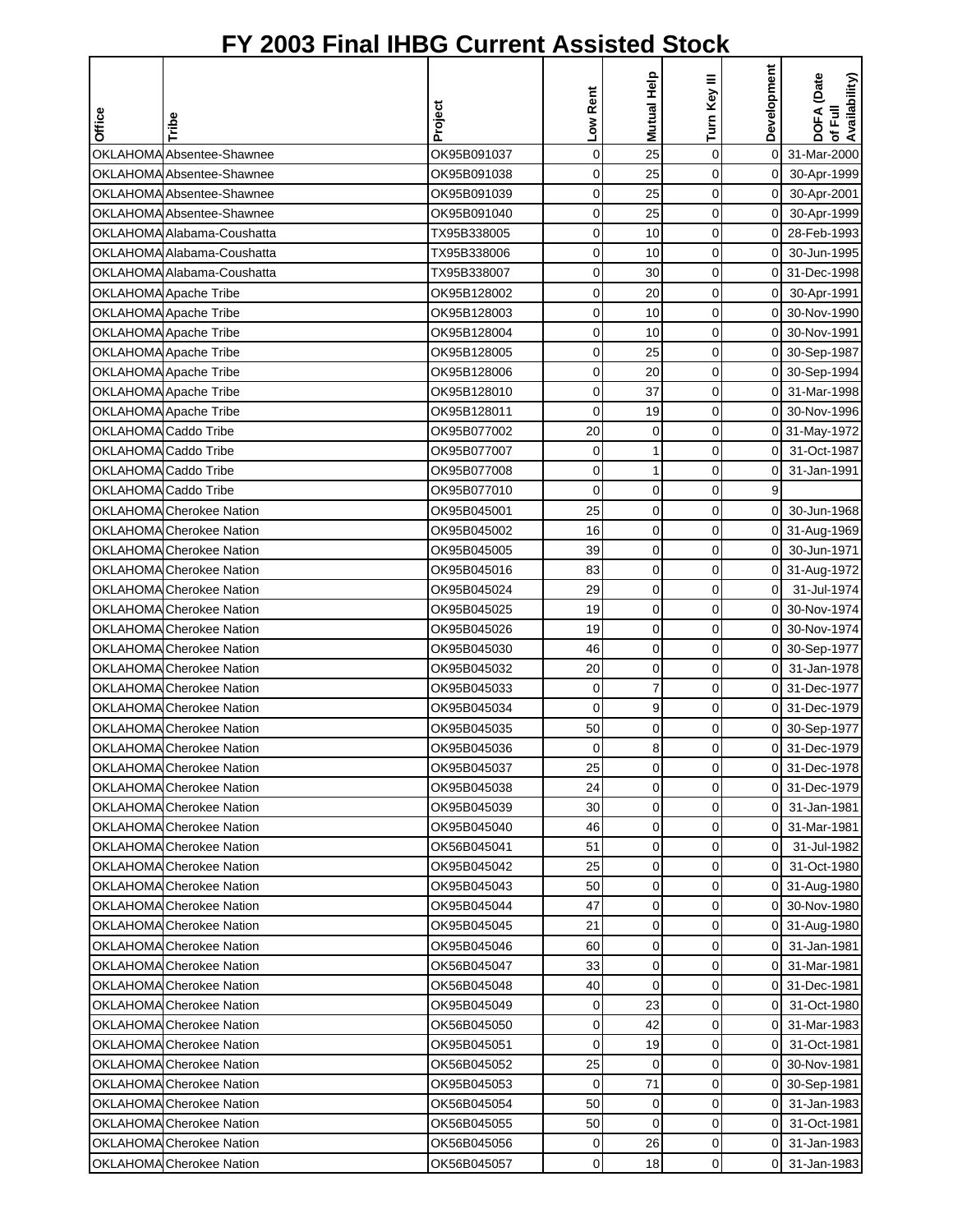| Office             | Tribe                            | Project     | Low Rent       | Mutual Help    | Turn Key III   | Development    | DOFA (Date<br>of Full<br>Availability) |
|--------------------|----------------------------------|-------------|----------------|----------------|----------------|----------------|----------------------------------------|
|                    |                                  |             |                |                |                |                |                                        |
|                    | OKLAHOMA Cherokee Nation         | OK56B045058 | $\mathbf 0$    | 28             | $\mathbf 0$    | $\overline{0}$ | 30-Sep-1982                            |
|                    | OKLAHOMA Cherokee Nation         | OK95B045059 | $\mathbf 0$    | 90             | $\mathbf 0$    | $\mathbf 0$    | 31-Oct-1984                            |
|                    | OKLAHOMA Cherokee Nation         | OK95B045060 | 0              | 35             | 0              |                | 0 28-Feb-1986                          |
|                    | OKLAHOMA Cherokee Nation         | OK95B045061 | 0              | 37             | 0              |                | 0 30-Sep-1986                          |
|                    | OKLAHOMA Cherokee Nation         | OK95B045062 | $\mathbf 0$    | 32             | $\mathbf 0$    |                | 0 30-Nov-1986                          |
|                    | OKLAHOMA Cherokee Nation         | OK95B045063 | 0              | 17             | $\mathbf 0$    | ΟI             | 30-Sep-1986                            |
|                    | OKLAHOMA Cherokee Nation         | OK95B045064 | 0              | 41             | 0              | ΟI             | 31-Oct-1987                            |
|                    | <b>OKLAHOMA</b> Cherokee Nation  | OK95B045065 | 0              | 16             | 0              | $\overline{0}$ | 31-Oct-1984                            |
|                    | OKLAHOMA Cherokee Nation         | OK95B045066 | $\mathbf 0$    | 42             | 0              | οI             | 28-Feb-1987                            |
|                    | OKLAHOMA Cherokee Nation         | OK95B045067 | 0              | 50             | 0              | ΟI             | 29-Feb-1988                            |
|                    | OKLAHOMA Cherokee Nation         | OK95B045068 | 0              | 32             | 0              | οI             | 31-Mar-1988                            |
|                    | OKLAHOMA Cherokee Nation         | OK95B045069 | 0              | 17             | 0              | ΟI             | 31-Mar-1988                            |
|                    | OKLAHOMA Cherokee Nation         | OK95B045070 | 0              | 5              | 0              |                | 0 30-Sep-1986                          |
|                    | OKLAHOMA Cherokee Nation         | OK95B045071 | 0              | 16             | $\mathbf 0$    |                | 0 30-Sep-1986                          |
|                    | OKLAHOMA Cherokee Nation         | OK95B045072 | 0              | 29             | 0              |                | 0 30-Sep-1988                          |
|                    | <b>OKLAHOMA</b> Cherokee Nation  | OK95B045073 | $\mathbf 0$    | 26             | 0              |                | 0 30-Sep-1988                          |
|                    | OKLAHOMA Cherokee Nation         | OK95B045074 | 0              | 17             | $\mathbf 0$    |                | 0 30-Sep-1988                          |
|                    | OKLAHOMA Cherokee Nation         | OK95B045075 | $\mathbf 0$    | 78             | $\mathbf 0$    |                | 0 30-Sep-1989                          |
|                    | OKLAHOMA Cherokee Nation         | OK95B045076 | 0              | 94             | 0              | $\overline{0}$ | 30-Apr-1992                            |
|                    | OKLAHOMA Cherokee Nation         | OK95B045077 | 0              | 10             | 0              | $\overline{0}$ | 30-Apr-1990                            |
|                    | OKLAHOMA Cherokee Nation         | OK95B045078 | 0              | 54             | 0              |                | 0 31-Dec-1993                          |
|                    | OKLAHOMA Cherokee Nation         | OK95B045079 | 0              | 54             | 0              | $\overline{O}$ | 31-Oct-1993                            |
|                    | <b>OKLAHOMA</b> Cherokee Nation  | OK95B045080 | 0              | 25             | 0              | οI             | 30-Apr-1994                            |
|                    | <b>OKLAHOMA</b> Cherokee Nation  | OK95B045081 | 0              | 40             | 0              |                | 0 31-May-1994                          |
|                    | <b>OKLAHOMA</b> Cherokee Nation  | OK95B045082 | 0              | 146            | 0              | οI             | 30-Apr-1995                            |
|                    | OKLAHOMA Cherokee Nation         | OK95B045083 | 49             | 0              | $\mathbf 0$    | $\overline{0}$ | 30-Nov-1995                            |
|                    | OKLAHOMA Cherokee Nation         | OK95B045085 | 0              | 152            | 0              | $\overline{0}$ | 30-Apr-1996                            |
|                    | OKLAHOMA Cherokee Nation         | OK95B045086 | 0              | 180            | 0              | οI             | 25-Mar-1998                            |
|                    | OKLAHOMA Cherokee Nation         | OK95B045087 | 0              | 16             | 0              |                | 0 31-Dec-1999                          |
|                    | OKLAHOMA Cherokee Nation         | OK95B045088 | 0              | 50             | 0              | 01             | 31-Dec-2000                            |
|                    | OKLAHOMA Cheyenne-Arapaho Tribes | OK95B100003 | $\overline{O}$ | 84             | $\overline{0}$ |                | 0 30-Sep-1979                          |
|                    | OKLAHOMA Cheyenne-Arapaho Tribes | OK95B100004 | 0              | 25             | 0              | $\overline{0}$ | 31-Jul-1981                            |
|                    | OKLAHOMA Cheyenne-Arapaho Tribes | OK95B100005 | 0              | 24             | 0              | $\overline{0}$ | 30-Oct-1987                            |
|                    | OKLAHOMA Cheyenne-Arapaho Tribes | OK95B100006 | 0              | 25             | 0              |                | 0 31-Aug-1989                          |
|                    | OKLAHOMA Cheyenne-Arapaho Tribes | OK95B100007 | 0              | 20             | 0              | $\overline{0}$ | 30-Apr-1992                            |
|                    | OKLAHOMA Cheyenne-Arapaho Tribes | OK95B100008 | 0              | 9              | 0              | $\overline{0}$ | 31-Jul-1993                            |
|                    | OKLAHOMA Cheyenne-Arapaho Tribes | OK95B100009 | 0              | 10             | 0              |                | 0 13-May-1996                          |
|                    | OKLAHOMA Cheyenne-Arapaho Tribes | OK95B100010 | 0              | 21             | 0              |                | 0 30-Dec-1997                          |
|                    | OKLAHOMA Cheyenne-Arapaho Tribes | OK95B100012 | 0              | 30             | 0              | οI             | 28-Feb-1999                            |
| OKLAHOMA Chickasaw |                                  | OK95B047002 | 24             | 0              | 0              | 0              | 30-Nov-1970                            |
| OKLAHOMA Chickasaw |                                  | OK95B047004 | 64             | 0              | 0              |                | 0 31-Dec-1971                          |
| OKLAHOMA Chickasaw |                                  | OK95B047006 | 100            | $\mathbf 0$    | 0              | $\overline{0}$ | 31-Oct-1971                            |
| OKLAHOMA Chickasaw |                                  | OK95B047008 | 97             | 0              | 0              | 0I             | 28-Feb-1975                            |
| OKLAHOMA Chickasaw |                                  | OK95B047010 | 100            | $\mathbf 0$    | 0              |                | 0 28-Feb-1973                          |
| OKLAHOMA Chickasaw |                                  | OK95B047011 | 25             | $\mathbf 0$    | 0              | οI             | 30-Jun-1973                            |
| OKLAHOMA Chickasaw |                                  | OK95B047013 | 30             | $\mathbf 0$    | 0              | $\overline{0}$ | 31-Oct-1972                            |
| OKLAHOMA Chickasaw |                                  | OK95B047014 | 22             | $\mathbf 0$    | $\mathbf 0$    | $\overline{0}$ | 31-Oct-1972                            |
| OKLAHOMA Chickasaw |                                  | OK95B047029 | 0              | 28             | 0              |                | 0 31-Dec-1980                          |
| OKLAHOMA Chickasaw |                                  | OK95B047030 | 0              | $\overline{7}$ | 0              | $\overline{0}$ | 31-Jul-1978                            |
| OKLAHOMA Chickasaw |                                  | OK95B047031 | 0              | 10             | 0              | οI             | 28-Feb-1979                            |
| OKLAHOMA Chickasaw |                                  | OK95B047032 | 0              | 8              | 0              |                | 0 31-Aug-1979                          |
| OKLAHOMA Chickasaw |                                  | OK95B047033 | 75             | 0              | $\mathbf 0$    |                | 0 31-May-1979                          |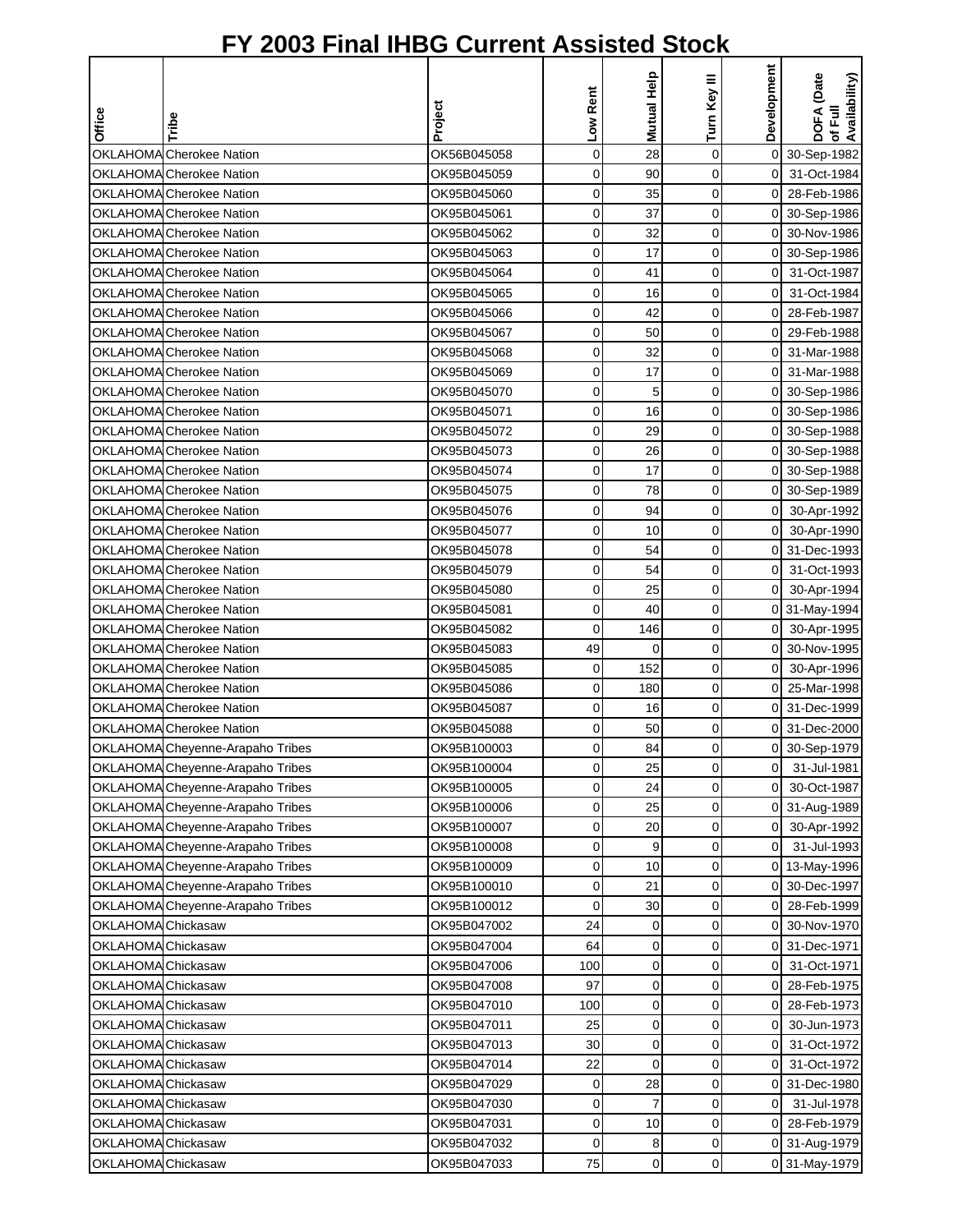|                                          |                                |                            |                     | Mutual Help    |                     | Development                    | DOFA (Date<br>of Full<br>Availability) |
|------------------------------------------|--------------------------------|----------------------------|---------------------|----------------|---------------------|--------------------------------|----------------------------------------|
| <b>Office</b>                            |                                | Project                    | Low Rent            |                | Turn Key III        |                                |                                        |
|                                          | Tribe                          |                            |                     |                |                     |                                |                                        |
| OKLAHOMA Chickasaw                       |                                | OK95B047034                | $\mathsf 0$         | 22             | $\mathbf 0$         | $\overline{0}$                 | 30-Apr-1981                            |
| OKLAHOMA Chickasaw                       |                                | OK95B047035                | 0                   | 18             | $\mathbf 0$         |                                | 0 31-Dec-1980                          |
| OKLAHOMA Chickasaw                       |                                | OK95B047036                | 90                  | 0              | 0                   |                                | 0 30-Sep-1981                          |
| OKLAHOMA Chickasaw                       |                                | OK95B047037                | 60                  | $\mathbf 0$    | 0                   |                                | 0 30-Sep-1980                          |
| OKLAHOMA Chickasaw                       |                                | OK95B047038                | 50                  | $\mathbf 0$    | $\mathbf 0$         | $\overline{0}$                 | 30-Jun-1983                            |
| OKLAHOMA Chickasaw                       |                                | OK95B047039                | 0                   | 17             | $\mathbf 0$         | οI                             | 30-Apr-1980                            |
| OKLAHOMA Chickasaw                       |                                | OK95B047040                | 0                   | 29             | 0                   |                                | 0 31-May-1984                          |
| OKLAHOMA Chickasaw                       |                                | OK56B047041                | $\mathbf 0$         | 17             | $\mathbf 0$         | $\overline{0}$                 | 31-Oct-1982                            |
| OKLAHOMA Chickasaw                       |                                | OK56B047042                | $\mathbf 0$         | 15             | $\mathbf 0$         | $\overline{O}$                 | 30-Apr-1982                            |
| OKLAHOMA Chickasaw                       |                                | OK56B047043                | 0                   | $\overline{7}$ | 0                   |                                | 0 31-Dec-1980                          |
| OKLAHOMA Chickasaw                       |                                | OK56B047044                | 0                   | 26             | 0                   |                                | 0 31-May-1985                          |
| OKLAHOMA Chickasaw                       |                                | OK56B047045                | 0                   | 17             | 0                   |                                | 0 30-Sep-1984                          |
| OKLAHOMA Chickasaw                       |                                | OK95B047046                | $\mathbf 0$         | 16             | $\mathbf 0$         |                                | 0 30-Sep-1986                          |
| OKLAHOMA Chickasaw                       |                                | OK95B047047                | 0                   | 25             | 0                   | $\mathbf 0$                    | 31-Jul-1986                            |
| OKLAHOMA Chickasaw                       |                                | OK95B047048                | $\mathbf 0$         | 20             | 0                   |                                | 0 30-Sep-1986                          |
| OKLAHOMA Chickasaw                       |                                | OK95B047049                | 0                   | 24             | 0                   | οI                             | 30-Apr-1987                            |
| OKLAHOMA Chickasaw                       |                                | OK95B047052                | $\mathbf 0$         | 6              | 0                   |                                | 0 31-Aug-1984                          |
| OKLAHOMA Chickasaw                       |                                | OK95B047053                | $\mathbf 0$         | 19             | $\mathbf 0$         |                                | 0 31-May-1987                          |
| OKLAHOMA Chickasaw                       |                                | OK95B047054                | 0                   | 17             | 0                   |                                | 0 31-Aug-1987                          |
| OKLAHOMA Chickasaw                       |                                | OK95B047055                | 0                   | 18             | $\mathbf 0$         |                                | 0 31-Aug-1987                          |
| OKLAHOMA Chickasaw                       |                                | OK95B047056                | $\mathbf 0$         | 17             | $\mathbf 0$         |                                | 0 31-Aug-1987                          |
| OKLAHOMA Chickasaw                       |                                | OK95B047057                | 0                   | 14             | $\mathbf 0$         | $\overline{0}$                 | 31-Jul-1986                            |
| OKLAHOMA Chickasaw                       |                                | OK95B047058                | 0                   | 36             | 0                   | ΟI                             | 30-Sep-1988                            |
| OKLAHOMA Chickasaw                       |                                | OK95B047059                | 0                   | 40             | 0                   | $\overline{0}$                 | 30-Apr-1989                            |
| OKLAHOMA Chickasaw                       |                                | OK95B047060                | $\mathbf 0$         | 31             | 0                   | $\overline{0}$                 | 30-Apr-1990                            |
| OKLAHOMA Chickasaw                       |                                | OK95B047061                | 0                   | 25             | 0                   | οI                             | 31-Mar-1991                            |
| OKLAHOMA Chickasaw                       |                                | OK95B047062                | 0                   | 18             | 0                   |                                | 0 31-Dec-1989                          |
| OKLAHOMA Chickasaw                       |                                | OK95B047063                | 0                   | 29             | 0                   | 0I                             | 31-Jan-1992                            |
| OKLAHOMA Chickasaw<br>OKLAHOMA Chickasaw |                                | OK95B047064                | 0                   | 29             | 0                   | $\overline{0}$                 | 31-Oct-1992<br>30-Apr-1992             |
| OKLAHOMA Chickasaw                       |                                | OK95B047065                | 0<br>$\overline{O}$ | 17<br>23       | 0<br>$\overline{0}$ | $\overline{0}$<br>$\mathsf{O}$ |                                        |
| OKLAHOMA Chickasaw                       |                                | OK95B047066                | 0                   |                |                     |                                | 30-Jun-1995                            |
| OKLAHOMA Chickasaw                       |                                | OK95B047067<br>OK95B047068 | 0                   | 11<br>24       | 0<br>0              |                                | 0 31-Mar-1993<br>0 25-Mar-1996         |
| OKLAHOMA Chickasaw                       |                                | OK95B047069                | 0                   | 30             | 0                   | ΟI                             | 31-Oct-1995                            |
| OKLAHOMA Chickasaw                       |                                | OK95B047070                | 0                   | 25             | 0                   |                                | 0 31-Mar-1996                          |
| OKLAHOMA Chickasaw                       |                                | OK95B047071                | 0                   | 24             | 0                   |                                | 0 31-Mar-1996                          |
| OKLAHOMA Chickasaw                       |                                | OK95B047072                | 0                   | 24             | 0                   |                                | 0 29-Feb-1996                          |
| OKLAHOMA Chickasaw                       |                                | OK95B047073                | 0                   | 0              | 25                  | 01                             | 30-Jun-1997                            |
| OKLAHOMA Chickasaw                       |                                | OK95B047074                | 0                   | 24             | 0                   |                                | 0 30-Nov-1996                          |
| OKLAHOMA Chickasaw                       |                                | OK95B047075                | 0                   | 25             | 0                   | ΟI                             | 28-Feb-1997                            |
| OKLAHOMA Chickasaw                       |                                | OK95B047076                | 0                   | 5              | 0                   | ΟI                             | 30-Jun-1983                            |
| OKLAHOMA Chickasaw                       |                                | OK95B047077                | $\mathbf 0$         | 8              | 0                   | οI                             | 31-Mar-1998                            |
|                                          | OKLAHOMA Chitimacha Tribe      | LA95B244001                | 0                   | 12             | 0                   | ΟI                             | 30-Jun-1988                            |
|                                          | OKLAHOMA Chitimacha Tribe      | LA95B244002                | 0                   | 9              | 0                   | οI                             | 31-Jul-1992                            |
|                                          | OKLAHOMA Chitimacha Tribe      | LA95B244003                | 0                   | 8              | 0                   |                                | 0 31-Mar-1994                          |
|                                          | OKLAHOMA Chitimacha Tribe      | LA95B244004                | 0                   | 16             | 0                   |                                | 0 31-Dec-1995                          |
|                                          | OKLAHOMA Choctaw Nation        | OK95B049002                | 30                  | 0              | 0                   |                                | 0 31-Dec-1969                          |
|                                          | <b>OKLAHOMA</b> Choctaw Nation | OK95B049009                | 14                  | 0              | 0                   |                                | 0 28-Feb-1971                          |
|                                          | OKLAHOMA Choctaw Nation        | OK95B049010                | 20                  | 0              | 0                   |                                | 0 31-Aug-1971                          |
|                                          | OKLAHOMA Choctaw Nation        | OK95B049011                | 12                  | $\mathbf 0$    | 0                   |                                | 0 31-Dec-1971                          |
|                                          | <b>OKLAHOMA</b> Choctaw Nation | OK95B049014                | 24                  | 0              | 0                   | οI                             | 31-Jul-1971                            |
|                                          | <b>OKLAHOMA</b> Choctaw Nation | OK95B049016                | 16                  | 0              | 0                   |                                | 0 31-Dec-1971                          |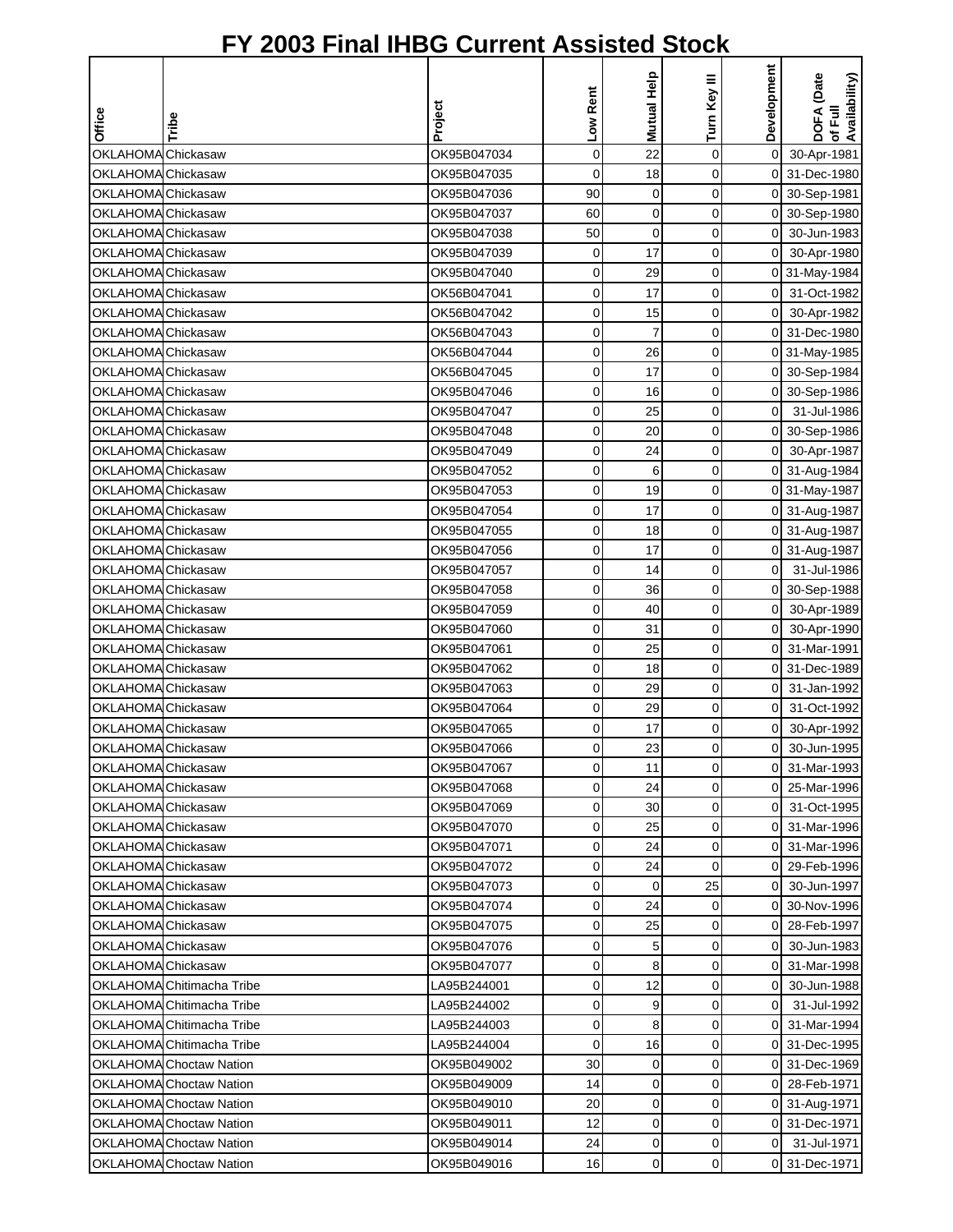|        |                                |             |                | Mutual Help    |                | Development    | DOFA (Date<br>of Full<br> Availability)<br> Availability) |
|--------|--------------------------------|-------------|----------------|----------------|----------------|----------------|-----------------------------------------------------------|
|        |                                | Project     | Low Rent       |                | Turn Key III   |                |                                                           |
| Office | Tribe                          |             |                |                |                |                |                                                           |
|        | <b>OKLAHOMA</b> Choctaw Nation | OK95B049020 | 30             | $\pmb{0}$      | 0              | $\mathbf 0$    | 30-Apr-1974                                               |
|        | <b>OKLAHOMA</b> Choctaw Nation | OK95B049025 | 0              | 1              | 0              | $\overline{0}$ | 30-Apr-1978                                               |
|        | OKLAHOMA Choctaw Nation        | OK95B049026 | 0              | $\overline{c}$ | 0              | $\overline{0}$ | 30-Apr-1978                                               |
|        | OKLAHOMA Choctaw Nation        | OK95B049028 | 0              | 3              | 0              | $\overline{0}$ | 30-Apr-1978                                               |
|        | <b>OKLAHOMA</b> Choctaw Nation | OK95B049030 | 0              | 17             | 0              | 0I             | 31-Mar-1979                                               |
|        | <b>OKLAHOMA</b> Choctaw Nation | OK95B049031 | 0              | 7              | 0              | 0              | 31-Jan-1980                                               |
|        | <b>OKLAHOMA</b> Choctaw Nation | OK95B049032 | 0              | $\overline{7}$ | 0              | ΟI             | 31-Oct-1979                                               |
|        | <b>OKLAHOMA</b> Choctaw Nation | OK95B049033 | 0              | 13             | 0              |                | 0 31-Aug-1981                                             |
|        | <b>OKLAHOMA</b> Choctaw Nation | OK95B049034 | 0              | 10             | 0              | $\overline{0}$ | 30-Jun-1979                                               |
|        | <b>OKLAHOMA</b> Choctaw Nation | OK95B049035 | 0              | 13             | 0              |                | 0 31-Aug-1979                                             |
|        | OKLAHOMA Choctaw Nation        | OK95B049036 | 0              | 5              | 0              | $\overline{0}$ | 30-Apr-1979                                               |
|        | OKLAHOMA Choctaw Nation        | OK95B049037 | 0              | 6              | 0              | 01             | 31-Oct-1980                                               |
|        | <b>OKLAHOMA</b> Choctaw Nation | OK95B049038 | 0              | 8              | 0              | 0              | 30-Nov-1980                                               |
|        | <b>OKLAHOMA</b> Choctaw Nation | OK95B049039 | 0              | 10             | 0              | 0              | 31-Oct-1980                                               |
|        | <b>OKLAHOMA</b> Choctaw Nation | OK95B049040 | 0              | 12             | 0              | 0              | 31-Mar-1980                                               |
|        | <b>OKLAHOMA</b> Choctaw Nation | OK95B049041 | 0              | 13             | 0              | 0              | 31-Jul-1980                                               |
|        | <b>OKLAHOMA</b> Choctaw Nation | OK95B049042 | 0              | 9              | 0              | οI             | 31-Mar-1980                                               |
|        | <b>OKLAHOMA</b> Choctaw Nation | OK95B049043 | 0              | 12             | 0              | $\overline{0}$ | 31-Mar-1980                                               |
|        | <b>OKLAHOMA</b> Choctaw Nation | OK95B049044 | 0              | 8              | 0              | 0              | 30-Sep-1980                                               |
|        | <b>OKLAHOMA</b> Choctaw Nation | OK95B049045 | 0              | 13             | 0              | 01             | 31-Jan-1980                                               |
|        | <b>OKLAHOMA</b> Choctaw Nation | OK95B049046 | 0              | 10             | 0              | 0              | 31-Oct-1980                                               |
|        | <b>OKLAHOMA</b> Choctaw Nation | OK95B049047 | 0              | 9              | 0              | $\overline{0}$ | 31-Oct-1980                                               |
|        | <b>OKLAHOMA</b> Choctaw Nation | OK95B049048 | 0              | 10             | 0              | 0              | 31-Aug-1980                                               |
|        | <b>OKLAHOMA</b> Choctaw Nation | OK56B049049 | 0              | 35             | 0              | 0              | 30-Nov-1982                                               |
|        | <b>OKLAHOMA</b> Choctaw Nation | OK56B049050 | 0              | 34             | 0              | 0              | 31-Mar-1983                                               |
|        | <b>OKLAHOMA</b> Choctaw Nation | OK56B049051 | 0              | 27             | 0              | $\overline{0}$ | 31-Oct-1982                                               |
|        | <b>OKLAHOMA</b> Choctaw Nation | OK56B049052 | 0              | 29             | 0              | 0              | 31-Oct-1982                                               |
|        | <b>OKLAHOMA</b> Choctaw Nation | OK56B049053 | 0              | 34             | 0              | $\overline{0}$ | 31-Oct-1982                                               |
|        | <b>OKLAHOMA</b> Choctaw Nation | OK56B049054 | 0              | 23             | 0              |                | 0 30-Nov-1983                                             |
|        | OKLAHOMA Choctaw Nation        | OK56B049055 | 0              | 24             | 0              |                | 0 30-Sep-1983                                             |
|        | <b>OKLAHOMA</b> Choctaw Nation | OK56B049056 | $\overline{0}$ | 18             | $\overline{0}$ | οI             | 31-Oct-1983                                               |
|        | <b>OKLAHOMA</b> Choctaw Nation | OK56B049057 | 0              | 50             | 0              |                | 0 31-May-1984                                             |
|        | <b>OKLAHOMA</b> Choctaw Nation | OK56B049058 | 0              | 49             | 0              | οI             | 30-Jun-1983                                               |
|        | <b>OKLAHOMA</b> Choctaw Nation | OK95B049059 | 0              | 43             | 0              |                | 0 31-May-1985                                             |
|        | <b>OKLAHOMA Choctaw Nation</b> | OK95B049060 | 0              | 36             | 0              |                | 0 30-Sep-1986                                             |
|        | OKLAHOMA Choctaw Nation        | OK95B049061 | 0              | 58             | 0              |                | 0 31-Dec-1986                                             |
|        | <b>OKLAHOMA</b> Choctaw Nation | OK95B049062 | 0              | 31             | 0              | 0              | 31-Jul-1985                                               |
|        | <b>OKLAHOMA</b> Choctaw Nation | OK95B049063 | 0              | 23             | 0              | 01             | 30-Apr-1986                                               |
|        | OKLAHOMA Choctaw Nation        | OK95B049064 | 0              | 22             | 0              | 01             | 31-Jan-1987                                               |
|        | OKLAHOMA Choctaw Nation        | OK95B049065 | 0              | 22             | 0              | 0              | 31-Jan-1987                                               |
|        | OKLAHOMA Choctaw Nation        | OK95B049066 | 0              | 15             | 0              | 01             | 31-Jan-1987                                               |
|        | <b>OKLAHOMA Choctaw Nation</b> | OK95B049067 | 0              | 16             | 0              |                | 0 30-Nov-1987                                             |
|        | <b>OKLAHOMA Choctaw Nation</b> | OK95B049068 | 0              | 19             | 0              |                | 0 31-Dec-1987                                             |
|        | <b>OKLAHOMA</b> Choctaw Nation | OK95B049069 | 0              | 27             | 0              | $\mathsf{O}$   | 31-Jul-1988                                               |
|        | <b>OKLAHOMA</b> Choctaw Nation | OK95B049070 | 0              | 13             | 0              | 01             | 30-Apr-1986                                               |
|        | <b>OKLAHOMA</b> Choctaw Nation | OK95B049071 | 0              | 17             | 0              |                | 0 30-Sep-1988                                             |
|        | OKLAHOMA Choctaw Nation        | OK95B049072 | 0              | 17             | 0              |                | 0 30-Sep-1988                                             |
|        | OKLAHOMA Choctaw Nation        | OK95B049073 | 0              | 17             | 0              | 0              | 31-Dec-1988                                               |
|        | <b>OKLAHOMA</b> Choctaw Nation | OK95B049074 | 0              | 17             | 0              | 01             | 31-Jan-1989                                               |
|        | OKLAHOMA Choctaw Nation        | OK95B049075 | 0              | 20             | 0              | οI             | 30-Apr-1989                                               |
|        | <b>OKLAHOMA</b> Choctaw Nation | OK95B049076 | 0              | 21             | 0              |                | 0 30-Sep-1989                                             |
|        | <b>OKLAHOMA</b> Choctaw Nation | OK95B049077 | 0              | 17             | $\mathbf 0$    |                | 0 31-Dec-1989                                             |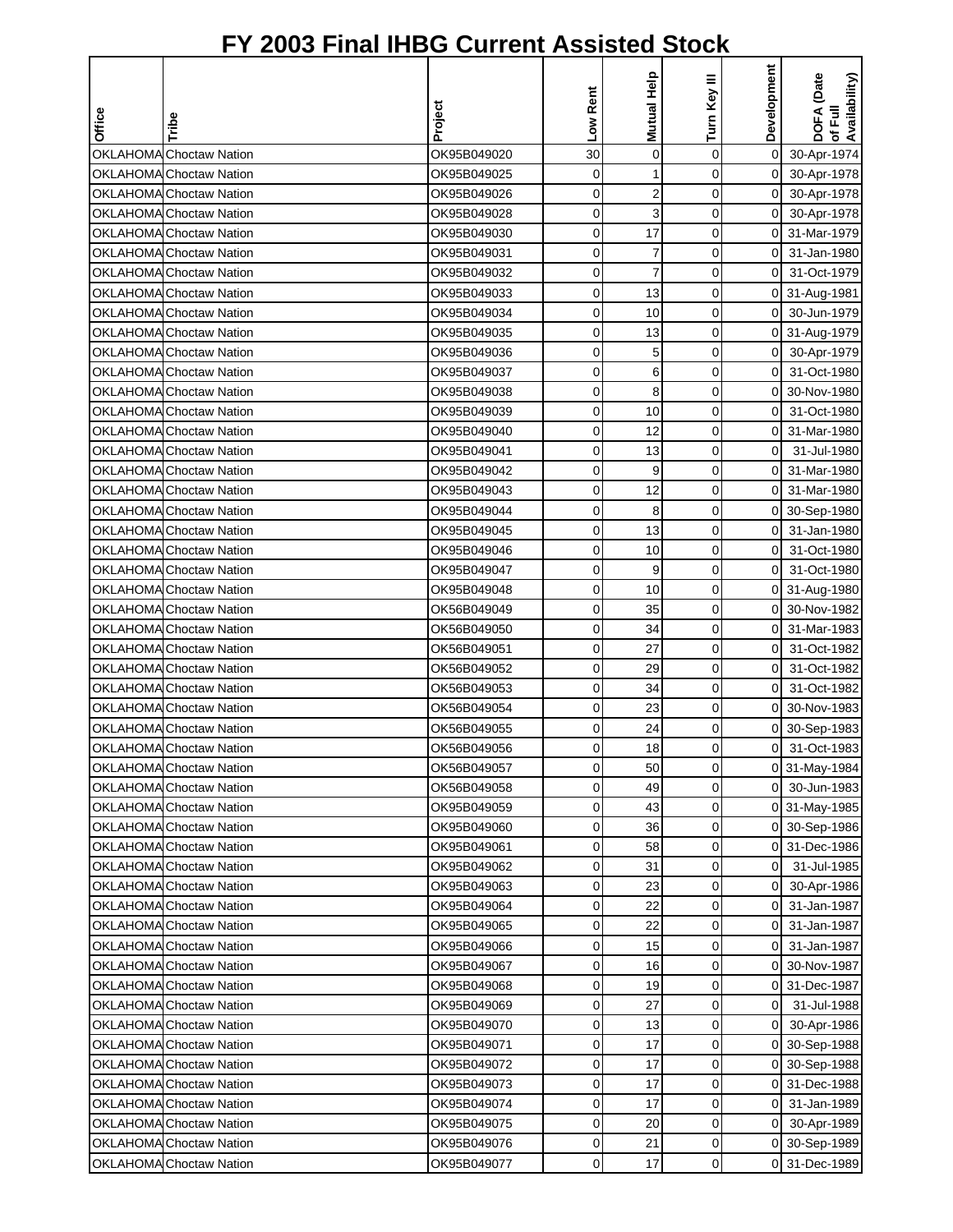|                    |                                              |             |             |                |                | Development    |                                        |
|--------------------|----------------------------------------------|-------------|-------------|----------------|----------------|----------------|----------------------------------------|
|                    |                                              |             | Low Rent    | Mutual Help    | Turn Key III   |                | DOFA (Date<br>of Full<br>Availability) |
| Office             | Tribe                                        | Project     |             |                |                |                |                                        |
|                    | <b>OKLAHOMA</b> Choctaw Nation               | OK95B049078 | $\mathbf 0$ | 19             | $\mathbf 0$    |                | 0 31-Aug-1990                          |
|                    | <b>OKLAHOMA</b> Choctaw Nation               | OK95B049079 | $\mathbf 0$ | 18             | $\mathbf 0$    | $\overline{O}$ | 30-Jun-1990                            |
|                    | <b>OKLAHOMA</b> Choctaw Nation               | OK95B049080 | $\mathbf 0$ | 22             | $\mathbf 0$    |                | 0 30-Nov-1990                          |
|                    | <b>OKLAHOMA</b> Choctaw Nation               | OK95B049081 | $\mathbf 0$ | 20             | $\mathbf 0$    |                | 0 31-May-1991                          |
|                    | <b>OKLAHOMA</b> Choctaw Nation               | OK95B049082 | 0           | 17             | $\mathbf 0$    |                | 0 30-Sep-1991                          |
|                    | <b>OKLAHOMA</b> Choctaw Nation               | OK95B049083 | 0           | 18             | $\mathbf 0$    |                | 0 31-May-1992                          |
|                    | <b>OKLAHOMA</b> Choctaw Nation               | OK95B049084 | 0           | 25             | 0              |                | 0 31-Mar-1993                          |
|                    | <b>OKLAHOMA</b> Choctaw Nation               | OK95B049085 | $\mathbf 0$ | 96             | 0              | οI             | 30-Apr-1995                            |
|                    | <b>OKLAHOMA</b> Choctaw Nation               | OK95B049086 | $\mathbf 0$ | 50             | 0              |                | 0 31-Aug-1996                          |
|                    | <b>OKLAHOMA</b> Choctaw Nation               | OK95B049087 | 0           | 42             | 0              | $\overline{0}$ | 31-Mar-1997                            |
|                    | <b>OKLAHOMA</b> Choctaw Nation               | OK95B049088 | 0           | 41             | 0              | $\overline{0}$ | 31-Jul-1997                            |
|                    | <b>OKLAHOMA</b> Choctaw Nation               | OK95B049089 | 0           | 20             | 0              |                | 0 30-Sep-1997                          |
|                    | <b>OKLAHOMA</b> Choctaw Nation               | OK95B049090 | 0           | 49             | $\mathbf 0$    | 01             | 31-Mar-1998                            |
|                    | OKLAHOMA Choctaw Nation                      | OK95B049091 | 0           | 52             | $\mathbf 0$    | $\overline{0}$ | 28-Feb-1999                            |
|                    | <b>OKLAHOMA</b> Choctaw Nation               | OK95B049092 | $\mathbf 0$ | 50             | 0              | ΟI             | 28-Feb-1999                            |
|                    | OKLAHOMA Choctaw Nation                      | OK95B049093 | $\mathbf 0$ | 50             | 0              | $\Omega$       | 31-Dec-1999                            |
|                    | OKLAHOMA Choctaw Nation                      | OK95B049094 | $\mathbf 0$ | 50             | $\mathbf 0$    | $\overline{0}$ | 30-Apr-2000                            |
|                    | <b>OKLAHOMA</b> Choctaw Nation               | OK95B049095 | $\mathbf 0$ | 35             | $\mathbf 0$    |                | 0 31-Aug-2000                          |
|                    | OKLAHOMA Citizen Band Potawatomi Tribe       | OK95B091022 | 25          | 0              | 0              | $\overline{0}$ | 31-Jul-1987                            |
|                    | OKLAHOMA Comanche Tribe                      | OK95B110006 | 0           | 72             | 0              | $\overline{O}$ | 30-Apr-1980                            |
|                    | OKLAHOMA Comanche Tribe                      | OK95B110007 | 0           | 66             | 0              |                | 0 30-Nov-1982                          |
|                    | OKLAHOMA Comanche Tribe                      | OK95B110008 | 0           | 83             | $\mathbf 0$    | $\mathbf 0$    | 31-Jul-1983                            |
|                    | OKLAHOMA Comanche Tribe                      | OK95B110009 | $\mathbf 0$ | 37             | $\mathbf 0$    | $\mathbf 0$    | 30-Jun-1982                            |
|                    | OKLAHOMA Comanche Tribe                      | OK95B110011 | 0           | 21             | 0              | $\Omega$       | 30-Nov-1987                            |
|                    | OKLAHOMA Comanche Tribe                      | OK95B110012 | $\mathbf 0$ | 10             | 0              | $\overline{0}$ | 30-Jun-1990                            |
|                    | OKLAHOMA Comanche Tribe                      | OK95B110013 | $\Omega$    | 9              | $\mathbf 0$    | $\overline{0}$ | 31-Jul-1991                            |
|                    | OKLAHOMA Comanche Tribe                      | OK95B110014 | 55          | $\mathbf 0$    | 0              | $\overline{O}$ | 30-Apr-1997                            |
|                    | OKLAHOMA Comanche Tribe                      | OK95B110015 | 0           | 36             | 0              |                | 0 31-Dec-1998                          |
|                    | OKLAHOMA Comanche Tribe                      | OK95B110016 | 0           | 44             | 0              |                | 30-Sep-1998                            |
|                    | OKLAHOMA Comanche Tribe                      | OK95B110017 | 45          | 0              | 0              | 0              | 30-Jun-1999                            |
|                    | OKLAHOMA Comanche Tribe                      | OK95B110018 | 40          | $\overline{0}$ | $\overline{0}$ | $\overline{0}$ | 30-Jun-1999                            |
|                    | OKLAHOMA Coushatta Tribe                     | LA95B260001 | $\mathbf 0$ | 16             | 0              | $\Omega$       | 30-Jun-1995                            |
|                    | OKLAHOMA Coushatta Tribe                     | LA95B260002 | 0           | 0              | 0              | 19             |                                        |
|                    | OKLAHOMA Delaware Tribe of Indians (Eastern) | OK95B144001 | 25          | 0              | 0              |                | 0 30-Sep-1980                          |
|                    | OKLAHOMA Delaware Tribe of Indians (Eastern) | OK95B144002 | 0           | 16             | 0              | οI             | 31-Jan-1981                            |
|                    | OKLAHOMA Delaware Tribe of Indians (Eastern) | OK95B144003 | 0           | 11             | 0              | $\overline{0}$ | 30-Apr-1990                            |
|                    | OKLAHOMA Delaware Tribe of Indians (Eastern) | OK95B144004 | 0           | 11             | 0              |                | 0 31-Aug-1989                          |
|                    | OKLAHOMA Delaware Tribe of Indians (Eastern) | OK95B144005 | 0           | 4              | 0              |                | 0 31-May-1990                          |
|                    | OKLAHOMA Delaware Tribe of Indians (Eastern) | OK95B144006 | 0           | 5              | 0              |                | 0 31-May-1990                          |
|                    | OKLAHOMA Delaware Tribe of Indians (Eastern) | OK95B144007 | 0           | 8              | 0              | 01             | 30-Jun-1993                            |
|                    | OKLAHOMA Delaware Tribe of Indians (Eastern) | OK95B144008 | 0           | 18             | 0              |                | 0 30-Sep-1993                          |
|                    | OKLAHOMA Delaware Tribe of Indians (Eastern) | OK95B144009 | 0           | 19             | 0              |                | 0 30-Sep-1995                          |
|                    | OKLAHOMA Delaware Tribe of Indians (Eastern) | OK95B144010 | 0           | 17             | 0              | $\overline{0}$ | 20-Jul-1997                            |
|                    | OKLAHOMA Delaware Tribe of Indians (Eastern) | OK95B144011 | 16          | 0              | 0              |                | 0 20-Nov-1997                          |
|                    | OKLAHOMA Delaware Tribe of Indians (Eastern) | OK95B144012 | 36          | $\mathbf 0$    | 0              |                | 0 30-Sep-1998                          |
|                    | OKLAHOMA Eastern Shawnee Tribe               | OK95B167001 | 0           | 12             | 0              |                | 0 30-Mar-2000                          |
|                    | OKLAHOMA Fort Sill Apache Tribe              | OK95B159001 | 0           | 15             | 0              |                | 0 31-Aug-2000                          |
|                    | OKLAHOMA lowa Tribe of Kansas and Nebraska   | KS95B067006 |             | 10             |                |                | 29-Feb-2000                            |
|                    | OKLAHOMA lowa Tribe of Kansas and Nebraska   | KS95B067003 | 46          | 0              | 0              | ΟI             | 31-Mar-1980                            |
|                    | OKLAHOMA lowa Tribe of Kansas and Nebraska   | KS95B067005 | 0           | 21             | 0              | ΟI             | 28-Feb-1986                            |
|                    | OKLAHOMA lowa Tribe of Oklahoma              | OK95B161001 |             |                |                | 15             |                                        |
| OKLAHOMA Kaw Tribe |                                              | OK95B145001 | 0           | 33             | 0              |                | 0 31-Aug-1985                          |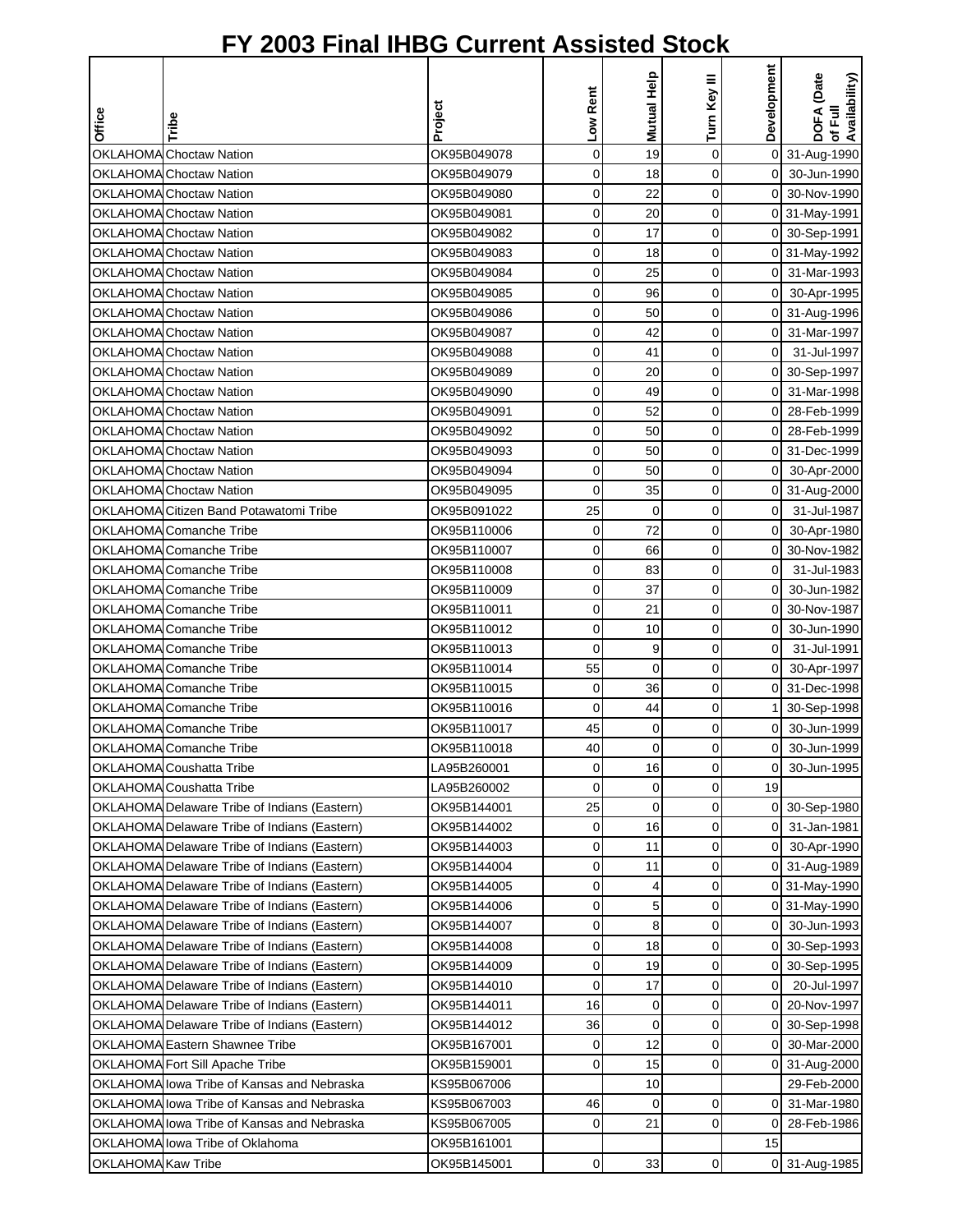|                                          |                                     |                            |                  | Mutual Help | Turn Key III               | Development          | DOFA (Date<br>of Full<br>Availability) |
|------------------------------------------|-------------------------------------|----------------------------|------------------|-------------|----------------------------|----------------------|----------------------------------------|
| Office                                   | Tribe                               | Project                    | Low Rent         |             |                            |                      |                                        |
|                                          |                                     |                            |                  |             |                            |                      |                                        |
| OKLAHOMA Kaw Tribe                       |                                     | OK95B145002                | $\mathbf 0$      | 15          | $\mathbf 0$                | $\overline{0}$       | 30-Sep-1988                            |
| OKLAHOMA Kaw Tribe                       |                                     | OK95B145003                | $\mathbf 0$      | 15          | $\mathbf 0$                |                      | 0 30-Sep-1990                          |
| OKLAHOMA Kaw Tribe                       |                                     | OK95B145004                | 0                | 10          | $\mathbf 0$                |                      | 0 29-Feb-1992                          |
| OKLAHOMA Kaw Tribe<br>OKLAHOMA Kaw Tribe |                                     | OK95B145005                | 0                | 10          | $\mathbf 0$<br>$\mathbf 0$ | ΟI                   | 30-Jun-1993                            |
| OKLAHOMA Kaw Tribe                       |                                     | OK95B145006                | $\mathbf 0$<br>0 | 19<br>10    | $\mathbf 0$                | ΟI<br>$\overline{0}$ | 31-Mar-1995                            |
|                                          | OKLAHOMA Kickapoo Tribe             | OK95B145007<br>KS95B048003 | 46               | 0           | 0                          | $\Omega$             | 31-Mar-1999<br>30-Jun-1980             |
|                                          | OKLAHOMA Kickapoo Tribe             | KS95B048004                | 25               | $\mathbf 0$ | 0                          | $\Omega$             | 30-Jun-1980                            |
|                                          | OKLAHOMA Kickapoo Tribe             | KS95B048006                | $\mathbf 0$      | 0           | 0                          | 18                   |                                        |
|                                          | OKLAHOMA Kickapoo Tribe of Oklahoma | OK95B158001                | 0                | 0           | 0                          | 15                   |                                        |
| OKLAHOMA Kiowa Tribe                     |                                     | OK95B098001                | 0                | 9           | 0                          | $\mathbf 0$          | 31-Jul-1973                            |
| OKLAHOMA Kiowa Tribe                     |                                     | OK95B098002                | 0                | 32          | 0                          | $\mathbf 0$          | 31-Jul-1983                            |
| OKLAHOMA Kiowa Tribe                     |                                     | OK56B098004                | 0                | 24          | 0                          |                      | 0 31-Dec-1985                          |
| OKLAHOMA Kiowa Tribe                     |                                     | OK95B098006                | 0                | 23          | $\mathbf 0$                |                      | 0 30-Sep-1987                          |
| OKLAHOMA Kiowa Tribe                     |                                     | OK95B098007                | 0                | 25          | 0                          | $\overline{0}$       | 31-Jul-1991                            |
| OKLAHOMA Kiowa Tribe                     |                                     | OK95B098008                | $\mathbf 0$      | 20          | 0                          | $\overline{0}$       | 31-Jul-1991                            |
| OKLAHOMA Kiowa Tribe                     |                                     | OK95B098009                | 0                | 8           | 0                          | $\overline{O}$       | 30-Apr-1994                            |
| OKLAHOMA Kiowa Tribe                     |                                     | OK95B098010                | $\mathbf 0$      | 10          | $\mathbf 0$                | $\overline{0}$       | 26-Feb-1993                            |
| OKLAHOMA Kiowa Tribe                     |                                     | OK95B098011                | 0                | 0           | $\mathbf 0$                | 20                   |                                        |
| OKLAHOMA Kiowa Tribe                     |                                     | OK95B098012                | 0                | 0           | 0                          | 21                   |                                        |
|                                          | OKLAHOMA Modoc Tribe                | OK95B165001                | 15               | 0           | $\mathbf 0$                |                      | 0 30-Sep-1998                          |
|                                          | OKLAHOMA Muskogee (Creek) Nation    | OK95B051001                | 20               | 0           | $\mathbf 0$                |                      | 0 30-May-1969                          |
|                                          | OKLAHOMA Muskogee (Creek) Nation    | OK95B051006                | 28               | $\mathbf 0$ | $\mathbf 0$                | οI                   | 30-Jun-1971                            |
|                                          | OKLAHOMA Muskogee (Creek) Nation    | OK95B051007                | 30               | 0           | 0                          | οI                   | 30-Apr-1973                            |
|                                          | OKLAHOMA Muskogee (Creek) Nation    | OK95B051008                | 70               | $\mathbf 0$ | 0                          | οI                   | 30-Apr-1973                            |
|                                          | OKLAHOMA Muskogee (Creek) Nation    | OK95B051012                | 71               | $\mathbf 0$ | $\mathbf 0$                | $\overline{O}$       | 31-Jul-1974                            |
|                                          | OKLAHOMA Muskogee (Creek) Nation    | OK95B051016                | 0                | 19          | 0                          | $\overline{0}$       | 30-Apr-1979                            |
|                                          | OKLAHOMA Muskogee (Creek) Nation    | OK95B051017                | 0                | 13          | 0                          |                      | 0 31-Aug-1978                          |
|                                          | OKLAHOMA Muskogee (Creek) Nation    | OK95B051018                | 0                | 1           | 0                          | $\overline{0}$       | 31-Oct-1977                            |
|                                          | OKLAHOMA Muskogee (Creek) Nation    | OK95B051019                | 50               | $\mathbf 0$ | 0                          | $\overline{0}$       | 31-Jan-1980                            |
|                                          | OKLAHOMA Muskogee (Creek) Nation    | OK95B051020                | $\overline{O}$   | 24          | $\overline{0}$             | οI                   | 31-Jan-1980                            |
|                                          | OKLAHOMA Muskogee (Creek) Nation    | OK95B051021                | 0                | 28          | 0                          | ΟI                   | 31-Oct-1979                            |
|                                          | OKLAHOMA Muskogee (Creek) Nation    | OK95B051022                | 0                | 59          | 0                          | οI                   | 29-Feb-1980                            |
|                                          | OKLAHOMA Muskogee (Creek) Nation    | OK95B051023                | 50               | 0           | 0                          | $\overline{0}$       | 30-Jun-1980                            |
|                                          | OKLAHOMA Muskogee (Creek) Nation    | OK95B051024                | 0                | 10          | 0                          | $\overline{0}$       | 31-Jul-1980                            |
|                                          | OKLAHOMA Muskogee (Creek) Nation    | OK95B051025                | 0                | 17          | 0                          |                      | 0 30-Nov-1980                          |
|                                          | OKLAHOMA Muskogee (Creek) Nation    | OK95B051026                | 0                | 29          | 0                          | 0                    | 31-Oct-1980                            |
|                                          | OKLAHOMA Muskogee (Creek) Nation    | OK95B051028                | 0                | 4           | 0                          |                      | 0 30-Nov-1980                          |
|                                          | OKLAHOMA Muskogee (Creek) Nation    | OK56B051029                | 0                | 9           | 0                          |                      | 0 30-Sep-1980                          |
|                                          | OKLAHOMA Muskogee (Creek) Nation    | OK56B051030                | 0                | 11          | 0                          | 01                   | 31-Oct-1980                            |
|                                          | OKLAHOMA Muskogee (Creek) Nation    | OK56B051031                | 0                | 9           | 0                          | ΟI                   | 31-Mar-1981                            |
|                                          | OKLAHOMA Muskogee (Creek) Nation    | OK56B051032                | $\mathbf 0$      | 19          | 0                          | 0                    | 31-Jan-1981                            |
|                                          | OKLAHOMA Muskogee (Creek) Nation    | OK56B051033                | $\mathbf 0$      | 17          | 0                          |                      | 0 30-Nov-1981                          |
|                                          | OKLAHOMA Muskogee (Creek) Nation    | OK56B051034                | 0                | 9           | 0                          |                      | 0 30-Sep-1981                          |
|                                          | OKLAHOMA Muskogee (Creek) Nation    | OK56B051035                | 0                | 13          | 0                          |                      | 0 30-Sep-1981                          |
|                                          | OKLAHOMA Muskogee (Creek) Nation    | OK56B051036                | 0                | 16          | 0                          | 0                    | 31-Oct-1982                            |
|                                          | OKLAHOMA Muskogee (Creek) Nation    | OK56B051037                | 0                | 10          | $\mathbf 0$                | $\overline{0}$       | 30-Jun-1982                            |
|                                          | OKLAHOMA Muskogee (Creek) Nation    | OK56B051038                | 0                | 17          | 0                          | 0                    | 30-Nov-1982                            |
|                                          | OKLAHOMA Muskogee (Creek) Nation    | OK95B051039                | 0                | 12          | 0                          | 01                   | 30-Jun-1983                            |
|                                          | OKLAHOMA Muskogee (Creek) Nation    | OK95B051040                | 0                | 13          | 0                          |                      | 0 30-Sep-1983                          |
|                                          | OKLAHOMA Muskogee (Creek) Nation    | OK95B051041                | 0                | 17          | 0                          |                      | 0 31-Dec-1984                          |
|                                          | OKLAHOMA Muskogee (Creek) Nation    | OK95B051042                | 0                | 15          | 0                          | οI                   | 31-Jan-1985                            |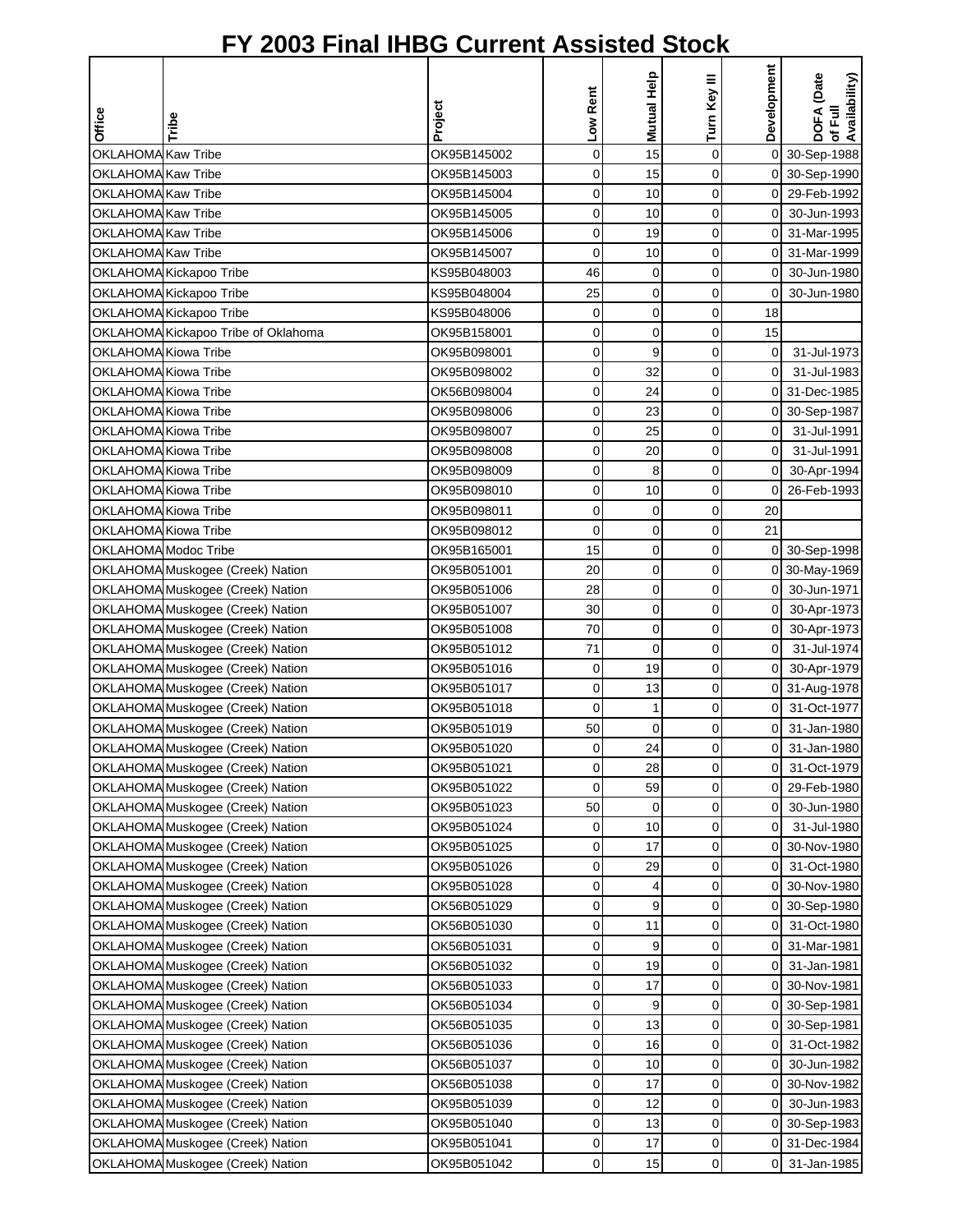|                       |                                  |             | Low Rent    | Mutual Help     | Turn Key III | Development    | DOFA (Date<br>of Full<br>Availability) |
|-----------------------|----------------------------------|-------------|-------------|-----------------|--------------|----------------|----------------------------------------|
| Office                | Tribe                            | Project     |             |                 |              |                |                                        |
|                       | OKLAHOMA Muskogee (Creek) Nation | OK95B051043 | $\mathbf 0$ | 21              | $\mathbf 0$  |                | 0 30-Sep-1985                          |
|                       | OKLAHOMA Muskogee (Creek) Nation | OK95B051044 | 0           | 19              | 0            |                | 0 30-Sep-1985                          |
|                       | OKLAHOMA Muskogee (Creek) Nation | OK95B051045 | $\mathbf 0$ | 20              | $\mathbf 0$  |                | 0 30-Jun-1986                          |
|                       | OKLAHOMA Muskogee (Creek) Nation | OK95B051046 | $\mathbf 0$ | 21              | $\mathbf 0$  |                | 0 30-Sep-1986                          |
|                       | OKLAHOMA Muskogee (Creek) Nation | OK95B051047 | 0           | 23              | 0            |                | 0 31-Aug-1987                          |
|                       | OKLAHOMA Muskogee (Creek) Nation | OK95B051048 | 0           | 21              | 0            |                | 0 31-Aug-1987                          |
|                       | OKLAHOMA Muskogee (Creek) Nation | OK95B051049 | 0           | 19              | 0            | οI             | 31-Jan-1988                            |
|                       | OKLAHOMA Muskogee (Creek) Nation | OK95B051050 | $\mathbf 0$ | 24              | 0            | οI             | 31-Mar-1988                            |
|                       | OKLAHOMA Muskogee (Creek) Nation | OK95B051051 | 0           | 20              | 0            |                | 0 31-Dec-1987                          |
|                       | OKLAHOMA Muskogee (Creek) Nation | OK95B051052 | 0           | 25              | 0            |                | 0 31-Aug-1988                          |
|                       | OKLAHOMA Muskogee (Creek) Nation | OK95B051053 | 0           | 22              | 0            | $\overline{0}$ | 31-Jul-1989                            |
|                       | OKLAHOMA Muskogee (Creek) Nation | OK95B051054 | 0           | 22              | $\mathbf 0$  | $\overline{0}$ | 31-Jul-1989                            |
|                       | OKLAHOMA Muskogee (Creek) Nation | OK95B051055 | $\mathbf 0$ | 21              | $\mathbf 0$  | $\overline{O}$ | 31-Jan-1989                            |
|                       | OKLAHOMA Muskogee (Creek) Nation | OK95B051056 | 0           | 14              | 0            | οI             | 31-Jan-1986                            |
|                       | OKLAHOMA Muskogee (Creek) Nation | OK95B051057 | 0           | 10              | 0            |                | 0 30-Sep-1986                          |
|                       | OKLAHOMA Muskogee (Creek) Nation | OK95B051058 | 0           | 19              | 0            | $\overline{0}$ | 31-Mar-1991                            |
|                       | OKLAHOMA Muskogee (Creek) Nation | OK95B051059 | 0           | 16              | 0            |                | 0 30-Sep-1989                          |
|                       | OKLAHOMA Muskogee (Creek) Nation | OK95B051060 | $\mathbf 0$ | 15              | $\mathbf 0$  | $\overline{0}$ | 30-Oct-1989                            |
|                       | OKLAHOMA Muskogee (Creek) Nation | OK95B051061 | 0           | 18              | 0            | $\overline{0}$ | 31-Oct-1991                            |
|                       | OKLAHOMA Muskogee (Creek) Nation | OK95B051062 | $\mathbf 0$ | 19              | $\mathbf 0$  |                | 0 30-Nov-1993                          |
|                       | OKLAHOMA Muskogee (Creek) Nation | OK95B051063 | $\mathbf 0$ | 20              | $\mathbf 0$  |                | 0 31-Aug-1993                          |
|                       | OKLAHOMA Muskogee (Creek) Nation | OK95B051064 | 0           | 10              | $\mathbf 0$  | οI             | 31-Jan-1991                            |
|                       | OKLAHOMA Muskogee (Creek) Nation | OK95B051065 | 0           | 18              | 0            | οI             | 30-Jun-1994                            |
|                       | OKLAHOMA Muskogee (Creek) Nation | OK95B051066 | 0           | 51              | 0            | $\overline{0}$ | 30-Jun-1995                            |
|                       | OKLAHOMA Muskogee (Creek) Nation | OK95B051067 | $\mathbf 0$ | 48              | 0            | $\overline{O}$ | 31-Jul-1996                            |
|                       | OKLAHOMA Muskogee (Creek) Nation | OK95B051068 | 0           | 41              | 0            |                | 0 30-Sep-1997                          |
|                       | OKLAHOMA Muskogee (Creek) Nation | OK95B051069 | 0           | 21              | 0            |                | 0 31-Aug-1996                          |
|                       | OKLAHOMA Muskogee (Creek) Nation | OK95B051070 | 0           | 9               | 0            |                | 0 30-Sep-1999                          |
| OKLAHOMA Osage Tribe  |                                  | OK95B127003 | $\mathbf 0$ | 27              | 0            | οI             | 31-Mar-1982                            |
| OKLAHOMA Osage Tribe  |                                  | OK95B127004 | 0           | 61              | 0            | $\overline{0}$ | 30-Jun-1982                            |
| OKLAHOMA Osage Tribe  |                                  | OK56B127005 | 0           | 10 <sup>1</sup> | $\Omega$     | οI             | 31-Mar-1981                            |
| OKLAHOMA Osage Tribe  |                                  | OK56B127006 | $\mathbf 0$ | 35              | 0            |                | 0 31-Mar-1984                          |
| OKLAHOMA Osage Tribe  |                                  | OK95B127007 | $\mathbf 0$ | 17              | 0            |                | 0 30-Sep-1985                          |
| OKLAHOMA Osage Tribe  |                                  | OK95B127008 | $\mathbf 0$ | 23              | 0            |                | 0 31-Dec-1986                          |
| OKLAHOMA Osage Tribe  |                                  | OK95B127009 | 0           | 26              | 0            |                | 0 30-Sep-1987                          |
| OKLAHOMA Osage Tribe  |                                  | OK95B127010 | 0           | 38              | 0            | 0I             | 30-Apr-1989                            |
| OKLAHOMA Osage Tribe  |                                  | OK95B127011 | 0           | 22              | $\mathbf 0$  | $\overline{O}$ | 31-Jul-1989                            |
| OKLAHOMA Osage Tribe  |                                  | OK95B127012 | 0           | 13              | 0            |                | 0 31-May-1989                          |
|                       | OKLAHOMA Osage Tribe             | OK95B127013 | 0           | $\overline{7}$  | $\mathbf 0$  | 0              | 31-Jul-1992                            |
|                       | OKLAHOMA Osage Tribe             | OK95B127014 | 0           | 16              | 0            | οI             | 31-Mar-1994                            |
| OKLAHOMA Osage Tribe  |                                  | OK95B127015 | $\mathbf 0$ | $\overline{7}$  | $\mathbf 0$  | οI             | 30-Jun-1995                            |
| OKLAHOMA Osage Tribe  |                                  | OK95B127016 | 0           | 9               | $\mathbf 0$  |                | 0 31-Dec-1993                          |
| OKLAHOMA Osage Tribe  |                                  | OK95B127017 | 0           | 10              | 0            | οI             | 30-Jun-1999                            |
|                       | OKLAHOMA Otoe-Missouria Tribe    | OK95B114002 | 48          | $\mathbf 0$     | 0            | $\overline{0}$ | 30-Apr-1981                            |
|                       | OKLAHOMA Pawnee Tribe            | OK56B094004 | 25          | $\mathbf 0$     | 0            | οI             | 30-Jun-1982                            |
|                       | OKLAHOMA Pawnee Tribe            | OK95B094006 | 0           | 12              | $\mathbf 0$  | $\overline{O}$ | 31-Jul-1991                            |
|                       | OKLAHOMA Pawnee Tribe            | OK95B094007 | 0           | $\overline{7}$  | 0            | ΟI             | 31-Jan-1994                            |
|                       | OKLAHOMA Pawnee Tribe            | OK95B094008 | 0           | 10              | 0            | $\overline{0}$ | 31-Jul-1995                            |
|                       | OKLAHOMA Pawnee Tribe            | OK95B094009 | 0           | 10              | 0            | οI             | 31-Mar-1996                            |
| OKLAHOMA Peoria Tribe |                                  | OK95B143001 | 123         | $\mathbf 0$     | 0            | οI             | 29-Feb-1980                            |
| OKLAHOMA Peoria Tribe |                                  | OK95B143002 | 0           | 44              | 0            | οI             | 28-Feb-1981                            |
| OKLAHOMA Peoria Tribe |                                  | OK95B143003 | 0           | 15              | $\mathbf 0$  |                | 0 30-Nov-1982                          |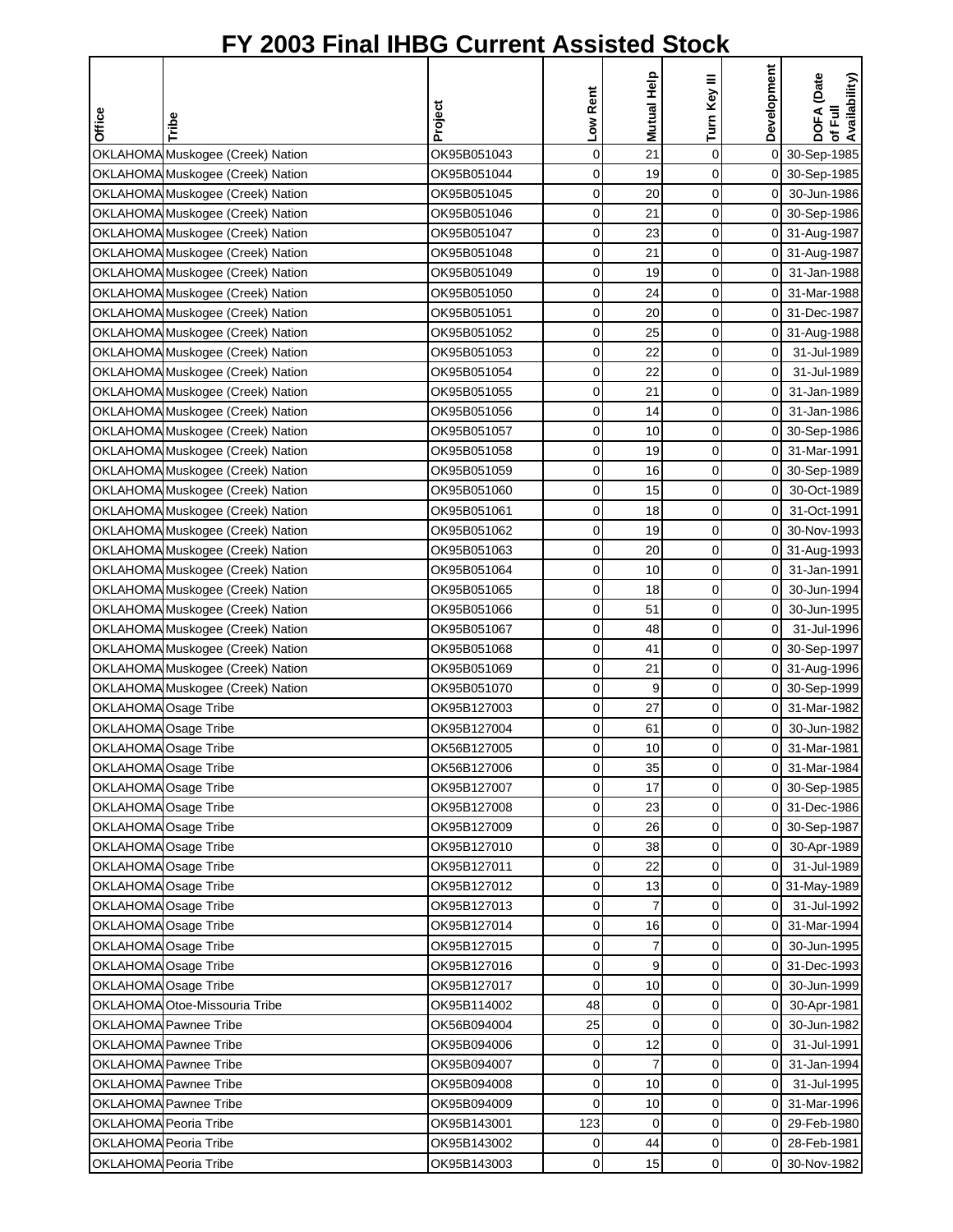|                              |                                         |             |                |                 |                | Development    | of Full<br>Availability) |
|------------------------------|-----------------------------------------|-------------|----------------|-----------------|----------------|----------------|--------------------------|
|                              |                                         |             | Low Rent       | Mutual Help     | Turn Key III   |                | DOFA (Date               |
| <b>Office</b>                | Tribe                                   | Project     |                |                 |                |                |                          |
| OKLAHOMA Peoria Tribe        |                                         | OK56B143004 | $\mathbf 0$    | 17              | $\mathbf 0$    | $\overline{0}$ | 31-Mar-1984              |
| OKLAHOMA Peoria Tribe        |                                         | OK95B143005 | 0              | 16              | $\mathbf 0$    | $\overline{0}$ | 30-Apr-1986              |
| OKLAHOMA Peoria Tribe        |                                         | OK95B143006 | 0              | 18              | 0              |                | 0 30-Jun-1987            |
| OKLAHOMA Peoria Tribe        |                                         | OK95B143007 | 0              | 16              | 0              |                | 0 30-Sep-1987            |
| OKLAHOMA Peoria Tribe        |                                         | OK95B143008 | 0              | 17              | $\mathbf 0$    |                | 0 31-Mar-1989            |
| <b>OKLAHOMA Peoria Tribe</b> |                                         | OK95B143009 | 0              | 20              | $\mathbf 0$    | $\overline{0}$ | 30-Apr-1990              |
| <b>OKLAHOMA Peoria Tribe</b> |                                         | OK95B143010 | $\mathbf 0$    | 19              | 0              |                | 0 29-Feb-1992            |
| OKLAHOMA Peoria Tribe        |                                         | OK95B143011 | $\mathbf 0$    | 8               | $\mathbf 0$    | $\overline{O}$ | 30-Apr-1990              |
| OKLAHOMA Peoria Tribe        |                                         | OK95B143012 | $\mathbf 0$    | 23              | $\mathbf 0$    | $\overline{O}$ | 31-Jul-1993              |
| OKLAHOMA Peoria Tribe        |                                         | OK95B143013 | 0              | 8               | 0              |                | 0 31-Mar-1994            |
| OKLAHOMA Peoria Tribe        |                                         | OK95B143014 | 0              | 10              | 0              | $\overline{0}$ | 30-Jun-1995              |
| OKLAHOMA Peoria Tribe        |                                         | OK95B143015 | 0              | 17              | 0              |                | 0 28-Feb-1996            |
| OKLAHOMA Peoria Tribe        |                                         | OK95B143016 | $\mathbf 0$    | 25              | $\mathbf 0$    | 0              | 28-Feb-1999              |
| OKLAHOMA Ponca Tribe         |                                         | OK95B054002 | 10             | $\mathbf 0$     | 0              |                | 0 30-Sep-1971            |
| OKLAHOMA Ponca Tribe         |                                         | OK95B054005 | 25             | $\mathbf 0$     | 0              | $\Omega$       | 31-Jul-1974              |
| OKLAHOMA Ponca Tribe         |                                         | OK95B054007 | 0              | 15              | 0              | οI             | 30-Apr-1990              |
|                              | OKLAHOMA Prairie Band of Potawatomi     | KS95B084001 | $\mathbf 0$    | 32              | 0              | οI             | 30-Nov-1977              |
|                              | OKLAHOMA Prairie Band of Potawatomi     | KS95B084002 | $\mathbf 0$    | 33              | $\mathbf 0$    | $\overline{0}$ | 28-Feb-1985              |
|                              | OKLAHOMA Prairie Band of Potawatomi     | KS95B084003 | 30             | $\mathbf 0$     | 0              |                | 0 31-Aug-1984            |
|                              | OKLAHOMA Quapaw Tribe                   | OK95B164001 | $\mathbf 0$    | 15              | $\mathbf 0$    |                | 0 30-Nov-1999            |
|                              | OKLAHOMA Sac and Fox of Missouri        | KS16B151001 | 20             | $\mathbf 0$     | $\mathbf 0$    | $\overline{O}$ | 30-Jun-1986              |
|                              | OKLAHOMA Sac and Fox of Missouri        | KS16B151002 | $\mathbf 0$    | 19              | 0              | 0              | 28-Feb-1990              |
|                              | OKLAHOMA Sac and Fox Tribe              | OK95B090002 | 20             | $\mathbf 0$     | 0              | $\Omega$       | 31-Jul-1975              |
|                              | OKLAHOMA Sac and Fox Tribe              | OK95B090007 | 0              | 13              | 0              |                | 0 31-May-1977            |
|                              | OKLAHOMA Sac and Fox Tribe              | OK95B090008 | $\mathbf 0$    | 28              | 0              |                | 0 31-Aug-1978            |
|                              | OKLAHOMA Sac and Fox Tribe              | OK95B090009 | 0              | 51              | 0              | $\overline{0}$ | 31-Jan-1980              |
|                              | OKLAHOMA Sac and Fox Tribe              | OK95B090010 | 0              | 21              | 0              |                | 0 31-Mar-1981            |
|                              | OKLAHOMA Sac and Fox Tribe              | OK95B090011 | 25             | $\mathbf 0$     | 0              | $\overline{0}$ | 31-Jul-1979              |
|                              | OKLAHOMA Sac and Fox Tribe              | OK56B090012 | 0              | 48              | 0              |                | 0 31-Mar-1984            |
|                              | OKLAHOMA Sac and Fox Tribe              | OK95B090013 | 0              | 25              | 0              |                | 0 31-Aug-1986            |
|                              | OKLAHOMA Sac and Fox Tribe              | OK95B090014 | $\overline{O}$ | 10 <sup>1</sup> | $\overline{0}$ |                | 0 31-Aug-1986            |
|                              | OKLAHOMA Sac and Fox Tribe              | OK95B090015 | 0              | 19              | 0              |                | 0 30-Sep-1988            |
|                              | OKLAHOMA Sac and Fox Tribe              | OK95B090017 | 0              | 19              | 0              | $\mathbf{0}$   | 31-Jul-1990              |
|                              | OKLAHOMA Sac and Fox Tribe              | OK95B090018 | 0              | 10              | 0              |                | 0 29-Feb-1992            |
|                              | OKLAHOMA Sac and Fox Tribe              | OK95B090019 | 0              | 10              | 0              |                | 0 31-Dec-1991            |
|                              | OKLAHOMA Sac and Fox Tribe              | OK95B090020 | 0              | 10              | 0              |                | 0 30-Sep-1993            |
|                              | OKLAHOMA Sac and Fox Tribe              | OK95B090021 | $\mathbf 0$    | 9               | 0              | $\overline{0}$ | 31-Jan-1995              |
|                              | OKLAHOMA Sac and Fox Tribe              | OK95B090022 | 30             | 0               | $\mathbf 0$    |                | 0 31-Dec-1997            |
|                              | <b>OKLAHOMA</b> Seminole Nation         | OK95B093005 | 26             | $\mathbf 0$     | 0              |                | 0 31-May-1981            |
|                              | OKLAHOMA Seminole Nation                | OK95B093006 | 0              | 26              | 0              |                | 0 30-Sep-1982            |
|                              | <b>OKLAHOMA</b> Seminole Nation         | OK95B093007 | 0              | 25              | 0              |                | 0 30-Sep-1984            |
|                              | <b>OKLAHOMA</b> Seminole Nation         | OK95B093008 | $\mathbf 0$    | 19              | 0              | οI             | 28-Feb-1994              |
|                              | <b>OKLAHOMA</b> Seminole Nation         | OK95B093009 | 0              | 10              | 0              | οI             | 31-Oct-1992              |
|                              | <b>OKLAHOMA</b> Seminole Nation         | OK95B093010 | 0              | 23              | 0              |                | 0 31-Mar-1996            |
|                              | <b>OKLAHOMA</b> Seminole Nation         | OK95B093011 | 0              | 0               | 0              | 8              |                          |
|                              | <b>OKLAHOMA</b> Seminole Nation         | OK95B093013 | $\mathbf 0$    | 3               | $\mathbf 0$    |                | 0 30-Dec-1998            |
|                              | OKLAHOMA Texas Band of Kickapoo Indians | TX95B558001 | 20             | 0               | 0              |                | 0 31-Dec-1995            |
|                              | OKLAHOMA Tonkawa Tribe                  | OK95B141001 | 50             | 0               | 0              |                | 0 31-Mar-1980            |
|                              | OKLAHOMA Tonkawa Tribe                  | OK56B141002 | 0              | 25              | 0              |                | 0 29-Feb-1984            |
|                              | OKLAHOMA Tonkawa Tribe                  | OK95B141003 | 0              | 10              | 0              | ΟI             | 31-Mar-1987              |
|                              | OKLAHOMA Tonkawa Tribe                  | OK95B141004 | 0              | 0               | 0              | 12             |                          |
|                              | OKLAHOMA Wichita Tribe                  | OK95B157001 | $\pmb{0}$      | 19              | 0              |                | 0 30-Jun-1997            |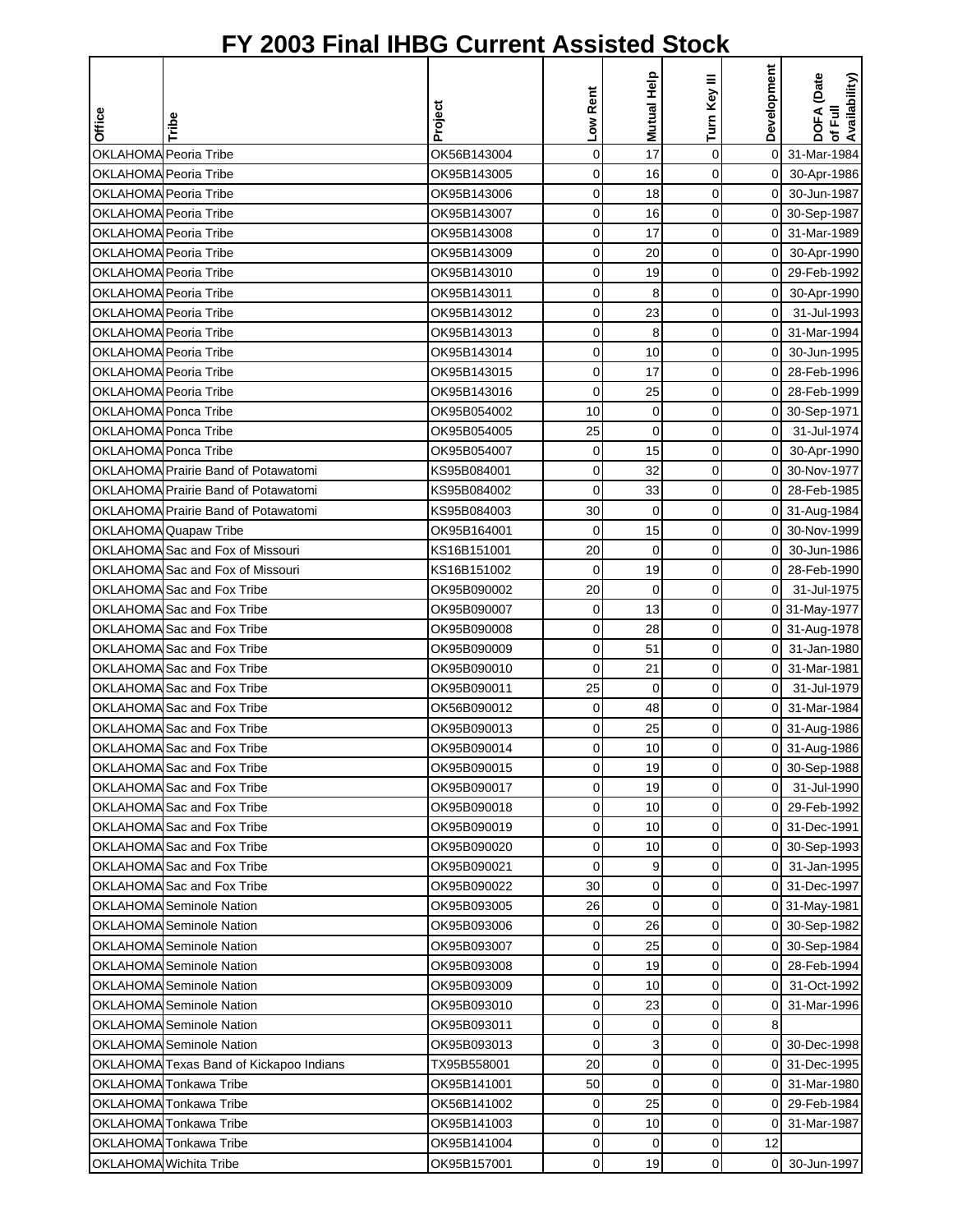|                       |                                                    |                            |                |                   |                  | Development    |                                        |
|-----------------------|----------------------------------------------------|----------------------------|----------------|-------------------|------------------|----------------|----------------------------------------|
|                       |                                                    |                            | Low Rent       | Mutual Help       | Turn Key III     |                | DOFA (Date<br>of Full<br>Availability) |
| Office                | Tribe                                              | Project                    |                |                   |                  |                |                                        |
|                       |                                                    |                            |                |                   |                  |                |                                        |
|                       | OKLAHOMA Wichita Tribe                             | OK95B157002                | $\mathbf 0$    | 40                | $\pmb{0}$        | 0              | 30-Jul-1998                            |
|                       | OKLAHOMA Wichita Tribe<br>OKLAHOMA Wyandotte Tribe | OK95B157003<br>OK95B162001 | 40<br>0        | $\mathbf 0$<br>15 | $\mathbf 0$<br>0 | $\overline{0}$ | 0 31-Mar-1998<br>31-Jul-2000           |
| <b>OKLAHOMA Total</b> |                                                    |                            | 3,255          | 8,368             | 25               | 138            |                                        |
| PHOENIX               | Acoma Pueblo                                       | NM99B079001                | 0              |                   | 0                |                | 0 31-May-1973                          |
| PHOENIX               | Acoma Pueblo                                       | NM99B079002                | 0              | 1                 | 0                | οI             | 30-Jun-1976                            |
| PHOENIX               | Acoma Pueblo                                       | NM99B079003                | $\mathbf 0$    | 38                | 0                |                | 0 30-Sep-1980                          |
| <b>PHOENIX</b>        | Acoma Pueblo                                       | NM99B079004                | 0              | 41                | $\mathbf 0$      |                | 0 29-Feb-1984                          |
| <b>PHOENIX</b>        | Acoma Pueblo                                       | NM99B079005                | $\mathbf 0$    | 14                | 0                | 0              | 29-Feb-1984                            |
| <b>PHOENIX</b>        | Acoma Pueblo                                       | NM99B079006                | 0              | 20                | 0                |                | 0 29-Feb-1984                          |
| <b>PHOENIX</b>        | Acoma Pueblo                                       | NM99B079007                | 0              | 29                | 0                | 0              | 31-Oct-1999                            |
| PHOENIX               | Acoma Pueblo                                       | NM99B079008                | 14             | 0                 | 0                | $\overline{0}$ | 30-Apr-2002                            |
| PHOENIX               | Acoma Pueblo                                       | NM99B079009                | 1              | 0                 | 0                | 0              | 30-Nov-2002                            |
| <b>PHOENIX</b>        | Acoma Pueblo                                       | NM99B079010                | 0              | 3                 | 0                | 0              | 30-Apr-2002                            |
| <b>PHOENIX</b>        | Acoma Pueblo                                       | NM99B079011                | 0              | $\overline{4}$    | 0                | 0              | 30-Apr-2002                            |
| PHOENIX               | Acoma Pueblo                                       | NM99B079012                | $\mathbf 0$    | 20                | $\mathbf 0$      | 0              | 30-Apr-2002                            |
| <b>PHOENIX</b>        | Acoma Pueblo                                       | NM99B079013                | 20             | 0                 | $\mathbf 0$      | $\mathbf 0$    | 30-Apr-2002                            |
| <b>PHOENIX</b>        | Ak-Chin                                            | AZ99B042001                | 20             | 0                 | 0                | 0              | 29-Feb-1992                            |
| PHOENIX               | Ak-Chin                                            | AZ99B042002                | 12             | 0                 | $\mathbf 0$      | 0              | 30-Jun-1992                            |
| PHOENIX               | Berry Creek Rancheria                              | CA99B130017                | 15             | 0                 | $\mathbf 0$      | 0              | 31-Oct-1992                            |
| <b>PHOENIX</b>        | Berry Creek Rancheria                              | CA99B130018                | 0              | 10                | $\mathbf 0$      | 0              | 31-Oct-1992                            |
| <b>PHOENIX</b>        | Berry Creek Rancheria                              | CA99B130021                | 0              | 7                 | 0                | 0              | 31-Dec-1995                            |
| <b>PHOENIX</b>        | Berry Creek Rancheria                              | CA99B130023                | 8              | $\mathbf 0$       | 0                | 0              | 31-Dec-1995                            |
| <b>PHOENIX</b>        | <b>Big Pine Band</b>                               | CA99B098001                | $\mathbf 0$    | 18                | $\mathbf 0$      |                | 0 31-Aug-1976                          |
| <b>PHOENIX</b>        | <b>Big Pine Band</b>                               | CA99B098002                | 0              | 28                | 0                | $\overline{0}$ | 31-Mar-1979                            |
| <b>PHOENIX</b>        | <b>Big Pine Band</b>                               | CA99B098004                | 4              | 0                 | 0                | 0              | 31-Mar-1982                            |
| <b>PHOENIX</b>        | <b>Big Pine Band</b>                               | CA99B098005                | 5              | $\mathbf 0$       | 0                |                | 0 31-Mar-1979                          |
| <b>PHOENIX</b>        | <b>Big Pine Band</b>                               | CA99B098007                | 0              | 14                | 0                | 01             | 29-Feb-1984                            |
| PHOENIX               | <b>Big Pine Band</b>                               | CA99B098008                | 1              | 0                 | $\mathbf 0$      | 0              | 29-Feb-1984                            |
| <b>PHOENIX</b>        | <b>Big Pine Band</b>                               | CA99B098009                | 0              | 7                 | 0                | 0              | 30-Nov-1987                            |
| <b>PHOENIX</b>        | <b>Big Pine Band</b>                               | CA99B098010                | $\overline{2}$ | 0                 | $\Omega$         | οI             | 30-Nov-1987                            |
| PHOENIX               | <b>Big Pine Band</b>                               | CA99B098011                | 8              | 0                 | $\pmb{0}$        |                | 0 30-Sep-1991                          |
| <b>PHOENIX</b>        | <b>Big Pine Band</b>                               | CA99B098012                | 0              | 1                 | $\mathbf 0$      |                | 0 30-Sep-1991                          |
| PHOENIX               | <b>Big Pine Band</b>                               | CA99B098013                | 0              | 20                | 0                | 01             | 30-Apr-1993                            |
| <b>PHOENIX</b>        | <b>Big Pine Band</b>                               | CA99B098014                | 0              | 12                | 0                |                | 0 31-May-2001                          |
| <b>PHOENIX</b>        | <b>Big Pine Band</b>                               | CA99B098016                | 0              | 3                 | 0                |                | 0 30-Nov-1987                          |
| PHOENIX               | Bridgeport Paiute Indian Colony                    | CA99B098006                | 21             | 0                 | 0                | 0              | 31-Oct-1980                            |
| <b>PHOENIX</b>        | Cahuilla Band                                      | CA99B080052                | 0              | 13                | 0                | 0              | 31-Dec-1993                            |
| <b>PHOENIX</b>        | Campo Band                                         | CA99B150001                | 15             | 0                 | 0                | 0              | 30-Sep-1991                            |
| <b>PHOENIX</b>        | Campo Band                                         | CA99B150002                | $\mathbf 0$    | 13                | 0                | 0              | 30-Sep-1981                            |
| PHOENIX               | Campo Band                                         | CA99B150003                | 18             | 0                 | $\pmb{0}$        | $\overline{0}$ | 01-Apr-1998                            |
| <b>PHOENIX</b>        | Campo Band                                         | CA99B150004                | 0              | 9                 | 0                | 0              | 01-Apr-1998                            |
| <b>PHOENIX</b>        | Capitan Grande Band                                | CA99B080005                | 0              | 9                 | 0                | 0              | 30-Nov-1973                            |
| <b>PHOENIX</b>        | Capitan Grande Band                                | CA99B080006                | 0              | 26                | 0                | 0              | 31-Mar-1978                            |
| <b>PHOENIX</b>        | Capitan Grande Band                                | CA99B080058                | 0              | 18                | $\mathbf 0$      |                | 0 31-May-1995                          |
| <b>PHOENIX</b>        | Chemehuevi                                         | CA99B133001                | 25             | 0                 | 0                | 0              | 30-Nov-1988                            |
| <b>PHOENIX</b>        | Chemehuevi                                         | CA99B133002                | 0              | 20                | 0                | 0              | 30-Sep-1980                            |
| <b>PHOENIX</b>        | Chemehuevi                                         | CA99B133003                | 10             | $\mathbf 0$       | 0                | 0              | 30-Sep-1980                            |
| PHOENIX               | Chemehuevi                                         | CA99B133004                | $\mathbf 0$    | 15                | $\mathbf 0$      | 0              | 31-Oct-1988                            |
| <b>PHOENIX</b>        | Chemehuevi                                         | CA99B133005                | 10             | 0                 | 0                | $\overline{0}$ | 31-Oct-1988                            |
| <b>PHOENIX</b>        | Chemehuevi                                         | CA99B133008                | 10             | 0                 | 0                |                | 10 31-May-2002                         |
| <b>PHOENIX</b>        | Chemehuevi                                         | CA99B133009                | 0              | 0                 | 0                | 15             |                                        |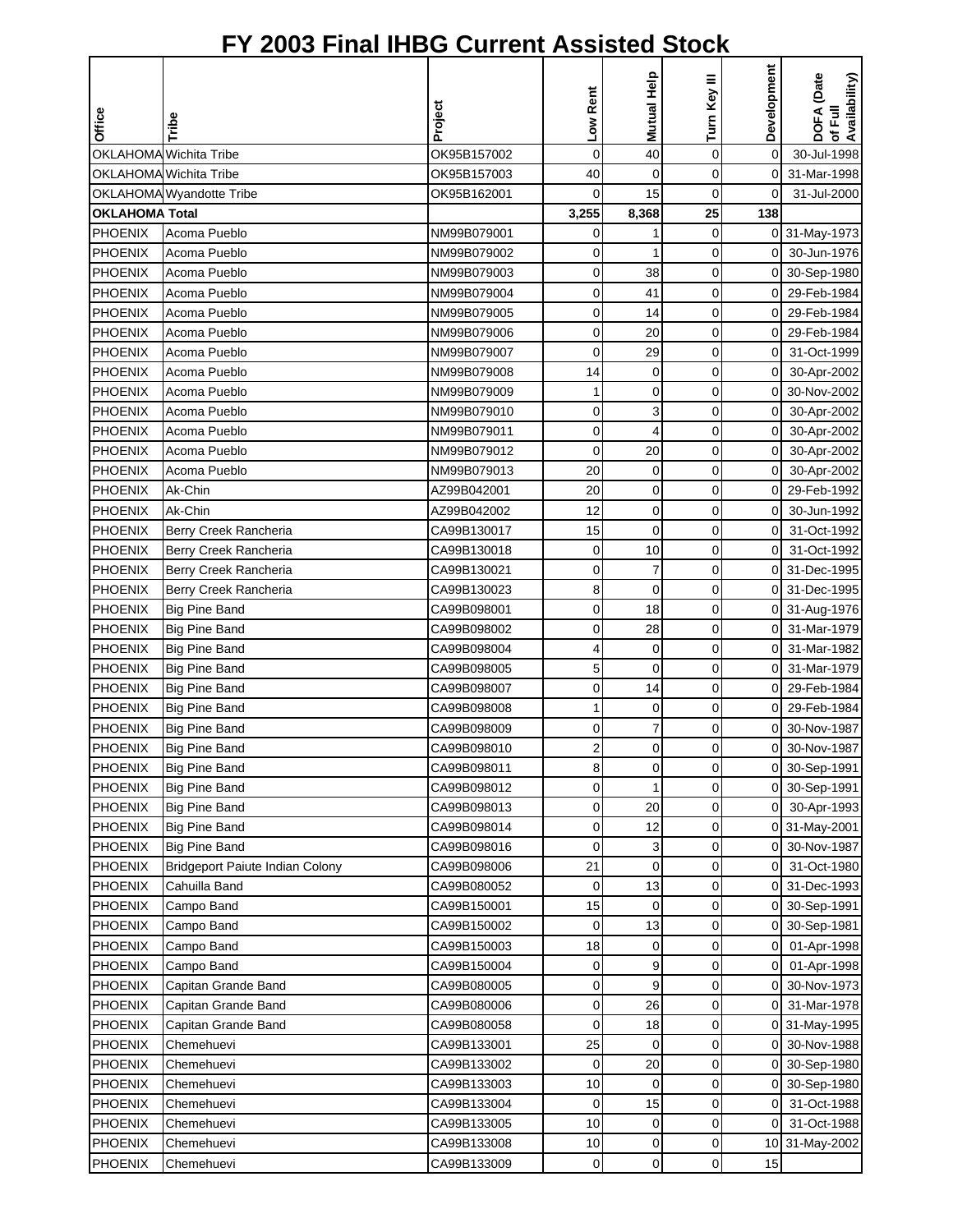|                |                                     |             | Low Rent    | Mutual Help    | Turn Key III | Development    | DOFA (Date<br>of Full<br>Availability) |
|----------------|-------------------------------------|-------------|-------------|----------------|--------------|----------------|----------------------------------------|
| Office         | Tribe                               | Project     |             |                |              |                |                                        |
| <b>PHOENIX</b> | Chicken Ranch Rancheria             | CA99B129021 | $\mathbf 0$ | 12             | $\mathbf 0$  | $\mathbf 0$    | 30-Nov-2001                            |
| <b>PHOENIX</b> | Chicken Ranch Rancheria             | CA99B129021 | 0           | 3              | 0            | $\overline{O}$ | 30-Apr-2002                            |
| <b>PHOENIX</b> | Cochiti Pueblo                      | NM99B031001 | 0           | $\mathbf{1}$   | 0            |                | 0 30-Sep-1970                          |
| PHOENIX        | Cochiti Pueblo                      | NM99B031021 | 0           | $\overline{7}$ | 0            |                | 0 31-Dec-1973                          |
| <b>PHOENIX</b> | Cochiti Pueblo                      | NM99B031046 | 0           | 20             | $\mathbf 0$  | $\mathbf 0$    | 28-Feb-1979                            |
| <b>PHOENIX</b> | Cochiti Pueblo                      | NM99B031074 | 0           | $\mathbf 0$    | $\mathbf 0$  | 32             |                                        |
| <b>PHOENIX</b> | Cochiti Pueblo                      | NM99B031076 | 0           | 0              | 0            | 12             |                                        |
| <b>PHOENIX</b> | Cochiti Pueblo                      | NM99B031089 | $\mathbf 0$ | $\mathbf 0$    | 0            | 3              |                                        |
| PHOENIX        | Cochiti Pueblo                      | NM99B031090 | $\mathbf 0$ | 0              | $\mathbf 0$  | $\mathbf{1}$   |                                        |
| <b>PHOENIX</b> | Cocopah Tribe                       | AZ99B020003 | 32          | 0              | 0            | οI             | 31-Oct-1980                            |
| PHOENIX        | Cocopah Tribe                       | AZ99B020004 | 15          | $\mathbf 0$    | 0            | $\overline{0}$ | 31-Jul-1992                            |
| PHOENIX        | Cocopah Tribe                       | AZ99B020005 | 28          | $\mathbf 0$    | 0            | $\overline{O}$ | 31-Oct-1998                            |
| PHOENIX        | Cold Springs Rancheria              | CA99B129003 | 0           | $\overline{7}$ | $\mathbf 0$  |                | 0 30-Sep-1982                          |
| <b>PHOENIX</b> | Cold Springs Rancheria              | CA99B129004 | 11          | $\mathbf 0$    | 0            |                | 0 30-Sep-1982                          |
| PHOENIX        | Cold Springs Rancheria              | CA99B129009 | 8           | $\mathbf 0$    | 0            | $\Omega$       | 31-Dec-1987                            |
| <b>PHOENIX</b> | Cold Springs Rancheria              | CA99B129011 | 10          | $\mathbf 0$    | 0            |                | 0 31-Dec-1987                          |
| <b>PHOENIX</b> | Cold Springs Rancheria              | CA99B129019 | 1           | $\mathbf 0$    | 0            |                | 0 30-Sep-1982                          |
| <b>PHOENIX</b> | <b>Colorado River Indian Tribes</b> | AZ99B018005 | 50          | $\mathbf 0$    | 0            |                | 0 31-Aug-1972                          |
| PHOENIX        | Colorado River Indian Tribes        | AZ99B018006 | 99          | $\mathbf 0$    | 0            |                | 0 30-Nov-1973                          |
| PHOENIX        | Colorado River Indian Tribes        | AZ99B018007 | 25          | $\mathbf 0$    | $\mathbf 0$  | $\overline{O}$ | 31-Oct-1975                            |
| PHOENIX        | Colorado River Indian Tribes        | AZ99B018009 | $\mathbf 0$ | 27             | $\mathbf 0$  | $\overline{0}$ | 30-Jun-1980                            |
| <b>PHOENIX</b> | Colorado River Indian Tribes        | AZ99B018010 | 50          | $\mathbf 0$    | 0            | $\overline{0}$ | 31-Oct-1982                            |
| <b>PHOENIX</b> | Colorado River Indian Tribes        | AZ99B018011 | 0           | 29             | 0            | $\Omega$       | 28-Feb-1982                            |
| <b>PHOENIX</b> | <b>Colorado River Indian Tribes</b> | AZ99B018013 | 0           | 55             | 0            | 0              | 31-Dec-1986                            |
| <b>PHOENIX</b> | <b>Colorado River Indian Tribes</b> | AZ99B018014 | $\mathbf 0$ | 25             | $\mathbf 0$  | 0              | 31-Mar-1990                            |
| <b>PHOENIX</b> | Colorado River Indian Tribes        | AZ99B018015 | 0           | 16             | 0            | $\overline{0}$ | 31-Jan-1992                            |
| <b>PHOENIX</b> | <b>Colorado River Indian Tribes</b> | AZ99B018016 | 0           | 15             | 0            | οI             | 30-Apr-1993                            |
| PHOENIX        | Colorado River Indian Tribes        | AZ99B018017 | 0           | 21             | 0            |                | 0 31-Dec-1971                          |
| PHOENIX        | Coyote Valley Band                  | CA99B097007 | 15          | 0              | 0            |                | 0 28-Feb-1987                          |
| <b>PHOENIX</b> | Coyote Valley Band                  | CA99B097009 | 15          | $\mathbf 0$    | 0            | $\overline{0}$ | 28-Feb-1987                            |
| <b>PHOENIX</b> | Duck Valley Shoshone-Paiute         | NV99B006005 | 0           | 11             | $\Omega$     | οI             | 28-Feb-1979                            |
| PHOENIX        | Duck Valley Shoshone-Paiute         | NV99B006008 | 20          | $\mathbf 0$    | 0            |                | 0 30-Sep-1982                          |
| <b>PHOENIX</b> | Duck Valley Shoshone-Paiute         | NV99B006009 | 0           | 46             | 0            | 0              | 31-Oct-1982                            |
| PHOENIX        | Duck Valley Shoshone-Paiute         | NV99B006010 | 0           | 23             | 0            | $\overline{0}$ | 31-Jan-1985                            |
| <b>PHOENIX</b> | Duck Valley Shoshone-Paiute         | NV99B006011 | 19          | 0              | 0            | $\overline{0}$ | 01-Jul-1986                            |
| <b>PHOENIX</b> | Duck Valley Shoshone-Paiute         | NV99B006012 | 0           | 29             | 0            | $\overline{0}$ | 01-Jul-1986                            |
| PHOENIX        | Duck Valley Shoshone-Paiute         | NV99B006013 | 25          | 0              | 0            | 01             | 18-Mar-1996                            |
| PHOENIX        | Duck Valley Shoshone-Paiute         | NV99B006014 | 0           | 32             | 0            | 0              | 09-Jun-1997                            |
| <b>PHOENIX</b> | Duck Valley Shoshone-Paiute         | NV99B006015 | 15          | 0              | 0            | 0              | 02-Dec-1998                            |
| <b>PHOENIX</b> | Duckwater Shoshone                  | NV99B015009 | 0           | 8              | 0            | 01             | 31-Dec-1985                            |
| <b>PHOENIX</b> | Duckwater Shoshone                  | NV99B015010 | 8           | 0              | 0            |                | 0 31-Dec-1985                          |
| <b>PHOENIX</b> | Duckwater Shoshone                  | NV99B015015 | 10          | $\mathbf 0$    | 0            |                | 0 31-Dec-1986                          |
| <b>PHOENIX</b> | Ely Shoshone                        | NV99B015007 | 0           | 10             | 0            | οI             | 31-Oct-1985                            |
| <b>PHOENIX</b> | Ely Shoshone                        | NV99B015008 | 10          | 0              | 0            | ΟI             | 31-Oct-1985                            |
| <b>PHOENIX</b> | Ely Shoshone                        | NV99B015014 | 18          | 0              | 0            | 0              | 31-Oct-1985                            |
| <b>PHOENIX</b> | Ely Shoshone                        | NV99B015016 | 5           | $\mathbf 0$    | 0            |                | 30-Sep-2000                            |
| <b>PHOENIX</b> | Enterprise Rancheria                | CA99B160001 | 0           | $\mathbf 0$    | 0            | 15             |                                        |
| <b>PHOENIX</b> | <b>Fallon Paiute-Shoshone</b>       | NV99B011003 | 0           | 43             | 0            | $\overline{0}$ | 31-Jul-1980                            |
| <b>PHOENIX</b> | Fallon Paiute-Shoshone              | NV99B011006 | 22          | $\mathbf 0$    | 0            | $\overline{0}$ | 30-Apr-1989                            |
| <b>PHOENIX</b> | Fallon Paiute-Shoshone              | NV99B011007 | 0           | 19             | 0            |                | 0 30-Sep-1989                          |
| <b>PHOENIX</b> | Fallon Paiute-Shoshone              | NV99B011008 | 0           | 15             | 0            |                | 0 31-May-1992                          |
| <b>PHOENIX</b> | Fallon Paiute-Shoshone              | NV99B011009 | 15          | 0              | $\pmb{0}$    |                | 0 31-May-1992                          |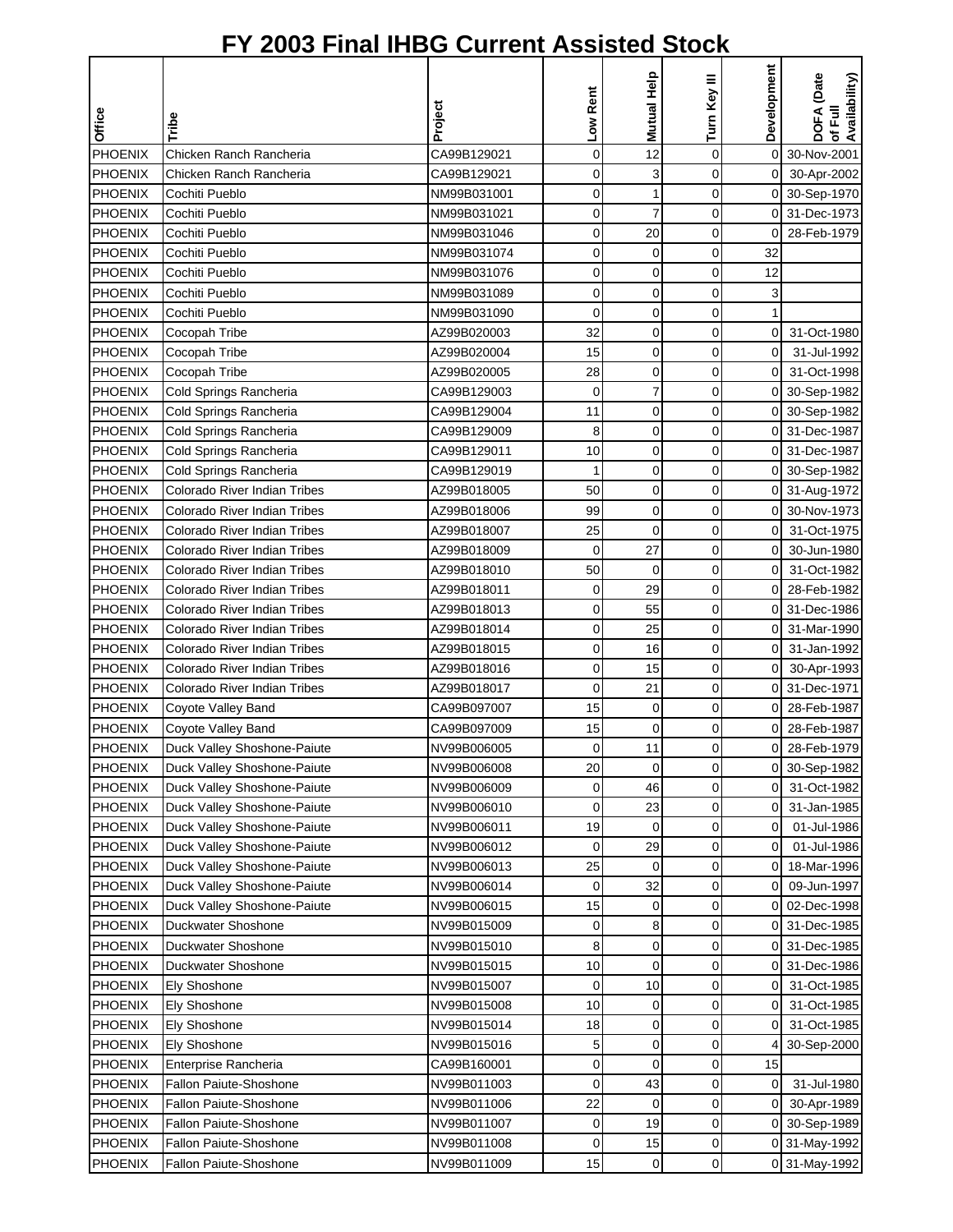|                |                             |             |             | Mutual Help    | Turn Key III | Development    | DOFA (Date<br>of Full<br>Availability) |
|----------------|-----------------------------|-------------|-------------|----------------|--------------|----------------|----------------------------------------|
| <b>Office</b>  | Tribe                       | Project     | Low Rent    |                |              |                |                                        |
| PHOENIX        | Fallon Paiute-Shoshone      | NV99B011010 | $\mathbf 0$ | 15             | $\mathbf 0$  |                | 0 31-May-1992                          |
| <b>PHOENIX</b> | Fallon Paiute-Shoshone      | NV99B011011 | 20          | $\mathbf 0$    | 0            | οI             | 31-Jan-1995                            |
| PHOENIX        | Fallon Paiute-Shoshone      | NV99B011012 | 0           | 15             | $\mathbf 0$  | $\overline{O}$ | 31-Jan-1995                            |
| PHOENIX        | <b>Fort Bidwell</b>         | CA99B083005 | 6           | 0              | 0            | 0              | 31-Oct-1982                            |
| <b>PHOENIX</b> | <b>Fort Bidwell</b>         | CA99B083006 | 0           | 8              | $\mathbf 0$  | 0              | 31-Oct-1982                            |
| <b>PHOENIX</b> | Fort Bidwell                | CA99B603004 | 0           | 10             | $\mathbf 0$  | 0              | 28-Oct-1999                            |
| <b>PHOENIX</b> | Fort Independence           | CA99B098007 | 0           | 6              | 0            | $\overline{0}$ | 29-Feb-1984                            |
| <b>PHOENIX</b> | Fort Independence           | CA99B098008 | 1           | $\mathbf 0$    | $\mathbf 0$  | $\mathbf 0$    | 29-Feb-1984                            |
| PHOENIX        | Fort Independence           | CA99B098009 | 0           | $\overline{2}$ | 0            | οI             | 30-Nov-1987                            |
| <b>PHOENIX</b> | Fort Independence           | CA99B098012 | 0           | 1              | 0            |                | 0 30-Sep-1991                          |
| PHOENIX        | Fort Independence           | CA99B098013 | 0           | $\overline{2}$ | $\mathbf 0$  | $\overline{O}$ | 30-Apr-1993                            |
| <b>PHOENIX</b> | Fort Independence           | CA99B604001 | 0           | $\overline{2}$ | 0            | $\overline{0}$ | 31-Jul-2000                            |
| PHOENIX        | Fort McDowell Mohave Apache | AZ99B019004 | $\mathbf 0$ | 35             | 0            |                | 0 31-Aug-1987                          |
| <b>PHOENIX</b> | Fort McDowell Mohave Apache | AZ99B019005 | 15          | $\mathbf 0$    | 0            | $\overline{0}$ | 31-Mar-1987                            |
| <b>PHOENIX</b> | Fort Mojave Tribe           | CA99B100001 | 0           | 46             | 0            | $\Omega$       | 31-Aug-1978                            |
| <b>PHOENIX</b> | Fort Mojave Tribe           | CA99B100002 | 0           | 10             | 0            | $\overline{0}$ | 30-Apr-1982                            |
| <b>PHOENIX</b> | Fort Mojave Tribe           | CA99B100003 | 10          | $\mathbf 0$    | $\mathbf 0$  | $\overline{0}$ | 30-Apr-1982                            |
| <b>PHOENIX</b> | Fort Mojave Tribe           | CA99B100004 | 50          | $\mathbf 0$    | 0            |                | 0 31-May-1987                          |
| <b>PHOENIX</b> | Fort Mojave Tribe           | CA99B100006 | 20          | $\mathbf 0$    | 0            | οI             | 30-Jun-1985                            |
| <b>PHOENIX</b> | Fort Mojave Tribe           | CA99B100007 | 19          | $\mathbf 0$    | $\mathbf 0$  | $\mathbf 0$    | 31-Jul-1987                            |
| PHOENIX        | Fort Mojave Tribe           | CA99B100008 | 25          | $\mathbf 0$    | 0            | $\overline{0}$ | 30-Apr-1987                            |
| <b>PHOENIX</b> | Fort Mojave Tribe           | CA99B100009 | 4           | $\mathbf 0$    | 0            |                | 0 31-Aug-1978                          |
| <b>PHOENIX</b> | Gila River                  | AZ99B015005 | 10          | 0              | 0            | $\overline{0}$ | 30-Jun-1973                            |
| <b>PHOENIX</b> | Gila River                  | AZ99B015006 | 80          | 0              | 0            | 0              | 28-Feb-1974                            |
| <b>PHOENIX</b> | Gila River                  | AZ99B015007 | 10          | $\mathbf 0$    | $\mathbf 0$  | $\mathbf 0$    | 02-Oct-1973                            |
| PHOENIX        | Gila River                  | AZ99B015009 | 0           | 38             | 0            | $\overline{0}$ | 30-Apr-1979                            |
| <b>PHOENIX</b> | Gila River                  | AZ99B015010 | 20          | $\mathbf 0$    | 0            | $\overline{0}$ | 31-Jul-1980                            |
| <b>PHOENIX</b> | Gila River                  | AZ99B015011 | 30          | $\mathbf 0$    | 0            |                | 0 30-Sep-1978                          |
| PHOENIX        | Gila River                  | AZ99B015012 | 0           | 46             | 0            | $\overline{0}$ | 31-Jan-1980                            |
| <b>PHOENIX</b> | Gila River                  | AZ99B015013 | 20          | 0              | 0            | 0              | 31-Jan-1981                            |
| PHOENIX        | Gila River                  | AZ99B015014 | 30          | $\overline{O}$ | $\Omega$     | $\overline{0}$ | 31-Jul-1979                            |
| PHOENIX        | Gila River                  | AZ99B015015 | 50          | 0              | 0            | οI             | 30-Jun-1980                            |
| <b>PHOENIX</b> | Gila River                  | AZ99B015016 | 30          | 0              | 0            |                | 0 31-Aug-1980                          |
| <b>PHOENIX</b> | Gila River                  | AZ99B015017 | 20          | 0              | $\mathbf 0$  | $\overline{0}$ | 31-Jan-1980                            |
| <b>PHOENIX</b> | Gila River                  | AZ99B015018 | 0           | 57             | 0            | $\overline{0}$ | 30-Jun-1982                            |
| <b>PHOENIX</b> | Gila River                  | AZ99B015019 | 20          |                | 0            |                | 0 31-Aug-1982                          |
| PHOENIX        | Gila River                  | AZ99B015020 | 71          | 0<br>0         | 0            | 01             | 31-Oct-1986                            |
| PHOENIX        | Gila River                  | AZ99B015021 | 60          | 0              | 0            | $\overline{0}$ | 30-Apr-1987                            |
| <b>PHOENIX</b> | Gila River                  | AZ99B015022 | 0           | 30             | 0            | 0              | 30-Apr-1987                            |
| <b>PHOENIX</b> | Gila River                  | AZ99B015023 | 9           | 0              | 0            | ΟI             | 31-Jan-1987                            |
| <b>PHOENIX</b> | Gila River                  | AZ99B015024 | 64          | 0              | 0            | $\overline{O}$ | 31-Dec-1987                            |
| <b>PHOENIX</b> | Gila River                  | AZ99B015025 | 0           | 26             | 0            | 0              | 30-Jun-1988                            |
| <b>PHOENIX</b> | Gila River                  | AZ99B015026 | 0           | 9              | 0            | οI             | 31-Oct-1986                            |
|                |                             |             |             |                |              |                |                                        |
| <b>PHOENIX</b> | Gila River                  | AZ99B015027 | 0           | 10             | 0            | ΟI             | 31-Oct-1986                            |
| PHOENIX        | Gila River                  | AZ99B015028 | 0           | 55             | 0            | 0              | 30-Jun-1988                            |
| <b>PHOENIX</b> | Gila River                  | AZ99B015029 | $\mathbf 0$ | 58             | $\mathbf 0$  |                | 0 31-May-1988                          |
| <b>PHOENIX</b> | Gila River                  | AZ99B015030 | 38          | 0              | 0            |                | 0 31-Mar-1988                          |
| PHOENIX        | Gila River                  | AZ99B015031 | 0           | 32             | 0            |                | 0 30-Sep-1992                          |
| <b>PHOENIX</b> | Gila River                  | AZ99B015032 | 20          | 0              | 0            | $\Omega$       | 31-Jul-1993                            |
| <b>PHOENIX</b> | Gila River                  | AZ99B015033 | 94          | 0              | 0            | οI             | 31-Jan-1991                            |
| <b>PHOENIX</b> | Gila River                  | AZ99B015034 | 10          | 0              | $\pmb{0}$    | $\overline{0}$ | 31-Jul-1993                            |
| <b>PHOENIX</b> | Grindstone Rancheria        | CA99B083001 | $\pmb{0}$   | 1              | $\pmb{0}$    | οI             | 31-Oct-1975                            |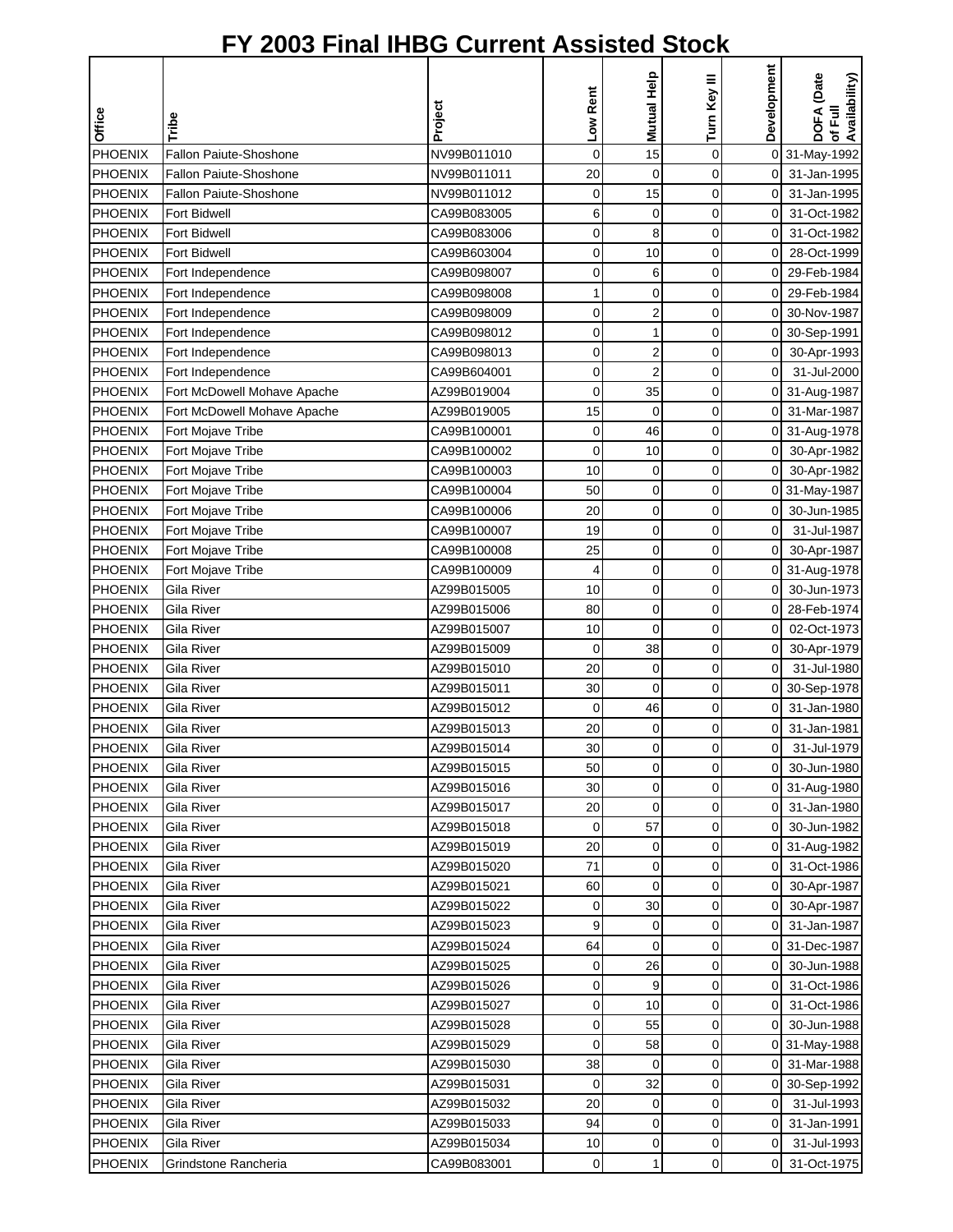| Office         | Tribe                    | Project     | Low Rent    | Mutual Help    | Turn Key III | Development         | DOFA (Date<br>of Full<br>Availability) |
|----------------|--------------------------|-------------|-------------|----------------|--------------|---------------------|----------------------------------------|
| <b>PHOENIX</b> | Grindstone Rancheria     | CA99B083009 | 12          | $\mathbf 0$    | $\mathbf 0$  | $\mathsf{O}\xspace$ | 30-Jun-1995                            |
| <b>PHOENIX</b> | Grindstone Rancheria     | CA99B083013 | 16          | 0              | $\mathbf 0$  | $\overline{0}$      | 31-Mar-1997                            |
| <b>PHOENIX</b> | Grindstone Rancheria     | CA99B083015 | 3           | $\mathbf 0$    | $\mathbf 0$  | 0I                  | 31-Mar-1997                            |
| <b>PHOENIX</b> | Guidiville Rancheria     | CA99B130026 | 19          | $\mathbf 0$    | $\mathbf 0$  |                     | 01-Jan-2001                            |
| <b>PHOENIX</b> | Hoopa Valley             | CA99B090002 | 30          | $\mathbf 0$    | $\mathbf 0$  |                     | 0 31-May-1980                          |
| <b>PHOENIX</b> | Hoopa Valley             | CA99B090004 | 0           | 39             | 0            | ΟI                  | 31-Oct-1985                            |
| <b>PHOENIX</b> | Hoopa Valley             | CA99B090005 | 0           | 10             | 0            | $\overline{0}$      | 31-Oct-1987                            |
| <b>PHOENIX</b> | Hoopa Valley             | CA99B090008 | $\mathbf 0$ | 28             | $\mathbf 0$  |                     | 0 31-May-1992                          |
| <b>PHOENIX</b> | Hoopa Valley             | CA99B090009 | 0           | 17             | 0            | $\overline{0}$      | 28-Feb-1993                            |
| <b>PHOENIX</b> | Hoopa Valley             | CA99B090010 | $\mathbf 0$ | 40             | $\mathbf 0$  |                     | 0 30-Sep-1994                          |
| PHOENIX        | Hoopa Valley             | CA99B090011 | $\mathbf 0$ | 29             | 0            | 29                  | 01-Apr-1998                            |
| PHOENIX        | Hoopa Valley             | CA99B090012 | 21          | 0              | $\mathbf 0$  |                     | 0 30-Sep-1997                          |
| <b>PHOENIX</b> | Hoopa Valley             | CA99B090013 | 0           | 20             | $\mathbf 0$  |                     | 0 30-Sep-1997                          |
| <b>PHOENIX</b> | Hopi                     | AZ99B027002 | 0           | 3              | 0            | $\mathbf 0$         | 30-Nov-1977                            |
| <b>PHOENIX</b> | Hopi                     | AZ99B027007 | 0           | 66             | 0            |                     | 0 31-Aug-1980                          |
| <b>PHOENIX</b> | Hopi                     | AZ99B027011 | 0           | 125            | 0            |                     | 0 30-Sep-1984                          |
| PHOENIX        | Hopi                     | AZ99B027015 | 0           | 35             | $\mathbf 0$  | οI                  | 30-Nov-1991                            |
| <b>PHOENIX</b> | Hopi                     | AZ99B027016 | 20          | $\mathbf 0$    | $\mathbf 0$  | οI                  | 31-Mar-1993                            |
| <b>PHOENIX</b> | Hopi                     | AZ99B027017 | 0           | 16             | 0            |                     | 0 31-Mar-1997                          |
| PHOENIX        | Hopi                     | AZ99B027018 | 13          | 0              | $\mathbf 0$  |                     | 0 31-Dec-1997                          |
| <b>PHOENIX</b> | <b>Hopland Rancheria</b> | CA99B130008 | 10          | $\mathbf 0$    | $\mathbf 0$  | $\overline{0}$      | 31-Mar-1988                            |
| <b>PHOENIX</b> | Hopland Rancheria        | CA99B130010 | 10          | $\mathbf 0$    | $\mathbf 0$  | $\Omega$            | 29-Feb-1988                            |
| <b>PHOENIX</b> | Hualapai                 | AZ99B017002 | 0           | 14             | 0            |                     | 0 30-Sep-1973                          |
| <b>PHOENIX</b> | Hualapai                 | AZ99B017003 | 0           | 40             | 0            | 0                   | 31-Mar-1981                            |
| PHOENIX        | Hualapai                 | AZ99B017004 | 30          | $\mathbf 0$    | 0            | $\overline{0}$      | 31-Jul-1981                            |
| <b>PHOENIX</b> | Hualapai                 | AZ99B017007 | 20          | 0              | 0            | $\overline{O}$      | 30-Apr-1987                            |
| <b>PHOENIX</b> | Hualapai                 | AZ99B017008 | 10          | $\mathbf 0$    | 0            | οI                  | 31-Mar-1988                            |
| PHOENIX        | Hualapai                 | AZ99B017009 | 0           | 15             | 0            | 01                  | 31-Mar-1988                            |
| PHOENIX        | Hualapai                 | AZ99B017010 | 20          | $\mathbf 0$    | 0            | 0                   | 31-Jul-1989                            |
| <b>PHOENIX</b> | Hualapai                 | AZ99B017011 | 0           | 10             | 0            | 0                   | 31-Oct-1991                            |
| PHOENIX        | Hualapai                 | AZ99B017012 | 25          | $\overline{O}$ | $\Omega$     |                     | 0 30-Aug-1991                          |
| PHOENIX        | Hualapai                 | AZ99B017013 | 30          | $\mathbf 0$    | 0            |                     | 0 30-Sep-1994                          |
| <b>PHOENIX</b> | Hualapai                 | AZ99B017014 | 0           | 28             | 0            |                     | 0 31-Dec-1995                          |
| <b>PHOENIX</b> | Isleta Pueblo            | NM99B081006 | 0           | 13             | 0            |                     | 0 30-Nov-1977                          |
| <b>PHOENIX</b> | Isleta Pueblo            | NM99B081007 | 0           | 48             | 0            | ΟI                  | 31-Oct-1980                            |
| <b>PHOENIX</b> | Isleta Pueblo            | NM99B081008 | 23          | 0              | 0            |                     | 0 30-Nov-1998                          |
| <b>PHOENIX</b> | Isleta Pueblo            | NM99B081009 | 0           | 28             | 0            |                     | 0 30-Nov-1998                          |
| <b>PHOENIX</b> | Isleta Pueblo            | NM99B081010 | 0           | 2              | 0            |                     | 0 30-Nov-1998                          |
| <b>PHOENIX</b> | Isleta Pueblo            | NM99B081011 | 2           | 0              | 0            | 01                  | 30-Nov-1998                            |
| <b>PHOENIX</b> | Jemez Pueblo             | NM99B080001 | 0           | 13             | 0            | ΟI                  | 31-Mar-1978                            |
| <b>PHOENIX</b> | Jemez Pueblo             | NM99B080002 | 0           | 41             | 0            | 0                   | 31-Oct-1980                            |
| <b>PHOENIX</b> | Jemez Pueblo             | NM99B080003 | $\mathbf 0$ | 23             | $\pmb{0}$    | οI                  | 31-Oct-1996                            |
| <b>PHOENIX</b> | Jemez Pueblo             | NM99B080004 | 0           | 2              | 0            |                     | 0 31-Dec-1998                          |
| <b>PHOENIX</b> | Jicarilla Reservation    | NM99B014001 | 22          | 0              | 0            | $\overline{0}$      | 31-Jul-1966                            |
| <b>PHOENIX</b> | Jicarilla Reservation    | NM99B014008 | 29          | 0              | 0            |                     | 0 30-Sep-1981                          |
| <b>PHOENIX</b> | Jicarilla Reservation    | NM99B014009 | 55          | $\mathbf 0$    | $\mathbf 0$  |                     | 0 30-Nov-1981                          |
| <b>PHOENIX</b> | Jicarilla Reservation    | NM99B014010 | 0           | 25             | 0            |                     | 0 30-Sep-1987                          |
| <b>PHOENIX</b> | Jicarilla Reservation    | NM99B014011 | 0           | 34             | 0            |                     | 0 31-Dec-1987                          |
| <b>PHOENIX</b> | Jicarilla Reservation    | NM99B014012 | 0           | 8              | 0            |                     | 0 30-Nov-1986                          |
| <b>PHOENIX</b> | Jicarilla Reservation    | NM99B014013 | 0           | 14             | 0            |                     | 0 31-May-1991                          |
| <b>PHOENIX</b> | Jicarilla Reservation    | NM99B014014 | 0           | 19             | 0            |                     | 0 30-Nov-1981                          |
| <b>PHOENIX</b> | Jicarilla Reservation    | NM99B014015 | 32          | 0              | 0            |                     | 0 31-Oct-1996                          |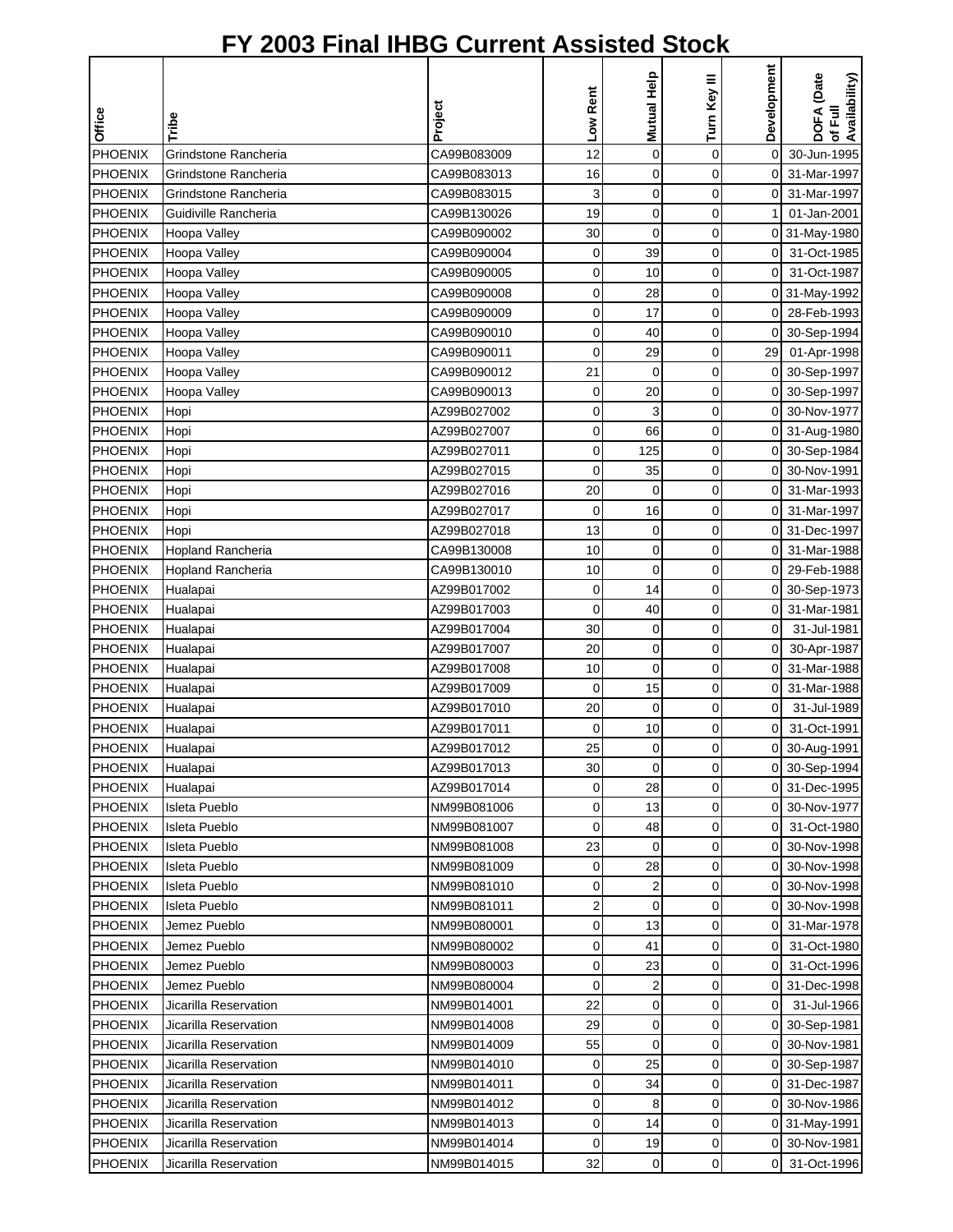|                |                                  |             | Low Rent       | Mutual Help    | Turn Key III | Development    | DOFA (Date<br>of Full<br>Availability) |
|----------------|----------------------------------|-------------|----------------|----------------|--------------|----------------|----------------------------------------|
| Office         | Tribe                            | Project     |                |                |              |                |                                        |
| PHOENIX        | Kaibab Band of Paiute            | AZ99B024001 | $\mathbf 0$    | 8              | 0            |                | 0 31-Aug-1970                          |
| <b>PHOENIX</b> | Kaibab Band of Paiute            | AZ99B024002 | 0              | 15             | 0            |                | 0 30-Sep-1980                          |
| <b>PHOENIX</b> | Kaibab Band of Paiute            | AZ99B024003 | 13             | 0              | 0            |                | 0 30-Sep-1982                          |
| <b>PHOENIX</b> | Kaibab Band of Paiute            | AZ99B024004 | 4              | 0              | 0            | 0              | 31-Jan-1987                            |
| <b>PHOENIX</b> | Kaibab Band of Paiute            | AZ99B024005 | 0              | 5              | 0            | 0              | 31-Jan-1987                            |
| <b>PHOENIX</b> | Kaibab Band of Paiute            | AZ99B024006 | 8              | $\mathbf 0$    | 0            | 0              | 31-Dec-1986                            |
| <b>PHOENIX</b> | Kaibab Band of Paiute            | AZ99B024007 | 0              | 5              | 0            | 0              | 31-Jan-1992                            |
| <b>PHOENIX</b> | Kaibab Band of Paiute            | AZ99B024008 | 15             | 0              | 0            |                | 0 30-Sep-1997                          |
| <b>PHOENIX</b> | Karuk                            | CA99B134003 | 63             | 0              | 0            |                | 0 31-May-1992                          |
| PHOENIX        | Karuk                            | CA99B134004 | 17             | 0              | 0            |                | 0 31-May-1993                          |
| <b>PHOENIX</b> | Karuk                            | CA99B134005 | 15             | 0              | 0            |                | 0 31-Mar-1997                          |
| <b>PHOENIX</b> | Karuk                            | CA99B134006 | 0              | 5              | 0            | οı             | 31-Mar-1997                            |
| PHOENIX        | Karuk                            | CA99B134007 | 0              | 16             | 0            |                | 0 31-May-2001                          |
| <b>PHOENIX</b> | Karuk                            | CA99B134008 | 0              | 0              | 0            | 16             |                                        |
| <b>PHOENIX</b> | Karuk                            | CA99B134009 | 20             | 0              | 0            | 0              | 31-May-2001                            |
| <b>PHOENIX</b> | Karuk                            | CA99B134010 | 0              | $\mathbf 0$    | 0            | 24             |                                        |
| PHOENIX        | La Jolla Band                    | CA99B080021 | 0              | 15             | 0            |                | 0 30-Sep-1981                          |
| <b>PHOENIX</b> | La Jolla Band                    | CA99B080027 | 0              | 28             | 0            | οI             | 29-Feb-1988                            |
| <b>PHOENIX</b> | La Jolla Band                    | CA99B080057 | $\overline{2}$ | $\mathbf 0$    | 0            | 0              | 31-Oct-1995                            |
| PHOENIX        | La Jolla Band                    | CA99B080062 | 0              | 11             | 0            | 0              | 31-Oct-1995                            |
| <b>PHOENIX</b> | La Jolla Band                    | CA99B080071 | 0              | 0              | 0            | 12             |                                        |
| <b>PHOENIX</b> | Laguna Pueblo                    | NM99B012001 | 10             | 0              | 0            | 0              | 28-Feb-1967                            |
| <b>PHOENIX</b> | Laguna Pueblo                    | NM99B012002 | 29             | $\mathbf 0$    | 0            | 0              | 28-Feb-1967                            |
| <b>PHOENIX</b> | Laguna Pueblo                    | NM99B012006 | 0              | 101            | 0            | 0              | 31-Mar-1979                            |
| PHOENIX        | Laguna Pueblo                    | NM99B012008 | 0              | 35             | 0            | οI             | 30-Nov-1997                            |
| <b>PHOENIX</b> | Laguna Pueblo                    | NM99B012009 | 0              | 0              | 0            | 10             |                                        |
| <b>PHOENIX</b> | Laguna Pueblo                    | NM99B012010 | 0              | 4              | 0            |                | 0 30-Sep-1999                          |
| PHOENIX        | Laguna Pueblo                    | NM99B012011 | 0              | 0              | 0            | 30             |                                        |
| <b>PHOENIX</b> | Laytonville Rancheria            | CA99B130001 | 31             | 0              | 0            | 0              | 31-Jul-1985                            |
| <b>PHOENIX</b> | Laytonville Rancheria            | CA99B130025 | 0              | $\overline{c}$ | 0            | 0              | 31-Jul-1985                            |
| <b>PHOENIX</b> | Lone Pine Paiute-Shoshone        | CA99B098003 | 36             | $\Omega$       | $\Omega$     |                | 0 30-Sep-1997                          |
| PHOENIX        | Lone Pine Paiute-Shoshone        | CA99B098004 | 5              | 0              | 0            | 01             | 31-Mar-1982                            |
| <b>PHOENIX</b> | Lone Pine Paiute-Shoshone        | CA99B098005 | 3              | 0              | 0            | $\overline{0}$ | 31-Mar-1979                            |
| <b>PHOENIX</b> | Lone Pine Paiute-Shoshone        | CA99B098007 | 0              | 1              | 0            | 01             | 29-Feb-1984                            |
| <b>PHOENIX</b> | Lone Pine Paiute-Shoshone        | CA99B098009 | 0              | 2              | 0            |                | 0 30-Nov-1987                          |
| PHOENIX        | Lone Pine Paiute-Shoshone        | CA99B098010 | 2              | 0              | 0            |                | 0 30-Nov-1987                          |
| <b>PHOENIX</b> | Lone Pine Paiute-Shoshone        | CA99B098012 | 0              | 4              | 0            |                | 0 30-Sep-1991                          |
| <b>PHOENIX</b> | Lone Pine Paiute-Shoshone        | CA99B098013 | 0              | 1              | 0            | 01             | 30-Apr-1993                            |
| <b>PHOENIX</b> | Lone Pine Paiute-Shoshone        | CA99B098017 | 0              | 1              | 0            | 0              | 30-Nov-1987                            |
| <b>PHOENIX</b> | Lovelock Colony                  | NV99B017001 | 0              | 4              | 0            | 0              | 30-Jun-1973                            |
| <b>PHOENIX</b> | Manchester Point Arena Rancheria | CA99B130004 | 29             | 0              | 0            | οı             | 29-Feb-1988                            |
| <b>PHOENIX</b> | Manchester Point Arena Rancheria | CA99B130006 | 0              | 11             | 0            | $\overline{0}$ | 29-Feb-1988                            |
| <b>PHOENIX</b> | Manchester Point Arena Rancheria | CA99B130016 | 9              | 0              | 0            | $\overline{O}$ | 30-Jun-1992                            |
| <b>PHOENIX</b> | Mesa Grande Band                 | CA99B148001 | 14             | 0              | 0            |                | 0 01-Mar-1996                          |
| PHOENIX        | Mesa Grande Band                 | CA99B148002 | 8              | 0              | 0            |                | 8 31-Aug-1999                          |
| <b>PHOENIX</b> | <b>Mescalero Reservation</b>     | NM99B013001 | 54             | 0              | 0            |                | 0 31-Mar-1966                          |
| <b>PHOENIX</b> | <b>Mescalero Reservation</b>     | NM99B013003 | 36             | 0              | 0            | 0              | 31-Mar-1977                            |
| <b>PHOENIX</b> | <b>Mescalero Reservation</b>     | NM99B013004 | 55             | 0              | 0            | 0              | 31-Mar-1979                            |
| <b>PHOENIX</b> | <b>Mescalero Reservation</b>     | NM99B013005 | 13             | 0              | 0            | οI             | 30-Apr-1979                            |
| <b>PHOENIX</b> | <b>Mescalero Reservation</b>     | NM99B013006 | 12             | 0              | 0            |                | 0 30-Sep-1980                          |
| <b>PHOENIX</b> | <b>Mescalero Reservation</b>     | NM99B013007 | 26             | 0              | 0            |                | 0 30-Nov-1981                          |
| <b>PHOENIX</b> | <b>Mescalero Reservation</b>     | NM99B013008 | 25             | 0              | 0            |                | 0 31-Mar-1984                          |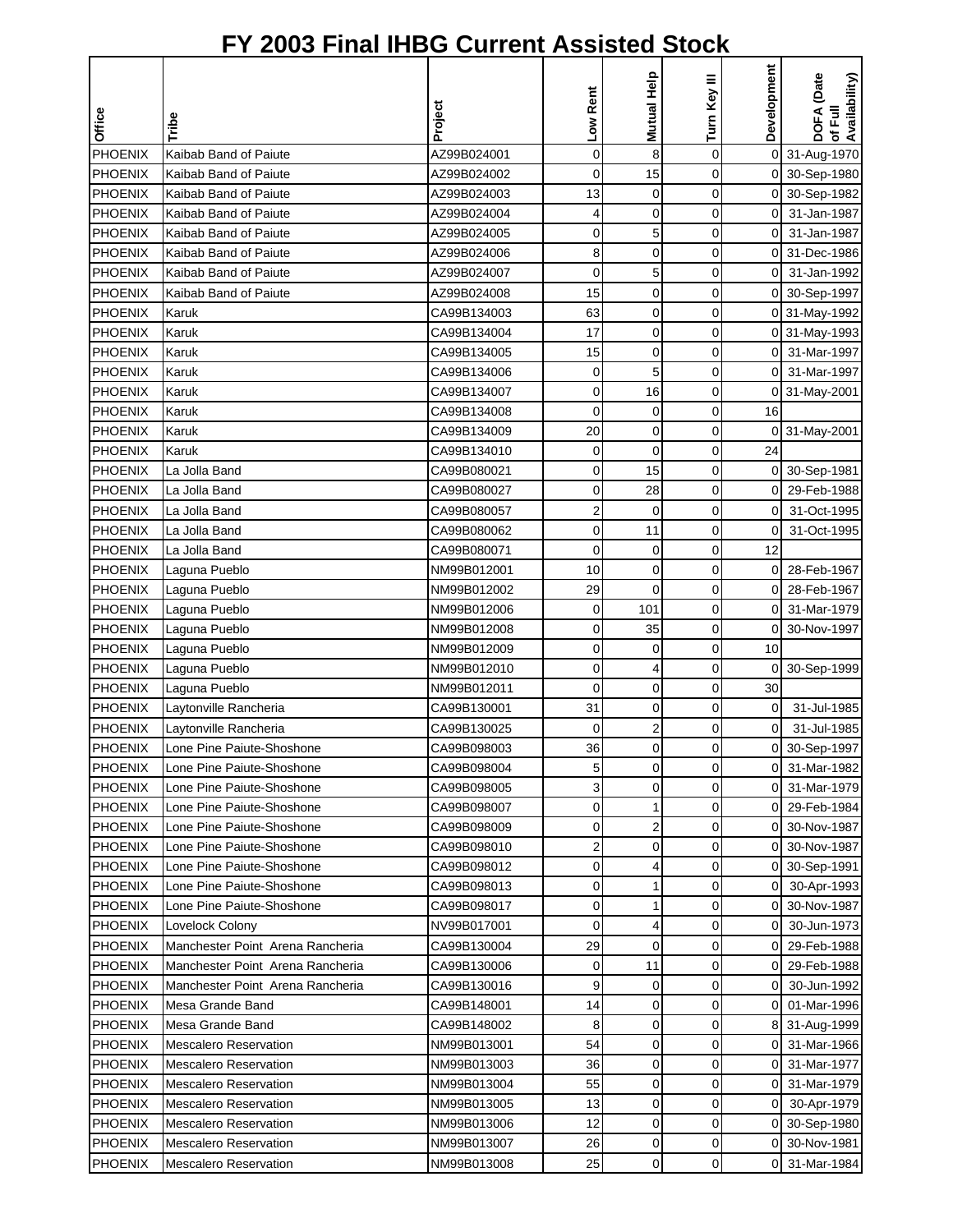|                |                              |             | Low Rent       | Mutual Help             | Turn Key III | Development    | DOFA (Date<br>of Full<br>Availability) |
|----------------|------------------------------|-------------|----------------|-------------------------|--------------|----------------|----------------------------------------|
| Office         | Tribe                        | Project     |                |                         |              |                |                                        |
| PHOENIX        | Mescalero Reservation        | NM99B013010 | $\overline{0}$ | 25                      | $\mathbf 0$  |                | 0 31-May-1988                          |
| <b>PHOENIX</b> | <b>Mescalero Reservation</b> | NM99B013011 | 25             | $\mathbf 0$             | 0            |                | 0 31-May-1988                          |
| <b>PHOENIX</b> | <b>Mescalero Reservation</b> | NM99B013012 | 25             | $\mathbf 0$             | 0            |                | 0 31-May-1988                          |
| PHOENIX        | <b>Mescalero Reservation</b> | NM99B013013 | $\mathbf 0$    | 10                      | 0            |                | 0 31-Dec-1992                          |
| <b>PHOENIX</b> | <b>Mescalero Reservation</b> | NM99B013014 | 40             | 0                       | 0            |                | 0 31-May-1993                          |
| <b>PHOENIX</b> | <b>Mescalero Reservation</b> | NM99B013016 | 0              | 32                      | 0            |                | 0 30-Sep-1999                          |
| <b>PHOENIX</b> | Moapa Band of Paiute         | NV99B014003 | 0              | 10                      | 0            |                | 0 30-Sep-1978                          |
| <b>PHOENIX</b> | Moapa Band of Paiute         | NV99B014004 | 39             | $\mathbf 0$             | 0            |                | 0 31-May-1982                          |
| <b>PHOENIX</b> | Mooretown Rancheria          | CA99B130019 | 20             | 0                       | 0            |                | 0 31-Aug-1996                          |
| PHOENIX        | Mooretown Rancheria          | CA99B130020 | 0              | 10                      | 0            |                | 0 31-Aug-1996                          |
| <b>PHOENIX</b> | Mooretown Rancheria          | CA99B130022 | 20             | 0                       | 0            |                | 0 31-Aug-1996                          |
| PHOENIX        | Morongo Band of Cahuilla     | CA99B080014 | 0              | 25                      | 0            | 01             | 29-Feb-1980                            |
| <b>PHOENIX</b> | Morongo Band of Cahuilla     | CA99B080022 | 0              | 18                      | 0            | 0              | 30-Jun-1987                            |
| <b>PHOENIX</b> | Morongo Band of Cahuilla     | CA99B080043 | 0              | 30                      | 0            | $\overline{0}$ | 30-Apr-1989                            |
| <b>PHOENIX</b> | Morongo Band of Cahuilla     | CA99B080050 | 0              | 18                      | 0            | 0              | 30-Jun-1992                            |
| <b>PHOENIX</b> | Morongo Band of Cahuilla     | CA99B080061 | 0              | $\mathbf 0$             | 0            |                | 07-May-1996                            |
| PHOENIX        | Morongo Band of Cahuilla     | CA99B080064 | 0              | $\mathbf 0$             | 0            | 4              |                                        |
| <b>PHOENIX</b> | Nambe Pueblo                 | NM99B040011 | 0              | 34                      | 0            |                | 0 30-Sep-1980                          |
| PHOENIX        | Nambe Pueblo                 | NM99B040013 | 0              | 13                      | 0            |                | 0 30-Sep-1980                          |
| PHOENIX        | Nambe Pueblo                 | NM99B040017 | 0              | 15                      | 0            | 0I             | 30-Apr-1984                            |
| <b>PHOENIX</b> | Nambe Pueblo                 | NM99B040018 | 0              | 5                       | 0            | $\mathbf 0$    | 31-Jul-1987                            |
| <b>PHOENIX</b> | Nambe Pueblo                 | NM99B040023 | 0              | 5                       | 0            | $\overline{0}$ | 30-Apr-1989                            |
| <b>PHOENIX</b> | Nambe Pueblo                 | NM99B040024 | 0              | 22                      | 0            | $\overline{0}$ | 31-Oct-1988                            |
| <b>PHOENIX</b> | Nambe Pueblo                 | NM99B040027 | 0              | 14                      | 0            | 0              | 28-Feb-1995                            |
| PHOENIX        | Nambe Pueblo                 | NM99B040030 | 20             | $\mathbf 0$             | 0            | $\mathbf 0$    | 31-Jul-1999                            |
| <b>PHOENIX</b> | Navajo Nation                | AZ99B012001 | 60             | 0                       | 0            |                | 0 31-Dec-1968                          |
| <b>PHOENIX</b> | Navajo Nation                | AZ99B012002 | 50             | $\mathbf 0$             | 0            | οI             | 30-Apr-1968                            |
| PHOENIX        | Navajo Nation                | AZ99B012003 | 110            | 0                       | 0            | 0              | 30-Apr-1968                            |
| PHOENIX        | Navajo Nation                | AZ99B012004 | 40             | 0                       | 0            | 0              | 30-Nov-1967                            |
| <b>PHOENIX</b> | Navajo Nation                | AZ99B012005 | 50             | 0                       | 0            | 0              | 31-Jan-1967                            |
| PHOENIX        | Navajo Nation                | AZ99B012012 | 50             | $\Omega$                | $\Omega$     | οI             | 31-Jan-1971                            |
| PHOENIX        | Navajo Nation                | AZ99B012017 | 0              | $\overline{\mathbf{c}}$ | 0            | 0              | 31-Jul-1976                            |
| <b>PHOENIX</b> | Navajo Nation                | AZ99B012032 | 0              | 1                       | 0            |                | 0 30-May-1974                          |
| <b>PHOENIX</b> | Navajo Nation                | AZ99B012038 | 10             | 0                       | 0            |                | 0 30-Dec-1974                          |
| <b>PHOENIX</b> | Navajo Nation                | AZ99B012039 | 10             | 0                       | 0            | 0              | 31-Dec-1975                            |
| PHOENIX        | Navajo Nation                | AZ99B012040 | 10             | 0                       | 0            | 0              | 30-Jun-1976                            |
| PHOENIX        | Navajo Nation                | AZ99B012042 | 0              | 34                      | 0            | 0              | 30-Apr-1979                            |
| PHOENIX        | Navajo Nation                | AZ99B012043 | 45             | 0                       | 0            | 0              | 30-Apr-1979                            |
| <b>PHOENIX</b> | Navajo Nation                | AZ99B012044 | 0              | 17                      | 0            | 0              | 31-Aug-1979                            |
| <b>PHOENIX</b> | Navajo Nation                | AZ99B012045 | 0              | 15                      | 0            |                | 0 31-Aug-1979                          |
| PHOENIX        | Navajo Nation                | AZ99B012046 | 0              | 11                      | 0            |                | 0 31-Dec-1978                          |
| <b>PHOENIX</b> | Navajo Nation                | AZ99B012047 | 0              | 6                       | 0            |                | 0 31-May-1979                          |
| <b>PHOENIX</b> | Navajo Nation                | AZ99B012048 | 10             | 0                       | 0            | 01             | 31-Oct-1978                            |
| <b>PHOENIX</b> | Navajo Nation                | AZ99B012050 | 40             | 0                       | 0            |                | 0 31-Aug-1983                          |
| PHOENIX        | Navajo Nation                | AZ99B012051 | 0              | 69                      | 0            |                | 0 31-Dec-1981                          |
| PHOENIX        | Navajo Nation                | AZ99B012057 | 150            | 0                       | 0            | 0              | 30-Apr-1987                            |
| PHOENIX        | Navajo Nation                | AZ99B012058 | 37             | 0                       | 0            |                | 0 31-May-1983                          |
| <b>PHOENIX</b> | Navajo Nation                | AZ99B012059 | 30             | 0                       | 0            |                | 0 31-Dec-1982                          |
| <b>PHOENIX</b> | Navajo Nation                | AZ99B012060 | 10             | 0                       | 0            | 0              | 30-Nov-1982                            |
| <b>PHOENIX</b> | Navajo Nation                | AZ99B012061 | 6              | 0                       | 0            |                | 0 31-Aug-1982                          |
| <b>PHOENIX</b> | Navajo Nation                | AZ99B012062 | 130            | 0                       | 0            |                | 0 30-Nov-1983                          |
| <b>PHOENIX</b> | Navajo Nation                | AZ99B012063 | 88             | 0                       | 0            |                | 0 31-Mar-1984                          |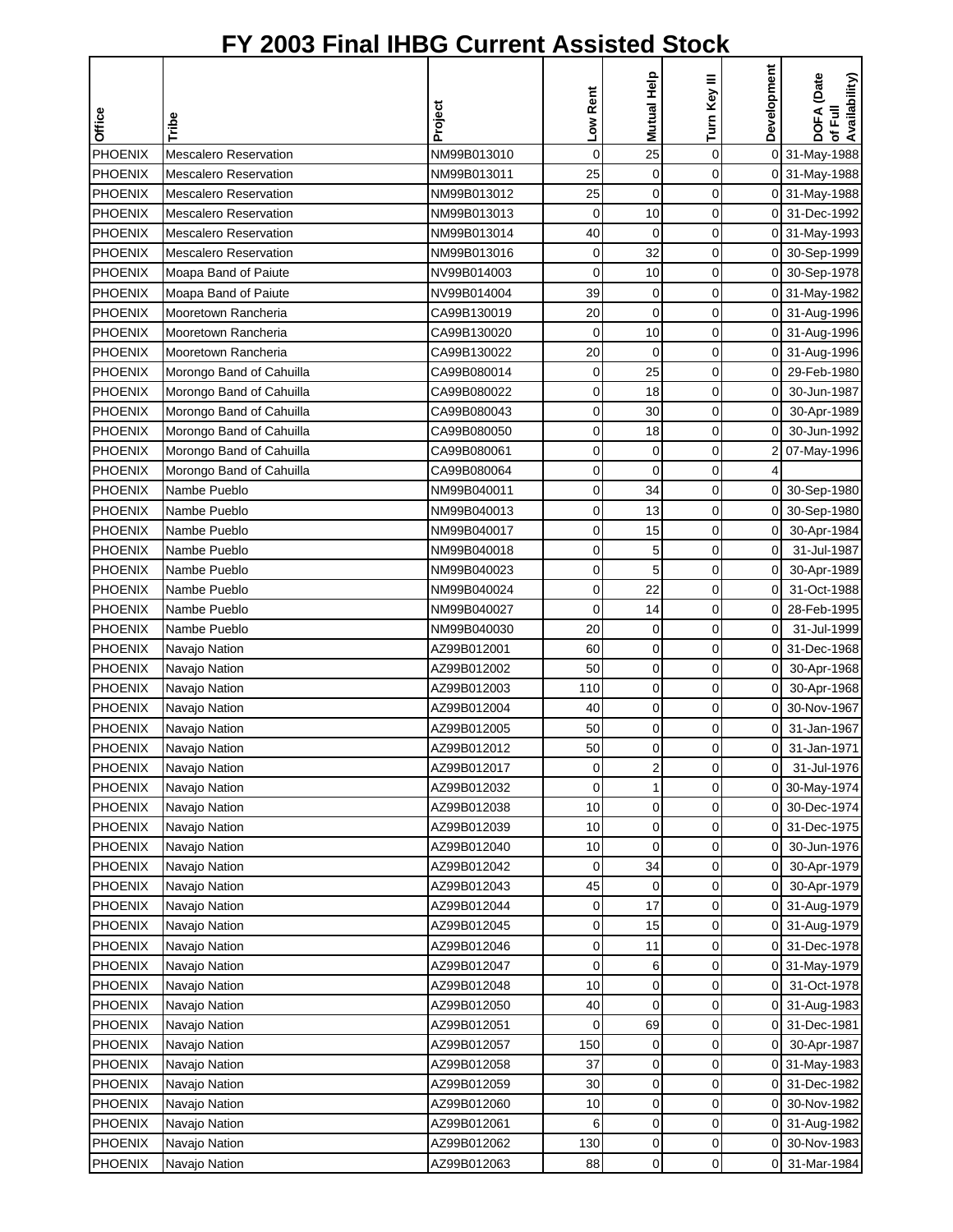|                |               |             |             |             |              | Development    |                                        |
|----------------|---------------|-------------|-------------|-------------|--------------|----------------|----------------------------------------|
|                |               |             | Low Rent    | Mutual Help | Turn Key III |                | DOFA (Date<br>of Full<br>Availability) |
| Office         | Tribe         | Project     |             |             |              |                |                                        |
| <b>PHOENIX</b> | Navajo Nation | AZ99B012066 | $\mathbf 0$ | 20          | $\mathbf 0$  | 0              | 31-Jul-1983                            |
| <b>PHOENIX</b> | Navajo Nation | AZ99B012067 | 65          | $\mathbf 0$ | 0            | οI             | 30-Nov-1982                            |
| PHOENIX        | Navajo Nation | AZ99B012070 | $\mathbf 0$ | 20          | $\mathbf 0$  |                | 0 30-Sep-1982                          |
| PHOENIX        | Navajo Nation | AZ99B012073 | 15          | $\mathbf 0$ | $\mathbf 0$  | $\overline{0}$ | 31-Oct-1983                            |
| <b>PHOENIX</b> | Navajo Nation | AZ99B012082 | 50          | $\mathbf 0$ | 0            | $\overline{0}$ | 30-Sep-1986                            |
| <b>PHOENIX</b> | Navajo Nation | AZ99B012083 | 70          | 0           | 0            |                | 0 31-Aug-1985                          |
| <b>PHOENIX</b> | Navajo Nation | AZ99B012084 | 0           | 64          | 0            |                | 0 31-May-1985                          |
| <b>PHOENIX</b> | Navajo Nation | AZ99B012085 | 50          | $\mathbf 0$ | 0            |                | 0 31-Aug-1986                          |
| <b>PHOENIX</b> | Navajo Nation | AZ99B012086 | 50          | $\mathbf 0$ | 0            |                | 0 31-Aug-1986                          |
| <b>PHOENIX</b> | Navajo Nation | AZ99B012087 | 50          | $\mathbf 0$ | 0            |                | 0 30-Sep-1986                          |
| PHOENIX        | Navajo Nation | AZ99B012088 | 0           | 66          | 0            |                | 0 30-Sep-1985                          |
| PHOENIX        | Navajo Nation | AZ99B012089 | 0           | 42          | $\mathbf 0$  |                | 0 31-May-1985                          |
| <b>PHOENIX</b> | Navajo Nation | AZ99B012090 | 0           | 55          | $\mathbf 0$  | $\overline{0}$ | 31-Oct-1987                            |
| <b>PHOENIX</b> | Navajo Nation | AZ99B012091 | 0           | 38          | 0            | $\overline{0}$ | 31-Mar-1986                            |
| <b>PHOENIX</b> | Navajo Nation | AZ99B012093 | 40          | $\mathbf 0$ | 0            | ΟI             | 31-Aug-1985                            |
| <b>PHOENIX</b> | Navajo Nation | AZ99B012094 | 0           | 35          | 0            | $\overline{0}$ | 30-Nov-1987                            |
| <b>PHOENIX</b> | Navajo Nation | AZ99B012095 | 0           | 33          | 0            | $\overline{0}$ | 30-Jun-1987                            |
| <b>PHOENIX</b> | Navajo Nation | AZ99B012096 | 0           | 37          | $\mathbf 0$  | $\overline{0}$ | 31-Oct-1987                            |
| <b>PHOENIX</b> | Navajo Nation | AZ99B012097 | 0           | 22          | 0            |                | 0 31-Dec-1987                          |
| PHOENIX        | Navajo Nation | AZ99B012098 | 33          | $\mathbf 0$ | $\mathbf 0$  | $\overline{0}$ | 31-Oct-1987                            |
| <b>PHOENIX</b> | Navajo Nation | AZ99B012099 | 0           | 25          | $\mathbf 0$  |                | 0 31-May-1988                          |
| <b>PHOENIX</b> | Navajo Nation | AZ99B012100 | 0           | 25          | $\mathbf 0$  | ΟI             | 29-Feb-1988                            |
| <b>PHOENIX</b> | Navajo Nation | AZ99B012101 | 0           | 30          | 0            | οI             | 30-Jun-1988                            |
| <b>PHOENIX</b> | Navajo Nation | AZ99B012102 | 0           | 18          | 0            |                | 0 31-Dec-1987                          |
| <b>PHOENIX</b> | Navajo Nation | AZ99B012103 | 65          | $\mathbf 0$ | 0            |                | 0 31-May-1991                          |
| <b>PHOENIX</b> | Navajo Nation | AZ99B012104 | 0           | 20          | 0            |                | 0 30-Sep-1990                          |
| <b>PHOENIX</b> | Navajo Nation | AZ99B012105 | 0           | 20          | 0            |                | 0 30-Sep-1990                          |
| PHOENIX        | Navajo Nation | AZ99B012106 | 0           | 60          | 0            |                | 0 31-Dec-1990                          |
| <b>PHOENIX</b> | Navajo Nation | AZ99B012107 | 0           | 26          | 0            |                | 0 31-May-1991                          |
| <b>PHOENIX</b> | Navajo Nation | AZ99B012108 | 0           | 60          | 0            |                | 0 31-May-1991                          |
| <b>PHOENIX</b> | Navajo Nation | AZ99B012109 | 0           | 30          | $\Omega$     |                | 0 30-Sep-1990                          |
| PHOENIX        | Navajo Nation | AZ99B012110 | 0           | 15          | 0            |                | 0 30-Sep-1990                          |
| <b>PHOENIX</b> | Navajo Nation | AZ99B012111 | 0           | 45          | 0            |                | 0 30-Sep-1990                          |
| <b>PHOENIX</b> | Navajo Nation | AZ99B012112 | 0           | 25          | 0            |                | 0 31-May-1992                          |
| <b>PHOENIX</b> | Navajo Nation | AZ99B012113 | 25          | 0           | 0            |                | 0 31-May-1992                          |
| <b>PHOENIX</b> | Navajo Nation | AZ99B012114 | 0           | 49          | 0            | 0I             | 30-Apr-1992                            |
| PHOENIX        | Navajo Nation | AZ99B012115 | 0           | 14          | 0            | 01             | 31-Mar-1992                            |
| PHOENIX        | Navajo Nation | AZ99B012116 | 0           | 20          | 0            | 01             | 30-Nov-1991                            |
| <b>PHOENIX</b> | Navajo Nation | AZ99B012117 | 0           | 20          | 0            | 01             | 31-Dec-1991                            |
| <b>PHOENIX</b> | Navajo Nation | AZ99B012118 | 15          | 0           | 0            | $\overline{0}$ | 30-Nov-1991                            |
| PHOENIX        | Navajo Nation | AZ99B012119 | 0           | 29          | 0            | $\overline{0}$ | 30-Nov-1992                            |
| <b>PHOENIX</b> | Navajo Nation | AZ99B012120 | $\mathbf 0$ | 35          | 0            | $\overline{O}$ | 30-Apr-1992                            |
| <b>PHOENIX</b> | Navajo Nation | AZ99B012121 | 0           | 20          | 0            | οI             | 31-Mar-1992                            |
| <b>PHOENIX</b> | Navajo Nation | AZ99B012122 | 10          | 0           | 0            |                | 0 31-Mar-1992                          |
| <b>PHOENIX</b> | Navajo Nation | AZ99B012123 | 0           | 15          | 0            |                | 0 31-Dec-1991                          |
| PHOENIX        | Navajo Nation | AZ99B012124 | 10          | $\mathbf 0$ | $\mathbf 0$  |                | 0 31-Dec-1991                          |
| <b>PHOENIX</b> | Navajo Nation | AZ99B012125 | 0           | 26          | 0            | $\overline{0}$ | 30-Nov-1992                            |
| <b>PHOENIX</b> | Navajo Nation | AZ99B012126 | 30          | 0           | 0            | 0              | 30-Nov-1992                            |
| PHOENIX        | Navajo Nation | AZ99B012127 | 0           | 21          | 0            | $\overline{0}$ | 31-Jul-1994                            |
| <b>PHOENIX</b> | Navajo Nation | AZ99B012128 | 0           | 36          | 0            | $\overline{0}$ | 30-Apr-1994                            |
| <b>PHOENIX</b> | Navajo Nation | AZ99B012129 | 0           | 18          | 0            | 0              | 31-Jul-1994                            |
| <b>PHOENIX</b> | Navajo Nation | AZ99B012130 | 0           | 11          | 0            |                | 0 31-May-1995                          |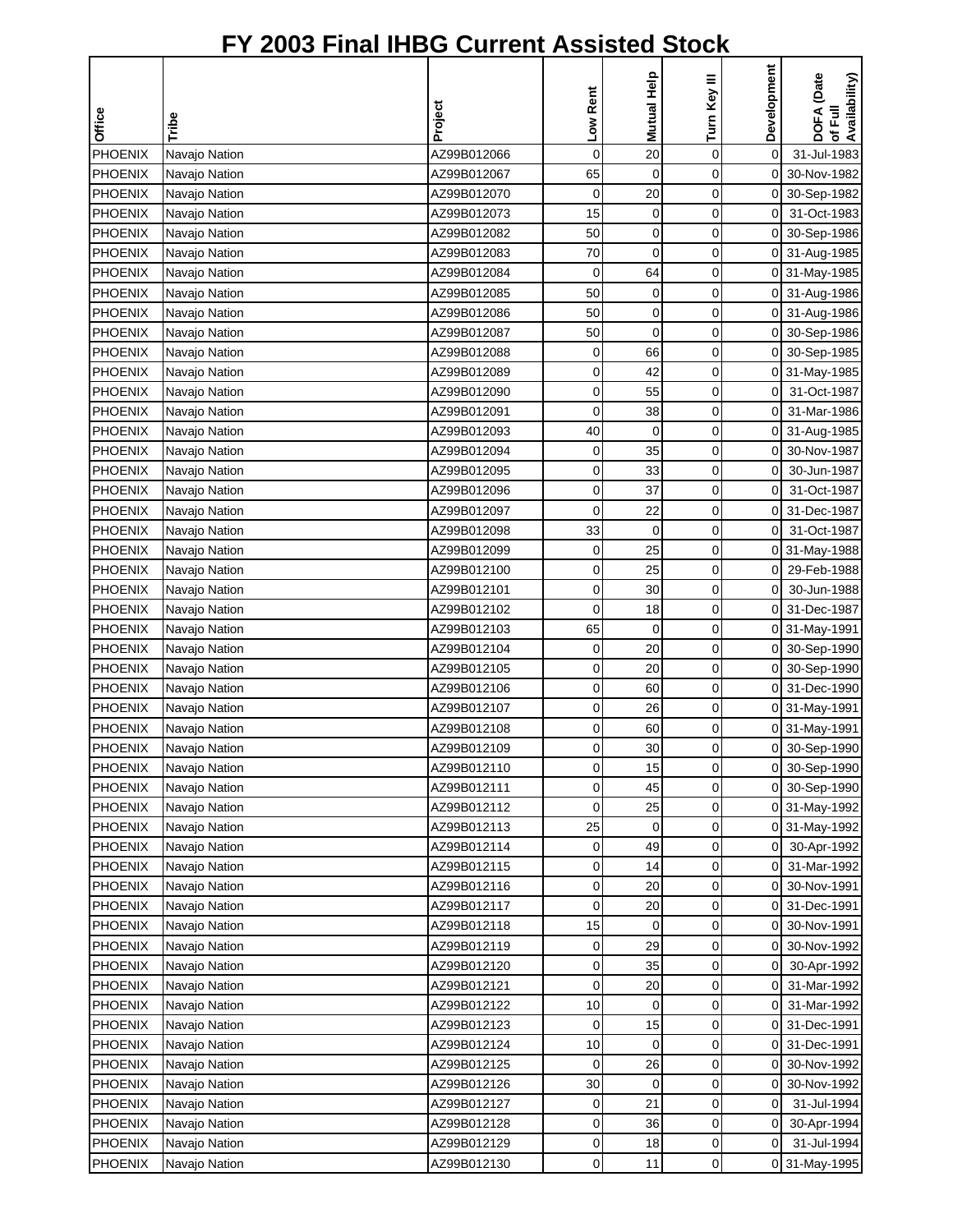| Office         | Tribe         | Project     | Low Rent    | Mutual Help | Turn Key III | Development    | DOFA (Date<br>of Full<br>Availability) |
|----------------|---------------|-------------|-------------|-------------|--------------|----------------|----------------------------------------|
| <b>PHOENIX</b> | Navajo Nation | AZ99B012131 | $\mathsf 0$ | 8           | $\mathbf 0$  | $\overline{0}$ | 31-Oct-1994                            |
| <b>PHOENIX</b> | Navajo Nation | AZ99B012132 | 20          | $\mathbf 0$ | 0            |                | 0 31-May-1995                          |
| PHOENIX        | Navajo Nation | AZ99B012133 | 20          | $\mathbf 0$ | $\mathbf 0$  | $\overline{0}$ | 31-Oct-1994                            |
| PHOENIX        | Navajo Nation | AZ99B012134 | 19          | 0           | $\mathbf 0$  | $\mathbf 0$    | 31-Jul-1994                            |
| <b>PHOENIX</b> | Navajo Nation | AZ99B012135 | 19          | $\mathbf 0$ | $\mathbf 0$  | 0              | 31-Jul-1994                            |
| <b>PHOENIX</b> | Navajo Nation | AZ99B012136 | 0           | 35          | 0            | $\overline{0}$ | 31-Mar-1995                            |
| <b>PHOENIX</b> | Navajo Nation | AZ99B012137 | 0           | 24          | 0            | $\mathbf 0$    | 31-Oct-1996                            |
| <b>PHOENIX</b> | Navajo Nation | AZ99B012138 | 16          | $\mathbf 0$ | 0            | $\mathbf 0$    | 31-Oct-1996                            |
| <b>PHOENIX</b> | Navajo Nation | AZ99B012139 | 0           | 25          | 0            | $\overline{0}$ | 31-Oct-1996                            |
| <b>PHOENIX</b> | Navajo Nation | AZ99B012140 | 0           | 12          | 0            |                | 0 30-Sep-1996                          |
| PHOENIX        | Navajo Nation | AZ99B012141 | 0           | 10          | 0            |                | 0 31-May-1997                          |
| PHOENIX        | Navajo Nation | AZ99B012142 | 0           | 14          | $\mathbf 0$  | 01             | 30-Nov-1998                            |
| <b>PHOENIX</b> | Navajo Nation | AZ99B012143 | $\mathbf 0$ | 18          | $\mathbf 0$  | $\overline{O}$ | 31-Oct-1996                            |
| <b>PHOENIX</b> | Navajo Nation | AZ99B012144 | 15          | 0           | 0            |                | 0 31-May-1997                          |
| <b>PHOENIX</b> | Navajo Nation | AZ99B012145 | 6           | $\mathbf 0$ | 0            |                | 0 30-Nov-1998                          |
| <b>PHOENIX</b> | Navajo Nation | AZ99B012146 | 0           | 13          | 0            |                | 0 31-May-1997                          |
| PHOENIX        | Navajo Nation | AZ99B012147 | 15          | $\mathbf 0$ | $\mathbf 0$  |                | 0 31-May-1997                          |
| <b>PHOENIX</b> | Navajo Nation | AZ99B012148 | 0           | 58          | $\mathbf 0$  |                | 0 31-May-1998                          |
| <b>PHOENIX</b> | Navajo Nation | AZ99B012149 | 20          | $\mathbf 0$ | 0            |                | 0 31-May-1998                          |
| PHOENIX        | Navajo Nation | AZ99B012150 | 40          | $\mathbf 0$ | $\mathbf 0$  |                | 0 31-May-1998                          |
| <b>PHOENIX</b> | Navajo Nation | AZ99B012151 | 40          | 0           | $\mathbf 0$  |                | 0 30-Sep-1997                          |
| <b>PHOENIX</b> | Navajo Nation | AZ99B012152 | 0           | 8           | $\mathbf 0$  | $\overline{0}$ | 30-Apr-1999                            |
| <b>PHOENIX</b> | Navajo Nation | AZ99B012153 | 0           | 25          | 0            | οI             | 31-Jan-1999                            |
| <b>PHOENIX</b> | Navajo Nation | AZ99B012154 | 0           | 65          | 0            | $\overline{0}$ | 31-Mar-1999                            |
| PHOENIX        | Navajo Nation | AZ99B012155 | $\mathbf 0$ | 20          | $\pmb{0}$    | οI             | 28-Feb-2000                            |
| <b>PHOENIX</b> | Navajo Nation | AZ99B012156 | 0           | 30          | 0            | $\overline{0}$ | 28-Feb-2000                            |
| <b>PHOENIX</b> | Navajo Nation | AZ99B012157 | 0           | 0           | 0            | 10             |                                        |
| PHOENIX        | Navajo Nation | AZ99B012158 | 0           | 10          | 0            | 0              | 28-Feb-2000                            |
| PHOENIX        | Navajo Nation | AZ99B012159 | $\mathbf 0$ | $\mathbf 0$ | $\mathbf 0$  | 15             |                                        |
| <b>PHOENIX</b> | Navajo Nation | AZ99B012160 | 10          | 0           | 0            | 0              | 31-Mar-2001                            |
| <b>PHOENIX</b> | Navajo Nation | AZ99B012161 | 55          | $\Omega$    | $\Omega$     | οI             | 31-Mar-1997                            |
| PHOENIX        | Navajo Nation | AZ99B012162 | 0           | 15          | 0            | $\overline{0}$ | 31-Oct-2001                            |
| <b>PHOENIX</b> | Navajo Nation | AZ99B012163 | 0           | 13          | 0            | 2              | 30-Jun-2001                            |
| <b>PHOENIX</b> | Navajo Nation | AZ99B012164 | 0           | 25          | 0            | 0              | 30-Jun-2001                            |
| <b>PHOENIX</b> | Navajo Nation | AZ99B012165 | 0           | 20          | 0            | $\overline{0}$ | 30-Jun-2001                            |
| PHOENIX        | Navajo Nation | AZ99B012166 | 0           | 25          | 0            | $\overline{0}$ | 30-Nov-1998                            |
| <b>PHOENIX</b> | Navajo Nation | NM99B015001 | 60          | 0           | 0            | 01             | 30-Nov-1965                            |
| PHOENIX        | Navajo Nation | NM99B015002 | 60          | 0           | 0            | 01             | 30-Sep-1976                            |
| <b>PHOENIX</b> | Navajo Nation | NM99B015003 | 20          | $\mathbf 0$ | 0            | $\overline{0}$ | 31-Oct-1966                            |
| <b>PHOENIX</b> | Navajo Nation | NM99B015004 | 30          | 0           | 0            | 0              | 31-Oct-1966                            |
| PHOENIX        | Navajo Nation | NM99B015005 | 20          | $\mathbf 0$ | 0            | $\overline{0}$ | 31-Jan-1967                            |
| <b>PHOENIX</b> | Navajo Nation | NM99B015006 | 100         | 0           | 0            | $\overline{0}$ | 30-Apr-1968                            |
| <b>PHOENIX</b> | Navajo Nation | NM99B015012 | 50          | 0           | 0            | $\overline{0}$ | 30-Apr-1971                            |
| <b>PHOENIX</b> | Navajo Nation | NM99B015013 | 60          | $\mathbf 0$ | 0            | οI             | 30-Jun-1973                            |
| <b>PHOENIX</b> | Navajo Nation | NM99B015014 | 20          | 0           | 0            | 0              | 31-Oct-1972                            |
| PHOENIX        | Navajo Nation | NM99B015018 | 0           | 3           | $\mathbf 0$  | $\overline{0}$ | 30-Jul-1975                            |
| PHOENIX        | Navajo Nation | NM99B015024 | 10          | 0           | 0            | $\overline{0}$ | 28-Feb-1975                            |
| <b>PHOENIX</b> | Navajo Nation | NM99B015026 | 0           | 1           | 0            | $\overline{0}$ | 30-Apr-1975                            |
| PHOENIX        | Navajo Nation | NM99B015027 | 0           | 1           | 0            | $\overline{0}$ | 30-Jun-1975                            |
| <b>PHOENIX</b> | Navajo Nation | NM99B015028 | 20          | 0           | 0            | ΟI             | 30-Sep-1975                            |
| <b>PHOENIX</b> | Navajo Nation | NM99B015030 | 30          | 0           | 0            | 0              | 30-Jun-1975                            |
| <b>PHOENIX</b> | Navajo Nation | NM99B015031 | 0           | 14          | 0            |                | 0 31-Aug-1979                          |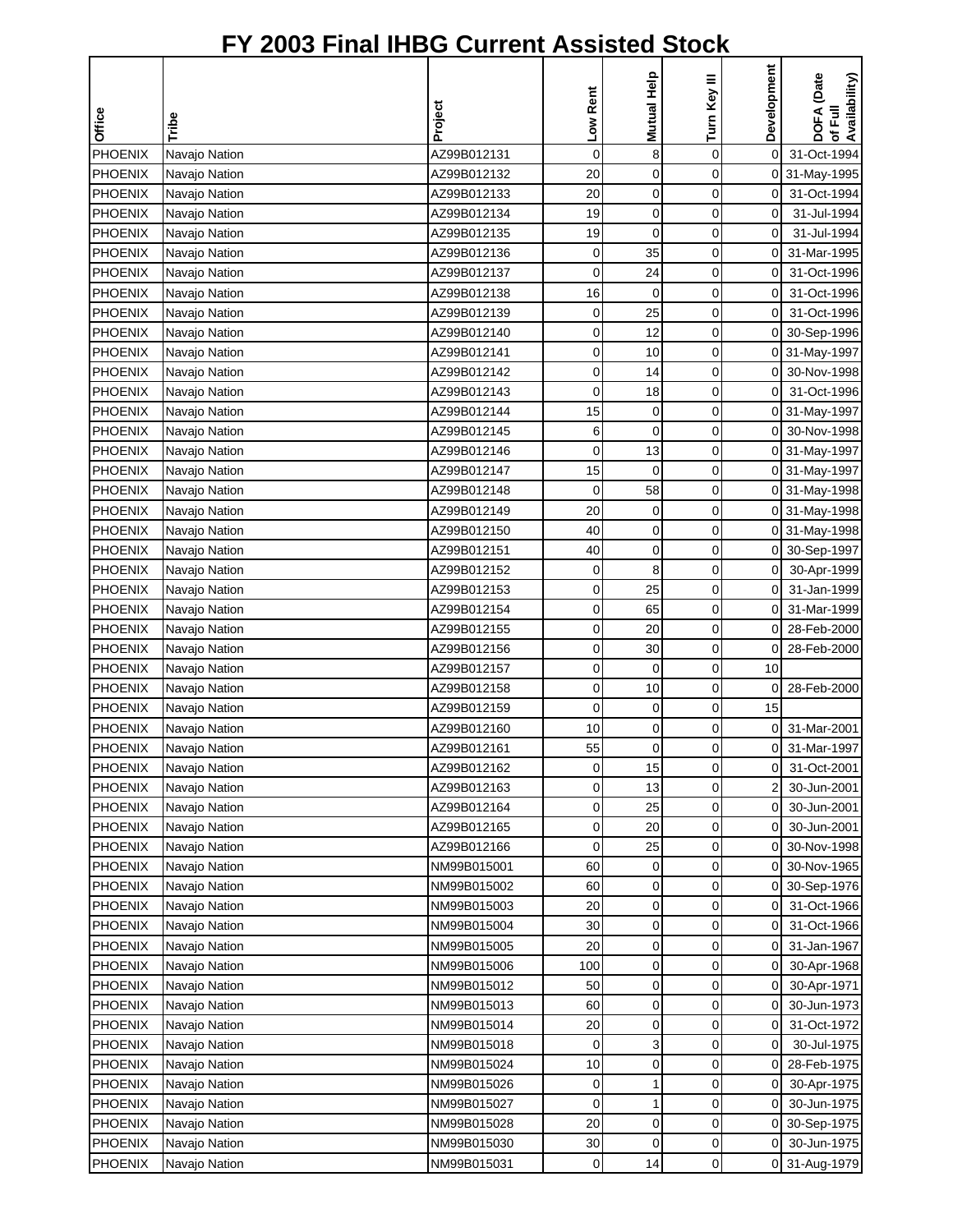|                |               |             |          |             |              | Development         |                                        |
|----------------|---------------|-------------|----------|-------------|--------------|---------------------|----------------------------------------|
|                |               |             | Low Rent | Mutual Help | Turn Key III |                     | DOFA (Date<br>of Full<br>Availability) |
| Office         | Tribe         | Project     |          |             |              |                     |                                        |
| PHOENIX        | Navajo Nation | NM99B015032 | 150      | $\pmb{0}$   | $\mathbf 0$  | 0                   | 31-Jul-1979                            |
| <b>PHOENIX</b> | Navajo Nation | NM99B015033 | 0        | 13          | 0            | $\mathsf{O}\xspace$ | 31-Jul-1979                            |
| PHOENIX        | Navajo Nation | NM99B015034 | 0        | 14          | 0            | 0                   | 30-Jun-1979                            |
| PHOENIX        | Navajo Nation | NM99B015035 | 0        | 12          | 0            | $\overline{0}$      | 31-Jul-1979                            |
| <b>PHOENIX</b> | Navajo Nation | NM99B015036 | 105      | 0           | 0            | $\overline{0}$      | 31-Aug-1979                            |
| <b>PHOENIX</b> | Navajo Nation | NM99B015037 | 0        | 45          | 0            | 0                   | 30-Jun-1982                            |
| <b>PHOENIX</b> | Navajo Nation | NM99B015038 | 0        | 16          | 0            | 0                   | 30-Sep-2001                            |
| <b>PHOENIX</b> | Navajo Nation | NM99B015039 | 118      | $\mathbf 0$ | 0            | $\overline{0}$      | 30-Sep-1980                            |
| <b>PHOENIX</b> | Navajo Nation | NM99B015040 | 75       | 0           | 0            | $\overline{0}$      | 30-Apr-1983                            |
| PHOENIX        | Navajo Nation | NM99B015041 | 100      | 0           | 0            | 0                   | 30-Apr-1984                            |
| <b>PHOENIX</b> | Navajo Nation | NM99B015042 | 20       | $\mathbf 0$ | 0            | 0                   | 28-Feb-1983                            |
| PHOENIX        | Navajo Nation | NM99B015043 | 0        | 28          | 0            | 0                   | 31-Jan-1984                            |
| <b>PHOENIX</b> | Navajo Nation | NM99B015044 | 20       | 0           | 0            | 0                   | 30-Jun-1983                            |
| <b>PHOENIX</b> | Navajo Nation | NM99B015045 | 10       | $\mathbf 0$ | 0            | 0                   | 30-Nov-1983                            |
| <b>PHOENIX</b> | Navajo Nation | NM99B015046 | 25       | 0           | 0            | 0                   | 31-Jan-1983                            |
| <b>PHOENIX</b> | Navajo Nation | NM99B015047 | 50       | $\mathbf 0$ | 0            | 0                   | 31-Dec-1983                            |
| PHOENIX        | Navajo Nation | NM99B015048 | 100      | $\pmb{0}$   | 0            | $\overline{O}$      | 31-Jan-1984                            |
| <b>PHOENIX</b> | Navajo Nation | NM99B015049 | 51       | $\mathbf 0$ | 0            | 0                   | 29-Feb-1984                            |
| <b>PHOENIX</b> | Navajo Nation | NM99B015052 | 5        | $\mathbf 0$ | 0            | $\overline{0}$      | 30-Apr-1984                            |
| PHOENIX        | Navajo Nation | NM99B015053 | 0        | 31          | 0            | $\overline{0}$      | 31-Mar-1986                            |
| <b>PHOENIX</b> | Navajo Nation | NM99B015054 | 0        | 31          | 0            | $\overline{0}$      | 31-Jan-1985                            |
| <b>PHOENIX</b> | Navajo Nation | NM99B015055 | 59       | 0           | 0            | 0                   | 31-Jan-1986                            |
| <b>PHOENIX</b> | Navajo Nation | NM99B015056 | 0        | 29          | 0            | 0                   | 31-Mar-1987                            |
| <b>PHOENIX</b> | Navajo Nation | NM99B015057 | 0        | 44          | 0            | 0                   | 30-Jun-1987                            |
| PHOENIX        | Navajo Nation | NM99B015058 | 0        | 25          | 0            |                     | 0 31-Aug-1987                          |
| <b>PHOENIX</b> | Navajo Nation | NM99B015059 | 0        | 10          | 0            |                     | 0 31-Dec-1984                          |
| <b>PHOENIX</b> | Navajo Nation | NM99B015060 | 0        | 25          | 0            |                     | 0 31-Aug-1987                          |
| PHOENIX        | Navajo Nation | NM99B015061 | 21       | 0           | 0            | 0                   | 31-Mar-1987                            |
| <b>PHOENIX</b> | Navajo Nation | NM99B015062 | 0        | 38          | 0            | 0                   | 30-Jun-1987                            |
| <b>PHOENIX</b> | Navajo Nation | NM99B015063 | 0        | 22          | 0            | 0                   | 31-Jul-1987                            |
| <b>PHOENIX</b> | Navajo Nation | NM99B015064 | $\Omega$ | 25          | $\Omega$     | οI                  | 31-Oct-1987                            |
| PHOENIX        | Navajo Nation | NM99B015065 | 0        | 36          | 0            | 01                  | 31-Dec-1987                            |
| <b>PHOENIX</b> | Navajo Nation | NM99B015066 | 0        | 20          | 0            | 0                   | 31-Oct-1990                            |
| <b>PHOENIX</b> | Navajo Nation | NM99B015067 | 0        | 40          | 0            | 0                   | 31-Mar-1991                            |
| <b>PHOENIX</b> | Navajo Nation | NM99B015068 | 0        | 80          | 0            | 0                   | 30-Sep-1990                            |
| <b>PHOENIX</b> | Navajo Nation | NM99B015069 | 0        | 65          | 0            | 0                   | 31-Mar-1991                            |
| <b>PHOENIX</b> | Navajo Nation | NM99B015070 | 0        | 20          | 0            | 01                  | 30-Sep-1990                            |
| PHOENIX        | Navajo Nation | NM99B015071 | 0        | 58          | 0            | 0                   | 31-Oct-1990                            |
| <b>PHOENIX</b> | Navajo Nation | NM99B015072 | 0        | 20          | 0            | 0                   | 31-Dec-1991                            |
| <b>PHOENIX</b> | Navajo Nation | NM99B015073 | 10       | 0           | 0            | 0                   | 31-Dec-1991                            |
| PHOENIX        | Navajo Nation | NM99B015074 | 0        | 15          | 0            | 0                   | 30-Nov-1991                            |
| <b>PHOENIX</b> | Navajo Nation | NM99B015075 | 10       | 0           | 0            |                     | 0 30-Nov-1991                          |
| <b>PHOENIX</b> | Navajo Nation | NM99B015076 | 0        | 25          | 0            |                     | 0 31-Dec-1991                          |
| <b>PHOENIX</b> | Navajo Nation | NM99B015077 | 35       | 0           | 0            |                     | 0 31-Dec-1991                          |
| <b>PHOENIX</b> | Navajo Nation | NM99B015078 | 0        | 20          | 0            | 01                  | 31-Mar-1992                            |
| <b>PHOENIX</b> | Navajo Nation | NM99B015079 | 20       | 0           | 0            |                     | 0 31-Mar-1992                          |
| PHOENIX        | Navajo Nation | NM99B015080 | 20       | 0           | 0            | 0                   | 31-Aug-1991                            |
| <b>PHOENIX</b> | Navajo Nation | NM99B015081 | 0        | 15          | 0            | 0                   | 30-Nov-1991                            |
| <b>PHOENIX</b> | Navajo Nation | NM99B015082 | 10       | $\mathbf 0$ | 0            | 0                   | 30-Nov-1991                            |
| <b>PHOENIX</b> | Navajo Nation | NM99B015083 | 0        | 20          | 0            | οI                  | 30-Nov-1991                            |
| <b>PHOENIX</b> | Navajo Nation | NM99B015084 | 0        | 25          | 0            |                     | 0 30-Nov-1991                          |
| <b>PHOENIX</b> | Navajo Nation | NM99B015085 | 10       | 0           | 0            |                     | 0 30-Nov-1991                          |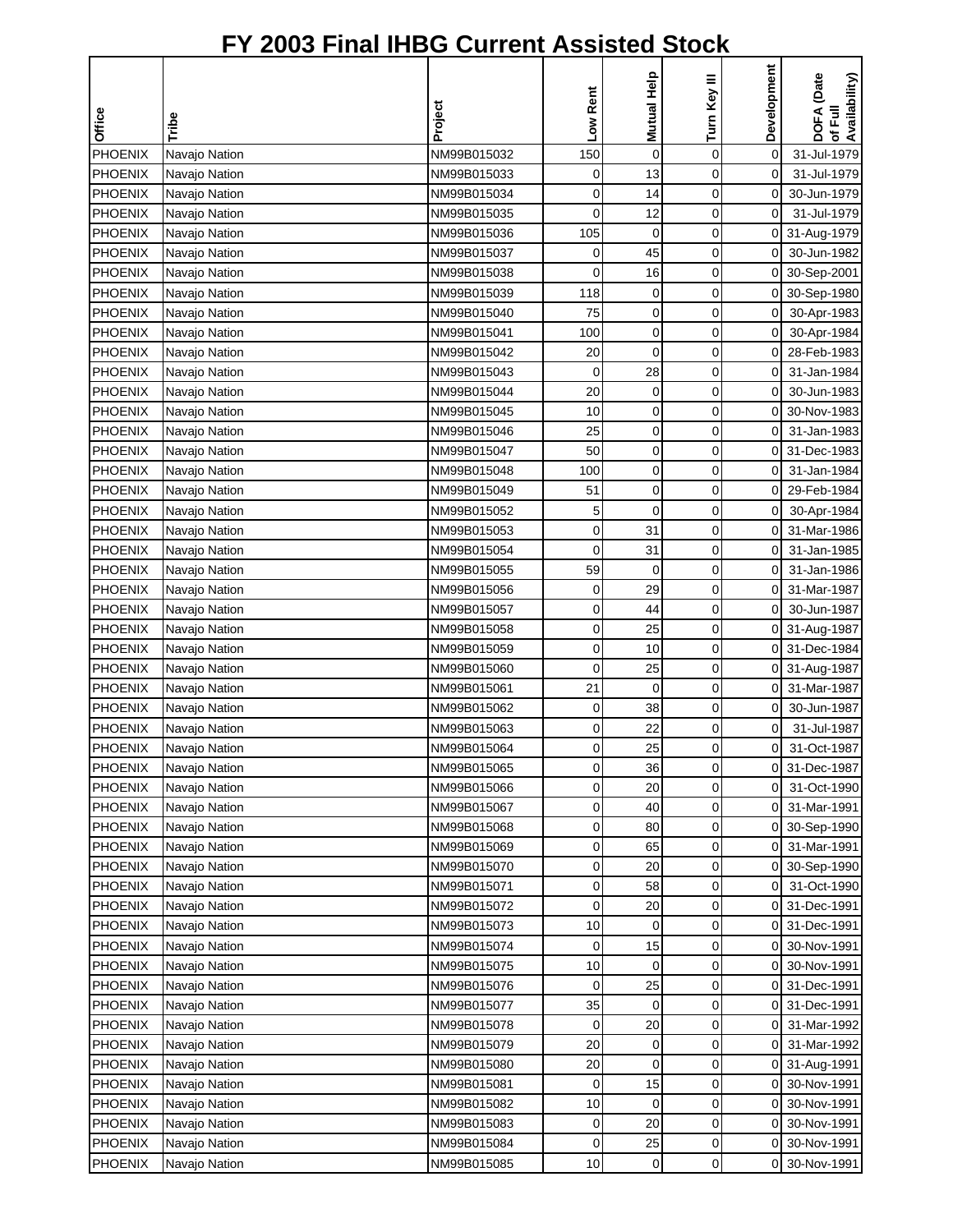|                |                                  |             | Low Rent    | Mutual Help    | Turn Key III | Development         | DOFA (Date<br>of Full<br>Availability) |
|----------------|----------------------------------|-------------|-------------|----------------|--------------|---------------------|----------------------------------------|
| Office         | Tribe                            | Project     |             |                |              |                     |                                        |
| <b>PHOENIX</b> | Navajo Nation                    | NM99B015086 | $\mathbf 0$ | 18             | $\mathbf 0$  | $\mathsf{O}\xspace$ | 31-Jan-1994                            |
| <b>PHOENIX</b> | Navajo Nation                    | NM99B015087 | 20          | 0              | 0            |                     | 0 31-Dec-1993                          |
| PHOENIX        | Navajo Nation                    | NM99B015088 | 0           | 6              | $\mathbf 0$  |                     | 0 31-Aug-1992                          |
| PHOENIX        | Navajo Nation                    | NM99B015089 | 18          | $\mathbf 0$    | $\mathbf 0$  |                     | 0 31-Aug-1992                          |
| <b>PHOENIX</b> | Navajo Nation                    | NM99B015090 | 0           | 39             | 0            | $\overline{0}$      | 30-Nov-1993                            |
| <b>PHOENIX</b> | Navajo Nation                    | NM99B015091 | 0           | 14             | 0            | 0                   | 30-Nov-1993                            |
| <b>PHOENIX</b> | Navajo Nation                    | NM99B015092 | 0           | 20             | 0            | 0                   | 31-Mar-1994                            |
| <b>PHOENIX</b> | Navajo Nation                    | NM99B015093 | $\mathbf 0$ | 18             | 0            | $\mathbf 0$         | 31-Jan-1994                            |
| <b>PHOENIX</b> | Navajo Nation                    | NM99B015094 | 18          | 0              | 0            | $\overline{0}$      | 31-Jan-1994                            |
| <b>PHOENIX</b> | Navajo Nation                    | NM99B015095 | 17          | $\mathbf 0$    | 0            | ΟI                  | 31-Mar-1994                            |
| PHOENIX        | Navajo Nation                    | NM99B015096 | 20          | $\mathbf 0$    | 0            |                     | 0 31-Dec-1993                          |
| PHOENIX        | Navajo Nation                    | NM99B015097 | 0           | 25             | $\mathbf 0$  | 0                   | 31-Jan-1995                            |
| <b>PHOENIX</b> | Navajo Nation                    | NM99B015098 | 0           | 40             | $\mathbf 0$  | $\overline{0}$      | 30-Nov-1994                            |
| <b>PHOENIX</b> | Navajo Nation                    | NM99B015099 | 0           | 25             | 0            | $\overline{0}$      | 28-Feb-1997                            |
| <b>PHOENIX</b> | Navajo Nation                    | NM99B015100 | 0           | $\overline{7}$ | 0            | $\mathbf 0$         | 31-Oct-1996                            |
| <b>PHOENIX</b> | Navajo Nation                    | NM99B015101 | 0           | 10             | 0            | $\overline{0}$      | 31-Oct-1996                            |
| <b>PHOENIX</b> | Navajo Nation                    | NM99B015102 | 0           | 20             | 0            |                     | 0 31-May-1996                          |
| <b>PHOENIX</b> | Navajo Nation                    | NM99B015103 | 0           | 25             | $\mathbf 0$  |                     | 0 30-Sep-1996                          |
| <b>PHOENIX</b> | Navajo Nation                    | NM99B015104 | 11          | 0              | 0            | $\overline{O}$      | 31-Oct-1996                            |
| PHOENIX        | Navajo Nation                    | NM99B015105 | 9           | $\mathbf 0$    | $\mathbf 0$  | $\overline{0}$      | 31-Oct-1996                            |
| <b>PHOENIX</b> | Navajo Nation                    | NM99B015106 | 20          | 0              | $\mathbf 0$  |                     | 0 31-May-1996                          |
| <b>PHOENIX</b> | Navajo Nation                    | NM99B015107 | 14          | $\mathbf 0$    | $\mathbf 0$  | $\overline{0}$      | 30-Sep-1996                            |
| <b>PHOENIX</b> | Navajo Nation                    | NM99B015108 | 0           | 9              | 0            | 0                   | 30-Sep-1996                            |
| <b>PHOENIX</b> | Navajo Nation                    | NM99B015109 | 14          | $\mathbf 0$    | 0            | $\mathbf 0$         | 30-Jun-1996                            |
| PHOENIX        | Navajo Nation                    | NM99B015110 | 10          | $\mathbf 0$    | 0            | $\overline{0}$      | 30-Apr-1996                            |
| <b>PHOENIX</b> | Navajo Nation                    | NM99B015111 | 0           | $\overline{7}$ | 0            | $\overline{0}$      | 30-Apr-1996                            |
| <b>PHOENIX</b> | Navajo Nation                    | NM99B015112 | 0           | 38             | 0            |                     | 0 31-May-1998                          |
| PHOENIX        | Navajo Nation                    | NM99B015113 | 0           | 77             | 0            |                     | 0 30-Sep-1998                          |
| <b>PHOENIX</b> | Navajo Nation                    | NM99B015114 | $\mathbf 0$ | 27             | 0            | 01                  | 30-Sep-1980                            |
| <b>PHOENIX</b> | Navajo Nation                    | NM99B015115 | 0           | 20             | 0            | ΟI                  | 31-Dec-1999                            |
| <b>PHOENIX</b> | Navajo Nation                    | NM99B015116 | $\Omega$    | 15             | $\Omega$     | οI                  | 30-Nov-1999                            |
| PHOENIX        | Navajo Nation                    | NM99B015117 | 0           | 10             | 0            | οI                  | 30-Nov-1999                            |
| <b>PHOENIX</b> | Navajo Nation                    | NM99B015118 | 0           | 10             | 0            | ΟI                  | 28-Feb-1999                            |
| <b>PHOENIX</b> | Navajo Nation                    | NM99B015119 | 0           | 15             | 0            | οI                  | 28-Feb-1999                            |
| <b>PHOENIX</b> | Navajo Nation                    | NM99B015120 | 0           | 20             | 0            |                     | 0 30-Sep-2000                          |
| PHOENIX        | Navajo Nation                    | NM99B015121 | 0           | 10             | 0            |                     | 0 31-Dec-1999                          |
| <b>PHOENIX</b> | Navajo Nation                    | NM99B015122 | 0           | 20             | 0            |                     | 0 30-Nov-2000                          |
| PHOENIX        | Navajo Nation                    | NM99B015123 | 0           | 20             | 0            | 01                  | 31-Dec-2000                            |
| <b>PHOENIX</b> | Navajo Nation                    | NM99B015124 | 0           | 15             | 0            | 0                   | 30-Nov-2000                            |
| <b>PHOENIX</b> | Navajo Nation                    | NM99B015125 | 24          | 0              | 0            | $\overline{0}$      | 31-Mar-2002                            |
| PHOENIX        | Navajo Nation                    | NM99B015126 | 0           | 6              | 0            | $\overline{0}$      | 30-Jun-2001                            |
| <b>PHOENIX</b> | Navajo Nation                    | NM99B015127 | 20          | $\mathbf 0$    | 0            | $\overline{0}$      | 30-Jun-2001                            |
| <b>PHOENIX</b> | Navajo Nation                    | NM99B015128 | 0           | 30             | 0            | ΟI                  | 30-Jun-2001                            |
| <b>PHOENIX</b> | Navajo Nation                    | UT99B005001 | 0           | 18             | 0            | 0I                  | 30-Jun-1979                            |
| <b>PHOENIX</b> | Navajo Nation                    | UT99B005002 | 0           | 34             | 0            |                     | 0 31-Aug-1985                          |
| PHOENIX        | Navajo Nation                    | UT99B005003 | 0           | 32             | 0            | οI                  | 28-Feb-1986                            |
| PHOENIX        | Navajo Nation                    | UT99B005004 | 0           | 23             | 0            | 0                   | 31-Oct-1987                            |
| <b>PHOENIX</b> | Paiute-Shoshone of Bishop Colony | CA99B098002 | 0           | 39             | 0            | 0                   | 31-Mar-1979                            |
| PHOENIX        | Paiute-Shoshone of Bishop Colony | CA99B098004 | 9           | 0              | 0            | 01                  | 31-Mar-1982                            |
| <b>PHOENIX</b> | Paiute-Shoshone of Bishop Colony | CA99B098005 | 6           | 0              | 0            | οI                  | 31-Mar-1979                            |
| <b>PHOENIX</b> | Paiute-Shoshone of Bishop Colony | CA99B098007 | 0           | 38             | 0            | οI                  | 29-Feb-1984                            |
| PHOENIX        | Paiute-Shoshone of Bishop Colony | CA99B098008 | 4           | 0              | 0            | 0                   | 29-Feb-1984                            |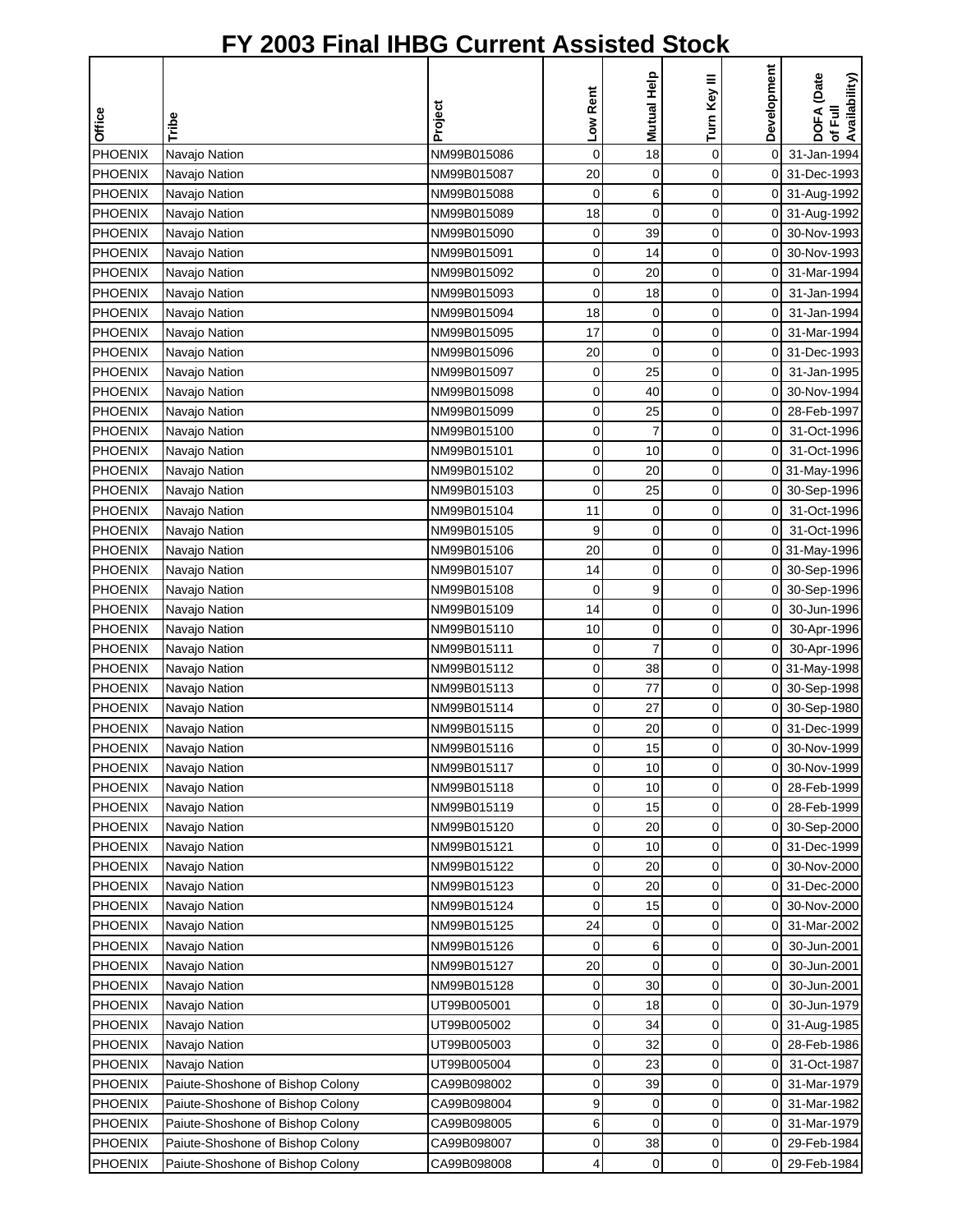| Development<br>Mutual Help<br>DOFA (Date<br>of Full<br>Availability)<br>Turn Key III<br>Low Rent<br>Project<br>Office<br>Tribe<br>17<br><b>PHOENIX</b><br>0<br>$\mathbf 0$<br>0<br>CA99B098009<br>30-Nov-1987<br>Paiute-Shoshone of Bishop Colony<br>3<br><b>PHOENIX</b><br>0<br>0<br>Paiute-Shoshone of Bishop Colony<br>CA99B098010<br>0 30-Nov-1987<br>7<br>$\overline{0}$<br>0<br>PHOENIX<br>Paiute-Shoshone of Bishop Colony<br>CA99B098011<br>0 30-Sep-1991<br>0<br><b>PHOENIX</b><br>0<br>10<br>0 30-Sep-1991<br>Paiute-Shoshone of Bishop Colony<br>CA99B098012<br><b>PHOENIX</b><br>0<br>13<br>0<br>Paiute-Shoshone of Bishop Colony<br>CA99B098013<br>$\overline{0}$<br>30-Apr-1993<br><b>PHOENIX</b><br>Paiute-Shoshone of Bishop Colony<br>CA99B098015<br>0<br>5<br>0<br>οI<br>15-Jun-1994<br>5<br>0<br>0<br>30-Nov-1987<br><b>PHOENIX</b><br>Paiute-Shoshone of Bishop Colony<br>CA99B098016<br>οI<br>PHOENIX<br>5<br>0<br>Paiute-Shoshone of Bishop Colony<br>CA99B605001<br>0<br>0 30-Sep-2002<br>0<br><b>PHOENIX</b><br>CA99B080002<br>6<br>0<br>0 28-Feb-1974<br>Pala Band<br>Pala Band<br>0<br>21<br>0<br>0 31-Mar-1978<br>PHOENIX<br>CA99B080006<br><b>PHOENIX</b><br>Pala Band<br>0<br>16<br>0<br>0 30-Sep-1981<br>CA99B080018<br>0<br>0<br>PHOENIX<br>Pala Band<br>CA99B080039<br>19<br>30-Jun-1989<br>0I<br><b>PHOENIX</b><br>Pala Band<br>12<br>0<br>0<br>30-Nov-1994<br>CA99B080053<br>0<br>$\overline{0}$<br>60<br>0<br><b>PHOENIX</b><br>Pascua Yaqui Tribe<br>AZ99B040001<br>0<br>31-Oct-1981<br>PHOENIX<br>Pascua Yaqui Tribe<br>AZ99B040002<br>0<br>60<br>0<br>31-Mar-1983<br>0<br>$\mathbf 0$<br>0<br><b>PHOENIX</b><br>Pascua Yaqui Tribe<br>AZ99B040003<br>40<br>$\overline{0}$<br>30-Apr-1986<br><b>PHOENIX</b><br>$\mathbf 0$<br>0<br>0 31-Dec-1986<br>Pascua Yaqui Tribe<br>AZ99B040004<br>50<br>0<br>Pascua Yaqui Tribe<br>93<br>0<br><b>PHOENIX</b><br>AZ99B040005<br>0 31-May-1987<br>Pascua Yaqui Tribe<br>50<br>0<br>0<br>30-Jun-1987<br>PHOENIX<br>AZ99B040006<br>01<br>$\overline{0}$<br>0<br><b>PHOENIX</b><br>Pascua Yaqui Tribe<br>AZ99B040007<br>79<br>31-Dec-1987<br>0<br>79<br>0<br><b>PHOENIX</b><br>0<br>Pascua Yaqui Tribe<br>AZ99B040008<br>0<br>30-Nov-1987<br>75<br><b>PHOENIX</b><br>0<br>0<br>30-Nov-1991<br>Pascua Yaqui Tribe<br>AZ99B040009<br>0<br><b>PHOENIX</b><br>Pascua Yaqui Tribe<br>AZ99B040010<br>0<br>13<br>0<br>30-Nov-1991<br>0<br>PHOENIX<br>AZ99B040011<br>43<br>$\mathbf 0$<br>0<br>$\overline{0}$<br>30-Apr-1992<br>Pascua Yaqui Tribe<br>PHOENIX<br>0<br>Pascua Yaqui Tribe<br>AZ99B040012<br>0<br>20<br>οI<br>31-Mar-1995<br><b>PHOENIX</b><br>Pascua Yaqui Tribe<br>$\mathbf 0$<br>0<br>0 31-Mar-1995<br>AZ99B040013<br>20<br>Pascua Yaqui Tribe<br>AZ99B040014<br>$\mathbf 0$<br>40<br>0<br>0 28-Feb-1998<br>PHOENIX<br>40<br>0<br>PHOENIX<br>Pascua Yaqui Tribe<br>AZ99B040015<br>0<br>28-Feb-1998<br>0<br>$\overline{c}$<br>0<br><b>PHOENIX</b><br>Pauma Band<br>CA99B080001<br>0<br>31-Jan-1974<br>0<br><b>PHOENIX</b><br>$\overline{c}$<br>Pauma Band<br>CA99B080006<br>0<br>0<br>31-Mar-1978<br>0<br><b>PHOENIX</b><br>$\overline{\mathbf{4}}$<br>$\Omega$<br>Pauma Band<br>CA99B080018<br>$\Omega$<br>0 30-Sep-1981<br>0<br>5<br>PHOENIX<br>CA99B080025<br>0<br>Pauma Band<br>30-Nov-1973<br>01<br><b>PHOENIX</b><br>CA99B080038<br>0<br>0<br>0 30-Sep-1989<br>Pauma Band<br>1<br><b>PHOENIX</b><br>CA99B080063<br>0<br>5<br>Pauma Band<br>0<br>01<br>30-Apr-1995<br>0<br>0<br><b>PHOENIX</b><br>Picayune Rancheria<br>CA99B159001<br>12<br>8 31-Dec-1999<br>CA99B159002<br>$\mathbf 0$<br>0<br><b>PHOENIX</b><br>Picayune Rancheria<br>0<br>8<br>PHOENIX<br>Picuris Pueblo<br>0<br>10<br>0<br>30-Nov-1979<br>NM99B040009<br>01<br>PHOENIX<br>Picuris Pueblo<br>0<br>17<br>0<br>NM99B040015<br>31-Dec-1984<br>0<br>19<br><b>PHOENIX</b><br>Pinoleville Rancheria<br>CA99B130024<br>0<br>0<br>30-Jun-2002<br>0<br><b>PHOENIX</b><br>Pojoaque Pueblo<br>NM99B040014<br>0<br>12<br>0<br>30-Sep-1984<br>0<br>0<br>5<br>0<br><b>PHOENIX</b><br>NM99B040021<br>Pojoaque Pueblo<br>0 31-May-1987<br><b>PHOENIX</b><br>0<br>0<br>Pojoaque Pueblo<br>NM99B040022<br>10<br>0I<br>30-Apr-1989<br>0<br>5<br><b>PHOENIX</b><br>Pojoaque Pueblo<br>NM99B040023<br>0<br>οI<br>30-Apr-1989<br>0<br>3<br>0<br><b>PHOENIX</b><br>Pojoaque Pueblo<br>NM99B040025<br>30-Apr-1992<br>01<br>0<br>NV99B004003<br>0<br>18<br>PHOENIX<br>Pyramid Lake Paiute<br>0 30-Sep-1978<br><b>PHOENIX</b><br>0<br>7<br>0<br><b>Pyramid Lake Paiute</b><br>NV99B004004<br>0 31-Aug-1980<br>22<br>0<br><b>PHOENIX</b><br><b>Pyramid Lake Paiute</b><br>NV99B004005<br>0<br>31-Aug-1980<br>0<br><b>PHOENIX</b><br>NV99B004006<br>$\mathbf 0$<br>0<br><b>Pyramid Lake Paiute</b><br>36<br>0<br>31-Jul-1981<br>PHOENIX<br>NV99B004007<br>0<br>64<br>0<br>31-Jul-1982<br>Pyramid Lake Paiute<br>0<br>PHOENIX<br>NV99B004009<br>0<br>0<br>0 31-Dec-1991<br><b>Pyramid Lake Paiute</b><br>50<br><b>PHOENIX</b><br>NV99B004010<br><b>Pyramid Lake Paiute</b><br>0<br>0<br>0 31-May-1995<br>35<br><b>PHOENIX</b><br>0<br>25<br>0<br>Pyramid Lake Paiute<br>NV99B004011<br>οI<br>30-Apr-1997 |  |  |  |  |
|-------------------------------------------------------------------------------------------------------------------------------------------------------------------------------------------------------------------------------------------------------------------------------------------------------------------------------------------------------------------------------------------------------------------------------------------------------------------------------------------------------------------------------------------------------------------------------------------------------------------------------------------------------------------------------------------------------------------------------------------------------------------------------------------------------------------------------------------------------------------------------------------------------------------------------------------------------------------------------------------------------------------------------------------------------------------------------------------------------------------------------------------------------------------------------------------------------------------------------------------------------------------------------------------------------------------------------------------------------------------------------------------------------------------------------------------------------------------------------------------------------------------------------------------------------------------------------------------------------------------------------------------------------------------------------------------------------------------------------------------------------------------------------------------------------------------------------------------------------------------------------------------------------------------------------------------------------------------------------------------------------------------------------------------------------------------------------------------------------------------------------------------------------------------------------------------------------------------------------------------------------------------------------------------------------------------------------------------------------------------------------------------------------------------------------------------------------------------------------------------------------------------------------------------------------------------------------------------------------------------------------------------------------------------------------------------------------------------------------------------------------------------------------------------------------------------------------------------------------------------------------------------------------------------------------------------------------------------------------------------------------------------------------------------------------------------------------------------------------------------------------------------------------------------------------------------------------------------------------------------------------------------------------------------------------------------------------------------------------------------------------------------------------------------------------------------------------------------------------------------------------------------------------------------------------------------------------------------------------------------------------------------------------------------------------------------------------------------------------------------------------------------------------------------------------------------------------------------------------------------------------------------------------------------------------------------------------------------------------------------------------------------------------------------------------------------------------------------------------------------------------------------------------------------------------------------------------------------------------------------------------------------------------------------------------------------------------------------------------------------------------------------------------------------------------------------------------------------------------------------------------------------------------------------------------------------------------------------------------------------------------------------------------------------------------------------------------------------------------------------------------------------------------------------------------------------------------------------------------------------------------------------------------------------------------------------------------------------------------------------------------------------------------------------------------------------------------------------------------------------------------------|--|--|--|--|
|                                                                                                                                                                                                                                                                                                                                                                                                                                                                                                                                                                                                                                                                                                                                                                                                                                                                                                                                                                                                                                                                                                                                                                                                                                                                                                                                                                                                                                                                                                                                                                                                                                                                                                                                                                                                                                                                                                                                                                                                                                                                                                                                                                                                                                                                                                                                                                                                                                                                                                                                                                                                                                                                                                                                                                                                                                                                                                                                                                                                                                                                                                                                                                                                                                                                                                                                                                                                                                                                                                                                                                                                                                                                                                                                                                                                                                                                                                                                                                                                                                                                                                                                                                                                                                                                                                                                                                                                                                                                                                                                                                                                                                                                                                                                                                                                                                                                                                                                                                                                                                                                                                                                     |  |  |  |  |
|                                                                                                                                                                                                                                                                                                                                                                                                                                                                                                                                                                                                                                                                                                                                                                                                                                                                                                                                                                                                                                                                                                                                                                                                                                                                                                                                                                                                                                                                                                                                                                                                                                                                                                                                                                                                                                                                                                                                                                                                                                                                                                                                                                                                                                                                                                                                                                                                                                                                                                                                                                                                                                                                                                                                                                                                                                                                                                                                                                                                                                                                                                                                                                                                                                                                                                                                                                                                                                                                                                                                                                                                                                                                                                                                                                                                                                                                                                                                                                                                                                                                                                                                                                                                                                                                                                                                                                                                                                                                                                                                                                                                                                                                                                                                                                                                                                                                                                                                                                                                                                                                                                                                     |  |  |  |  |
|                                                                                                                                                                                                                                                                                                                                                                                                                                                                                                                                                                                                                                                                                                                                                                                                                                                                                                                                                                                                                                                                                                                                                                                                                                                                                                                                                                                                                                                                                                                                                                                                                                                                                                                                                                                                                                                                                                                                                                                                                                                                                                                                                                                                                                                                                                                                                                                                                                                                                                                                                                                                                                                                                                                                                                                                                                                                                                                                                                                                                                                                                                                                                                                                                                                                                                                                                                                                                                                                                                                                                                                                                                                                                                                                                                                                                                                                                                                                                                                                                                                                                                                                                                                                                                                                                                                                                                                                                                                                                                                                                                                                                                                                                                                                                                                                                                                                                                                                                                                                                                                                                                                                     |  |  |  |  |
|                                                                                                                                                                                                                                                                                                                                                                                                                                                                                                                                                                                                                                                                                                                                                                                                                                                                                                                                                                                                                                                                                                                                                                                                                                                                                                                                                                                                                                                                                                                                                                                                                                                                                                                                                                                                                                                                                                                                                                                                                                                                                                                                                                                                                                                                                                                                                                                                                                                                                                                                                                                                                                                                                                                                                                                                                                                                                                                                                                                                                                                                                                                                                                                                                                                                                                                                                                                                                                                                                                                                                                                                                                                                                                                                                                                                                                                                                                                                                                                                                                                                                                                                                                                                                                                                                                                                                                                                                                                                                                                                                                                                                                                                                                                                                                                                                                                                                                                                                                                                                                                                                                                                     |  |  |  |  |
|                                                                                                                                                                                                                                                                                                                                                                                                                                                                                                                                                                                                                                                                                                                                                                                                                                                                                                                                                                                                                                                                                                                                                                                                                                                                                                                                                                                                                                                                                                                                                                                                                                                                                                                                                                                                                                                                                                                                                                                                                                                                                                                                                                                                                                                                                                                                                                                                                                                                                                                                                                                                                                                                                                                                                                                                                                                                                                                                                                                                                                                                                                                                                                                                                                                                                                                                                                                                                                                                                                                                                                                                                                                                                                                                                                                                                                                                                                                                                                                                                                                                                                                                                                                                                                                                                                                                                                                                                                                                                                                                                                                                                                                                                                                                                                                                                                                                                                                                                                                                                                                                                                                                     |  |  |  |  |
|                                                                                                                                                                                                                                                                                                                                                                                                                                                                                                                                                                                                                                                                                                                                                                                                                                                                                                                                                                                                                                                                                                                                                                                                                                                                                                                                                                                                                                                                                                                                                                                                                                                                                                                                                                                                                                                                                                                                                                                                                                                                                                                                                                                                                                                                                                                                                                                                                                                                                                                                                                                                                                                                                                                                                                                                                                                                                                                                                                                                                                                                                                                                                                                                                                                                                                                                                                                                                                                                                                                                                                                                                                                                                                                                                                                                                                                                                                                                                                                                                                                                                                                                                                                                                                                                                                                                                                                                                                                                                                                                                                                                                                                                                                                                                                                                                                                                                                                                                                                                                                                                                                                                     |  |  |  |  |
|                                                                                                                                                                                                                                                                                                                                                                                                                                                                                                                                                                                                                                                                                                                                                                                                                                                                                                                                                                                                                                                                                                                                                                                                                                                                                                                                                                                                                                                                                                                                                                                                                                                                                                                                                                                                                                                                                                                                                                                                                                                                                                                                                                                                                                                                                                                                                                                                                                                                                                                                                                                                                                                                                                                                                                                                                                                                                                                                                                                                                                                                                                                                                                                                                                                                                                                                                                                                                                                                                                                                                                                                                                                                                                                                                                                                                                                                                                                                                                                                                                                                                                                                                                                                                                                                                                                                                                                                                                                                                                                                                                                                                                                                                                                                                                                                                                                                                                                                                                                                                                                                                                                                     |  |  |  |  |
|                                                                                                                                                                                                                                                                                                                                                                                                                                                                                                                                                                                                                                                                                                                                                                                                                                                                                                                                                                                                                                                                                                                                                                                                                                                                                                                                                                                                                                                                                                                                                                                                                                                                                                                                                                                                                                                                                                                                                                                                                                                                                                                                                                                                                                                                                                                                                                                                                                                                                                                                                                                                                                                                                                                                                                                                                                                                                                                                                                                                                                                                                                                                                                                                                                                                                                                                                                                                                                                                                                                                                                                                                                                                                                                                                                                                                                                                                                                                                                                                                                                                                                                                                                                                                                                                                                                                                                                                                                                                                                                                                                                                                                                                                                                                                                                                                                                                                                                                                                                                                                                                                                                                     |  |  |  |  |
|                                                                                                                                                                                                                                                                                                                                                                                                                                                                                                                                                                                                                                                                                                                                                                                                                                                                                                                                                                                                                                                                                                                                                                                                                                                                                                                                                                                                                                                                                                                                                                                                                                                                                                                                                                                                                                                                                                                                                                                                                                                                                                                                                                                                                                                                                                                                                                                                                                                                                                                                                                                                                                                                                                                                                                                                                                                                                                                                                                                                                                                                                                                                                                                                                                                                                                                                                                                                                                                                                                                                                                                                                                                                                                                                                                                                                                                                                                                                                                                                                                                                                                                                                                                                                                                                                                                                                                                                                                                                                                                                                                                                                                                                                                                                                                                                                                                                                                                                                                                                                                                                                                                                     |  |  |  |  |
|                                                                                                                                                                                                                                                                                                                                                                                                                                                                                                                                                                                                                                                                                                                                                                                                                                                                                                                                                                                                                                                                                                                                                                                                                                                                                                                                                                                                                                                                                                                                                                                                                                                                                                                                                                                                                                                                                                                                                                                                                                                                                                                                                                                                                                                                                                                                                                                                                                                                                                                                                                                                                                                                                                                                                                                                                                                                                                                                                                                                                                                                                                                                                                                                                                                                                                                                                                                                                                                                                                                                                                                                                                                                                                                                                                                                                                                                                                                                                                                                                                                                                                                                                                                                                                                                                                                                                                                                                                                                                                                                                                                                                                                                                                                                                                                                                                                                                                                                                                                                                                                                                                                                     |  |  |  |  |
|                                                                                                                                                                                                                                                                                                                                                                                                                                                                                                                                                                                                                                                                                                                                                                                                                                                                                                                                                                                                                                                                                                                                                                                                                                                                                                                                                                                                                                                                                                                                                                                                                                                                                                                                                                                                                                                                                                                                                                                                                                                                                                                                                                                                                                                                                                                                                                                                                                                                                                                                                                                                                                                                                                                                                                                                                                                                                                                                                                                                                                                                                                                                                                                                                                                                                                                                                                                                                                                                                                                                                                                                                                                                                                                                                                                                                                                                                                                                                                                                                                                                                                                                                                                                                                                                                                                                                                                                                                                                                                                                                                                                                                                                                                                                                                                                                                                                                                                                                                                                                                                                                                                                     |  |  |  |  |
|                                                                                                                                                                                                                                                                                                                                                                                                                                                                                                                                                                                                                                                                                                                                                                                                                                                                                                                                                                                                                                                                                                                                                                                                                                                                                                                                                                                                                                                                                                                                                                                                                                                                                                                                                                                                                                                                                                                                                                                                                                                                                                                                                                                                                                                                                                                                                                                                                                                                                                                                                                                                                                                                                                                                                                                                                                                                                                                                                                                                                                                                                                                                                                                                                                                                                                                                                                                                                                                                                                                                                                                                                                                                                                                                                                                                                                                                                                                                                                                                                                                                                                                                                                                                                                                                                                                                                                                                                                                                                                                                                                                                                                                                                                                                                                                                                                                                                                                                                                                                                                                                                                                                     |  |  |  |  |
|                                                                                                                                                                                                                                                                                                                                                                                                                                                                                                                                                                                                                                                                                                                                                                                                                                                                                                                                                                                                                                                                                                                                                                                                                                                                                                                                                                                                                                                                                                                                                                                                                                                                                                                                                                                                                                                                                                                                                                                                                                                                                                                                                                                                                                                                                                                                                                                                                                                                                                                                                                                                                                                                                                                                                                                                                                                                                                                                                                                                                                                                                                                                                                                                                                                                                                                                                                                                                                                                                                                                                                                                                                                                                                                                                                                                                                                                                                                                                                                                                                                                                                                                                                                                                                                                                                                                                                                                                                                                                                                                                                                                                                                                                                                                                                                                                                                                                                                                                                                                                                                                                                                                     |  |  |  |  |
|                                                                                                                                                                                                                                                                                                                                                                                                                                                                                                                                                                                                                                                                                                                                                                                                                                                                                                                                                                                                                                                                                                                                                                                                                                                                                                                                                                                                                                                                                                                                                                                                                                                                                                                                                                                                                                                                                                                                                                                                                                                                                                                                                                                                                                                                                                                                                                                                                                                                                                                                                                                                                                                                                                                                                                                                                                                                                                                                                                                                                                                                                                                                                                                                                                                                                                                                                                                                                                                                                                                                                                                                                                                                                                                                                                                                                                                                                                                                                                                                                                                                                                                                                                                                                                                                                                                                                                                                                                                                                                                                                                                                                                                                                                                                                                                                                                                                                                                                                                                                                                                                                                                                     |  |  |  |  |
|                                                                                                                                                                                                                                                                                                                                                                                                                                                                                                                                                                                                                                                                                                                                                                                                                                                                                                                                                                                                                                                                                                                                                                                                                                                                                                                                                                                                                                                                                                                                                                                                                                                                                                                                                                                                                                                                                                                                                                                                                                                                                                                                                                                                                                                                                                                                                                                                                                                                                                                                                                                                                                                                                                                                                                                                                                                                                                                                                                                                                                                                                                                                                                                                                                                                                                                                                                                                                                                                                                                                                                                                                                                                                                                                                                                                                                                                                                                                                                                                                                                                                                                                                                                                                                                                                                                                                                                                                                                                                                                                                                                                                                                                                                                                                                                                                                                                                                                                                                                                                                                                                                                                     |  |  |  |  |
|                                                                                                                                                                                                                                                                                                                                                                                                                                                                                                                                                                                                                                                                                                                                                                                                                                                                                                                                                                                                                                                                                                                                                                                                                                                                                                                                                                                                                                                                                                                                                                                                                                                                                                                                                                                                                                                                                                                                                                                                                                                                                                                                                                                                                                                                                                                                                                                                                                                                                                                                                                                                                                                                                                                                                                                                                                                                                                                                                                                                                                                                                                                                                                                                                                                                                                                                                                                                                                                                                                                                                                                                                                                                                                                                                                                                                                                                                                                                                                                                                                                                                                                                                                                                                                                                                                                                                                                                                                                                                                                                                                                                                                                                                                                                                                                                                                                                                                                                                                                                                                                                                                                                     |  |  |  |  |
|                                                                                                                                                                                                                                                                                                                                                                                                                                                                                                                                                                                                                                                                                                                                                                                                                                                                                                                                                                                                                                                                                                                                                                                                                                                                                                                                                                                                                                                                                                                                                                                                                                                                                                                                                                                                                                                                                                                                                                                                                                                                                                                                                                                                                                                                                                                                                                                                                                                                                                                                                                                                                                                                                                                                                                                                                                                                                                                                                                                                                                                                                                                                                                                                                                                                                                                                                                                                                                                                                                                                                                                                                                                                                                                                                                                                                                                                                                                                                                                                                                                                                                                                                                                                                                                                                                                                                                                                                                                                                                                                                                                                                                                                                                                                                                                                                                                                                                                                                                                                                                                                                                                                     |  |  |  |  |
|                                                                                                                                                                                                                                                                                                                                                                                                                                                                                                                                                                                                                                                                                                                                                                                                                                                                                                                                                                                                                                                                                                                                                                                                                                                                                                                                                                                                                                                                                                                                                                                                                                                                                                                                                                                                                                                                                                                                                                                                                                                                                                                                                                                                                                                                                                                                                                                                                                                                                                                                                                                                                                                                                                                                                                                                                                                                                                                                                                                                                                                                                                                                                                                                                                                                                                                                                                                                                                                                                                                                                                                                                                                                                                                                                                                                                                                                                                                                                                                                                                                                                                                                                                                                                                                                                                                                                                                                                                                                                                                                                                                                                                                                                                                                                                                                                                                                                                                                                                                                                                                                                                                                     |  |  |  |  |
|                                                                                                                                                                                                                                                                                                                                                                                                                                                                                                                                                                                                                                                                                                                                                                                                                                                                                                                                                                                                                                                                                                                                                                                                                                                                                                                                                                                                                                                                                                                                                                                                                                                                                                                                                                                                                                                                                                                                                                                                                                                                                                                                                                                                                                                                                                                                                                                                                                                                                                                                                                                                                                                                                                                                                                                                                                                                                                                                                                                                                                                                                                                                                                                                                                                                                                                                                                                                                                                                                                                                                                                                                                                                                                                                                                                                                                                                                                                                                                                                                                                                                                                                                                                                                                                                                                                                                                                                                                                                                                                                                                                                                                                                                                                                                                                                                                                                                                                                                                                                                                                                                                                                     |  |  |  |  |
|                                                                                                                                                                                                                                                                                                                                                                                                                                                                                                                                                                                                                                                                                                                                                                                                                                                                                                                                                                                                                                                                                                                                                                                                                                                                                                                                                                                                                                                                                                                                                                                                                                                                                                                                                                                                                                                                                                                                                                                                                                                                                                                                                                                                                                                                                                                                                                                                                                                                                                                                                                                                                                                                                                                                                                                                                                                                                                                                                                                                                                                                                                                                                                                                                                                                                                                                                                                                                                                                                                                                                                                                                                                                                                                                                                                                                                                                                                                                                                                                                                                                                                                                                                                                                                                                                                                                                                                                                                                                                                                                                                                                                                                                                                                                                                                                                                                                                                                                                                                                                                                                                                                                     |  |  |  |  |
|                                                                                                                                                                                                                                                                                                                                                                                                                                                                                                                                                                                                                                                                                                                                                                                                                                                                                                                                                                                                                                                                                                                                                                                                                                                                                                                                                                                                                                                                                                                                                                                                                                                                                                                                                                                                                                                                                                                                                                                                                                                                                                                                                                                                                                                                                                                                                                                                                                                                                                                                                                                                                                                                                                                                                                                                                                                                                                                                                                                                                                                                                                                                                                                                                                                                                                                                                                                                                                                                                                                                                                                                                                                                                                                                                                                                                                                                                                                                                                                                                                                                                                                                                                                                                                                                                                                                                                                                                                                                                                                                                                                                                                                                                                                                                                                                                                                                                                                                                                                                                                                                                                                                     |  |  |  |  |
|                                                                                                                                                                                                                                                                                                                                                                                                                                                                                                                                                                                                                                                                                                                                                                                                                                                                                                                                                                                                                                                                                                                                                                                                                                                                                                                                                                                                                                                                                                                                                                                                                                                                                                                                                                                                                                                                                                                                                                                                                                                                                                                                                                                                                                                                                                                                                                                                                                                                                                                                                                                                                                                                                                                                                                                                                                                                                                                                                                                                                                                                                                                                                                                                                                                                                                                                                                                                                                                                                                                                                                                                                                                                                                                                                                                                                                                                                                                                                                                                                                                                                                                                                                                                                                                                                                                                                                                                                                                                                                                                                                                                                                                                                                                                                                                                                                                                                                                                                                                                                                                                                                                                     |  |  |  |  |
|                                                                                                                                                                                                                                                                                                                                                                                                                                                                                                                                                                                                                                                                                                                                                                                                                                                                                                                                                                                                                                                                                                                                                                                                                                                                                                                                                                                                                                                                                                                                                                                                                                                                                                                                                                                                                                                                                                                                                                                                                                                                                                                                                                                                                                                                                                                                                                                                                                                                                                                                                                                                                                                                                                                                                                                                                                                                                                                                                                                                                                                                                                                                                                                                                                                                                                                                                                                                                                                                                                                                                                                                                                                                                                                                                                                                                                                                                                                                                                                                                                                                                                                                                                                                                                                                                                                                                                                                                                                                                                                                                                                                                                                                                                                                                                                                                                                                                                                                                                                                                                                                                                                                     |  |  |  |  |
|                                                                                                                                                                                                                                                                                                                                                                                                                                                                                                                                                                                                                                                                                                                                                                                                                                                                                                                                                                                                                                                                                                                                                                                                                                                                                                                                                                                                                                                                                                                                                                                                                                                                                                                                                                                                                                                                                                                                                                                                                                                                                                                                                                                                                                                                                                                                                                                                                                                                                                                                                                                                                                                                                                                                                                                                                                                                                                                                                                                                                                                                                                                                                                                                                                                                                                                                                                                                                                                                                                                                                                                                                                                                                                                                                                                                                                                                                                                                                                                                                                                                                                                                                                                                                                                                                                                                                                                                                                                                                                                                                                                                                                                                                                                                                                                                                                                                                                                                                                                                                                                                                                                                     |  |  |  |  |
|                                                                                                                                                                                                                                                                                                                                                                                                                                                                                                                                                                                                                                                                                                                                                                                                                                                                                                                                                                                                                                                                                                                                                                                                                                                                                                                                                                                                                                                                                                                                                                                                                                                                                                                                                                                                                                                                                                                                                                                                                                                                                                                                                                                                                                                                                                                                                                                                                                                                                                                                                                                                                                                                                                                                                                                                                                                                                                                                                                                                                                                                                                                                                                                                                                                                                                                                                                                                                                                                                                                                                                                                                                                                                                                                                                                                                                                                                                                                                                                                                                                                                                                                                                                                                                                                                                                                                                                                                                                                                                                                                                                                                                                                                                                                                                                                                                                                                                                                                                                                                                                                                                                                     |  |  |  |  |
|                                                                                                                                                                                                                                                                                                                                                                                                                                                                                                                                                                                                                                                                                                                                                                                                                                                                                                                                                                                                                                                                                                                                                                                                                                                                                                                                                                                                                                                                                                                                                                                                                                                                                                                                                                                                                                                                                                                                                                                                                                                                                                                                                                                                                                                                                                                                                                                                                                                                                                                                                                                                                                                                                                                                                                                                                                                                                                                                                                                                                                                                                                                                                                                                                                                                                                                                                                                                                                                                                                                                                                                                                                                                                                                                                                                                                                                                                                                                                                                                                                                                                                                                                                                                                                                                                                                                                                                                                                                                                                                                                                                                                                                                                                                                                                                                                                                                                                                                                                                                                                                                                                                                     |  |  |  |  |
|                                                                                                                                                                                                                                                                                                                                                                                                                                                                                                                                                                                                                                                                                                                                                                                                                                                                                                                                                                                                                                                                                                                                                                                                                                                                                                                                                                                                                                                                                                                                                                                                                                                                                                                                                                                                                                                                                                                                                                                                                                                                                                                                                                                                                                                                                                                                                                                                                                                                                                                                                                                                                                                                                                                                                                                                                                                                                                                                                                                                                                                                                                                                                                                                                                                                                                                                                                                                                                                                                                                                                                                                                                                                                                                                                                                                                                                                                                                                                                                                                                                                                                                                                                                                                                                                                                                                                                                                                                                                                                                                                                                                                                                                                                                                                                                                                                                                                                                                                                                                                                                                                                                                     |  |  |  |  |
|                                                                                                                                                                                                                                                                                                                                                                                                                                                                                                                                                                                                                                                                                                                                                                                                                                                                                                                                                                                                                                                                                                                                                                                                                                                                                                                                                                                                                                                                                                                                                                                                                                                                                                                                                                                                                                                                                                                                                                                                                                                                                                                                                                                                                                                                                                                                                                                                                                                                                                                                                                                                                                                                                                                                                                                                                                                                                                                                                                                                                                                                                                                                                                                                                                                                                                                                                                                                                                                                                                                                                                                                                                                                                                                                                                                                                                                                                                                                                                                                                                                                                                                                                                                                                                                                                                                                                                                                                                                                                                                                                                                                                                                                                                                                                                                                                                                                                                                                                                                                                                                                                                                                     |  |  |  |  |
|                                                                                                                                                                                                                                                                                                                                                                                                                                                                                                                                                                                                                                                                                                                                                                                                                                                                                                                                                                                                                                                                                                                                                                                                                                                                                                                                                                                                                                                                                                                                                                                                                                                                                                                                                                                                                                                                                                                                                                                                                                                                                                                                                                                                                                                                                                                                                                                                                                                                                                                                                                                                                                                                                                                                                                                                                                                                                                                                                                                                                                                                                                                                                                                                                                                                                                                                                                                                                                                                                                                                                                                                                                                                                                                                                                                                                                                                                                                                                                                                                                                                                                                                                                                                                                                                                                                                                                                                                                                                                                                                                                                                                                                                                                                                                                                                                                                                                                                                                                                                                                                                                                                                     |  |  |  |  |
|                                                                                                                                                                                                                                                                                                                                                                                                                                                                                                                                                                                                                                                                                                                                                                                                                                                                                                                                                                                                                                                                                                                                                                                                                                                                                                                                                                                                                                                                                                                                                                                                                                                                                                                                                                                                                                                                                                                                                                                                                                                                                                                                                                                                                                                                                                                                                                                                                                                                                                                                                                                                                                                                                                                                                                                                                                                                                                                                                                                                                                                                                                                                                                                                                                                                                                                                                                                                                                                                                                                                                                                                                                                                                                                                                                                                                                                                                                                                                                                                                                                                                                                                                                                                                                                                                                                                                                                                                                                                                                                                                                                                                                                                                                                                                                                                                                                                                                                                                                                                                                                                                                                                     |  |  |  |  |
|                                                                                                                                                                                                                                                                                                                                                                                                                                                                                                                                                                                                                                                                                                                                                                                                                                                                                                                                                                                                                                                                                                                                                                                                                                                                                                                                                                                                                                                                                                                                                                                                                                                                                                                                                                                                                                                                                                                                                                                                                                                                                                                                                                                                                                                                                                                                                                                                                                                                                                                                                                                                                                                                                                                                                                                                                                                                                                                                                                                                                                                                                                                                                                                                                                                                                                                                                                                                                                                                                                                                                                                                                                                                                                                                                                                                                                                                                                                                                                                                                                                                                                                                                                                                                                                                                                                                                                                                                                                                                                                                                                                                                                                                                                                                                                                                                                                                                                                                                                                                                                                                                                                                     |  |  |  |  |
|                                                                                                                                                                                                                                                                                                                                                                                                                                                                                                                                                                                                                                                                                                                                                                                                                                                                                                                                                                                                                                                                                                                                                                                                                                                                                                                                                                                                                                                                                                                                                                                                                                                                                                                                                                                                                                                                                                                                                                                                                                                                                                                                                                                                                                                                                                                                                                                                                                                                                                                                                                                                                                                                                                                                                                                                                                                                                                                                                                                                                                                                                                                                                                                                                                                                                                                                                                                                                                                                                                                                                                                                                                                                                                                                                                                                                                                                                                                                                                                                                                                                                                                                                                                                                                                                                                                                                                                                                                                                                                                                                                                                                                                                                                                                                                                                                                                                                                                                                                                                                                                                                                                                     |  |  |  |  |
|                                                                                                                                                                                                                                                                                                                                                                                                                                                                                                                                                                                                                                                                                                                                                                                                                                                                                                                                                                                                                                                                                                                                                                                                                                                                                                                                                                                                                                                                                                                                                                                                                                                                                                                                                                                                                                                                                                                                                                                                                                                                                                                                                                                                                                                                                                                                                                                                                                                                                                                                                                                                                                                                                                                                                                                                                                                                                                                                                                                                                                                                                                                                                                                                                                                                                                                                                                                                                                                                                                                                                                                                                                                                                                                                                                                                                                                                                                                                                                                                                                                                                                                                                                                                                                                                                                                                                                                                                                                                                                                                                                                                                                                                                                                                                                                                                                                                                                                                                                                                                                                                                                                                     |  |  |  |  |
|                                                                                                                                                                                                                                                                                                                                                                                                                                                                                                                                                                                                                                                                                                                                                                                                                                                                                                                                                                                                                                                                                                                                                                                                                                                                                                                                                                                                                                                                                                                                                                                                                                                                                                                                                                                                                                                                                                                                                                                                                                                                                                                                                                                                                                                                                                                                                                                                                                                                                                                                                                                                                                                                                                                                                                                                                                                                                                                                                                                                                                                                                                                                                                                                                                                                                                                                                                                                                                                                                                                                                                                                                                                                                                                                                                                                                                                                                                                                                                                                                                                                                                                                                                                                                                                                                                                                                                                                                                                                                                                                                                                                                                                                                                                                                                                                                                                                                                                                                                                                                                                                                                                                     |  |  |  |  |
|                                                                                                                                                                                                                                                                                                                                                                                                                                                                                                                                                                                                                                                                                                                                                                                                                                                                                                                                                                                                                                                                                                                                                                                                                                                                                                                                                                                                                                                                                                                                                                                                                                                                                                                                                                                                                                                                                                                                                                                                                                                                                                                                                                                                                                                                                                                                                                                                                                                                                                                                                                                                                                                                                                                                                                                                                                                                                                                                                                                                                                                                                                                                                                                                                                                                                                                                                                                                                                                                                                                                                                                                                                                                                                                                                                                                                                                                                                                                                                                                                                                                                                                                                                                                                                                                                                                                                                                                                                                                                                                                                                                                                                                                                                                                                                                                                                                                                                                                                                                                                                                                                                                                     |  |  |  |  |
|                                                                                                                                                                                                                                                                                                                                                                                                                                                                                                                                                                                                                                                                                                                                                                                                                                                                                                                                                                                                                                                                                                                                                                                                                                                                                                                                                                                                                                                                                                                                                                                                                                                                                                                                                                                                                                                                                                                                                                                                                                                                                                                                                                                                                                                                                                                                                                                                                                                                                                                                                                                                                                                                                                                                                                                                                                                                                                                                                                                                                                                                                                                                                                                                                                                                                                                                                                                                                                                                                                                                                                                                                                                                                                                                                                                                                                                                                                                                                                                                                                                                                                                                                                                                                                                                                                                                                                                                                                                                                                                                                                                                                                                                                                                                                                                                                                                                                                                                                                                                                                                                                                                                     |  |  |  |  |
|                                                                                                                                                                                                                                                                                                                                                                                                                                                                                                                                                                                                                                                                                                                                                                                                                                                                                                                                                                                                                                                                                                                                                                                                                                                                                                                                                                                                                                                                                                                                                                                                                                                                                                                                                                                                                                                                                                                                                                                                                                                                                                                                                                                                                                                                                                                                                                                                                                                                                                                                                                                                                                                                                                                                                                                                                                                                                                                                                                                                                                                                                                                                                                                                                                                                                                                                                                                                                                                                                                                                                                                                                                                                                                                                                                                                                                                                                                                                                                                                                                                                                                                                                                                                                                                                                                                                                                                                                                                                                                                                                                                                                                                                                                                                                                                                                                                                                                                                                                                                                                                                                                                                     |  |  |  |  |
|                                                                                                                                                                                                                                                                                                                                                                                                                                                                                                                                                                                                                                                                                                                                                                                                                                                                                                                                                                                                                                                                                                                                                                                                                                                                                                                                                                                                                                                                                                                                                                                                                                                                                                                                                                                                                                                                                                                                                                                                                                                                                                                                                                                                                                                                                                                                                                                                                                                                                                                                                                                                                                                                                                                                                                                                                                                                                                                                                                                                                                                                                                                                                                                                                                                                                                                                                                                                                                                                                                                                                                                                                                                                                                                                                                                                                                                                                                                                                                                                                                                                                                                                                                                                                                                                                                                                                                                                                                                                                                                                                                                                                                                                                                                                                                                                                                                                                                                                                                                                                                                                                                                                     |  |  |  |  |
|                                                                                                                                                                                                                                                                                                                                                                                                                                                                                                                                                                                                                                                                                                                                                                                                                                                                                                                                                                                                                                                                                                                                                                                                                                                                                                                                                                                                                                                                                                                                                                                                                                                                                                                                                                                                                                                                                                                                                                                                                                                                                                                                                                                                                                                                                                                                                                                                                                                                                                                                                                                                                                                                                                                                                                                                                                                                                                                                                                                                                                                                                                                                                                                                                                                                                                                                                                                                                                                                                                                                                                                                                                                                                                                                                                                                                                                                                                                                                                                                                                                                                                                                                                                                                                                                                                                                                                                                                                                                                                                                                                                                                                                                                                                                                                                                                                                                                                                                                                                                                                                                                                                                     |  |  |  |  |
|                                                                                                                                                                                                                                                                                                                                                                                                                                                                                                                                                                                                                                                                                                                                                                                                                                                                                                                                                                                                                                                                                                                                                                                                                                                                                                                                                                                                                                                                                                                                                                                                                                                                                                                                                                                                                                                                                                                                                                                                                                                                                                                                                                                                                                                                                                                                                                                                                                                                                                                                                                                                                                                                                                                                                                                                                                                                                                                                                                                                                                                                                                                                                                                                                                                                                                                                                                                                                                                                                                                                                                                                                                                                                                                                                                                                                                                                                                                                                                                                                                                                                                                                                                                                                                                                                                                                                                                                                                                                                                                                                                                                                                                                                                                                                                                                                                                                                                                                                                                                                                                                                                                                     |  |  |  |  |
|                                                                                                                                                                                                                                                                                                                                                                                                                                                                                                                                                                                                                                                                                                                                                                                                                                                                                                                                                                                                                                                                                                                                                                                                                                                                                                                                                                                                                                                                                                                                                                                                                                                                                                                                                                                                                                                                                                                                                                                                                                                                                                                                                                                                                                                                                                                                                                                                                                                                                                                                                                                                                                                                                                                                                                                                                                                                                                                                                                                                                                                                                                                                                                                                                                                                                                                                                                                                                                                                                                                                                                                                                                                                                                                                                                                                                                                                                                                                                                                                                                                                                                                                                                                                                                                                                                                                                                                                                                                                                                                                                                                                                                                                                                                                                                                                                                                                                                                                                                                                                                                                                                                                     |  |  |  |  |
|                                                                                                                                                                                                                                                                                                                                                                                                                                                                                                                                                                                                                                                                                                                                                                                                                                                                                                                                                                                                                                                                                                                                                                                                                                                                                                                                                                                                                                                                                                                                                                                                                                                                                                                                                                                                                                                                                                                                                                                                                                                                                                                                                                                                                                                                                                                                                                                                                                                                                                                                                                                                                                                                                                                                                                                                                                                                                                                                                                                                                                                                                                                                                                                                                                                                                                                                                                                                                                                                                                                                                                                                                                                                                                                                                                                                                                                                                                                                                                                                                                                                                                                                                                                                                                                                                                                                                                                                                                                                                                                                                                                                                                                                                                                                                                                                                                                                                                                                                                                                                                                                                                                                     |  |  |  |  |
|                                                                                                                                                                                                                                                                                                                                                                                                                                                                                                                                                                                                                                                                                                                                                                                                                                                                                                                                                                                                                                                                                                                                                                                                                                                                                                                                                                                                                                                                                                                                                                                                                                                                                                                                                                                                                                                                                                                                                                                                                                                                                                                                                                                                                                                                                                                                                                                                                                                                                                                                                                                                                                                                                                                                                                                                                                                                                                                                                                                                                                                                                                                                                                                                                                                                                                                                                                                                                                                                                                                                                                                                                                                                                                                                                                                                                                                                                                                                                                                                                                                                                                                                                                                                                                                                                                                                                                                                                                                                                                                                                                                                                                                                                                                                                                                                                                                                                                                                                                                                                                                                                                                                     |  |  |  |  |
|                                                                                                                                                                                                                                                                                                                                                                                                                                                                                                                                                                                                                                                                                                                                                                                                                                                                                                                                                                                                                                                                                                                                                                                                                                                                                                                                                                                                                                                                                                                                                                                                                                                                                                                                                                                                                                                                                                                                                                                                                                                                                                                                                                                                                                                                                                                                                                                                                                                                                                                                                                                                                                                                                                                                                                                                                                                                                                                                                                                                                                                                                                                                                                                                                                                                                                                                                                                                                                                                                                                                                                                                                                                                                                                                                                                                                                                                                                                                                                                                                                                                                                                                                                                                                                                                                                                                                                                                                                                                                                                                                                                                                                                                                                                                                                                                                                                                                                                                                                                                                                                                                                                                     |  |  |  |  |
|                                                                                                                                                                                                                                                                                                                                                                                                                                                                                                                                                                                                                                                                                                                                                                                                                                                                                                                                                                                                                                                                                                                                                                                                                                                                                                                                                                                                                                                                                                                                                                                                                                                                                                                                                                                                                                                                                                                                                                                                                                                                                                                                                                                                                                                                                                                                                                                                                                                                                                                                                                                                                                                                                                                                                                                                                                                                                                                                                                                                                                                                                                                                                                                                                                                                                                                                                                                                                                                                                                                                                                                                                                                                                                                                                                                                                                                                                                                                                                                                                                                                                                                                                                                                                                                                                                                                                                                                                                                                                                                                                                                                                                                                                                                                                                                                                                                                                                                                                                                                                                                                                                                                     |  |  |  |  |
|                                                                                                                                                                                                                                                                                                                                                                                                                                                                                                                                                                                                                                                                                                                                                                                                                                                                                                                                                                                                                                                                                                                                                                                                                                                                                                                                                                                                                                                                                                                                                                                                                                                                                                                                                                                                                                                                                                                                                                                                                                                                                                                                                                                                                                                                                                                                                                                                                                                                                                                                                                                                                                                                                                                                                                                                                                                                                                                                                                                                                                                                                                                                                                                                                                                                                                                                                                                                                                                                                                                                                                                                                                                                                                                                                                                                                                                                                                                                                                                                                                                                                                                                                                                                                                                                                                                                                                                                                                                                                                                                                                                                                                                                                                                                                                                                                                                                                                                                                                                                                                                                                                                                     |  |  |  |  |
|                                                                                                                                                                                                                                                                                                                                                                                                                                                                                                                                                                                                                                                                                                                                                                                                                                                                                                                                                                                                                                                                                                                                                                                                                                                                                                                                                                                                                                                                                                                                                                                                                                                                                                                                                                                                                                                                                                                                                                                                                                                                                                                                                                                                                                                                                                                                                                                                                                                                                                                                                                                                                                                                                                                                                                                                                                                                                                                                                                                                                                                                                                                                                                                                                                                                                                                                                                                                                                                                                                                                                                                                                                                                                                                                                                                                                                                                                                                                                                                                                                                                                                                                                                                                                                                                                                                                                                                                                                                                                                                                                                                                                                                                                                                                                                                                                                                                                                                                                                                                                                                                                                                                     |  |  |  |  |
|                                                                                                                                                                                                                                                                                                                                                                                                                                                                                                                                                                                                                                                                                                                                                                                                                                                                                                                                                                                                                                                                                                                                                                                                                                                                                                                                                                                                                                                                                                                                                                                                                                                                                                                                                                                                                                                                                                                                                                                                                                                                                                                                                                                                                                                                                                                                                                                                                                                                                                                                                                                                                                                                                                                                                                                                                                                                                                                                                                                                                                                                                                                                                                                                                                                                                                                                                                                                                                                                                                                                                                                                                                                                                                                                                                                                                                                                                                                                                                                                                                                                                                                                                                                                                                                                                                                                                                                                                                                                                                                                                                                                                                                                                                                                                                                                                                                                                                                                                                                                                                                                                                                                     |  |  |  |  |
|                                                                                                                                                                                                                                                                                                                                                                                                                                                                                                                                                                                                                                                                                                                                                                                                                                                                                                                                                                                                                                                                                                                                                                                                                                                                                                                                                                                                                                                                                                                                                                                                                                                                                                                                                                                                                                                                                                                                                                                                                                                                                                                                                                                                                                                                                                                                                                                                                                                                                                                                                                                                                                                                                                                                                                                                                                                                                                                                                                                                                                                                                                                                                                                                                                                                                                                                                                                                                                                                                                                                                                                                                                                                                                                                                                                                                                                                                                                                                                                                                                                                                                                                                                                                                                                                                                                                                                                                                                                                                                                                                                                                                                                                                                                                                                                                                                                                                                                                                                                                                                                                                                                                     |  |  |  |  |
|                                                                                                                                                                                                                                                                                                                                                                                                                                                                                                                                                                                                                                                                                                                                                                                                                                                                                                                                                                                                                                                                                                                                                                                                                                                                                                                                                                                                                                                                                                                                                                                                                                                                                                                                                                                                                                                                                                                                                                                                                                                                                                                                                                                                                                                                                                                                                                                                                                                                                                                                                                                                                                                                                                                                                                                                                                                                                                                                                                                                                                                                                                                                                                                                                                                                                                                                                                                                                                                                                                                                                                                                                                                                                                                                                                                                                                                                                                                                                                                                                                                                                                                                                                                                                                                                                                                                                                                                                                                                                                                                                                                                                                                                                                                                                                                                                                                                                                                                                                                                                                                                                                                                     |  |  |  |  |
|                                                                                                                                                                                                                                                                                                                                                                                                                                                                                                                                                                                                                                                                                                                                                                                                                                                                                                                                                                                                                                                                                                                                                                                                                                                                                                                                                                                                                                                                                                                                                                                                                                                                                                                                                                                                                                                                                                                                                                                                                                                                                                                                                                                                                                                                                                                                                                                                                                                                                                                                                                                                                                                                                                                                                                                                                                                                                                                                                                                                                                                                                                                                                                                                                                                                                                                                                                                                                                                                                                                                                                                                                                                                                                                                                                                                                                                                                                                                                                                                                                                                                                                                                                                                                                                                                                                                                                                                                                                                                                                                                                                                                                                                                                                                                                                                                                                                                                                                                                                                                                                                                                                                     |  |  |  |  |
|                                                                                                                                                                                                                                                                                                                                                                                                                                                                                                                                                                                                                                                                                                                                                                                                                                                                                                                                                                                                                                                                                                                                                                                                                                                                                                                                                                                                                                                                                                                                                                                                                                                                                                                                                                                                                                                                                                                                                                                                                                                                                                                                                                                                                                                                                                                                                                                                                                                                                                                                                                                                                                                                                                                                                                                                                                                                                                                                                                                                                                                                                                                                                                                                                                                                                                                                                                                                                                                                                                                                                                                                                                                                                                                                                                                                                                                                                                                                                                                                                                                                                                                                                                                                                                                                                                                                                                                                                                                                                                                                                                                                                                                                                                                                                                                                                                                                                                                                                                                                                                                                                                                                     |  |  |  |  |
|                                                                                                                                                                                                                                                                                                                                                                                                                                                                                                                                                                                                                                                                                                                                                                                                                                                                                                                                                                                                                                                                                                                                                                                                                                                                                                                                                                                                                                                                                                                                                                                                                                                                                                                                                                                                                                                                                                                                                                                                                                                                                                                                                                                                                                                                                                                                                                                                                                                                                                                                                                                                                                                                                                                                                                                                                                                                                                                                                                                                                                                                                                                                                                                                                                                                                                                                                                                                                                                                                                                                                                                                                                                                                                                                                                                                                                                                                                                                                                                                                                                                                                                                                                                                                                                                                                                                                                                                                                                                                                                                                                                                                                                                                                                                                                                                                                                                                                                                                                                                                                                                                                                                     |  |  |  |  |
|                                                                                                                                                                                                                                                                                                                                                                                                                                                                                                                                                                                                                                                                                                                                                                                                                                                                                                                                                                                                                                                                                                                                                                                                                                                                                                                                                                                                                                                                                                                                                                                                                                                                                                                                                                                                                                                                                                                                                                                                                                                                                                                                                                                                                                                                                                                                                                                                                                                                                                                                                                                                                                                                                                                                                                                                                                                                                                                                                                                                                                                                                                                                                                                                                                                                                                                                                                                                                                                                                                                                                                                                                                                                                                                                                                                                                                                                                                                                                                                                                                                                                                                                                                                                                                                                                                                                                                                                                                                                                                                                                                                                                                                                                                                                                                                                                                                                                                                                                                                                                                                                                                                                     |  |  |  |  |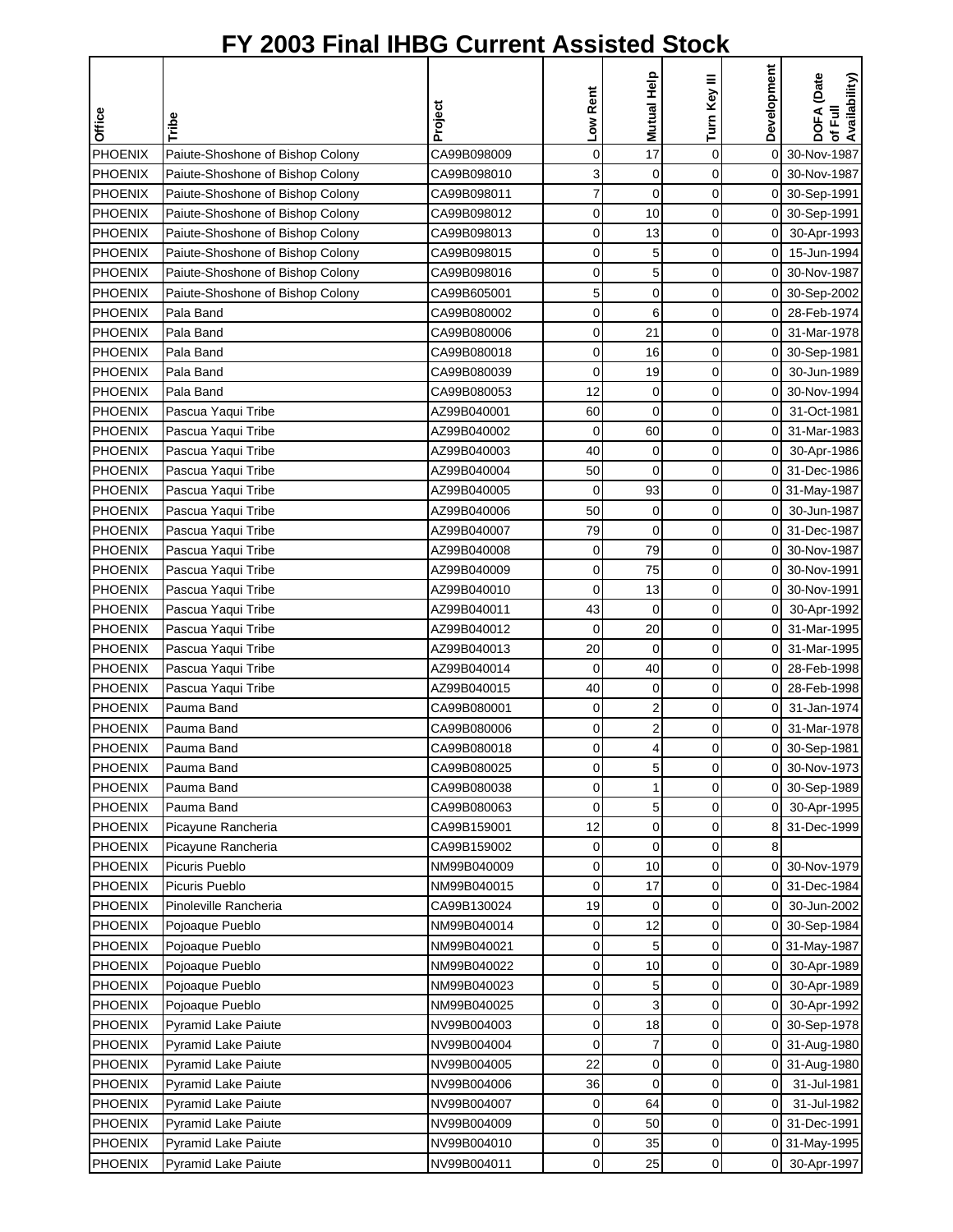|                |                           |             |             | Mutual Help    | Turn Key III | Development    | DOFA (Date<br>Availability) |
|----------------|---------------------------|-------------|-------------|----------------|--------------|----------------|-----------------------------|
|                |                           | Project     | Low Rent    |                |              |                | 쿦                           |
| Office         | Tribe                     |             |             |                |              |                | ৳                           |
| <b>PHOENIX</b> | Pyramid Lake Paiute       | NV99B004012 | 0           | 4              | 0            | $\mathbf 0$    | 31-Aug-2000                 |
| <b>PHOENIX</b> | Pyramid Lake Paiute       | NV99B004013 | 0           | $\mathbf 2$    | 0            | 0              | 31-Mar-1998                 |
| PHOENIX        | Quartz Valley Rancheria   | CA99B083011 | 0           | 0              | 0            | 10             |                             |
| <b>PHOENIX</b> | Quartz Valley Rancheria   | CA99B083012 | 0           | $\mathbf 0$    | $\mathbf 0$  | 10             |                             |
| <b>PHOENIX</b> | Quartz Valley Rancheria   | CA99B083014 | 1           | 0              | 0            | 0              | 31-Dec-1997                 |
| <b>PHOENIX</b> | Quartz Valley Rancheria   | CA99B083017 | 10          | $\mathbf 0$    | 0            | 0              | 30-Nov-2000                 |
| <b>PHOENIX</b> | Quechan Tribe             | CA99B054005 | 0           | 17             | 0            | 0              | 31-Oct-1979                 |
| <b>PHOENIX</b> | Quechan Tribe             | CA99B054006 | 39          | 0              | 0            | $\overline{0}$ | 31-Jul-1982                 |
| <b>PHOENIX</b> | Quechan Tribe             | CA99B054007 | 0           | 30             | 0            | $\overline{0}$ | 31-Aug-1982                 |
| PHOENIX        | Quechan Tribe             | CA99B054012 | 0           | 40             | $\mathbf 0$  | 0              | 31-Jul-1990                 |
| PHOENIX        | Quechan Tribe             | CA99B054013 | 0           | 45             | 0            | 0              | 31-Aug-1993                 |
| PHOENIX        | Quechan Tribe             | CA99B054014 | 20          | 0              | $\mathbf 0$  | 0              | 30-Nov-1994                 |
| <b>PHOENIX</b> | Quechan Tribe             | CA99B054015 | 20          | $\mathbf 0$    | 0            | 0              | 12-Jun-1997                 |
| <b>PHOENIX</b> | Quechan Tribe             | CA99B054017 | 0           | $\overline{0}$ | 0            | 22             |                             |
| <b>PHOENIX</b> | Redwood Valley Rancheria  | CA99B130009 | 0           | 16             | 0            | 0              | 31-May-1990                 |
| <b>PHOENIX</b> | Redwood Valley Rancheria  | CA99B130011 | 9           | $\mathbf 0$    | 0            | 0              | 31-May-1990                 |
| <b>PHOENIX</b> | Reno-Sparks Colony        | NV99B012003 | 29          | $\mathbf 0$    | 0            | 0              | 30-Sep-1974                 |
| PHOENIX        | Reno-Sparks Colony        | NV99B012005 | 0           | 17             | 0            | 0              | 30-Jun-1980                 |
| PHOENIX        | Reno-Sparks Colony        | NV99B012006 | 0           | 6              | 0            | 0              | 31-Oct-1985                 |
| PHOENIX        | Reno-Sparks Colony        | NV99B012007 | 20          | 0              | $\mathbf 0$  | 0              | 31-Jul-1991                 |
| <b>PHOENIX</b> | Reno-Sparks Colony        | NV99B012008 | $\mathbf 0$ | 60             | 0            | 0              | 30-Sep-1991                 |
| <b>PHOENIX</b> | Reno-Sparks Colony        | NV99B012009 | 0           | 18             | 0            | 0              | 30-Sep-1991                 |
| <b>PHOENIX</b> | Reno-Sparks Colony        | NV99B012010 | 0           | 20             | 0            | 0              | 14-Jun-1995                 |
| PHOENIX        | Reno-Sparks Colony        | NV99B012011 | 0           | $\mathbf{1}$   | 0            | 0              | 06-May-1996                 |
| <b>PHOENIX</b> | Reno-Sparks Colony        | NV99B012012 | 29          | 0              | 0            | 3              | 30-Apr-1997                 |
| <b>PHOENIX</b> | <b>Rincon Reservation</b> | CA99B080003 | 0           | 12             | 0            | 0              | 31-Jan-1974                 |
| PHOENIX        | <b>Rincon Reservation</b> | CA99B080006 | 0           | 12             | 0            | 0              | 31-Mar-1978                 |
| <b>PHOENIX</b> | <b>Rincon Reservation</b> | CA99B080010 | 0           | 12             | 0            | 0              | 30-Jun-1981                 |
| PHOENIX        | <b>Rincon Reservation</b> | CA99B080025 | 0           | 10             | 0            | 0              | 30-Jun-1987                 |
| <b>PHOENIX</b> | <b>Rincon Reservation</b> | CA99B080038 | 0           | 5              | 0            | 0              | 30-Sep-1989                 |
| <b>PHOENIX</b> | <b>Rincon Reservation</b> | CA99B080049 | 0           | 20             | $\Omega$     | 0              | 31-Jul-1991                 |
| PHOENIX        | <b>Rincon Reservation</b> | CA99B080054 | 9           | 0              | 0            | 0              | 30-Apr-1994                 |
| <b>PHOENIX</b> | Rincon Reservation        | CA99B080061 | 0           | 1              | 0            | 0              | 07-May-1996                 |
| <b>PHOENIX</b> | <b>Rincon Reservation</b> | CA99B080065 | 0           | 10             | 0            | 0              | 31-Jan-1996                 |
| <b>PHOENIX</b> | <b>Rincon Reservation</b> | CA99B080066 | 6           | 0              | 0            | 0              | 31-Jan-1996                 |
| PHOENIX        | Robinson Rancheria        | CA99B130003 | 0           | 20             | 0            | 0              | 28-Feb-1988                 |
| PHOENIX        | Robinson Rancheria        | CA99B130005 | 11          | 0              | 0            | 0              | 30-Apr-1988                 |
| <b>PHOENIX</b> | Robinson Rancheria        | CA99B130007 | 0           | 10             | 0            | 0              | 31-Mar-1988                 |
| <b>PHOENIX</b> | Round Valley Rancheria    | CA99B097001 | 0           | 41             | 0            | 0              | 31-Aug-1978                 |
| <b>PHOENIX</b> | Round Valley Rancheria    | CA99B097002 | 29          | 0              | 0            | 0              | 31-Aug-1978                 |
| <b>PHOENIX</b> | Round Valley Rancheria    | CA99B097004 | 0           | 22             | 0            | 0              | 31-Aug-1981                 |
| <b>PHOENIX</b> | Round Valley Rancheria    | CA99B097005 | 22          | 0              | 0            | 0              | 31-Aug-1981                 |
| <b>PHOENIX</b> | Salt River PIma-Maricopa  | AZ99B014004 | 0           | 45             | 0            | 0              | 28-Feb-1979                 |
| <b>PHOENIX</b> | Salt River Plma-Maricopa  | AZ99B014005 | 0           | 13             | 0            | 0              | 28-Feb-1979                 |
| <b>PHOENIX</b> | Salt River PIma-Maricopa  | AZ99B014006 | 0           | 23             | 0            | 0              | 30-Sep-1979                 |
| <b>PHOENIX</b> | Salt River Plma-Maricopa  | AZ99B014007 | 25          | 0              | 0            | 0              | 30-Jun-1980                 |
| <b>PHOENIX</b> | Salt River PIma-Maricopa  | AZ99B014008 | 0           | 14             | 0            | 0              | 31-Jul-1981                 |
| <b>PHOENIX</b> | Salt River Plma-Maricopa  | AZ99B014009 | 60          | 0              | 0            | 0              | 30-Sep-1980                 |
| PHOENIX        | Salt River PIma-Maricopa  | AZ99B014011 | 28          | 0              | 0            | 0              | 31-Jan-1986                 |
| <b>PHOENIX</b> | Salt River Plma-Maricopa  | AZ99B014013 | 0           | 37             | 0            | 0              | 31-Jan-1989                 |
| <b>PHOENIX</b> | Salt River Plma-Maricopa  | AZ99B014014 | 0           | 14             | 0            | 0              | 31-Jul-1990                 |
| PHOENIX        | Salt River Plma-Maricopa  | AZ99B014015 | 0           | 17             | 0            | 0              | 31-Oct-1991                 |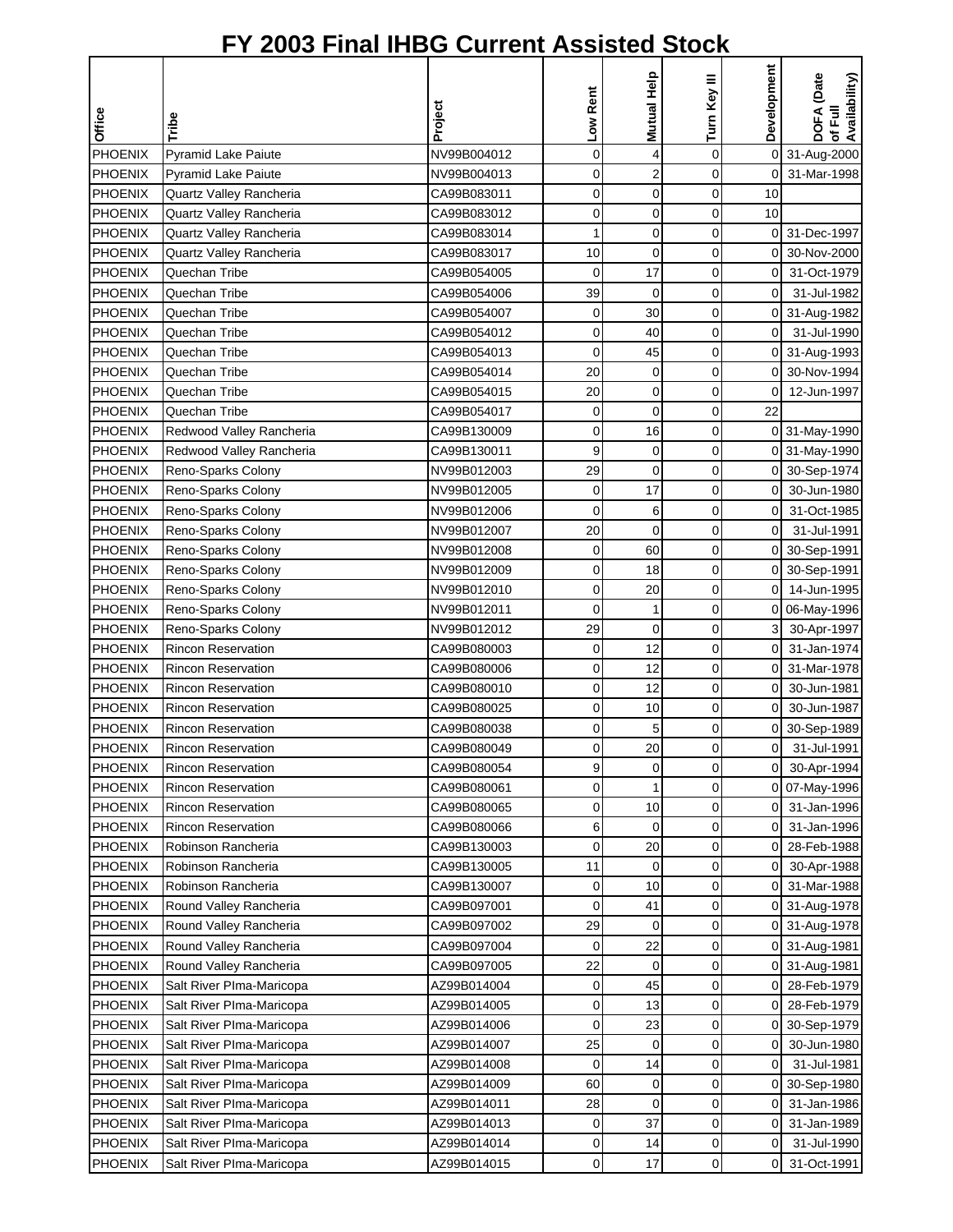|                |                           |             |                | Mutual Help             | Turn Key III | Development    | DOFA (Date<br>of Full<br>Availability) |
|----------------|---------------------------|-------------|----------------|-------------------------|--------------|----------------|----------------------------------------|
| <b>Office</b>  | Tribe                     | Project     | Low Rent       |                         |              |                |                                        |
|                |                           |             |                |                         |              |                |                                        |
| PHOENIX        | Salt River Plma-Maricopa  | AZ99B014016 | $\mathsf 0$    | 22                      | 0            |                | 0 31-May-1993                          |
| <b>PHOENIX</b> | Salt River Plma-Maricopa  | AZ99B014017 | 40             | 0                       | 0            | 01             | 31-Oct-1995                            |
| PHOENIX        | Salt River PIma-Maricopa  | AZ99B014018 | 20             | $\overline{0}$          | 0            | 0              | 09-Feb-1999                            |
| <b>PHOENIX</b> | San Carlos Apache         | AZ99B011009 | 0              | 33                      | 0            | 0              | 30-Apr-1978                            |
| <b>PHOENIX</b> | San Carlos Apache         | AZ99B011010 | 0              | 21                      | 0            | $\overline{0}$ | 31-Oct-1975                            |
| <b>PHOENIX</b> | San Carlos Apache         | AZ99B011012 | 0              | 30                      | 0            | 0              | 30-Sep-1979                            |
| <b>PHOENIX</b> | San Carlos Apache         | AZ99B011013 | 0              | 60                      | 0            | 0              | 31-Jan-1980                            |
| <b>PHOENIX</b> | San Carlos Apache         | AZ99B011015 | 0              | 27                      | 0            | $\overline{0}$ | 31-Oct-1979                            |
| <b>PHOENIX</b> | San Carlos Apache         | AZ99B011016 | 100            | 0                       | 0            | $\overline{0}$ | 30-Jul-1980                            |
| <b>PHOENIX</b> | San Carlos Apache         | AZ99B011017 | 20             | 0                       | 0            |                | 0 31-Dec-1981                          |
| PHOENIX        | San Carlos Apache         | AZ99B011018 | 0              | 210                     | 0            |                | 0 31-May-1987                          |
| PHOENIX        | San Carlos Apache         | AZ99B011019 | 4              | 0                       | 0            | 01             | 30-Apr-1983                            |
| <b>PHOENIX</b> | San Carlos Apache         | AZ99B011020 | 50             | 0                       | 0            | 0              | 30-Nov-1987                            |
| <b>PHOENIX</b> | San Carlos Apache         | AZ99B011021 | 50             | 0                       | 0            | 0              | 30-Nov-1987                            |
| <b>PHOENIX</b> | San Carlos Apache         | AZ99B011022 | 60             | $\mathbf 0$             | 0            | 0              | 30-Nov-1987                            |
| <b>PHOENIX</b> | San Carlos Apache         | AZ99B011023 | 20             | $\mathbf 0$             | 0            | 0              | 30-Nov-1987                            |
| PHOENIX        | San Carlos Apache         | AZ99B011024 | $\mathbf 0$    | 63                      | 0            | $\overline{0}$ | 30-Jun-1990                            |
| PHOENIX        | San Carlos Apache         | AZ99B011025 | 80             | 0                       | 0            | $\overline{0}$ | 30-Nov-1992                            |
| PHOENIX        | San Carlos Apache         | AZ99B011026 | 0              | 20                      | 0            | 0              | 31-Jan-1994                            |
| PHOENIX        | San Carlos Apache         | AZ99B011027 | 40             | 0                       | 0            |                | 0 30-Nov-1994                          |
| PHOENIX        | San Ildefonso Pueblo      | NM99B040006 | 0              | 18                      | 0            |                | 0 31-Aug-1978                          |
| <b>PHOENIX</b> | San Ildefonso Pueblo      | NM99B040012 | 0              | 50                      | 0            | 0              | 28-Feb-1981                            |
| <b>PHOENIX</b> | San Ildefonso Pueblo      | NM99B040020 | 0              | 10                      | 0            | 0              | 31-May-1987                            |
| <b>PHOENIX</b> | San Ildefonso Pueblo      | NM99B040022 | 0              | 9                       | 0            | 0              | 30-Apr-1989                            |
| <b>PHOENIX</b> | San Ildefonso Pueblo      | NM99B040026 | 0              | 19                      | 0            | 0              | 31-Dec-1994                            |
| <b>PHOENIX</b> | San Ildefonso Pueblo      | NM99B040029 | 20             | 0                       | 0            | $\overline{0}$ | 31-Jan-2000                            |
| <b>PHOENIX</b> | San Juan Pueblo           | NM99B031004 | 0              | 4                       | 0            |                | 0 31-Dec-1977                          |
| <b>PHOENIX</b> | San Juan Pueblo           | NM99B031005 | 0              | 25                      | 0            |                | 0 30-Sep-1980                          |
| PHOENIX        | San Juan Pueblo           | NM99B031006 | 0              | 24                      | 0            |                | 0 31-May-1983                          |
| <b>PHOENIX</b> | San Juan Pueblo           | NM99B031007 | 0              | 28                      | 0            |                | 0 31-May-1989                          |
| PHOENIX        | San Juan Pueblo           | NM99B031008 | $\overline{0}$ | 4                       | $\Omega$     | οI             | 31-Jul-1996                            |
| PHOENIX        | San Juan Pueblo           | NM99B031009 | 24             | 0                       | 0            | 0              | 31-Dec-1997                            |
| <b>PHOENIX</b> | San Juan Pueblo           | NM99B031010 | 0              | $\mathbf 0$             | 0            | 3              |                                        |
| <b>PHOENIX</b> | San Pasqual Band          | CA99B080042 | 0              | 33                      | 0            | $\overline{0}$ | 31-Jul-1989                            |
| <b>PHOENIX</b> | San Pasqual Band          | CA99B080055 | 10             | 0                       | 0            |                | 0 31-May-1993                          |
| <b>PHOENIX</b> | San Pasqual Band          | CA99B080059 | 0              | 21                      | 0            | 01             | 31-Oct-1995                            |
| PHOENIX        | San Pasqual Band          | CA99B080072 | 11             | 0                       | 0            |                | 0 28-Nov-1995                          |
| PHOENIX        | San Rosa Band of Cahuilla | CA99B080061 | 0              | 1                       | 0            |                | 0 30-May-1995                          |
| <b>PHOENIX</b> | San Rosa Band of Cahuilla | CA99B080069 | 0              | 4                       | 0            |                | 0 30-May-1995                          |
| <b>PHOENIX</b> | San Rosa Band of Cahuilla | CA99B080070 | 0              | 0                       | 0            | 3              |                                        |
| <b>PHOENIX</b> | Sandia Pueblo             | NM99B031026 | 0              | $\overline{\mathbf{c}}$ | 0            | 0              | 31-Jan-1974                            |
| <b>PHOENIX</b> | Sandia Pueblo             | NM99B031036 | 0              | 12                      | 0            | 01             | 31-Jan-1978                            |
| <b>PHOENIX</b> | Sandia Pueblo             | NM99B031067 | 0              | 19                      | 0            |                | 0 30-Sep-1995                          |
| <b>PHOENIX</b> | Sandia Pueblo             | NM99B031080 | 1              | 0                       | 0            |                | 0 30-Sep-1995                          |
| <b>PHOENIX</b> | Santa Ana Pueblo          | NM99B087003 | 0              | 3                       | 0            | 01             | 30-Jun-1971                            |
| <b>PHOENIX</b> | Santa Ana Pueblo          | NM99B087007 | 0              | 4                       | 0            |                | 0 31-Dec-1977                          |
| <b>PHOENIX</b> | Santa Ana Pueblo          | NM99B087008 | 0              | 8                       | 0            |                | 0 31-May-1979                          |
| <b>PHOENIX</b> | Santa Ana Pueblo          | NM99B087009 | 0              | 2                       | 0            | 0              | 31-Oct-1980                            |
| <b>PHOENIX</b> | Santa Ana Pueblo          | NM99B087011 | 0              | 5                       | 0            | 0              | 30-Apr-1989                            |
| <b>PHOENIX</b> | Santa Ana Pueblo          | NM99B087013 | 6              | 0                       | 0            | 01             | 30-Nov-1999                            |
| <b>PHOENIX</b> | Santa Clara Pueblo        | NM99B082003 | 0              | 4                       | 0            |                | 0 31-Dec-1977                          |
| <b>PHOENIX</b> | Santa Clara Pueblo        | NM99B082004 | 0              | 27                      | 0            | $\mathsf{O}$   | 31-Jul-1980                            |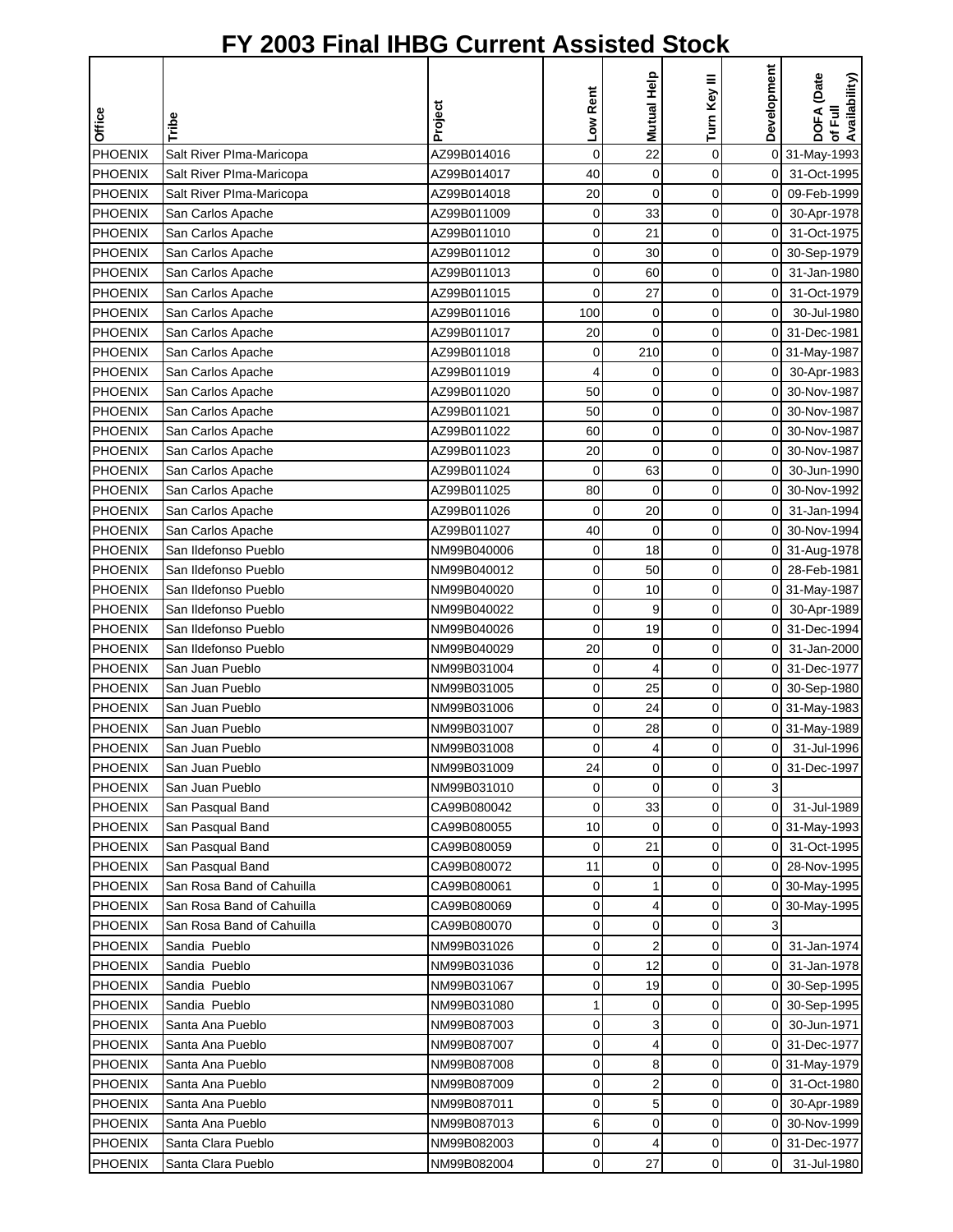|                |                                          |             |             |                                           |              | Development    |                                        |
|----------------|------------------------------------------|-------------|-------------|-------------------------------------------|--------------|----------------|----------------------------------------|
|                |                                          |             | Low Rent    | Mutual Help                               | Turn Key III |                | DOFA (Date<br>of Full<br>Availability) |
| Office         | Tribe                                    | Project     |             |                                           |              |                |                                        |
|                |                                          |             |             |                                           |              |                |                                        |
| PHOENIX        | Santa Clara Pueblo                       | NM99B082005 | $\mathbf 0$ | 14                                        | 0            | 0              | 30-Nov-1987                            |
| <b>PHOENIX</b> | Santa Clara Pueblo                       | NM99B082006 | 0           | 42                                        | 0            | 0              | 31-Mar-1992                            |
| PHOENIX        | Santa Clara Pueblo                       | NM99B082007 | 0           | 19                                        | 0            | 0              | 31-Mar-1992                            |
| <b>PHOENIX</b> | Santa Clara Pueblo<br>Santa Clara Pueblo | NM99B082008 | 0           |                                           | $\mathbf 0$  | 5              |                                        |
| <b>PHOENIX</b> | Santa Rosa Rancheria                     | NM99B082009 | 0           |                                           | 0            | 20             |                                        |
| <b>PHOENIX</b> | Santa Rosa Rancheria                     | CA99B129001 | 23          | 0                                         | 0            | $\mathbf 0$    | 31-Jul-1982                            |
| <b>PHOENIX</b> |                                          | CA99B129007 | 20          | 0                                         | 0<br>0       | 0<br>0         | 31-Dec-1987                            |
| <b>PHOENIX</b> | Santa Rosa Rancheria                     | CA99B129015 | 0           | 1                                         |              |                | 31-Jul-1982                            |
| <b>PHOENIX</b> | Santa Rosa Rancheria                     | CA99B129018 | 0           | 1                                         | 0            | 0              | 31-Dec-1987                            |
| <b>PHOENIX</b> | Santa Ynez Band of Chumash               | CA99B080007 | 0           | 12                                        | $\mathbf 0$  | 0              | 28-Feb-1979                            |
| <b>PHOENIX</b> | Santa Ynez Band of Chumash               | CA99B080013 | 0           | 19                                        | 0            | 0              | 31-Jan-1981                            |
| PHOENIX        | Santa Ynez Band of Chumash               | CA99B080024 | 12          | 0                                         | 0            | 0              | 31-Aug-1989                            |
| <b>PHOENIX</b> | Santa Ynez Band of Chumash               | CA99B080026 | 0           | 14                                        | 0            | 0              | 31-Aug-1989                            |
| <b>PHOENIX</b> | Santa Ynez Band of Chumash               | CA99B080045 | 10          | 0                                         | 0            | 0              | 30-Apr-1989                            |
| <b>PHOENIX</b> | Santo Domingo Pueblo                     | NM99B031052 | $\mathbf 0$ | 3                                         | 0            | 0              | 31-Mar-1982                            |
| <b>PHOENIX</b> | Santo Domingo Pueblo                     | NM99B078001 | 32          | 0                                         | 0            | 0              | 30-Sep-1998                            |
| PHOENIX        | Santo Domingo Pueblo                     | NM99B078002 | $\mathbf 0$ | 38                                        | $\mathbf 0$  | 10             | 30-Sep-1998                            |
| <b>PHOENIX</b> | Sherwood Valley Rancheria                | CA99B130014 | 19          | 0                                         | 0            | 0              | 30-Apr-1993                            |
| <b>PHOENIX</b> | Sherwood Valley Rancheria                | CA99B130015 | 0           | 16                                        | 0            | 0              | 30-Apr-1993                            |
| PHOENIX        | Sherwood Valley Rancheria                | CA99B130027 | 0           | 0                                         | 0            | 15             |                                        |
| <b>PHOENIX</b> | Soboba Band                              | CA99B080004 | 0           | 11                                        | $\mathbf 0$  | 0              | 31-Dec-1973                            |
| <b>PHOENIX</b> | Soboba Band                              | CA99B080016 | 0           | 32                                        | 0            | 0              | 31-Jul-1980                            |
| <b>PHOENIX</b> | Soboba Band                              | CA99B080038 | 0           | 3                                         | 0            | 0              | 30-Sep-1989                            |
| <b>PHOENIX</b> | Soboba Band                              | CA99B080040 | 0           | 8                                         | 0            | 0              | 29-Feb-1988                            |
| PHOENIX        | Soboba Band                              | CA99B080041 | 0           | $\overline{\mathbf{c}}$<br>$\overline{7}$ | $\mathbf 0$  | 0              | 29-Feb-1988                            |
| <b>PHOENIX</b> | Soboba Band                              | CA99B080047 | 0           |                                           | $\mathbf 0$  | 0              | 30-Apr-1991                            |
| <b>PHOENIX</b> | Soboba Band                              | CA99B080051 | 0           | 13                                        | $\mathbf 0$  | $\overline{0}$ | 31-Jul-1992                            |
| PHOENIX        | Soboba Band                              | CA99B080067 | 0           | 9                                         | 0            |                | 0 30-May-1995                          |
| PHOENIX        | Soboba Band                              | CA99B080068 | 8           | 0                                         | $\mathbf 0$  | 0              | 30-May-1995                            |
| <b>PHOENIX</b> | Soboba Band                              | CA99B080073 | 8           | 0                                         | 0            |                | 30-Jun-1998                            |
| PHOENIX        | <b>Stewarts Point Rancheria</b>          | CA99B130032 | $\Omega$    | $\mathbf 0$                               | $\Omega$     | 15             |                                        |
| PHOENIX        | Susanville Rancheria                     | CA99B083002 | 0           | 15                                        | 0            | 0              | 30-Jun-1980                            |
| <b>PHOENIX</b> | Susanville Rancheria                     | CA99B083004 | 0           | 28                                        | 0            | 0              | 31-May-1984                            |
| <b>PHOENIX</b> | Susanville Rancheria                     | CA99B083008 | 25          | 0                                         | 0            | 0              | 30-Sep-1993                            |
| <b>PHOENIX</b> | Susanville Rancheria                     | CA99B083010 | 6           | 0                                         | 0            | 0              | 31-Dec-1995                            |
| PHOENIX        | <b>Taos Pueblo</b>                       | NM99B040007 | 0           | 22                                        | 0            | 0              | 30-Apr-1979                            |
| <b>PHOENIX</b> | <b>Taos Pueblo</b>                       | NM99B040016 | 0           | 49                                        | 0            | 0              | 31-Mar-1985                            |
| <b>PHOENIX</b> | <b>Taos Pueblo</b>                       | NM99B040018 | 0           | 65                                        | 0            | 0              | 31-Jul-1987                            |
| <b>PHOENIX</b> | Taos Pueblo                              | NM99B040022 | 0           | 11                                        | 0            | 0              | 30-Apr-1989                            |
| <b>PHOENIX</b> | Te-Moak                                  | NV99B016002 | 0           | 15                                        | 0            | 0              | 31-May-1978                            |
| <b>PHOENIX</b> | Te-Moak                                  | NV99B016003 | 0           | 16                                        | 0            | 0              | 31-Dec-1980                            |
| <b>PHOENIX</b> | Te-Moak                                  | NV99B016004 | 10          | 0                                         | 0            | 0              | 30-Nov-1980                            |
| <b>PHOENIX</b> | Te-Moak                                  | NV99B016005 | 49          | 0                                         | 0            | 0              | 28-Feb-1982                            |
| <b>PHOENIX</b> | Te-Moak                                  | NV99B016006 | 0           | 55                                        | 0            | 0              | 28-Feb-1982                            |
| PHOENIX        | Te-Moak                                  | NV99B016008 | 0           | 47                                        | 0            | 0              | 31-Aug-1986                            |
| <b>PHOENIX</b> | Te-Moak                                  | NV99B016009 | 0           | 50                                        | 0            | 0              | 31-Aug-1988                            |
| <b>PHOENIX</b> | Te-Moak                                  | NV99B016010 | 0           | 13                                        | 0            | 0              | 28-Feb-1989                            |
| <b>PHOENIX</b> | Te-Moak                                  | NV99B016011 | 28          | 0                                         | 0            | 0              | 28-Feb-1998                            |
| <b>PHOENIX</b> | <b>Tesuque Pueblo</b>                    | NM99B040010 | 0           | 17                                        | 0            | 0              | 31-Aug-1980                            |
| <b>PHOENIX</b> | <b>Tesuque Pueblo</b>                    | NM99B040018 | 0           | 5                                         | $\mathbf 0$  | $\mathbf 0$    | 31-Jul-1987                            |
| <b>PHOENIX</b> | <b>Tesuque Pueblo</b>                    | NM99B040025 | 0           | 8                                         | 0            | 0              | 30-Apr-1992                            |
| <b>PHOENIX</b> | <b>Tesuque Pueblo</b>                    | NM99B040028 | 0           | 10                                        | 0            | 0              | 28-Feb-1995                            |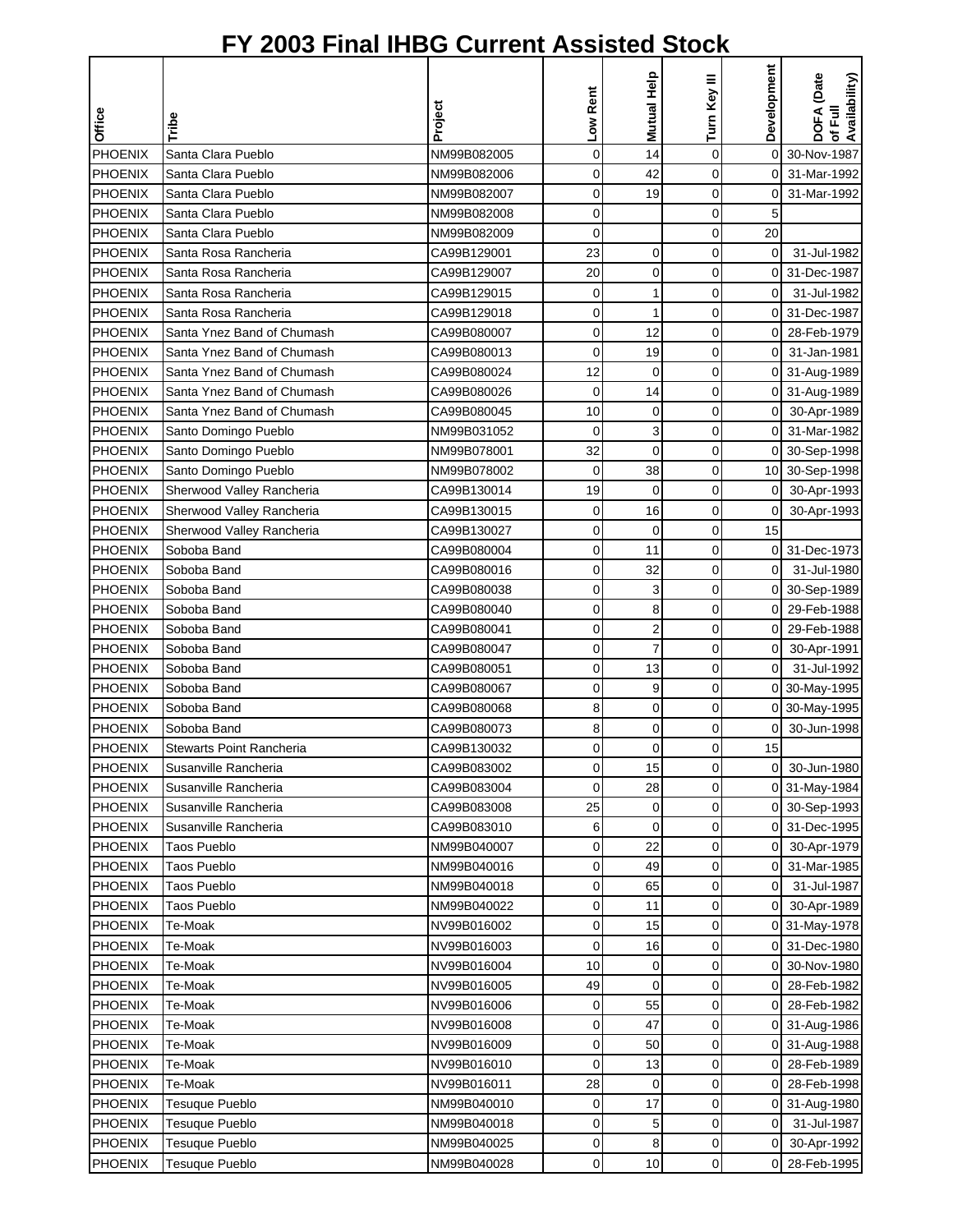|                |                                  | Project     | Low Rent    | Mutual Help    | Turn Key III   | Development    | DOFA (Date<br>of Full<br>Availability) |
|----------------|----------------------------------|-------------|-------------|----------------|----------------|----------------|----------------------------------------|
| Office         | Tribe                            |             |             |                |                |                |                                        |
| <b>PHOENIX</b> | Tohono O'Odham Nation            | AZ99B026008 | 10          | $\mathbf 0$    | $\mathbf 0$    |                | 0 30-Sep-1978                          |
| <b>PHOENIX</b> | Tohono O'Odham Nation            | AZ99B026009 | 0           | 15             | 0              |                | 0 30-Sep-1978                          |
| PHOENIX        | Tohono O'Odham Nation            | AZ99B026012 | 50          | $\mathbf 0$    | 0              |                | 0 31-May-1974                          |
| PHOENIX        | Tohono O'Odham Nation            | AZ99B026016 | $\mathbf 0$ | 92             | 0              |                | 0 30-Sep-1980                          |
| <b>PHOENIX</b> | Tohono O'Odham Nation            | AZ99B026019 | 0           | 155            | 0              | $\overline{0}$ | 30-Jun-1981                            |
| <b>PHOENIX</b> | Tohono O'Odham Nation            | AZ99B026020 | 12          | 0              | 0              | $\Omega$       | 28-Feb-1983                            |
| <b>PHOENIX</b> | Tohono O'Odham Nation            | AZ99B026021 | $\mathbf 0$ | 142            | 0              | ΟI             | 31-May-1983                            |
| <b>PHOENIX</b> | Tohono O'Odham Nation            | AZ99B026022 | 50          | 0              | $\overline{0}$ | $\overline{0}$ | 30-Jun-1986                            |
| <b>PHOENIX</b> | Tohono O'Odham Nation            | AZ99B026023 | 0           | 49             | 0              | $\overline{0}$ | 30-Jun-1986                            |
| PHOENIX        | Tohono O'Odham Nation            | AZ99B026024 | $\mathbf 0$ | 74             | 0              |                | 0 30-Nov-1987                          |
| PHOENIX        | Tohono O'Odham Nation            | AZ99B026025 | 0           | $\overline{7}$ | 0              | $\overline{0}$ | 30-Jun-1987                            |
| PHOENIX        | Tohono O'Odham Nation            | AZ99B026026 | 0           | 36             | 0              | 0              | 31-Mar-1989                            |
| <b>PHOENIX</b> | Tohono O'Odham Nation            | AZ99B026028 | 0           | 35             | $\mathbf 0$    | $\overline{0}$ | 31-Mar-1989                            |
| <b>PHOENIX</b> | Tohono O'Odham Nation            | AZ99B026029 | 0           | 10             | 0              | $\Omega$       | 31-Dec-1991                            |
| <b>PHOENIX</b> | Tohono O'Odham Nation            | AZ99B026030 | $\mathbf 0$ | 70             | 0              | $\overline{0}$ | 30-Apr-1992                            |
| <b>PHOENIX</b> | Tohono O'Odham Nation            | AZ99B026031 | $\mathbf 0$ | 19             | 0              | $\overline{0}$ | 31-Mar-1994                            |
| <b>PHOENIX</b> | Tohono O'Odham Nation            | AZ99B026032 | 0           | $\mathbf 0$    | 0              | 120            |                                        |
| PHOENIX        | Torres-Martinez Band of Cahuilla | CA99B080035 | $\mathbf 0$ | 26             | 0              | $\mathsf{O}$   | 29-Feb-1988                            |
| PHOENIX        | Torres-Martinez Band of Cahuilla | CA99B080045 | 11          | $\mathbf 0$    | 0              | $\overline{0}$ | 30-Apr-1989                            |
| PHOENIX        | Torres-Martinez Band of Cahuilla | CA99B080061 | 0           | $\mathbf 0$    | 0              |                |                                        |
| <b>PHOENIX</b> | Tule River Indian Tribe          | CA99B099001 | 0           | 38             | $\mathbf 0$    |                | 0 31-May-1979                          |
| <b>PHOENIX</b> | Tule River Indian Tribe          | CA99B099002 | 0           | 11             | 0              | $\Omega$       | 30-Jun-1988                            |
| <b>PHOENIX</b> | <b>Tule River Indian Tribe</b>   | CA99B099003 | 7           | 0              | 0              | $\Omega$       | 30-Jun-1988                            |
| <b>PHOENIX</b> | Tule River Indian Tribe          | CA99B099006 | 19          | $\mathbf 0$    | 0              | $\overline{0}$ | 29-Mar-1996                            |
| PHOENIX        | Tule River Indian Tribe          | CA99B099007 | 0           | 19             | 0              | $\overline{0}$ | 29-Mar-1996                            |
| <b>PHOENIX</b> | Tule River Indian Tribe          | CA99B099009 | 0           | 0              | 0              | 35             |                                        |
| PHOENIX        | <b>Tulomne Rancheria</b>         | CA99B129005 | 0           | 12             | 0              | $\mathbf 0$    | 31-Jul-1982                            |
| PHOENIX        | Tulomne Rancheria                | CA99B129006 | 7           | 0              | 0              | 0              | 31-Jul-1982                            |
| <b>PHOENIX</b> | Tulomne Rancheria                | CA99B129012 | 3           | $\mathbf 0$    | 0              |                | 0 31-May-1999                          |
| <b>PHOENIX</b> | <b>Tulomne Rancheria</b>         | CA99B129013 | 0           | 10             | 0              |                | 0 31-May-1999                          |
| PHOENIX        | Tulomne Rancheria                | CA99B129014 | $\Omega$    | 1              | $\Omega$       | οI             | 31-Jul-1982                            |
| <b>PHOENIX</b> | Tulomne Rancheria                | CA99B129015 | 0           | $\mathbf{1}$   | 0              | $\overline{0}$ | 31-Jul-1982                            |
| <b>PHOENIX</b> | Viejas Group of Capitan Grande   | CA99B080023 | $\mathbf 0$ | 20             | 0              | $\Omega$       | 30-Jun-1981                            |
| <b>PHOENIX</b> | Viejas Group of Capitan Grande   | CA99B080044 | $\mathbf 0$ | 14             | 0              |                | 0 30-May-1988                          |
| <b>PHOENIX</b> | Viejas Group of Capitan Grande   | CA99B080056 | 12          | 0              | 0              |                | 0 30-Nov-1993                          |
| PHOENIX        | Viejas Group of Capitan Grande   | CA99B080060 | 0           | 8              | 0              | $\mathsf{O}$   | 31-Oct-1995                            |
| <b>PHOENIX</b> | Walker River Paiute Tribe        | NV99B008005 | $\mathbf 0$ | 24             | 0              | 0              | 31-Oct-1981                            |
| <b>PHOENIX</b> | Walker River Paiute Tribe        | NV99B008006 | 10          | 0              | 0              | 0              | 31-Mar-1982                            |
| <b>PHOENIX</b> | <b>Walker River Paiute Tribe</b> | NV99B008007 | 0           | 24             | 0              | $\overline{0}$ | 30-Jul-1982                            |
| <b>PHOENIX</b> | <b>Walker River Paiute Tribe</b> | NV99B008008 | 0           | 25             | 0              | 0              | 31-Oct-1986                            |
| <b>PHOENIX</b> | Walker River Paiute Tribe        | NV99B008009 | 10          | $\mathbf 0$    | $\mathbf 0$    | $\overline{0}$ | 31-Oct-1986                            |
| <b>PHOENIX</b> | Walker River Paiute Tribe        | NV99B008010 | 0           | 20             | $\mathbf 0$    |                | 0 31-May-1988                          |
| <b>PHOENIX</b> | <b>Walker River Paiute Tribe</b> | NV99B008011 | 0           | 20             | 0              |                | 0 31-Dec-1992                          |
| <b>PHOENIX</b> | <b>Walker River Paiute Tribe</b> | NV99B008012 | 0           | 15             | 0              |                | 0 31-Dec-1992                          |
| <b>PHOENIX</b> | Walker River Paiute Tribe        | NV99B008013 | 13          | 0              | 0              |                | 0 30-Sep-1994                          |
| <b>PHOENIX</b> | <b>Walker River Paiute Tribe</b> | NV99B008014 | 13          | $\mathbf 0$    | $\mathbf 0$    |                | 0 30-Sep-1994                          |
| <b>PHOENIX</b> | Walker River Paiute Tribe        | NV99B008015 | 22          | 0              | 0              | ΟI             | 30-Nov-2001                            |
| <b>PHOENIX</b> | <b>Washoe Tribe</b>              | NV99B003006 | 0           | 40             | 0              | $\overline{0}$ | 31-Jul-1980                            |
| PHOENIX        | <b>Washoe Tribe</b>              | NV99B003007 | 15          | $\mathbf 0$    | 0              | $\overline{0}$ | 31-Jul-1980                            |
| <b>PHOENIX</b> | <b>Washoe Tribe</b>              | NV99B003008 | 0           | 45             | 0              | $\overline{0}$ | 30-Jun-1984                            |
| <b>PHOENIX</b> | <b>Washoe Tribe</b>              | NV99B003009 | 25          | 0              | 0              | $\overline{0}$ | 30-Jun-1984                            |
| <b>PHOENIX</b> | Washoe Tribe                     | NV99B003010 | 40          | 0              | 0              | $\overline{0}$ | 31-Jul-1989                            |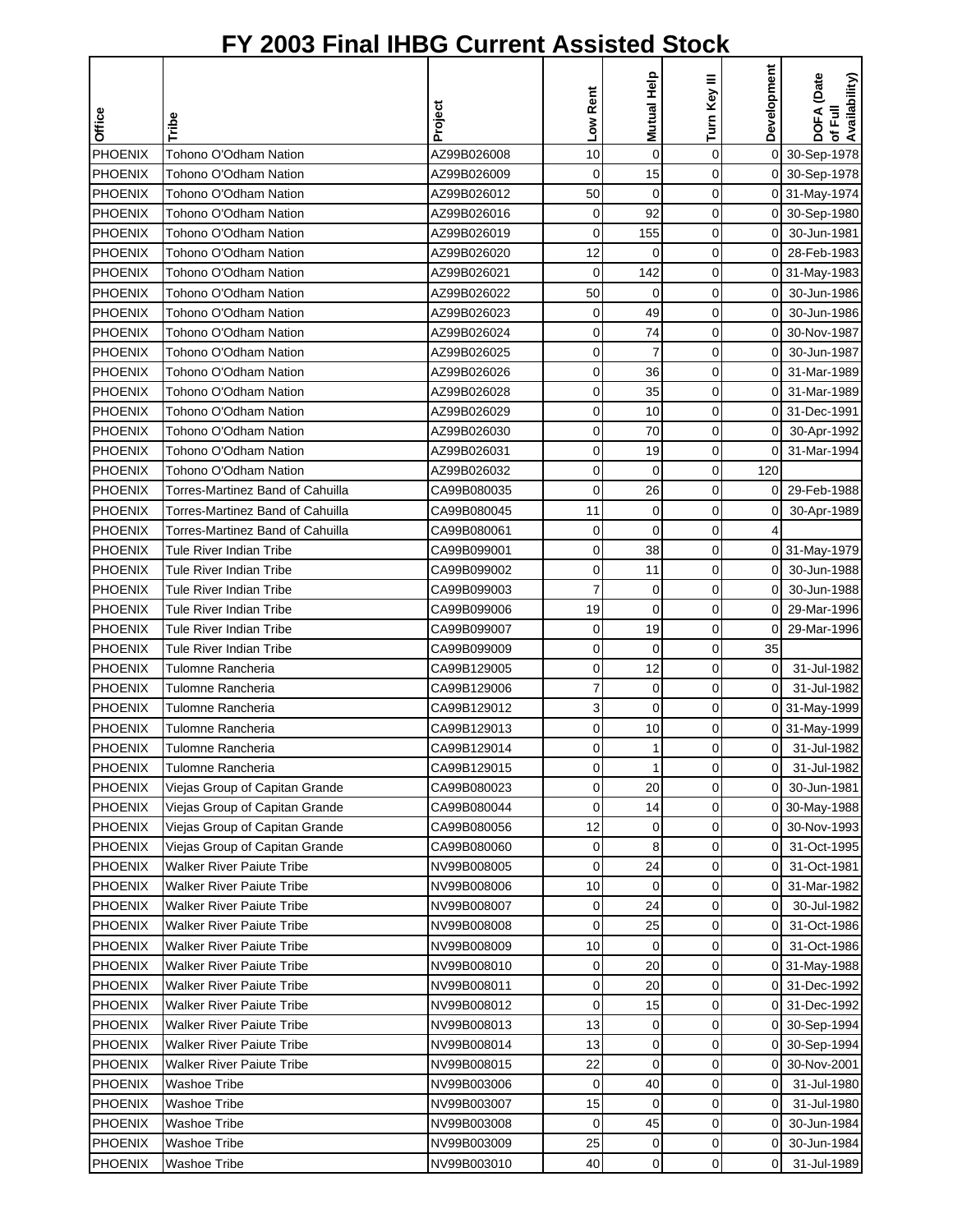|                |                                     |             |             | Mutual Help |              | Development    | of Full<br>Availability) |
|----------------|-------------------------------------|-------------|-------------|-------------|--------------|----------------|--------------------------|
| <b>Office</b>  | Tribe                               | Project     | Low Rent    |             | Turn Key III |                | DOFA (Date               |
|                | <b>Washoe Tribe</b>                 |             |             |             |              |                |                          |
| <b>PHOENIX</b> |                                     | NV99B003011 | 0           | 25          | 0            |                | 0 31-May-1989            |
| <b>PHOENIX</b> | <b>Washoe Tribe</b>                 | NV99B003012 | 0           | 20          | 0            |                | 0 29-Feb-1992            |
| <b>PHOENIX</b> | <b>Washoe Tribe</b>                 | NV99B003013 | 0           | 20          | 0            |                | 0 30-Sep-1995            |
| <b>PHOENIX</b> | White Mountain Apache (Fort Apache) | AZ99B016007 | 35          | 0           | 0<br>0       | 01             | 30-Jun-1971              |
| <b>PHOENIX</b> | White Mountain Apache (Fort Apache) | AZ99B016017 | 65          | 0           |              |                | 0 31-Dec-1972            |
| <b>PHOENIX</b> | White Mountain Apache (Fort Apache) | AZ99B016024 | 0           | 9           | 0            |                | 0 11-May-1978            |
| <b>PHOENIX</b> | White Mountain Apache (Fort Apache) | AZ99B016025 | 0           | 64          | 0            |                | 0 31-Mar-1980            |
| <b>PHOENIX</b> | White Mountain Apache (Fort Apache) | AZ99B016026 | 30          | 0           | 0            |                | 0 31-Dec-1979            |
| <b>PHOENIX</b> | White Mountain Apache (Fort Apache) | AZ99B016027 | 35          | 0           | 0            |                | 0 31-Aug-1980            |
| <b>PHOENIX</b> | White Mountain Apache (Fort Apache) | AZ99B016028 | $\mathbf 0$ | 56          | 0            |                | 0 31-Aug-1980            |
| <b>PHOENIX</b> | White Mountain Apache (Fort Apache) | AZ99B016029 | 50          | $\mathbf 0$ | 0            |                | 0 28-Feb-1981            |
| PHOENIX        | White Mountain Apache (Fort Apache) | AZ99B016030 | 0           | 93          | 0            | $\overline{0}$ | 31-Jul-1986              |
| PHOENIX        | White Mountain Apache (Fort Apache) | AZ99B016031 | 5           | 0           | 0            |                | 0 31-May-1986            |
| <b>PHOENIX</b> | White Mountain Apache (Fort Apache) | AZ99B016034 | 40          | 0           | 0            | 0              | 31-Oct-1987              |
| PHOENIX        | White Mountain Apache (Fort Apache) | AZ99B016036 | 50          | 0           | 0            | 0              | 31-Jan-1988              |
| <b>PHOENIX</b> | White Mountain Apache (Fort Apache) | AZ99B016037 | 0           | 47          | 0            | 0              | 31-Oct-1987              |
| <b>PHOENIX</b> | White Mountain Apache (Fort Apache) | AZ99B016038 | 43          | $\mathbf 0$ | 0            | $\overline{O}$ | 31-Jan-1988              |
| <b>PHOENIX</b> | White Mountain Apache (Fort Apache) | AZ99B016039 | 0           | 48          | 0            | $\overline{0}$ | 30-Jun-1988              |
| <b>PHOENIX</b> | White Mountain Apache (Fort Apache) | AZ99B016040 | 0           | 20          | 0            | 0              | 31-Oct-1988              |
| PHOENIX        | White Mountain Apache (Fort Apache) | AZ99B016042 | 0           | 49          | 0            | 0              | 31-Oct-1988              |
| PHOENIX        | White Mountain Apache (Fort Apache) | AZ99B016043 | 0           | 70          | 0            | 0              | 31-Oct-1991              |
| <b>PHOENIX</b> | White Mountain Apache (Fort Apache) | AZ99B016044 | 0           | 19          | 0            | $\overline{0}$ | 31-Oct-1991              |
| <b>PHOENIX</b> | White Mountain Apache (Fort Apache) | AZ99B016045 | 0           | 40          | 0            | 0              | 31-Oct-1991              |
| PHOENIX        | White Mountain Apache (Fort Apache) | AZ99B016046 | 20          | $\Omega$    | 0            | $\overline{0}$ | 30-Apr-1993              |
| <b>PHOENIX</b> | White Mountain Apache (Fort Apache) | AZ99B016047 | $\mathbf 0$ | 20          | 0            | $\overline{0}$ | 30-Apr-1993              |
| <b>PHOENIX</b> | White Mountain Apache (Fort Apache) | AZ99B016048 | 75          | 0           | 0            | $\overline{O}$ | 31-Jul-1994              |
| <b>PHOENIX</b> | White Mountain Apache (Fort Apache) | AZ99B016049 | 0           | 75          | 0            | $\overline{0}$ | 31-Jul-1994              |
| PHOENIX        | White Mountain Apache (Fort Apache) | AZ99B016050 | 75          | $\mathbf 0$ | 0            |                | 0 31-May-1997            |
| PHOENIX        | White Mountain Apache (Fort Apache) | AZ99B016051 | 0           | 84          | 0            | 01             | 30-Apr-1998              |
| PHOENIX        | White Mountain Apache (Fort Apache) | AZ99B016052 | 0           | 0           | 0            | 6              |                          |
| <b>PHOENIX</b> | Yavapai-Apache (Camp Verde)         | AZ99B022004 | 1           | $\Omega$    | $\Omega$     |                | 0 28-Feb-1983            |
| PHOENIX        | Yavapai-Apache (Camp Verde)         | AZ99B022006 | 15          | $\mathbf 0$ | 0            | 0              | 31-Jul-1986              |
| <b>PHOENIX</b> | Yavapai-Apache (Camp Verde)         | AZ99B022007 | 20          | $\mathbf 0$ | 0            | 01             | 30-Jun-1986              |
| <b>PHOENIX</b> | Yavapai-Apache (Camp Verde)         | AZ99B022008 | 0           | 10          | 0            | $\overline{0}$ | 31-Mar-1987              |
| <b>PHOENIX</b> | Yavapai-Apache (Camp Verde)         | AZ99B022009 | 0           | 19          | 0            | 01             | 30-Jun-1988              |
| <b>PHOENIX</b> | Yavapai-Apache (Camp Verde)         | AZ99B022010 | 15          | 0           | 0            |                | 0 31-May-1991            |
| <b>PHOENIX</b> | Yavapai-Apache (Camp Verde)         | AZ99B022011 | 0           | 9           | 0            |                | 0 31-May-1992            |
| PHOENIX        | Yavapai-Apache (Camp Verde)         | AZ99B022012 | 14          | 0           | 0            |                | 0 31-May-1997            |
| <b>PHOENIX</b> | Yavapai-Apache (Camp Verde)         | AZ99B022013 | 1           | 0           | 0            |                | 0 31-May-1997            |
| <b>PHOENIX</b> | <b>Yerington Paiute Tribe</b>       | NV99B010005 | 14          | $\mathbf 0$ | 0            | 01             | 30-Jun-1980              |
| <b>PHOENIX</b> | <b>Yerington Paiute Tribe</b>       | NV99B010007 | 0           | 18          | 0            | 0              | 30-Nov-1987              |
| <b>PHOENIX</b> | Yerington Paiute Tribe              | NV99B010008 | 0           | 13          | 0            | οI             | 30-Nov-1987              |
| <b>PHOENIX</b> | Yerington Paiute Tribe              | NV99B010009 | 0           | 8           | 0            | 01             | 31-Mar-1988              |
| <b>PHOENIX</b> | Yerington Paiute Tribe              | NV99B010010 | 0           | 10          | 0            |                | 0 30-Sep-1989            |
| <b>PHOENIX</b> | Yerington Paiute Tribe              | NV99B010011 | 0           | 5           | 0            |                | 0 30-Sep-1992            |
| PHOENIX        | Yomba Shoshone Tribe                | NV99B020001 | 22          | 0           | 0            | 01             | 30-Jun-1981              |
| <b>PHOENIX</b> | Ysleta Del Sur                      | TX99B429001 | 0           | 5           | 0            |                | 0 31-Aug-1976            |
| <b>PHOENIX</b> | Ysleta Del Sur                      | TX99B429002 | 0           | 1           | 0            | 0              | 31-Oct-1977              |
| <b>PHOENIX</b> | Ysleta Del Sur                      | TX99B429003 | 0           | 24          | 0            | 0              | 04-Jan-1999              |
| <b>PHOENIX</b> | Yurok Tribe                         | CA99B158001 | 11          | 0           | 0            | 4              | 31-Dec-2001              |
| <b>PHOENIX</b> | Yurok Tribe                         | CA99B158003 | 0           | 2           | 0            | 01             | 12-Jun-2001              |
| <b>PHOENIX</b> | Yurok Tribe                         | CA99B158003 | 0           | 1           | 0            | $\overline{0}$ |                          |
|                |                                     |             |             |             |              |                | 16-Apr-2001              |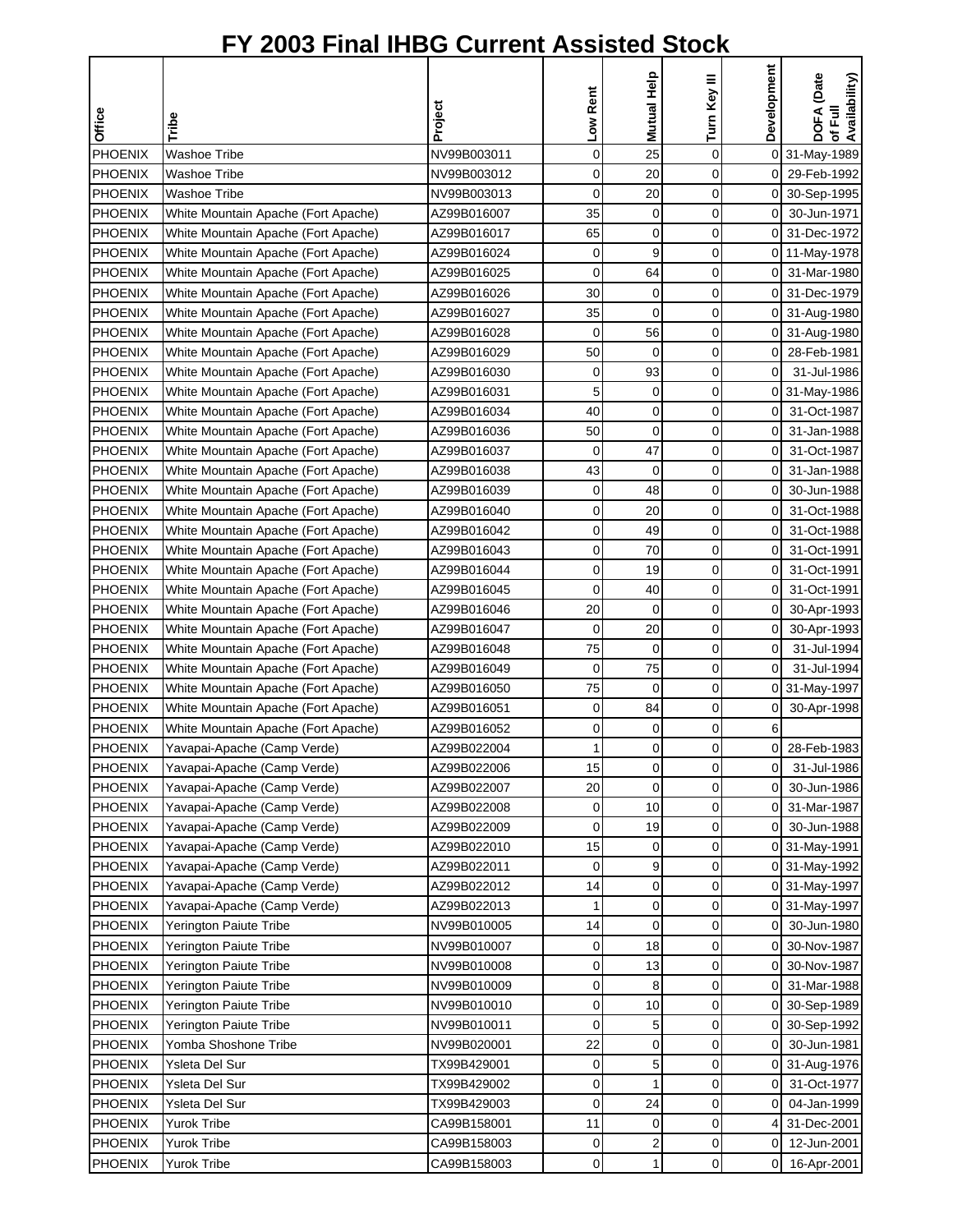|                                  |                                            |                            | Low Rent    | Mutual Help             | Turn Key III | Development    | DOFA (Date<br>of Full<br>Availability) |
|----------------------------------|--------------------------------------------|----------------------------|-------------|-------------------------|--------------|----------------|----------------------------------------|
| Office                           | Tribe                                      | Project                    |             |                         |              |                |                                        |
| PHOENIX                          | <b>Yurok Tribe</b>                         | CA99B158003                | $\mathbf 0$ | 1                       | $\mathbf 0$  | $\mathbf 0$    | 22-Jun-2001                            |
| <b>PHOENIX</b>                   | <b>Yurok Tribe</b>                         | CA99B158003                | 0           | 1                       | 0            | $\overline{0}$ | 10-Jul-2001                            |
| PHOENIX                          | <b>Yurok Tribe</b>                         | CA99B158003                | 0           | 1                       | 0            |                | 0 31-Dec-2001                          |
| <b>PHOENIX</b>                   | <b>Yurok Tribe</b>                         | CA99B158003                | 0           | 1                       | 0            |                | 0 31-Aug-2002                          |
| <b>PHOENIX</b>                   | <b>Yurok Tribe</b>                         | CA99B158003                | 0           | 1                       | 0            | $\overline{0}$ | 30-Sep-2002                            |
| <b>PHOENIX</b>                   | Yurok Tribe                                | CA99B158003                | 0           | $\mathbf 0$             | 0            |                | 24 30-Sep-2002                         |
| <b>PHOENIX</b>                   | Zia Pueblo                                 | NM99B031049                | 0           | 8                       | 0            | $\mathbf 0$    | 31-Oct-1980                            |
| <b>PHOENIX</b>                   | Zia Pueblo                                 | NM99B031061                | 0           | 13                      | 0            | $\overline{0}$ | 30-Nov-1987                            |
| <b>PHOENIX</b>                   | Zia Pueblo                                 | NM99B031062                | 0           | 3                       | 0            | 0              | 30-Nov-1987                            |
| PHOENIX                          | Zia Pueblo                                 | NM99B031068                | 0           | 21                      | 0            | 0              | 30-Jun-1996                            |
| PHOENIX                          | Zuni Tribe                                 | NM99B019001                | 0           | 4                       | 0            |                | 0 28-Feb-1970                          |
| PHOENIX                          | Zuni Tribe                                 | NM99B019003                | 0           | 0                       | 8            |                | 0 31-Aug-1970                          |
| <b>PHOENIX</b>                   | Zuni Tribe                                 | NM99B019004                | 0           | 9                       | 0            |                | 0 28-Feb-1971                          |
| <b>PHOENIX</b>                   | Zuni Tribe                                 | NM99B019005                | 2           | $\mathbf 0$             | 7            | 0              | 31-Oct-1972                            |
| <b>PHOENIX</b>                   | Zuni Tribe                                 | NM99B019006                | 0           | 28                      | 0            |                | 0 31-May-1972                          |
| <b>PHOENIX</b>                   | Zuni Tribe                                 | NM99B019007                | 0           | 23                      | 0            | ΟI             | 31-Jan-1978                            |
| PHOENIX                          | Zuni Tribe                                 | NM99B019008                | 50          | $\pmb{0}$               | 0            | $\mathsf{O}$   | 31-Mar-1977                            |
| <b>PHOENIX</b>                   | Zuni Tribe                                 | NM99B019009                | 74          | $\mathbf 0$             | 0            | οI             | 28-Feb-1982                            |
| PHOENIX                          | Zuni Tribe                                 | NM99B019010                | 0           | 47                      | 0            | 0              | 30-Jun-1982                            |
| PHOENIX                          | Zuni Tribe                                 | NM99B019011                | 3           | $\mathbf 0$             | 0            |                | 0 30-Sep-1982                          |
| PHOENIX                          | Zuni Tribe                                 | NM99B019012                | 0           | 53                      | 0            | $\overline{0}$ | 31-Jul-1986                            |
| <b>PHOENIX</b>                   | Zuni Tribe                                 | NM99B019013                | 40          | 0                       | 0            | $\mathbf 0$    | 31-Jul-1986                            |
| <b>PHOENIX</b>                   | Zuni Tribe                                 | NM99B019015                | 22          | 0                       | 0            | 0              | 31-Dec-1997                            |
| <b>PHOENIX Total</b>             |                                            |                            | 9,170       | 11,299                  | 15           | 580            |                                        |
| <b>SEATTLE</b>                   | <b>Burns Paiute Colony</b>                 | OR97B039001                | 0           | 18                      | 0            | $\overline{0}$ | 31-Mar-1999                            |
| <b>SEATTLE</b>                   | <b>Chehalis Confederated Tribes</b>        | WA97B048001                | 0           | 8                       | 0            | $\overline{0}$ | 28-Feb-1978                            |
| <b>SEATTLE</b>                   | <b>Chehalis Confederated Tribes</b>        | WA19B048002                | 29          | $\mathbf 0$             | 0            | 0              | 30-Nov-1983                            |
| <b>SEATTLE</b>                   | <b>Chehalis Confederated Tribes</b>        | WA97B048003                | 21          | 0                       | 0            | 0              | 30-Jun-1987                            |
| <b>SEATTLE</b>                   | <b>Chehalis Confederated Tribes</b>        | WA97B048005                | 0           | 4                       | 0            | 0              | 25-Nov-1997                            |
| <b>SEATTLE</b>                   | <b>Chehalis Confederated Tribes</b>        | WA97B048007                | 0           | 0                       | 0            | 5              |                                        |
| <b>SEATTLE</b>                   | <b>Chehalis Confederated Tribes</b>        | WA97B048008                | $\Omega$    | $\Omega$                | $\Omega$     | 5              |                                        |
| <b>SEATTLE</b>                   | Coeur D'Alene Tribe                        | ID97B007006                | 45          | $\mathbf 0$             | 0            |                | 0 30-Sep-1981                          |
| <b>SEATTLE</b>                   | Coeur D'Alene Tribe                        | ID16B007008                | $\mathbf 0$ | 37                      | 0            |                | 0 31-Aug-1984                          |
| <b>SEATTLE</b>                   | Coeur D'Alene Tribe                        | ID16B007009                | 16          | $\mathbf 0$             | 0            | οI             | 30-Apr-1984                            |
| <b>SEATTLE</b>                   | Coeur D'Alene Tribe                        | ID16B007010                | 0           | 19                      | 0            |                | 0 31-Aug-1984                          |
| <b>SEATTLE</b>                   | Coeur D'Alene Tribe                        | ID97B007013                | 0           | 13                      | 0            |                | 0 31-Aug-1984                          |
| <b>SEATTLE</b>                   | Coeur D'Alene Tribe<br>Coeur D'Alene Tribe | ID97B007015                | 11          | 0                       | 0            |                | 0 31-Mar-1990                          |
| <b>SEATTLE</b>                   | Coeur D'Alene Tribe                        | ID97B007016                | 0           | 10                      | 0            |                | 0 31-May-1990                          |
| <b>SEATTLE</b>                   |                                            | ID97B007018<br>ID97B007021 | 0<br>9      | 15<br>$\mathbf 0$       | 0<br>0       |                | 0 31-Aug-1994                          |
| <b>SEATTLE</b><br><b>SEATTLE</b> | Coeur D'Alene Tribe<br>Coeur D'Alene Tribe | ID97B007022                | 0           | 19                      | 0            |                | 31-Dec-1998<br>31-Dec-1998             |
| <b>SEATTLE</b>                   | Coeur D'Alene Tribe                        | ID97B007025                | 5           | 0                       | 0            |                | 0 31-Dec-1998                          |
| <b>SEATTLE</b>                   | <b>Colville Confederated Tribes</b>        | WA97B043002                | 42          | 5                       | 0            | 01             | 30-Jun-1977                            |
| <b>SEATTLE</b>                   | <b>Colville Confederated Tribes</b>        | WA97B043003                | 30          | $\mathbf{1}$            | 0            |                | 0 31-Aug-1978                          |
| <b>SEATTLE</b>                   | <b>Colville Confederated Tribes</b>        | WA97B043004                | 0           | 20                      | 0            | 01             | 31-Jan-1979                            |
| <b>SEATTLE</b>                   | <b>Colville Confederated Tribes</b>        | WA97B043005                | 40          | $\overline{2}$          | 0            | 0I             | 31-Jan-1980                            |
| <b>SEATTLE</b>                   | Colville Confederated Tribes               | WA97B043006                | 0           | 27                      | 0            | 0              | 31-Jan-1980                            |
| <b>SEATTLE</b>                   | <b>Colville Confederated Tribes</b>        | WA19B043007                | 48          | $\overline{2}$          | 0            | 0              | 31-Dec-1980                            |
| <b>SEATTLE</b>                   | <b>Colville Confederated Tribes</b>        | WA19B043008                | $\mathbf 0$ | 19                      | 0            | ΟI             | 30-Apr-1981                            |
| <b>SEATTLE</b>                   | <b>Colville Confederated Tribes</b>        | WA19B043009                | 56          | $\overline{\mathbf{c}}$ | 0            | $\overline{0}$ | 30-Jun-1982                            |
| <b>SEATTLE</b>                   | <b>Colville Confederated Tribes</b>        | WA97B043012                | 61          | $\overline{2}$          | 0            | ΟI             | 30-Jun-1983                            |
| <b>SEATTLE</b>                   | <b>Colville Confederated Tribes</b>        | WA97B043014                | 0           | 26                      | 0            |                | 0 31-May-1986                          |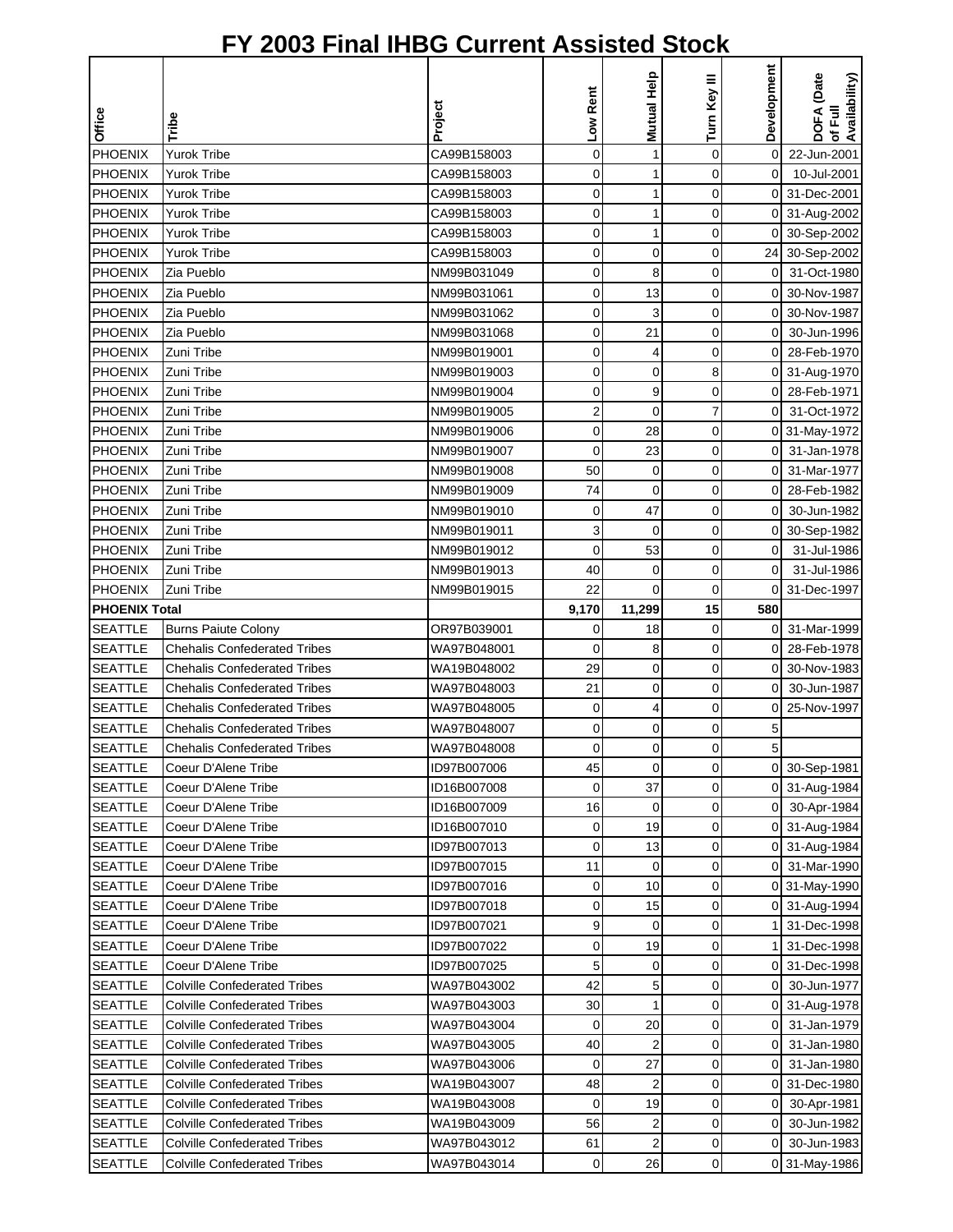|                |                                     |             |                | Mutual Help | Turn Key III | Development    | DOFA (Date<br>Availability) |
|----------------|-------------------------------------|-------------|----------------|-------------|--------------|----------------|-----------------------------|
| Office         | Tribe                               | Project     | Low Rent       |             |              |                | 쿦                           |
| <b>SEATTLE</b> | <b>Colville Confederated Tribes</b> | WA97B043017 | $\overline{0}$ | 8           | 0            | $\overline{0}$ | ৳<br>31-Mar-1999            |
| <b>SEATTLE</b> | Coos Bay Confederated Tribes        | OR97B036001 | 15             | $\mathbf 0$ | 0            | 0              | 28-Feb-2001                 |
| <b>SEATTLE</b> | Coquille Indian Tribe               | OR97B038001 | 51             | $\mathbf 0$ | 0            | 0              | 30-Jun-1997                 |
| <b>SEATTLE</b> | Coquille Indian Tribe               | OR97B038002 | 0              | 20          | 0            | 0              | 30-Jun-1997                 |
| <b>SEATTLE</b> | Fort Hall Shoshone-Bannock          | ID97B009003 | 60             | $\mathbf 0$ | 0            | $\overline{0}$ | 31-Oct-1975                 |
| <b>SEATTLE</b> | Fort Hall Shoshone-Bannock          | ID97B009004 | 0              | 27          | 0            | 0              | 30-Jun-1980                 |
| <b>SEATTLE</b> | Fort Hall Shoshone-Bannock          | ID16B009005 | 0              | 52          | 0            | $\overline{0}$ | 31-Jan-1984                 |
| <b>SEATTLE</b> | Fort Hall Shoshone-Bannock          | ID16B009006 | 19             | $\mathbf 0$ | 0            | 01             | 31-Mar-1983                 |
| <b>SEATTLE</b> | Fort Hall Shoshone-Bannock          | ID16B009007 | 0              | 13          | 0            |                | 0 30-Nov-1982               |
| <b>SEATTLE</b> | Fort Hall Shoshone-Bannock          | ID97B009009 | 0              | 41          | 0            |                | 0 31-Aug-1992               |
| <b>SEATTLE</b> | Fort Hall Shoshone-Bannock          | ID97B009010 | 15             | $\mathbf 0$ | 0            |                | 0 30-Sep-1991               |
| <b>SEATTLE</b> | Fort Hall Shoshone-Bannock          | ID97B009011 | 0              | 32          | 0            |                | 0 31-May-1994               |
| <b>SEATTLE</b> | Fort Hall Shoshone-Bannock          | ID97B009014 | 5              | 0           | 0            | $\mathsf{O}$   | 31-Oct-2000                 |
| <b>SEATTLE</b> | Fort Hall Shoshone-Bannock          | ID97B009015 | 0              | 5           | 0            |                | 0 31-May-2001               |
| <b>SEATTLE</b> | Fort Hall Shoshone-Bannock          | ID97B009016 | 5              | $\mathbf 0$ | 0            |                | 0 31-May-2001               |
| <b>SEATTLE</b> | <b>Grand Ronde</b>                  | OR97B040001 | 15             | 0           | 0            |                | 0 31-Aug-2000               |
| <b>SEATTLE</b> | <b>Grand Ronde</b>                  | OF97B040002 | 5              | $\mathbf 0$ | 0            |                | 0 31-Aug-2000               |
| <b>SEATTLE</b> | Hoh Indian Tribe                    | WA19B052006 | 0              | 17          | 0            |                | 0 30-Nov-1983               |
| <b>SEATTLE</b> | Hoh Indian Tribe                    | WA97B052032 | 4              | $\mathbf 0$ | 0            | 0              | 01-Feb-1997                 |
| <b>SEATTLE</b> | Kalispel Indian Community           | WA97B037003 | 0              | 1           | 0            | 0              | 30-Jun-1981                 |
| <b>SEATTLE</b> | Kalispel Indian Community           | WA97B037009 | 0              | 3           | 0            | 0              | 30-Nov-1990                 |
| <b>SEATTLE</b> | Kalispel Indian Community           | WA97B037012 | 0              | 9           | 0            | $\overline{0}$ | 31-Dec-1996                 |
| <b>SEATTLE</b> | Kalispel Indian Community           | WA97B600371 | 4              | $\mathbf 0$ | 0            | 0              |                             |
| <b>SEATTLE</b> | Kalispel Indian Community           | WA97B600372 | 0              | 4           | 0            | 0              | 30-Sep-2000<br>30-Sep-2000  |
| <b>SEATTLE</b> | Klamath Indian Tribe                | OR97B037001 | 0              | 0           | 0            | 3              | 31-Mar-1997                 |
| <b>SEATTLE</b> | Klamath Indian Tribe                | OR97B037004 | 0              | 5           | 0            | $\mathsf{O}$   | 28-Feb-1999                 |
| <b>SEATTLE</b> | Klamath Indian Tribe                | OR97B037005 | 6              | 0           | 0            | 0              | 28-Feb-1999                 |
| <b>SEATTLE</b> | Kootenai Tribe                      | ID97B007023 | 0              | $\mathbf 0$ | 0            |                |                             |
| <b>SEATTLE</b> | Kootenai Tribe                      | ID97B022001 | 0              | 25          | 0            |                | 0 28-Feb-1986               |
| <b>SEATTLE</b> | Lower Elwha Tribal Community        | WA19B050003 | 0              | 34          | 0            |                | 0 31-Aug-1984               |
| <b>SEATTLE</b> | Lower Elwha Tribal Community        | WA97B050004 | $\Omega$       | 10          | $\Omega$     | οI             | 16-Apr-1994                 |
| <b>SEATTLE</b> | Lower Elwha Tribal Community        | WA97B050005 | 0              | 12          | 0            | ΟI             | 30-Apr-1994                 |
| <b>SEATTLE</b> | Lower Elwha Tribal Community        | WA97B050007 | 0              | 22          | 0            | $\overline{0}$ | 30-Apr-1994                 |
| <b>SEATTLE</b> | Lower Elwha Tribal Community        | WA97B050009 | 0              | 25          | 0            |                | 0 31-Aug-1996               |
| <b>SEATTLE</b> | Lower Elwha Tribal Community        | WA97B050011 | 5              | 0           | 0            | 0              | 31-Jul-1999                 |
| <b>SEATTLE</b> | Lower Elwha Tribal Community        | WA97B050012 | $\mathbf 0$    | 5           | 0            | $\overline{0}$ | 31-Jul-1999                 |
| <b>SEATTLE</b> | Lummi Tribe                         | WA97B028004 | 25             | 0           | 0            | 0              | 30-Apr-1975                 |
| <b>SEATTLE</b> | Lummi Tribe                         | WA97B028007 | 35             | $\mathbf 0$ | 0            | 0              | 30-Jun-1989                 |
| <b>SEATTLE</b> | Lummi Tribe                         | WA97B028011 | 39             | 15          | 0            |                | 0 31-Aug-1995               |
| <b>SEATTLE</b> | Lummi Tribe                         | WA97B028012 | 15             | $\mathbf 0$ | 0            | 0              | 31-Mar-1996                 |
| <b>SEATTLE</b> | Lummi Tribe                         | WA97B028013 | 0              | 40          | 0            | 0              | 30-Sep-1996                 |
| <b>SEATTLE</b> | Lummi Tribe                         | WA97B028014 | 20             | $\mathbf 0$ | 0            | $\overline{0}$ | 30-Mar-1997                 |
| <b>SEATTLE</b> | Lummi Tribe                         | WA97B028015 | 0              | 42          | 0            |                | 0 30-Sep-1998               |
| <b>SEATTLE</b> | Lummi Tribe                         | WA97B028023 | 0              | 5           | 0            |                | 0 31-Dec-1998               |
| <b>SEATTLE</b> | Makah Indian Tribe                  | WA97B029002 | 0              | 1           | 0            | 0              | 30-Apr-1978                 |
| <b>SEATTLE</b> | Makah Indian Tribe                  | WA97B029003 | 0              | 3           | 0            | $\overline{0}$ | 31-Jul-1980                 |
| <b>SEATTLE</b> | Makah Indian Tribe                  | WA19B029004 | 22             | 0           | 0            | $\overline{0}$ | 31-Mar-1982                 |
| <b>SEATTLE</b> | Makah Indian Tribe                  | WA19B029005 | 0              | 6           | 0            | 0              | 31-Aug-1981                 |
| <b>SEATTLE</b> | Makah Indian Tribe                  | WA19B029006 | 0              | 13          | 0            | 0              | 31-Jan-1984                 |
| <b>SEATTLE</b> | Makah Indian Tribe                  | WA97B029008 | 0              | 38          | 0            |                | 0 30-Sep-1989               |
| <b>SEATTLE</b> | Makah Indian Tribe                  | WA97B029009 | 0              | 10          | 0            |                | 0 30-Sep-1989               |
| <b>SEATTLE</b> | Makah Indian Tribe                  | WA97B029010 | 0              | 25          | 0            |                | 0 31-Jan-1995               |
|                |                                     |             |                |             |              |                |                             |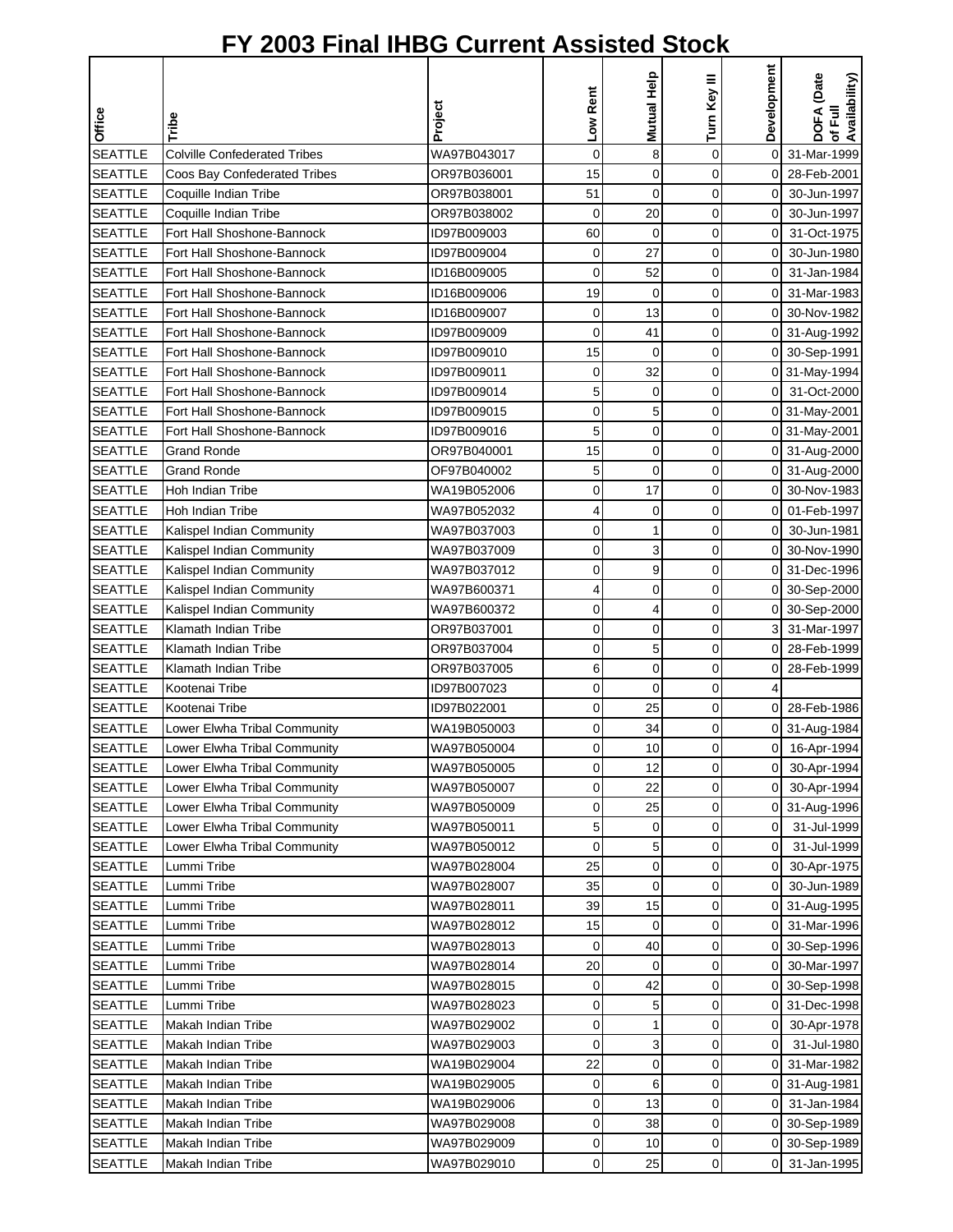|                |                              |             |          |             |              | Development    | of Full<br>Availability) |
|----------------|------------------------------|-------------|----------|-------------|--------------|----------------|--------------------------|
|                |                              |             | Low Rent | Mutual Help | Turn Key III |                | DOFA (Date               |
| Office         | Tribe                        | Project     |          |             |              |                |                          |
| <b>SEATTLE</b> | Makah Indian Tribe           | WA97B029013 | 18       | $\mathbf 0$ | $\mathbf 0$  |                | 0 31-Dec-1996            |
| <b>SEATTLE</b> | Makah Indian Tribe           | WA97B029014 | 5        | $\mathbf 0$ | 0            |                | 0 30-Nov-1999            |
| <b>SEATTLE</b> | Muckleshoot Indian Tribe     | WA97B040001 | 40       | 0           | 0            |                | 0 31-Dec-1980            |
| <b>SEATTLE</b> | Muckleshoot Indian Tribe     | WA97B040003 | 24       | $\mathbf 0$ | 0            | 0              | 30-Sep-1998              |
| <b>SEATTLE</b> | Muckleshoot Indian Tribe     | WA97B040004 | 0        | 0           | 0            | 40             |                          |
| <b>SEATTLE</b> | Nez Perce Tribe              | ID97B008007 | 60       | $\mathbf 0$ | 0            | $\overline{0}$ | 30-Sep-1977              |
| <b>SEATTLE</b> | <b>Nez Perce Tribe</b>       | ID97B008008 | 0        | 13          | 0            | 0              | 31-Aug-1980              |
| <b>SEATTLE</b> | <b>Nez Perce Tribe</b>       | ID97B008011 | 0        | 22          | 0            | $\overline{O}$ | 30-Apr-1984              |
| <b>SEATTLE</b> | <b>Nez Perce Tribe</b>       | ID97B008013 | 0        | 32          | 0            |                | 0 31-Aug-1988            |
| <b>SEATTLE</b> | Nez Perce Tribe              | ID97B008014 | $\Omega$ | 40          | 0            |                | 0 31-Aug-1991            |
| <b>SEATTLE</b> | Nez Perce Tribe              | ID97B008015 | 29       | $\mathbf 0$ | 0            |                | 0 30-Sep-1993            |
| <b>SEATTLE</b> | Nez Perce Tribe              | ID97B008017 | 0        | 31          | 0            |                | 0 31-Dec-1994            |
| <b>SEATTLE</b> | Nez Perce Tribe              | ID97B008021 | 0        | 8           | 0            |                | 0 30-Sep-1996            |
| <b>SEATTLE</b> | Nez Perce Tribe              | ID97B008022 | 0        | 1           | 0            | 0              | 30-Sep-1996              |
| <b>SEATTLE</b> | Nisqually Indian Community   | WA97B052001 | 0        | 6           | 0            | 0              | 31-Dec-1977              |
| <b>SEATTLE</b> | Nisqually Indian Community   | WA97B052002 | 0        | 9           | 0            |                | 0 31-Dec-1980            |
| <b>SEATTLE</b> | Nisqually Indian Community   | WA97B052003 | 0        | 10          | 0            | $\mathsf{O}$   | 28-Feb-1982              |
| <b>SEATTLE</b> | Nisqually Indian Community   | WA19B052006 | 0        | 10          | 0            |                | 0 30-Nov-1983            |
| <b>SEATTLE</b> | Nisqually Indian Community   | WA97B052008 | 0        | 8           | 0            | 0I             | 30-Apr-1986              |
| <b>SEATTLE</b> | Nisqually Indian Community   | WA97B052011 | 0        | 19          | 0            |                | 0 28-Feb-1987            |
| <b>SEATTLE</b> | Nisqually Indian Community   | WA97B052012 | 0        | 13          | 0            | $\overline{O}$ | 30-Apr-1988              |
| <b>SEATTLE</b> | Nisqually Indian Community   | WA97B052016 | 0        | 5           | 0            | $\mathbf 0$    | 30-Apr-1988              |
| <b>SEATTLE</b> | Nisqually Indian Community   | WA97B052020 | 0        | 0           | 0            | 15             |                          |
| <b>SEATTLE</b> | Nisqually Indian Community   | WA97B052032 | 5        | 0           | 0            | 0              | 30-Sep-2000              |
| <b>SEATTLE</b> | Nisqually Indian Community   | WA97B052035 | 5        | $\mathbf 0$ | 0            | οI             | 31-Mar-1999              |
| <b>SEATTLE</b> | Nisqually Indian Community   | WA97B052040 | 0        | 5           | 0            | $\overline{0}$ | 31-Jul-1998              |
| <b>SEATTLE</b> | Nooksack Tribe               | WA97B056001 | 0        | 21          | 0            |                | 0 31-Dec-1979            |
| <b>SEATTLE</b> | Nooksack Tribe               | WA19B056002 | 0        | 14          | 0            |                | 0 31-Dec-1980            |
| <b>SEATTLE</b> | Nooksack Tribe               | WA97B056003 | 0        | 40          | 0            |                | 0 31-Aug-1984            |
| <b>SEATTLE</b> | Nooksack Tribe               | WA97B056005 | 0        | 12          | 0            | 0              | 31-Jan-1992              |
| <b>SEATTLE</b> | Nooksack Tribe               | WA97B056006 | 0        | 20          | $\Omega$     | οI             | 31-Jul-1994              |
| <b>SEATTLE</b> | Nooksack Tribe               | WA97B056007 | 0        | 7           | 0            | $\overline{0}$ | 31-Jul-1994              |
| <b>SEATTLE</b> | Nooksack Tribe               | WA97B056008 | 7        | 0           | 0            |                | 0 30-Sep-1999            |
| <b>SEATTLE</b> | Port Gamble Indian Community | WA97B044001 | 5        | 0           | 0            |                | 0 30-May-1974            |
| <b>SEATTLE</b> | Port Gamble Indian Community | WA97B044003 | 20       | 0           | 0            | 01             | 31-Oct-1977              |
| <b>SEATTLE</b> | Port Gamble Indian Community | WA19B044004 | 10       | $\mathbf 0$ | 0            | 01             | 31-Mar-1983              |
| <b>SEATTLE</b> | Port Gamble Indian Community | WA97B044006 | 0        | 10          | 0            |                | 0 31-May-1993            |
| <b>SEATTLE</b> | Port Gamble Indian Community | WA97B044008 | 0        | 10          | 0            | 0              | 31-Jan-1996              |
| <b>SEATTLE</b> | Port Gamble Indian Community | WA97B044010 | 0        | 9           | 0            | 0              | 30-Apr-1998              |
| <b>SEATTLE</b> | Port Gamble Indian Community | WA97B044011 | 6        | 0           | 0            | 0              | 30-Apr-1998              |
| <b>SEATTLE</b> | <b>Puyallup Tribe</b>        | WA97B063002 | 27       | $\mathbf 0$ | 0            | $\overline{0}$ | 31-Jul-1990              |
| <b>SEATTLE</b> | <b>Puyallup Tribe</b>        | WA97B063005 | 0        | 23          | 0            | 0              | 31-Jul-1990              |
| <b>SEATTLE</b> | <b>Puyallup Tribe</b>        | WA97B063006 | 0        | 0           | 0            | 5              |                          |
| <b>SEATTLE</b> | <b>Puyallup Tribe</b>        | WA97B063007 | 0        | $\mathbf 0$ | 0            | 5              |                          |
| <b>SEATTLE</b> | Quileute Tribe               | WA19B047001 | 0        | 27          | 0            |                | 0 30-Sep-1982            |
| <b>SEATTLE</b> | Quileute Tribe               | WA97B047002 | 0        | 24          | 0            |                | 0 31-Mar-1996            |
| <b>SEATTLE</b> | Quileute Tribe               | WA97B047003 | 0        | 4           | 0            | 0              | 30-Sep-1997              |
| <b>SEATTLE</b> | Quileute Tribe               | WA97B047004 | 0        | 4           | 0            | 0              | 30-Sep-1997              |
| <b>SEATTLE</b> | Quileute Tribe               | WA97B047005 | 3        | 3           | 0            | 0              | 31-Dec-1998              |
| <b>SEATTLE</b> | <b>Quinault Tribe</b>        | WA97B027003 | 40       | $\mathbf 0$ | 0            | $\overline{O}$ | 30-Jul-1974              |
| <b>SEATTLE</b> | <b>Quinault Tribe</b>        | WA97B027005 | 0        | 8           | 0            | 0              | 31-Jan-1980              |
| <b>SEATTLE</b> | <b>Quinault Tribe</b>        | WA97B027006 | 0        | 17          | 0            | 0              | 31-Jul-1981              |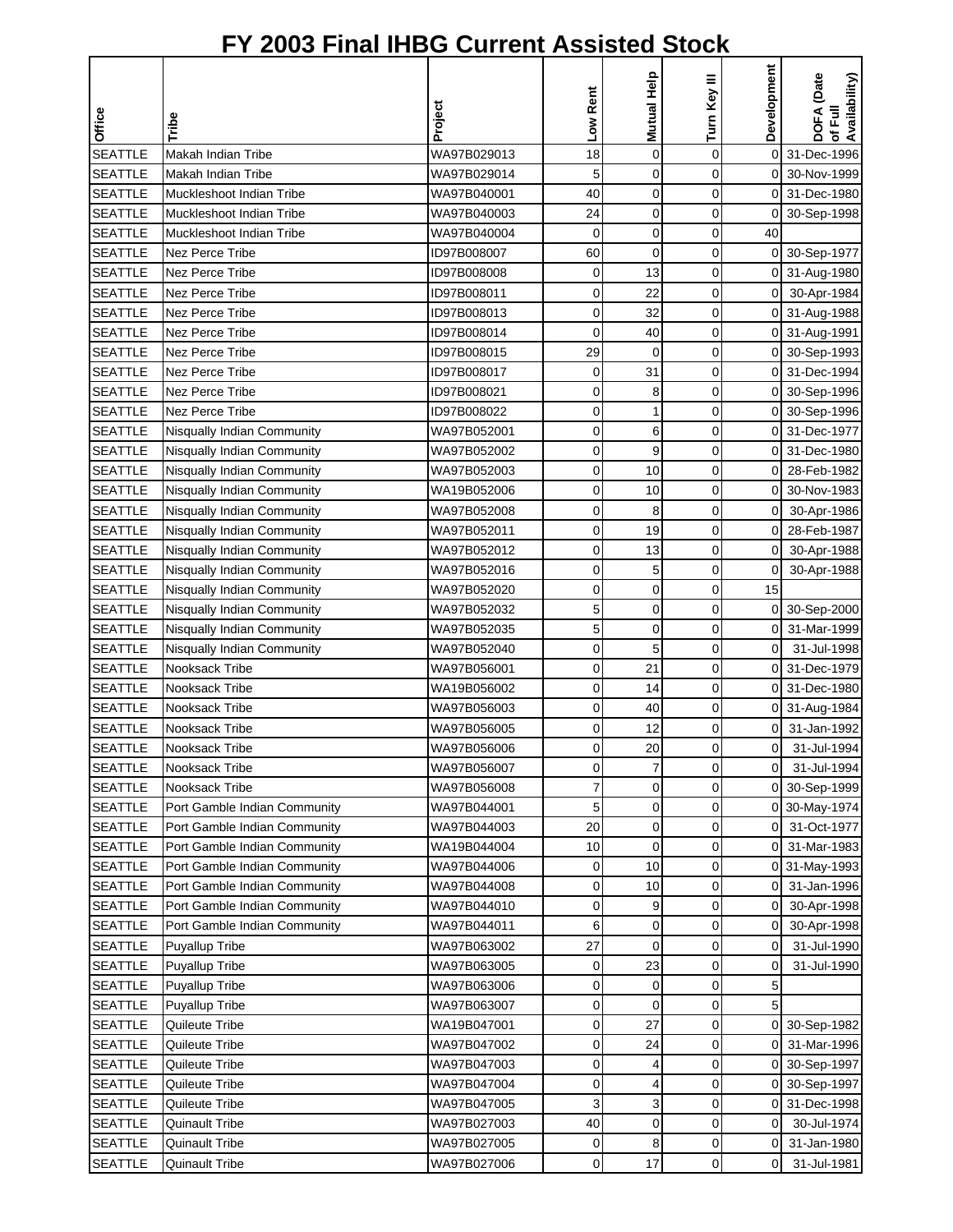|                                  |                                   |                            | Low Rent                | Mutual Help    | Turn Key III   | Development    | DOFA (Date<br>of Full<br>Availability) |
|----------------------------------|-----------------------------------|----------------------------|-------------------------|----------------|----------------|----------------|----------------------------------------|
| Office                           | Tribe                             | Project                    |                         |                |                |                |                                        |
| <b>SEATTLE</b>                   | <b>Quinault Tribe</b>             | WA97B027007                | 10                      | $\mathbf 0$    | $\mathbf 0$    | 0              | 31-Jul-1981                            |
| <b>SEATTLE</b>                   | <b>Quinault Tribe</b>             | WA97B027009                | 0                       | 14             | 0              | $\mathbf 0$    | 30-Apr-1985                            |
| <b>SEATTLE</b>                   | <b>Quinault Tribe</b>             | WA97B027010                | 0                       | 20             | $\mathbf 0$    |                | 0 30-Sep-1995                          |
| <b>SEATTLE</b>                   | Sauk-Suiattle Indian Tribe        | WA97B062003                | $\mathbf 0$             | 19             | $\mathbf 0$    | $\overline{0}$ | 31-Jul-1984                            |
| <b>SEATTLE</b>                   | Shoalwater Bay Tribe              | WA97B052002                | 0                       | 5              | 0              | $\mathbf 0$    | 31-Dec-1980                            |
| <b>SEATTLE</b>                   | Shoalwater Bay Tribe              | WA97B052008                | 0                       | 8              | 0              | $\overline{0}$ | 30-Apr-1986                            |
| <b>SEATTLE</b>                   | Shoalwater Bay Tribe              | WA97B052021                | 1                       | 0              | 0              | $\overline{0}$ | 28-Feb-2000                            |
| <b>SEATTLE</b>                   | Shoalwater Bay Tribe              | WA97B052051                | $\mathbf 0$             | $\overline{4}$ | $\overline{0}$ | 1              | 31-Jul-2000                            |
| <b>SEATTLE</b>                   | <b>Siletz Confederated Tribes</b> | OR97B035001                | 0                       | 39             | 0              | $\overline{0}$ | 31-Mar-1989                            |
| <b>SEATTLE</b>                   | <b>Siletz Confederated Tribes</b> | OR97B035002                | $\mathbf 0$             | 15             | $\mathbf 0$    |                | 0 31-Aug-1991                          |
| <b>SEATTLE</b>                   | <b>Siletz Confederated Tribes</b> | OR97B035004                | 26                      | 0              | 0              | 0I             | 30-Apr-1996                            |
| <b>SEATTLE</b>                   | <b>Siletz Confederated Tribes</b> | OR97B035007                | 25                      | $\mathbf 0$    | $\mathbf 0$    |                | 0 30-Sep-1997                          |
| <b>SEATTLE</b>                   | <b>Siletz Confederated Tribes</b> | OR97B035008                | 0                       | 5              | $\mathbf 0$    | $\overline{0}$ | 28-Feb-2001                            |
| <b>SEATTLE</b>                   | <b>Siletz Confederated Tribes</b> | OR97B035009                | 0                       | 5              | 0              | ΟI             | 28-Feb-2001                            |
| <b>SEATTLE</b>                   | <b>Siletz Confederated Tribes</b> | OR97B035010                | 1                       | $\mathbf 0$    | 0              | 0              | 28-Feb-2001                            |
| <b>SEATTLE</b>                   | <b>Siletz Confederated Tribes</b> | OR97B035011                | 0                       | 5              | 0              | ΟI             | 28-Feb-2001                            |
| <b>SEATTLE</b>                   | <b>Siletz Confederated Tribes</b> | OR97B035012                | 5                       | 0              | $\mathbf 0$    | $\overline{0}$ | 28-Feb-2001                            |
| <b>SEATTLE</b>                   | Skokomish Indian Tribe            | WA97B052001                | $\mathbf 0$             | $\overline{7}$ | $\mathbf 0$    |                | 0 31-Dec-1977                          |
| <b>SEATTLE</b>                   | Skokomish Indian Tribe            | WA97B052002                | 0                       | 4              | 0              |                | 0 31-Dec-1980                          |
| <b>SEATTLE</b>                   | Skokomish Indian Tribe            | WA97B052003                | 0                       | 11             | 0              | ΟI             | 28-Feb-1982                            |
| <b>SEATTLE</b>                   | Skokomish Indian Tribe            | WA97B052008                | 0                       | 18             | $\mathbf 0$    | $\overline{0}$ | 30-Apr-1986                            |
| <b>SEATTLE</b>                   | Skokomish Indian Tribe            | WA97B052019                | $\mathbf 0$             | 21             | 0              | $\mathbf{0}$   | 31-Mar-1992                            |
| <b>SEATTLE</b>                   | Skokomish Indian Tribe            | WA97B052021                | 10                      | 0              | 0              |                | 0 28-Feb-1999                          |
| <b>SEATTLE</b>                   | Skokomish Indian Tribe            | WA97B052038                | 5                       | $\mathbf 0$    | 0              | ΟI             | 31-Mar-2000                            |
| <b>SEATTLE</b>                   | Spokane Tribe                     | WA97B037001                | $\mathbf 0$             | $\mathbf 1$    | 0              |                | 0 31-Dec-1973                          |
| <b>SEATTLE</b>                   | Spokane Tribe                     | WA97B037003                | 0                       | 8              | 0              | οI             | 30-Jun-1981                            |
| <b>SEATTLE</b>                   | Spokane Tribe                     | WA19B037004                | 34                      | $\mathbf 0$    | 0              |                | 0 31-Dec-1981                          |
| <b>SEATTLE</b>                   | Spokane Tribe                     | WA97B037005                | 52                      | $\mathbf 0$    | 0              | 01             | 29-Feb-1984                            |
| <b>SEATTLE</b>                   | Spokane Tribe                     | WA97B037006                | 0                       | 19             | 0              | $\overline{0}$ | 30-Apr-1986                            |
| <b>SEATTLE</b>                   | Spokane Tribe                     | WA97B037008                | 2                       | 28             | 0              | 0              | 30-Nov-1987                            |
| <b>SEATTLE</b>                   | Spokane Tribe                     | WA97B037009                | 1                       | 35             | $\Omega$       | οI             | 30-Nov-1990                            |
| <b>SEATTLE</b>                   | Spokane Tribe                     | WA97B037013                | $\mathbf 0$             | 11             | 0              | ΟI             | 31-Jan-1997                            |
| <b>SEATTLE</b>                   | Spokane Tribe                     | WA97B037014                | 20                      | $\mathbf 0$    | 0              |                | 0 31-Aug-1997                          |
| <b>SEATTLE</b>                   | Spokane Tribe                     | WA97B037024                | 0                       | 5              | 0              |                | 0 31-Aug-2000                          |
| <b>SEATTLE</b>                   | Spokane Tribe                     | WA97B037025                | 6                       | 0              | 0              |                | 0 31-Mar-2000                          |
| <b>SEATTLE</b>                   | Squaxin Island Tribe              | WA97B052001                | 0                       | 12             | 0              |                | 0 31-Dec-1977                          |
| <b>SEATTLE</b>                   | Squaxin Island Tribe              | WA97B052003                | 0                       | 17             | 0              | 01             | 28-Feb-1982                            |
| <b>SEATTLE</b>                   | Squaxin Island Tribe              | WA19B052004                | 0                       | 10             | 0              | 0              | 28-Feb-1982                            |
| <b>SEATTLE</b>                   | Squaxin Island Tribe              | WA19B052006                | 0                       | 2              | $\mathbf 0$    | $\overline{0}$ | 30-Nov-1983                            |
| <b>SEATTLE</b>                   | Squaxin Island Tribe              | WA97B052017                | 0                       | 21             | 0              | 0              | 29-Feb-1992                            |
| <b>SEATTLE</b>                   | Squaxin Island Tribe              | WA97B052021                | 10                      | $\mathbf 0$    | 0              | $\overline{0}$ | 23-Oct-1997                            |
| <b>SEATTLE</b>                   | Squaxin Island Tribe              | WA97B052032                | 7                       | 0              | $\mathbf 0$    | $\overline{O}$ | 01-Jun-1998                            |
| <b>SEATTLE</b>                   | Squaxin Island Tribe              | WA97B052036                | $\overline{\mathbf{c}}$ | 0              | 0              | οI             | 01-Jun-1998                            |
| <b>SEATTLE</b>                   | Squaxin Island Tribe              | WA97B052042                | $\overline{\mathbf{c}}$ | $\mathbf 0$    | 0              | ΟI             | 31-Jan-2002                            |
| <b>SEATTLE</b>                   | Squaxin Island Tribe              | WA97B052052                | 0                       | 5              | 0              | 0              | 31-Jan-2002                            |
| <b>SEATTLE</b>                   | Stillaguamish Tribe               | WA97B062002                | 0                       | 27             | $\mathbf 0$    | $\overline{0}$ | 31-Jul-1984                            |
| <b>SEATTLE</b>                   | <b>Suquamish Tribal Council</b>   | WA97B052002                | 0                       | 12             | 0              | ΟI             | 31-Dec-1980                            |
| <b>SEATTLE</b>                   | Suquamish Tribal Council          | WA97B052008                | 0                       | 17             | 0              | 0              | 30-Apr-1986                            |
| <b>SEATTLE</b>                   | Suquamish Tribal Council          | WA97B052014                | 0                       | 25             | 0              | οI             | 31-Mar-1992                            |
| <b>SEATTLE</b>                   | Suquamish Tribal Council          | WA97B052020                | 4<br>5                  | $\mathbf 0$    | 0<br>0         | οI             | 0 30-Sep-1993<br>28-Feb-1999           |
| <b>SEATTLE</b><br><b>SEATTLE</b> | <b>Suquamish Tribal Council</b>   | WA97B052034<br>WA97B052041 | 0                       | 0<br>5         | 0              |                |                                        |
|                                  | Suquamish Tribal Council          |                            |                         |                |                |                | 0 31-Aug-1998                          |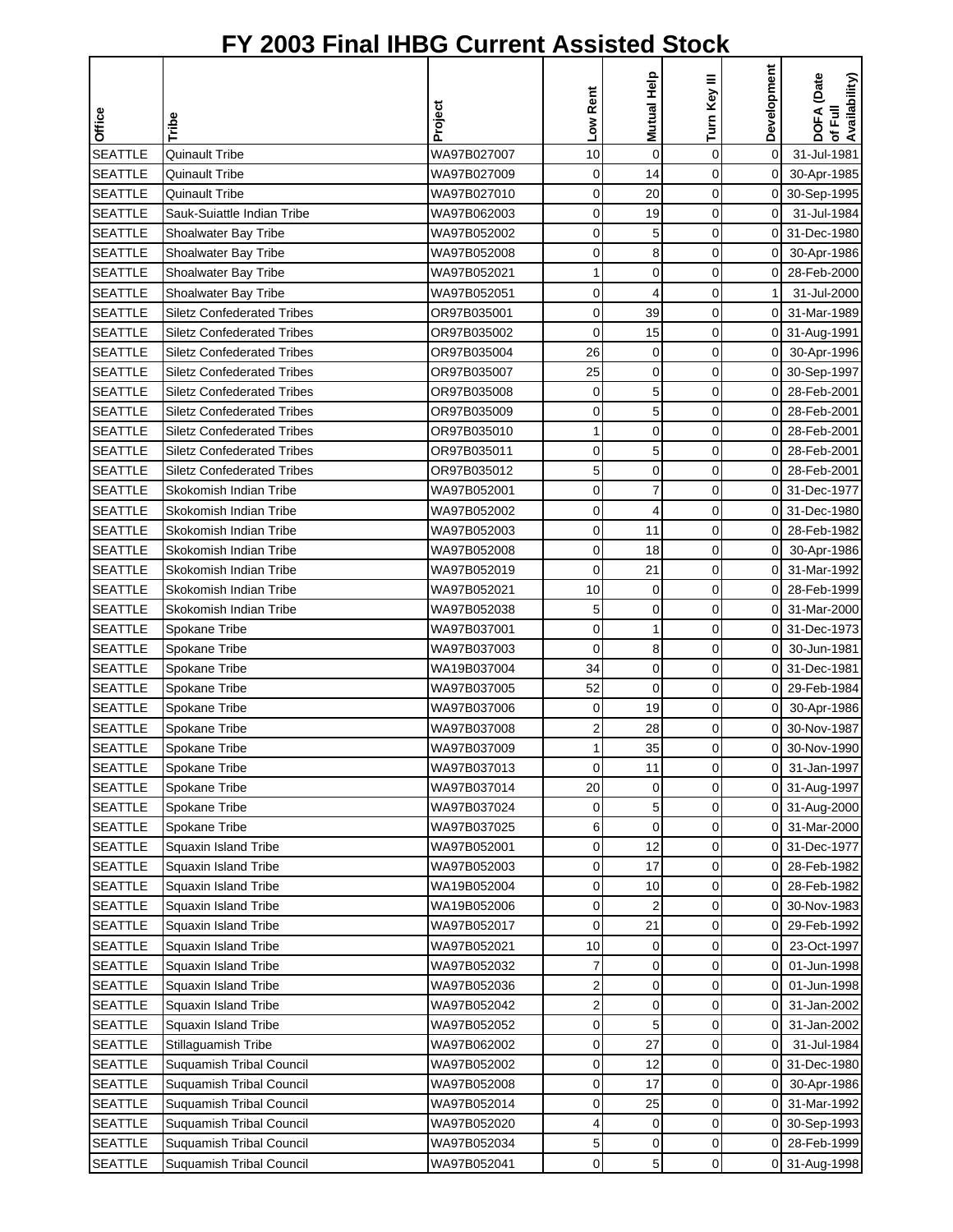|                                  |                                        |                            |             |             |              | Development    | of Full<br>Availability)       |
|----------------------------------|----------------------------------------|----------------------------|-------------|-------------|--------------|----------------|--------------------------------|
| Office                           | Tribe                                  | Project                    | Low Rent    | Mutual Help | Turn Key III |                | DOFA (Date                     |
| <b>SEATTLE</b>                   | Swinomish Indians                      | WA97B023003                | 17          | $\mathbf 0$ | $\mathbf 0$  |                | 0 31-Dec-1972                  |
| <b>SEATTLE</b>                   |                                        |                            |             | $\mathbf 0$ | 0            | $\overline{0}$ |                                |
|                                  | Swinomish Indians                      | WA97B023004                | 16<br>0     | 6           | 0            |                | 30-Apr-1980                    |
| <b>SEATTLE</b><br><b>SEATTLE</b> | Swinomish Indians<br>Swinomish Indians | WA97B023005<br>WA97B023006 | 36          | $\mathbf 0$ | 0            | 01             | 30-Apr-1980                    |
| <b>SEATTLE</b>                   | Swinomish Indians                      | WA97B023007                | 10          | 0           | 0            |                | 0 31-Aug-1985<br>0 31-Dec-1993 |
| <b>SEATTLE</b>                   | Swinomish Indians                      | WA97B023008                | $\mathbf 0$ | 8           | 0            | $\Omega$       | 30-Jun-1998                    |
| <b>SEATTLE</b>                   | <b>Tulalip Tribes</b>                  | WA97B051001                | 40          | 0           | 0            |                | 0 31-May-1978                  |
| <b>SEATTLE</b>                   | <b>Tulalip Tribes</b>                  | WA19B051002                | $\mathbf 0$ | 9           | 0            | οI             | 31-Mar-1982                    |
| <b>SEATTLE</b>                   | <b>Tulalip Tribes</b>                  | WA19B051003                | 21          | 0           | 0            | οI             | 31-Jan-1982                    |
| <b>SEATTLE</b>                   | <b>Tulalip Tribes</b>                  | WA19B051004                | 0           | 10          | 0            |                | 0 31-May-1986                  |
| <b>SEATTLE</b>                   | <b>Tulalip Tribes</b>                  | WA19B051005                | 14          | 0           | 0            |                | 0 31-May-1986                  |
| <b>SEATTLE</b>                   | <b>Tulalip Tribes</b>                  | WA97B051006                | 0           | 4           | 0            |                | 0 31-May-1986                  |
| <b>SEATTLE</b>                   | <b>Tulalip Tribes</b>                  | WA97B051007                | 17          | 0           | 0            | 01             | 31-Oct-1991                    |
| <b>SEATTLE</b>                   | <b>Tulalip Tribes</b>                  | WA97B051009                | 4           | $\mathbf 0$ | 0            | $\overline{0}$ | 31-Oct-1991                    |
| <b>SEATTLE</b>                   | <b>Tulalip Tribes</b>                  | WA97B051010                | 0           | 17          | 0            | $\overline{0}$ | 31-Oct-1991                    |
| <b>SEATTLE</b>                   | <b>Tulalip Tribes</b>                  | WA97B051011                | 20          | $\mathbf 0$ | 0            | οI             | 31-Oct-1991                    |
| <b>SEATTLE</b>                   | <b>Tulalip Tribes</b>                  | WA97B051013                | $\mathbf 0$ | 20          | 0            |                | 0 31-Dec-1992                  |
| <b>SEATTLE</b>                   | <b>Tulalip Tribes</b>                  | WA97B051016                | 0           | 13          | 0            |                | 0 31-Dec-1991                  |
| <b>SEATTLE</b>                   | <b>Tulalip Tribes</b>                  | WA97B051017                | 0           | 7           | 0            |                | 0 31-Dec-1991                  |
| <b>SEATTLE</b>                   | <b>Tulalip Tribes</b>                  | WA97B051018                | 19          | 0           | 0            |                | 0 30-Nov-1994                  |
| <b>SEATTLE</b>                   | <b>Tulalip Tribes</b>                  | WA97B051019                | 0           | 34          | 0            |                | 0 30-Nov-1994                  |
| <b>SEATTLE</b>                   | <b>Tulalip Tribes</b>                  | WA97B051022                | 0           | 18          | 0            | $\Omega$       | 31-Dec-1996                    |
| <b>SEATTLE</b>                   | <b>Umatilla Confederated Tribes</b>    | OR97B012002                | 50          | 0           | 0            |                | 0 28-Feb-1974                  |
| <b>SEATTLE</b>                   | <b>Umatilla Confederated Tribes</b>    | OR97B012003                | 20          | 0           | 0            | $\overline{O}$ | 31-Jul-1975                    |
| <b>SEATTLE</b>                   | <b>Umatilla Confederated Tribes</b>    | OR97B012004                | $\mathbf 0$ | 5           | 0            | $\overline{0}$ | 21-Apr-1978                    |
| <b>SEATTLE</b>                   | <b>Umatilla Confederated Tribes</b>    | OR97B012005                | 10          | 0           | 0            | $\overline{0}$ | 30-Jun-1978                    |
| <b>SEATTLE</b>                   | Umatilla Confederated Tribes           | OR97B012006                | 50          | $\mathbf 0$ | 0            |                | 0 28-Feb-1981                  |
| <b>SEATTLE</b>                   | <b>Umatilla Confederated Tribes</b>    | OR97B012007                | 0           | 19          | 0            | 01             | 31-Mar-1984                    |
| <b>SEATTLE</b>                   | <b>Umatilla Confederated Tribes</b>    | OR97B012009                | 0           | 16          | 0            |                | 0 31-May-1991                  |
| <b>SEATTLE</b>                   | <b>Umatilla Confederated Tribes</b>    | OR97B012010                | 0           | 18          | 0            |                | 0 31-May-1994                  |
| <b>SEATTLE</b>                   | Umatilla Confederated Tribes           | OR97B012013                | $\Omega$    | 17          | $\Omega$     | 3 <sup>1</sup> | 31-Oct-2000                    |
| <b>SEATTLE</b>                   | <b>Umatilla Confederated Tribes</b>    | OR97B012014                | 20          | $\mathbf 0$ | 0            | 01             | 31-Dec-1997                    |
| <b>SEATTLE</b>                   | <b>Upper Skagit Tribe</b>              | WA97B062001                | $\mathbf 0$ | 50          | 0            | $\overline{0}$ | 30-Apr-1983                    |
| <b>SEATTLE</b>                   | <b>Upper Skagit Tribe</b>              | WA97B062004                | 20          | 0           | 0            | $\overline{0}$ | 30-Jun-1999                    |
| <b>SEATTLE</b>                   | <b>Upper Skagit Tribe</b>              | WA97B062006                | 6           | $\mathbf 0$ | 0            | 01             | 30-Jun-1999                    |
| <b>SEATTLE</b>                   | Warm Springs Confederated Tribes       | OR97B013001                | 50          | 0           | 0            |                | 0 01-May-1973                  |
| <b>SEATTLE</b>                   | Warm Springs Confederated Tribes       | OR97B013002                | 50          | 0           | 0            | 01             | 28-Feb-1979                    |
| <b>SEATTLE</b>                   | Warm Springs Confederated Tribes       | OR97B013003                | 0           | 49          | 0            | 0              | 31-Jan-1987                    |
| <b>SEATTLE</b>                   | Warm Springs Confederated Tribes       | OR97B013008                | 0           | 15          | 0            | 0              | 31-Jan-1995                    |
| <b>SEATTLE</b>                   | Warm Springs Confederated Tribes       | OR97B013009                | 0           | 36          | 0            | 4              | 31-Aug-1997                    |
| <b>SEATTLE</b>                   | Warm Springs Confederated Tribes       | OR97B013011                | 0           | 5           | 0            | 01             | 31-Mar-2000                    |
| <b>SEATTLE</b>                   | Yakima Indian Nation                   | WA97B022002                | 30          | 0           | 0            | $\overline{O}$ | 31-Jul-1967                    |
| <b>SEATTLE</b>                   | Yakima Indian Nation                   | WA97B022006                | 60          | 0           | 0            |                | 0 31-Dec-1973                  |
| <b>SEATTLE</b>                   | Yakima Indian Nation                   | WA97B022008                | 30          | 0           | 0            |                | 0 30-Nov-1977                  |
| <b>SEATTLE</b>                   | Yakima Indian Nation                   | WA97B022009                | 30          | $\mathbf 0$ | 0            | 01             | 31-Mar-1978                    |
| <b>SEATTLE</b>                   | Yakima Indian Nation                   | WA97B022010                | 0           | 14          | 0            | $\overline{0}$ | 30-Oct-1977                    |
| <b>SEATTLE</b>                   | Yakima Indian Nation                   | WA97B022011                | 45          | 0           | 0            |                | 0 31-Aug-1980                  |
| <b>SEATTLE</b>                   | Yakima Indian Nation                   | WA97B022012                | 0           | 8           | 0            | $\overline{0}$ | 31-Jul-1980                    |
| <b>SEATTLE</b>                   | Yakima Indian Nation                   | WA19B022013                | 0           | 13          | 0            |                | 0 31-May-1981                  |
| <b>SEATTLE</b>                   | Yakima Indian Nation                   | WA19B022014                | 24          | $\mathbf 0$ | 0            | οI             | 31-Jul-1981                    |
| <b>SEATTLE</b>                   | Yakima Indian Nation                   | WA19B022015                | 0           | 20          | 0            |                | 0 31-Aug-1982                  |
| <b>SEATTLE</b>                   | Yakima Indian Nation                   | WA97B022017                | 0           | 106         | 0            |                | 0 28-Feb-1985                  |